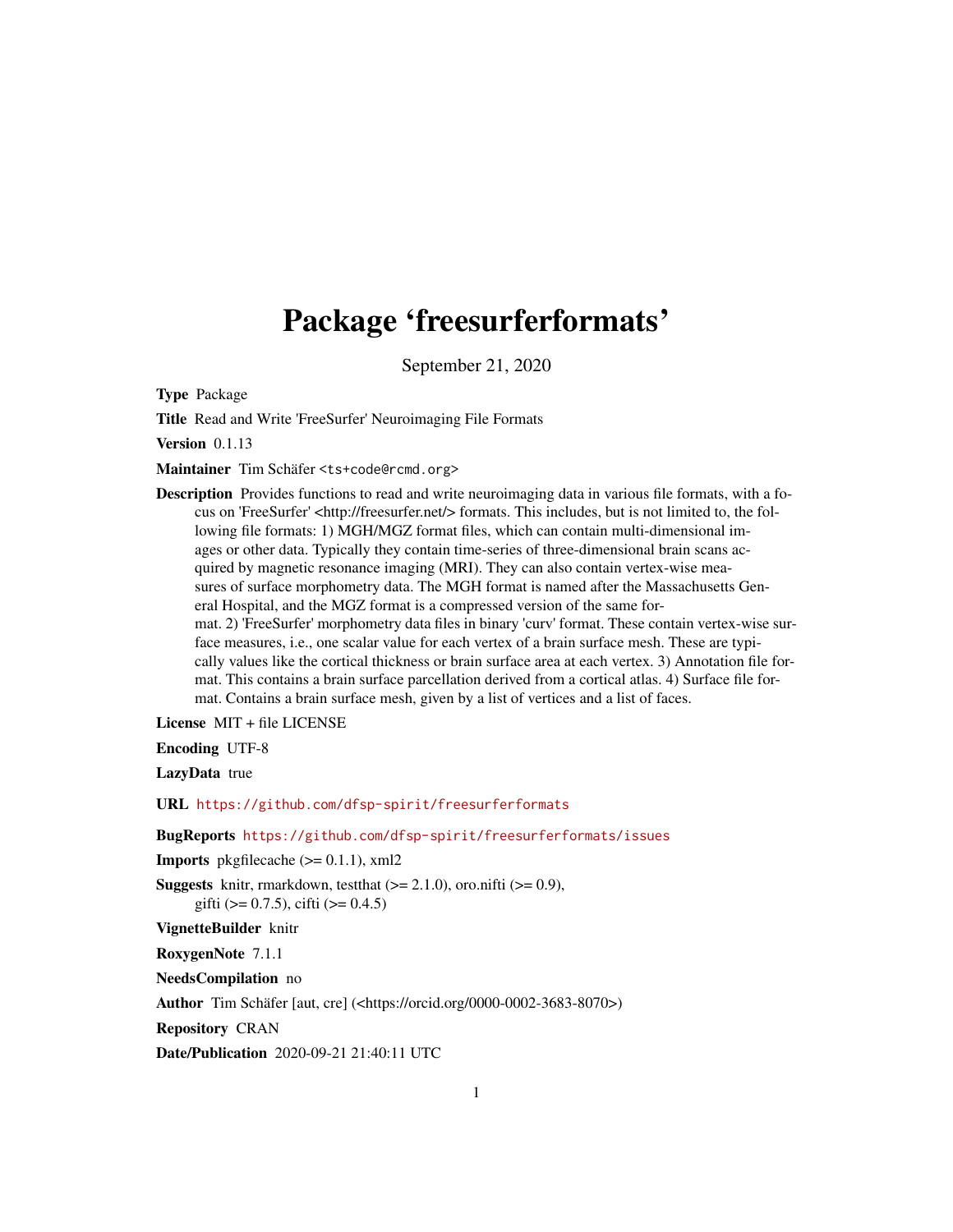# R topics documented:

|                           | 5              |
|---------------------------|----------------|
|                           | 5              |
|                           | 6              |
|                           | $\overline{7}$ |
|                           | $\overline{7}$ |
|                           | 8              |
|                           | 8              |
|                           | 9              |
|                           | 9              |
|                           | 10             |
|                           | 11             |
|                           | 11             |
|                           | 12             |
|                           | 13             |
|                           | 13             |
|                           | 14             |
|                           | 15             |
|                           | 16             |
|                           | 17             |
|                           | 17             |
|                           | 18             |
|                           | 18             |
|                           | 19             |
|                           | 19             |
| $list\_opt\_data$         | 20             |
|                           | 20             |
|                           | 21             |
|                           | 21             |
|                           | 22             |
|                           | 22             |
|                           | 23             |
|                           | 24             |
|                           | 24             |
|                           | 25             |
|                           | 26             |
|                           | 26             |
|                           | 27             |
|                           | 28             |
|                           | 28             |
| ni1header.template        | 29             |
|                           | 29             |
| ni2header.template        | 30             |
|                           | 30             |
| nifti.datadim.to.dimfield | 31             |
|                           | 32             |
|                           | 32             |
|                           |                |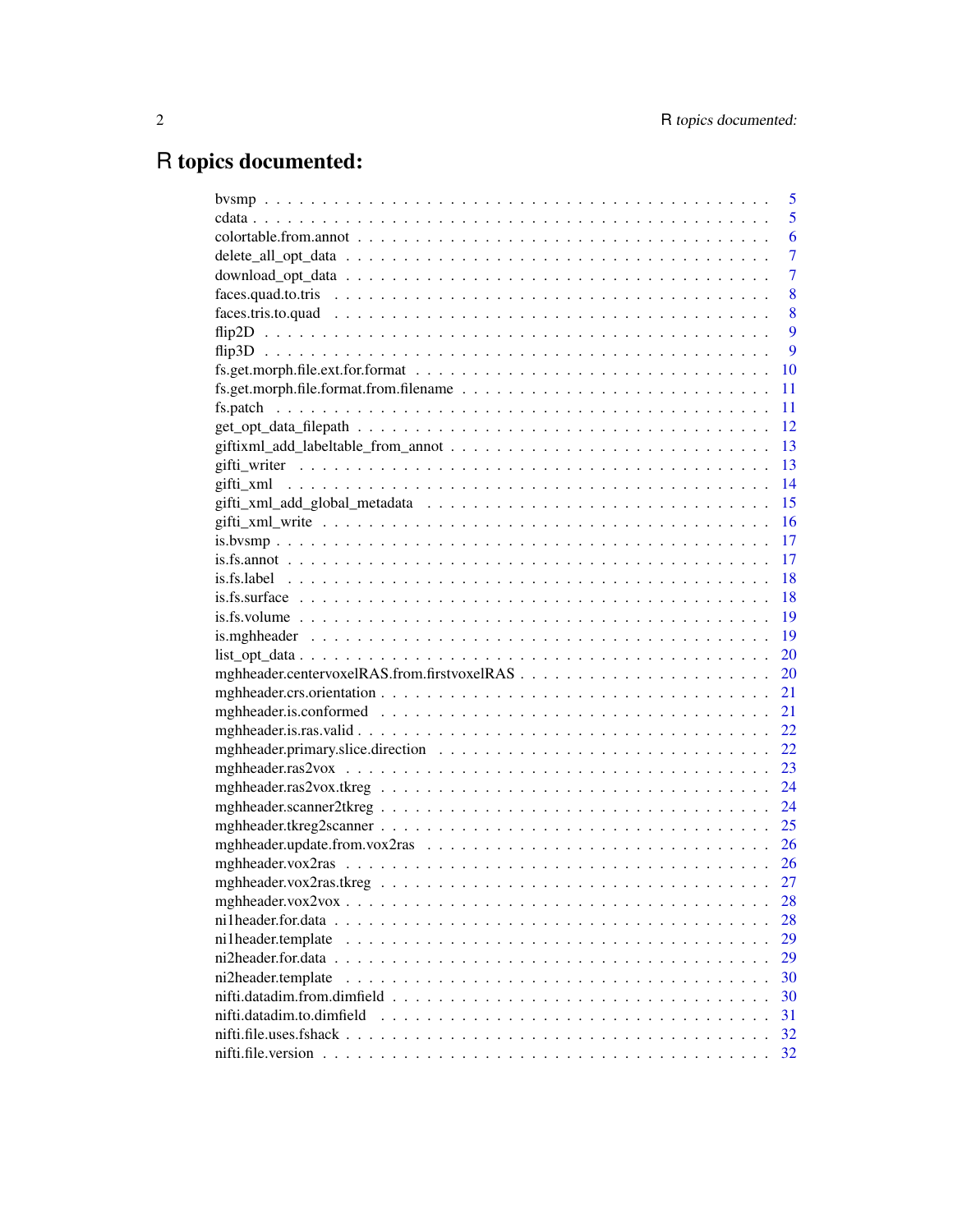|                       | 33 |
|-----------------------|----|
|                       | 33 |
|                       | 34 |
|                       | 34 |
|                       | 35 |
|                       | 35 |
|                       | 36 |
|                       | 36 |
|                       | 37 |
|                       | 38 |
|                       | 39 |
|                       | 40 |
|                       | 41 |
|                       | 42 |
|                       | 42 |
|                       | 43 |
|                       | 44 |
|                       | 46 |
|                       | 47 |
|                       | 48 |
|                       | 48 |
|                       | 50 |
|                       | 51 |
|                       | 51 |
|                       | 52 |
|                       | 52 |
|                       | 53 |
|                       | 53 |
|                       | 54 |
|                       | 55 |
|                       | 56 |
|                       | 57 |
|                       | 57 |
|                       | 58 |
|                       | 59 |
|                       | 60 |
|                       | 60 |
|                       | 61 |
|                       | 62 |
| read.fs.surface.stl   | 63 |
|                       | 63 |
|                       | 64 |
| read.fs.transform     | 65 |
| read.fs.transform.dat | 66 |
|                       | 67 |
|                       | 68 |
|                       | 69 |
|                       | 70 |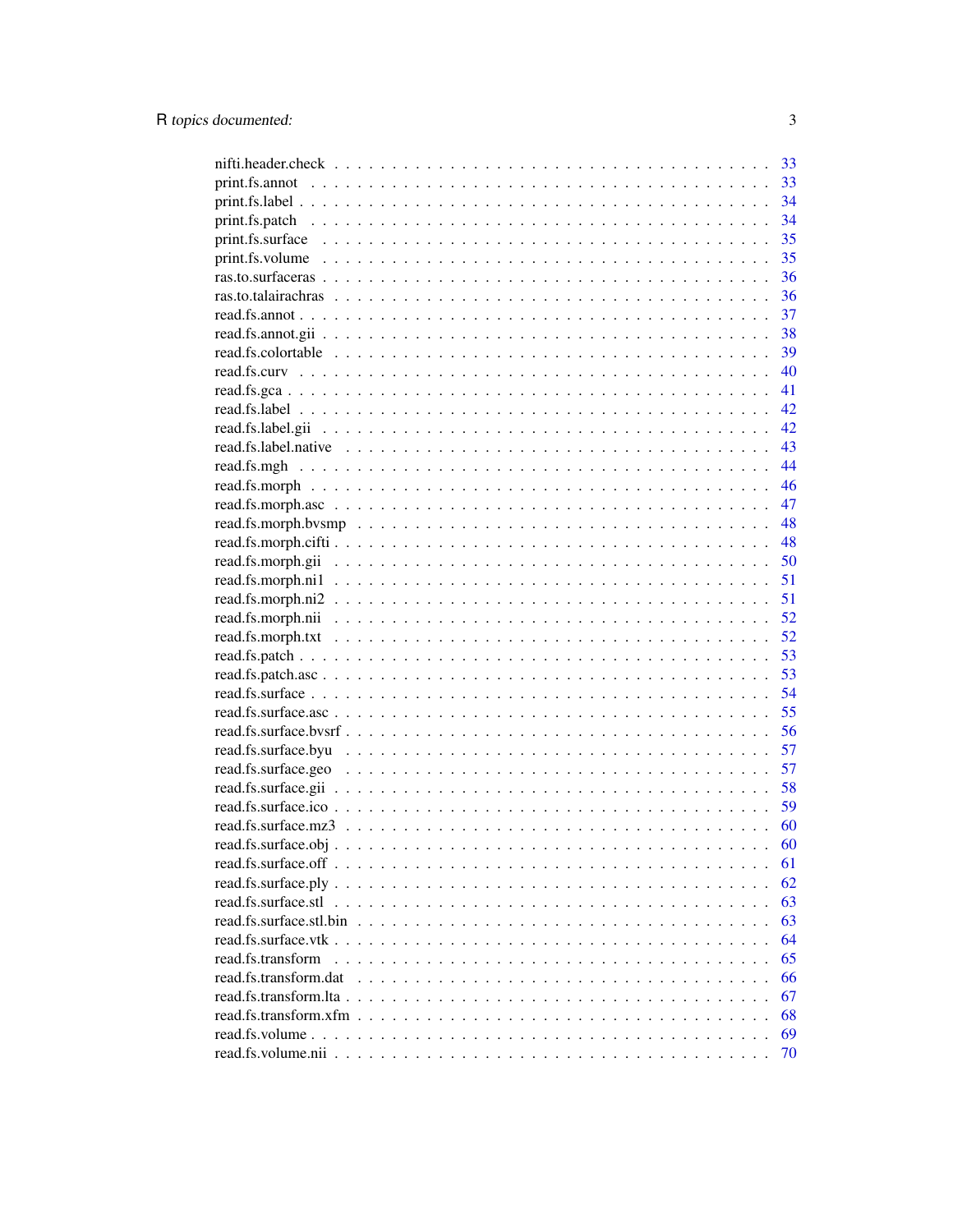|                      | 72 |
|----------------------|----|
|                      | 73 |
|                      | 73 |
|                      | 74 |
|                      | 75 |
|                      | 75 |
|                      | 76 |
|                      | 77 |
|                      | 77 |
|                      | 78 |
|                      | 79 |
|                      | 80 |
|                      | 80 |
|                      | 81 |
|                      | 81 |
|                      | 82 |
|                      | 82 |
|                      | 83 |
|                      | 84 |
|                      | 85 |
|                      | 85 |
|                      | 87 |
|                      | 88 |
|                      | 89 |
|                      | 89 |
|                      | 91 |
|                      | 92 |
|                      | 93 |
|                      | 94 |
|                      | 94 |
|                      | 95 |
|                      | 96 |
|                      | 97 |
|                      | 97 |
|                      | 98 |
|                      |    |
|                      | 98 |
|                      |    |
|                      |    |
|                      |    |
| write.fs.surface.gii |    |
|                      |    |
|                      |    |
| write.fs.surface.off |    |
| write.fs.surface.ply |    |
|                      |    |
| write.fs.surface.vtk |    |
| write.fs.weight      |    |
| write.fs.weight.asc  |    |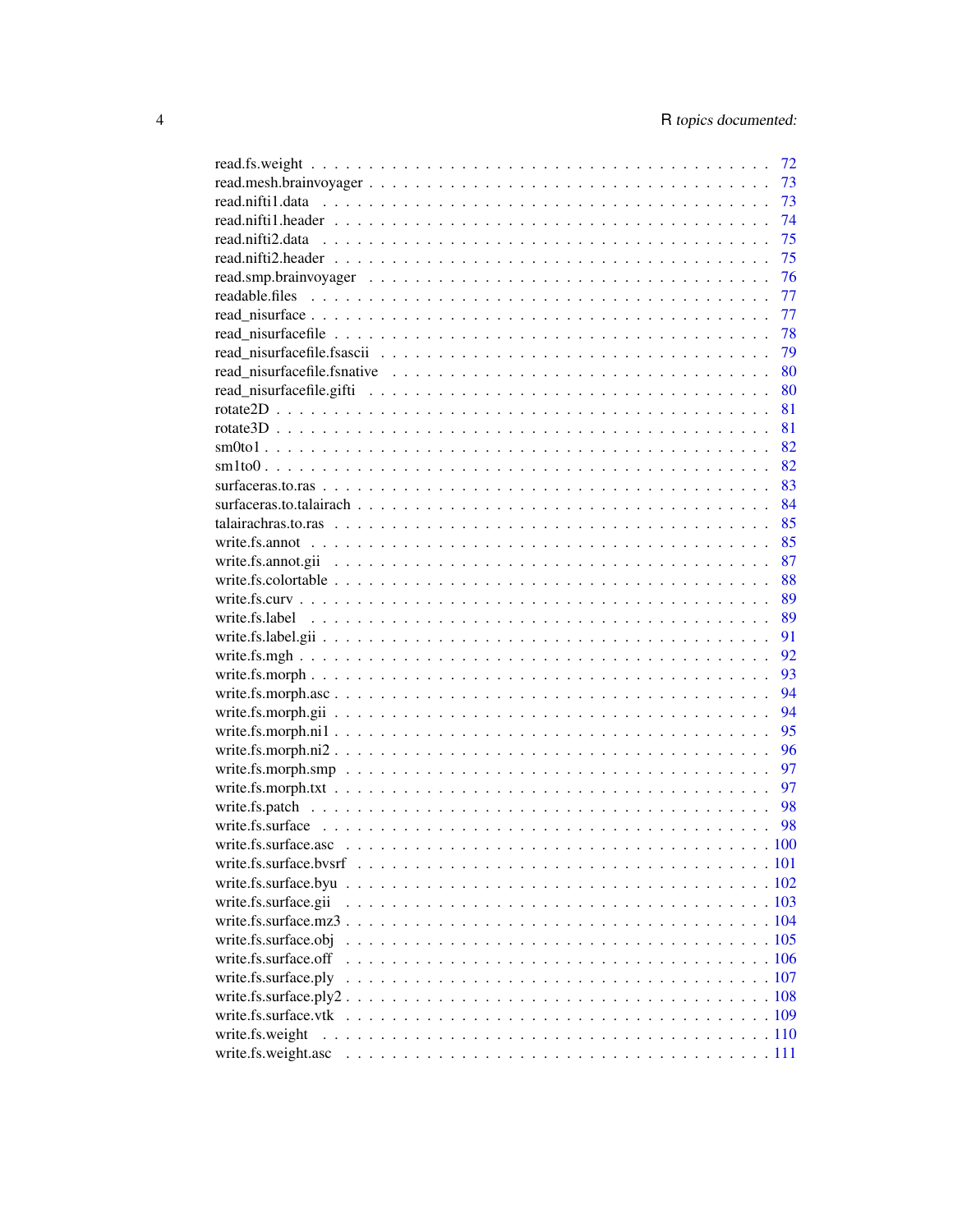#### <span id="page-4-0"></span>bvsmp 55 to 55 to 55 to 55 to 55 to 55 to 55 to 55 to 55 to 55 to 55 to 55 to 55 to 55 to 55 to 55 to 55 to 55

| Index | 115 |
|-------|-----|
|       |     |
|       |     |
|       |     |
|       |     |

bvsmp *Create new bvsmp instance encoding morph data for Brainvoyager.*

# Description

Create new bvsmp instance encoding morph data for Brainvoyager.

# Usage

bvsmp(morph\_data)

# Arguments

morph\_data numeric vector, the morphometry data to store in the bvsmp instance (one value per mesh vertex).

# Value

bvsmp instance, can be used to write Brainvoyager SMP format morphometry files using [write.smp.brainvoyager](#page-112-1). Modify as needed before writing.

# Examples

```
morph_data = rnorm(100L, 3.0, 1.0);
mybvsmp = bvsmp(morph_data);
mybvsmp$smp_version;
```
cdata *Create CDATA element string from string.*

# Description

Create CDATA element string from string.

#### Usage

cdata(string)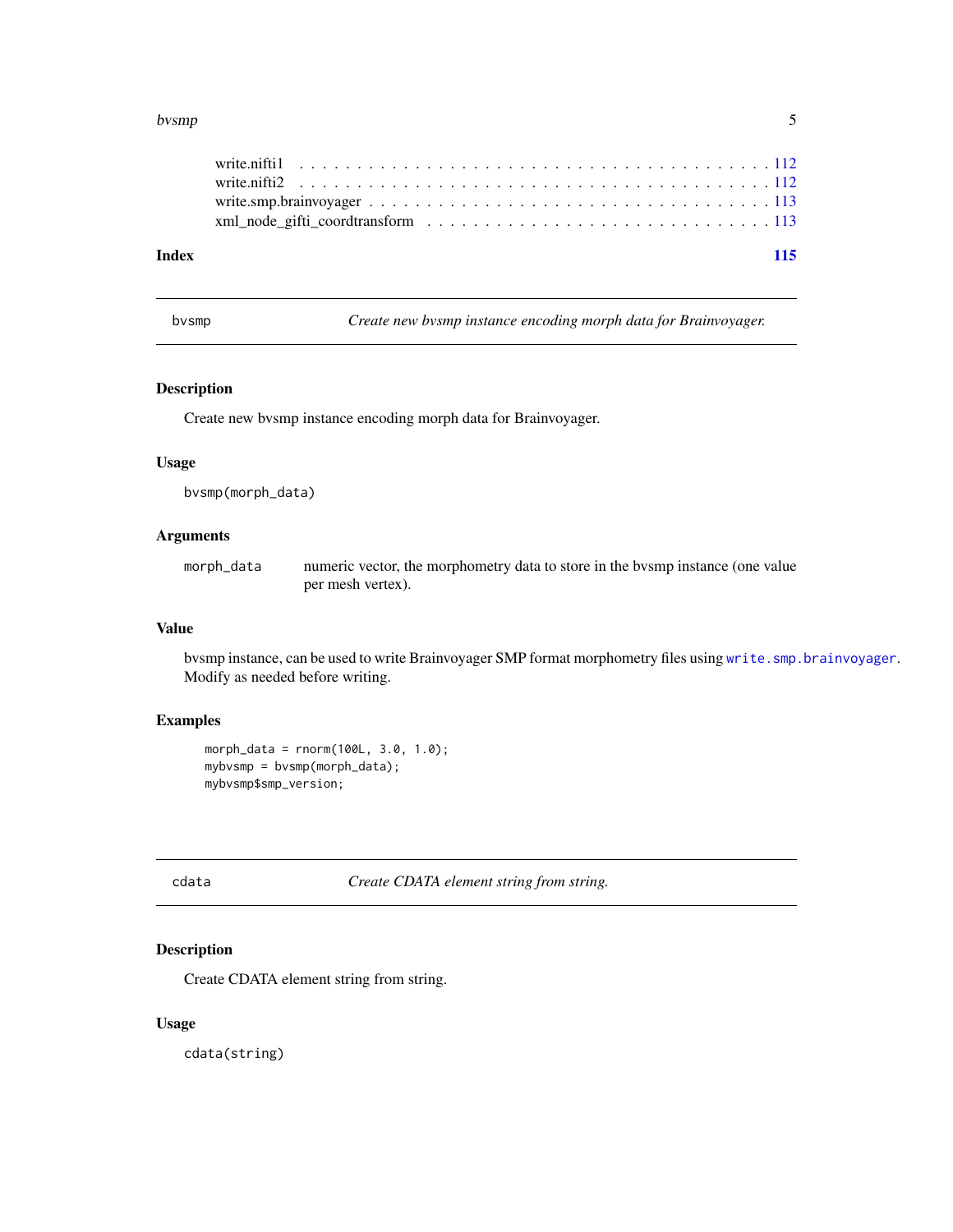#### <span id="page-5-0"></span>**Arguments**

string character string, the input string, freeform text. Must not contain the cdata start and end tags.

# Value

character string, the input wrapped in the cdata tags

#### Note

This returns a string, not an XML node. See [xml\\_cdata](#page-0-0) if you want a node.

colortable.from.annot *Extract color lookup table (LUT) from annotation.*

#### Description

Extract a colortable lookup table (LUT) from an annotation. Such a LUT can also be read from files like 'FREESURFER\_HOME/FreeSurferColorLUT.txt' or saved as a file, check the 'See Also' section below.

#### Usage

```
colortable.from.annot(annot, compute_colorcode = FALSE)
```
#### Arguments

| annot | An annotation, as returned by read. fs. annot. If you want to assign spe-    |
|-------|------------------------------------------------------------------------------|
|       | cific indices, you can add a column named 'struct_index' to the data.frame   |
|       | annot \$colortable_df. If there is no such columns, the indices will be cre- |
|       | ated automatically in the order of the regions, starting at zero.            |

compute\_colorcode

logical, indicates whether the unique color codes should be computed and added to the returned data.frame as an extra integer column named 'code'. Defaults to FALSE.

# Value

the colortable data.frame extracted from the annotation.

# See Also

Other atlas functions: [read.fs.annot\(](#page-36-1)), [read.fs.colortable\(](#page-38-1)), [write.fs.annot.gii\(](#page-86-1)), [write.fs.annot\(](#page-84-1)), [write.fs.colortable\(](#page-87-1))

Other colorLUT functions: [read.fs.colortable\(](#page-38-1)), [write.fs.colortable\(](#page-87-1))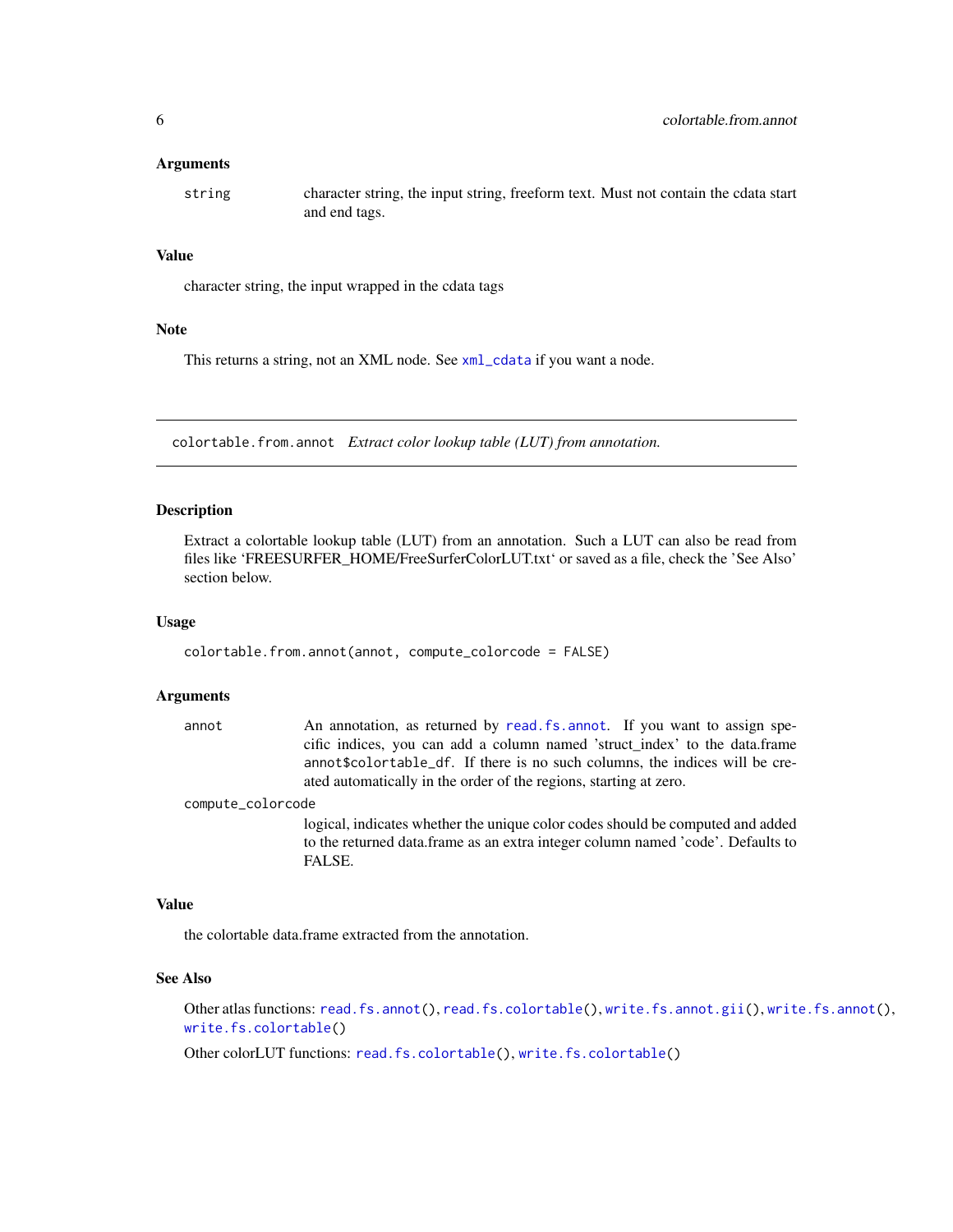<span id="page-6-0"></span>delete\_all\_opt\_data 7

#### Examples

```
annotfile = system.file("extdata", "lh.aparc.annot.gz",
package = "freesurferformats", mustWork = TRUE);
annot = read.fs.annot(annotfile);
colortable = colortable.from.annot(annot);
head(colortable);
```
delete\_all\_opt\_data *Delete all data in the package cache.*

# **Description**

Delete all data in the package cache.

# Usage

delete\_all\_opt\_data()

# Value

integer. The return value of the unlink() call: 0 for success, 1 for failure. See the unlink() documentation for details.

download\_opt\_data *Download optional data for the freesurferformats package.*

# Description

Ensure that the optional data is available locally in the package cache. Will try to download the data only if it is not available. This data is not required for the package to work, but it is used in the examples, in the unit tests and also in the example code from the vignette. Downloading it is highly recommended.

#### Usage

download\_opt\_data()

# Value

Named list. The list has entries: "available": vector of strings. The names of the files that are available in the local file cache. You can access them using get\_optional\_data\_file(). "missing": vector of strings. The names of the files that this function was unable to retrieve.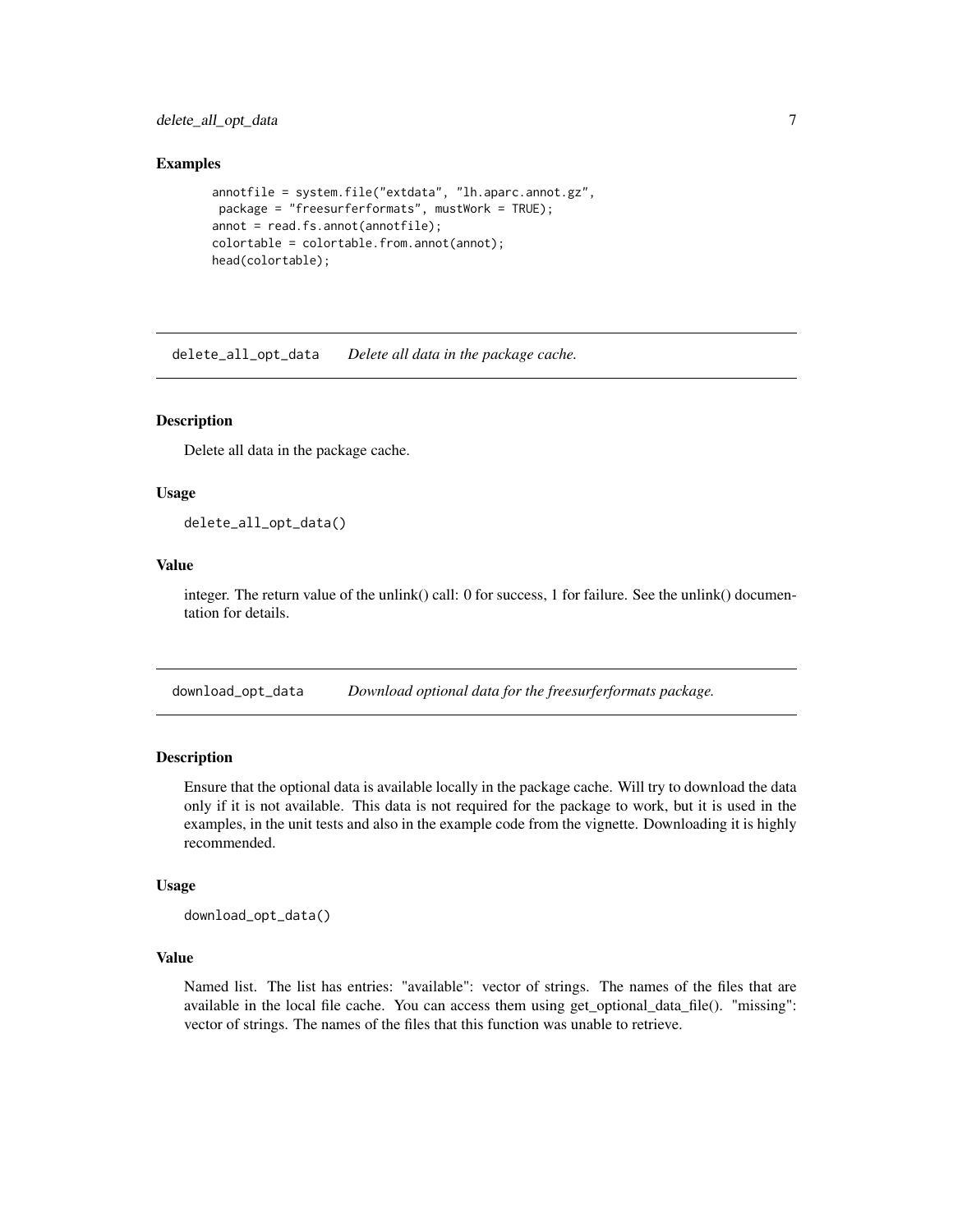<span id="page-7-0"></span>faces.quad.to.tris *Convert quadrangular faces or polygons to triangular ones.*

# Description

Convert quadrangular faces or polygons to triangular ones.

#### Usage

```
faces.quad.to.tris(quad_faces)
```
#### Arguments

quad\_faces nx4 integer matrix, the indices of the vertices making up the  $*n*$  quad faces.

# Value

\*2nx3\* integer matrix, the indices of the vertices making up the \*2n\* tris faces.

#### Note

This function does no fancy remeshing, it simply splits each quad into two triangles.

# See Also

```
Other mesh functions: read.fs.surface.asc(), read.fs.surface.bvsrf(), read.fs.surface.geo(),
read.fs.surface.gii(), read.fs.surface.ico(), read.fs.surface.obj(), read.fs.surface.off(),
read.fs.surface.ply(), read.fs.surface.vtk(), read.fs.surface(), read.mesh.brainvoyager(),
read_nisurfacefile(), read_nisurface(), write.fs.surface.asc(), write.fs.surface.byu(),
write.fs.surface.gii(), write.fs.surface.mz3(), write.fs.surface.vtk(), write.fs.surface()
```
faces.tris.to.quad *Convert tris faces to quad faces by simple merging.*

# Description

This is experimental. Note that it can only work if the number of 'tris\_faces' is even, as two consecutive tris-faces will be merged into one quad face. We could set the index to NA in that case, but I do not know how FreeSurfer handles this, so we do not guess.

#### Usage

```
faces.tris.to.quad(tris_faces)
```
# Arguments

tris\_faces \*nx3\* integer matrix, the indices of the vertices making up the \*n\* tris faces.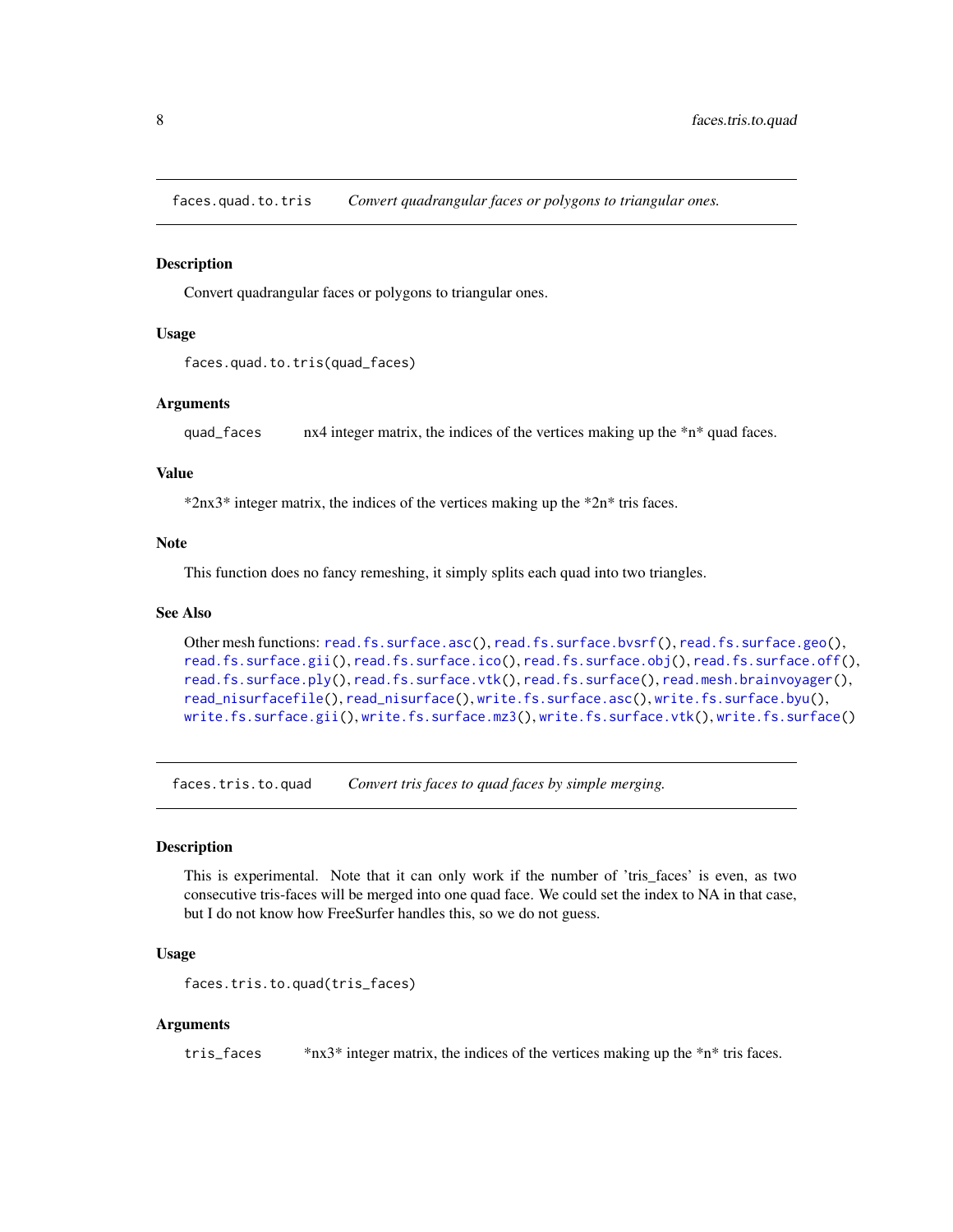#### <span id="page-8-0"></span>flip2D 9

# Value

n/2x4 integer matrix, the indices of the vertices making up the \*n\* quad faces.

# Note

This function does not implement proper remeshing of tri-meshes to quad-meshes. Use a proper mesh library if you need that.

flip2D *Flip a 2D matrix.*

# Description

Flip a 2D matrix.

# Usage

flip2D(slice, how = "horizontally")

# Arguments

| slice | a 2D matrix                                                                                                                                             |
|-------|---------------------------------------------------------------------------------------------------------------------------------------------------------|
| how   | character string, one of 'vertically' / 'v' or 'horizontally' / 'h'. Note that flipping                                                                 |
|       | *horizontally* means that the image will be mirrored along the central *vertical*<br>axis. If 'NULL' is passed, the passed value is returned unaltered. |
|       |                                                                                                                                                         |

# Value

2D matrix, the flipped matrix.

flip3D *Flip a 3D array along an axis.*

# Description

Flip the slice of an 3D array horizontally or vertically along an axis. This leads to an output array with identical dimensions.

# Usage

```
flip3D(volume, axis = 1L, how = "horizontally")
```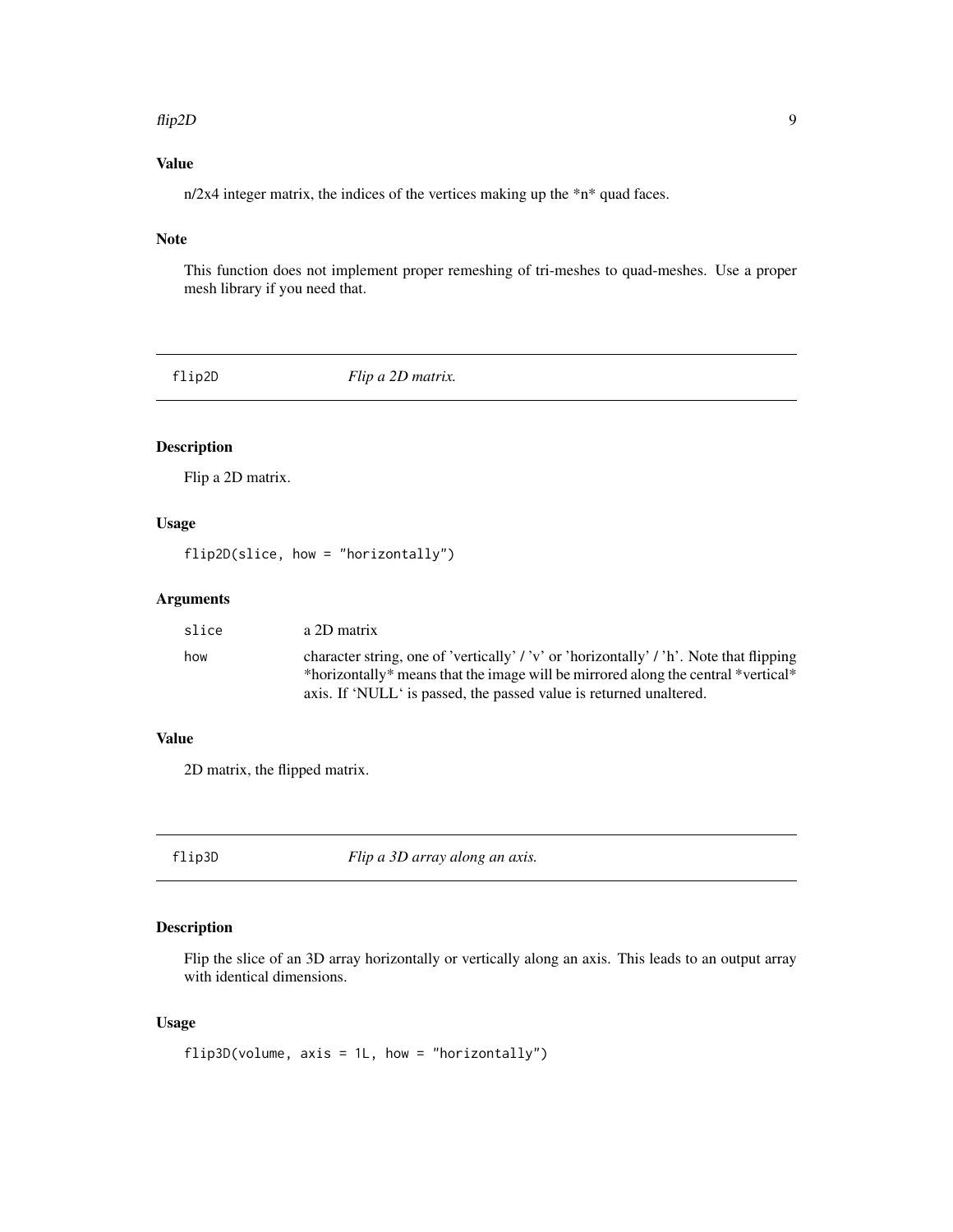#### <span id="page-9-0"></span>**Arguments**

| volume | a 3D image volume                                                                                                                                                                                                |
|--------|------------------------------------------------------------------------------------------------------------------------------------------------------------------------------------------------------------------|
| axis   | positive integer in range 1L3L or an axis name, the axis to use.                                                                                                                                                 |
| how    | character string, one of 'horizontally' / 'h' or 'vertically' / 'v'. How to flip the 2D<br>slices. Note that flipping *horizontally* means that the image will be mirrored<br>along the central *vertical* axis. |

#### Value

a 3D image volume, flipped around the axis. The dimensions are identical to the dimensions of the input image.

#### See Also

Other volume math: [rotate3D\(](#page-80-1))

<span id="page-9-1"></span>fs.get.morph.file.ext.for.format

*Determine morphometry file extension from format*

#### Description

Given a morphometry file format, derive the proper file extension.

# Usage

```
fs.get.morph.file.ext.for.format(format)
```
# Arguments

format, string. One of c("mgh", "mgz", "curv", "gii").

# Value

file ext, string. The standard file extension for the format. (May be an empty string for some formats.)

# See Also

```
Other morphometry functions: fs.get.morph.file.format.from.filename(), read.fs.curv(),
read.fs.mgh(), read.fs.morph.gii(), read.fs.morph(), read.fs.volume(), read.fs.weight(),
write.fs.curv(), write.fs.label.gii(), write.fs.mgh(), write.fs.morph.asc(), write.fs.morph.gii(),
write.fs.morph.ni1(), write.fs.morph.ni2(), write.fs.morph.smp(), write.fs.morph.txt(),
write.fs.morph(), write.fs.weight.asc(), write.fs.weight()
```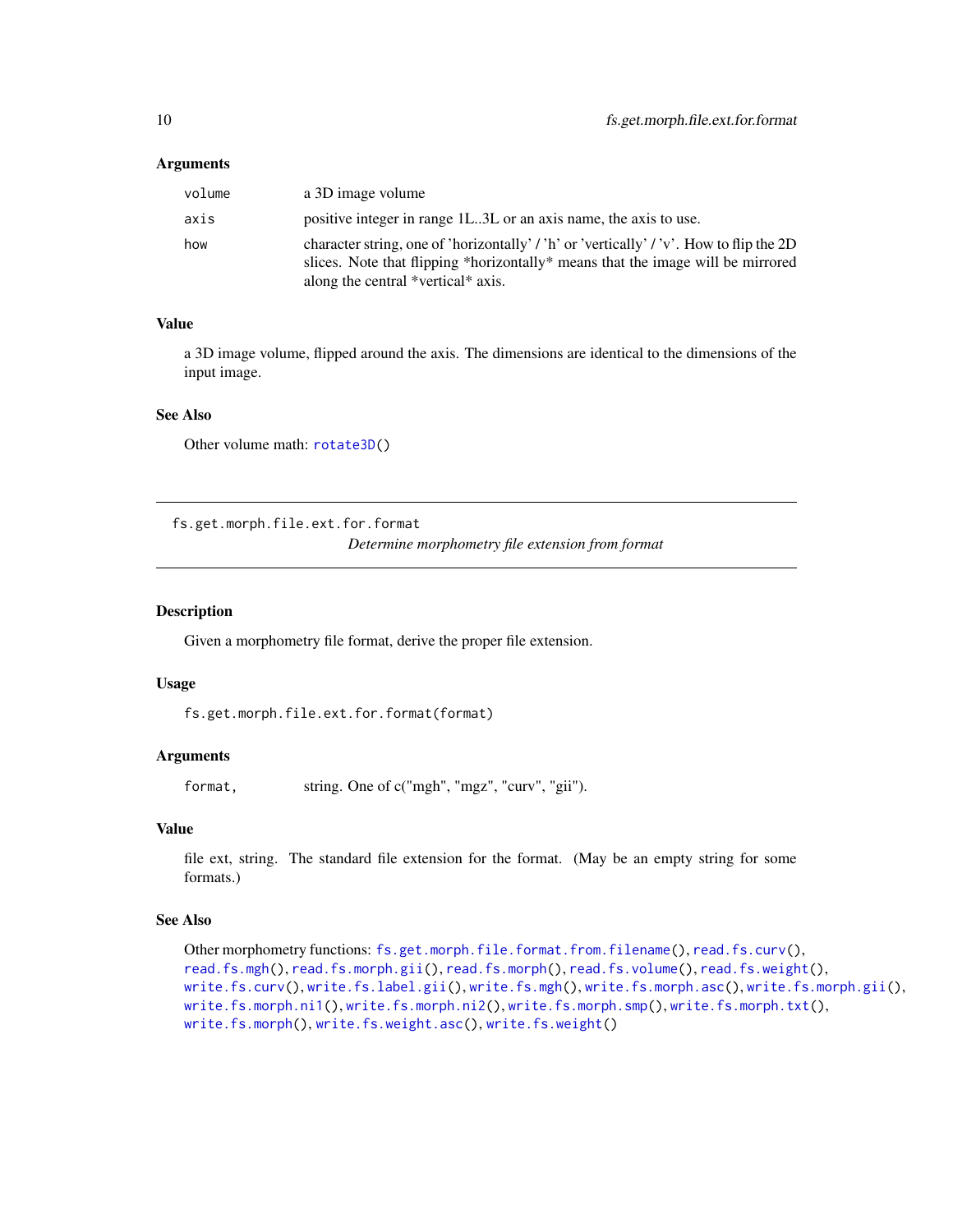<span id="page-10-1"></span><span id="page-10-0"></span>fs.get.morph.file.format.from.filename *Determine morphometry file format from filename*

# Description

Given a morphometry file name, derive the proper file format, based on the end of the string. Case is ignored, i.e., cast to lowercase before checks. If the filepath ends with "mgh", returns format "mgh". For suffix "mgz", returns "mgz" format. For all others, returns "curv" format.

#### Usage

fs.get.morph.file.format.from.filename(filepath)

#### **Arguments**

filepath, string. A path to a file.

# Value

format, string. The format, one of c("mgz", "mgh", "curv", "gii", "smp").

#### See Also

```
Other morphometry functions: fs.get.morph.file.ext.for.format(), read.fs.curv(), read.fs.mgh(),
read.fs.morph.gii(), read.fs.morph(), read.fs.volume(), read.fs.weight(), write.fs.curv(),
write.fs.label.gii(), write.fs.mgh(), write.fs.morph.asc(), write.fs.morph.gii(), write.fs.morph.ni1(),
write.fs.morph.ni2(), write.fs.morph.smp(), write.fs.morph.txt(), write.fs.morph(),
write.fs.weight.asc(), write.fs.weight()
```
fs.patch *Constructor for fs.patch*

#### Description

Constructor for fs.patch

#### Usage

fs.patch(vertices, faces = NULL)

| vertices | numerical *n*x5 matrix (or *n*x7 matrix), see read, fs, patch for details. If |
|----------|-------------------------------------------------------------------------------|
|          | it has 5 columns, columns 6-7 will be computed automatically from the first 5 |
|          | columns (from column 1 and 5).                                                |
| faces    | numerical *n*x5 matrix, see read, fs, patch, asc for details. Can be 'NULL'.  |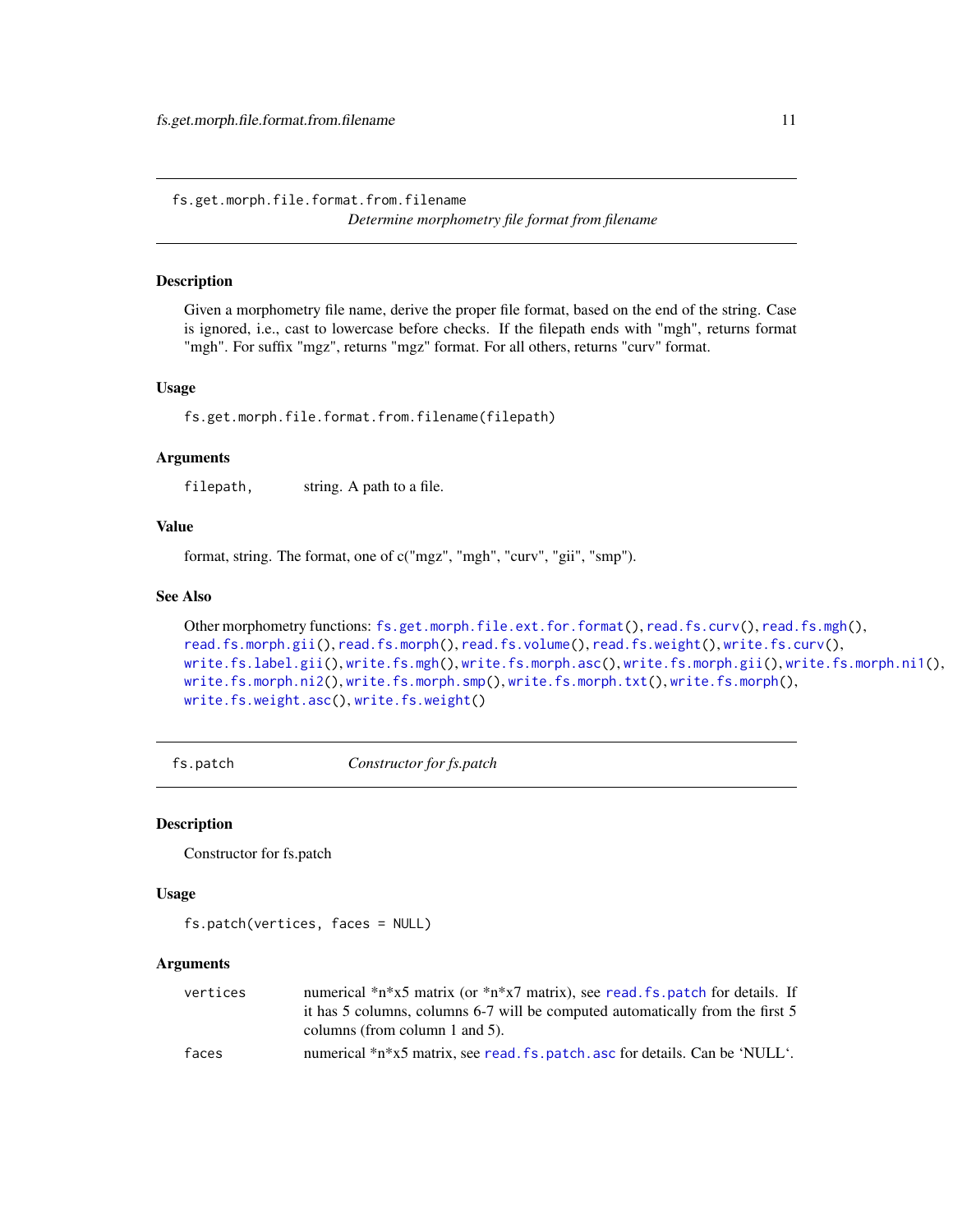# <span id="page-11-0"></span>Value

instance of class 'fs.patch'

# See Also

Other patch functions: [read.fs.patch.asc\(](#page-52-2)), [read.fs.patch\(](#page-52-1)), [write.fs.patch\(](#page-97-2))

# Examples

```
num\_vertices = 6L; # a tiny patch
vertices = matrix(rep(0., num_vertices*5), ncol=5);
vertices[,1] = seq.int(num_vertices); # 1-based vertex indices
vertices[,2:4] = matrix(rnorm(num_vertices*3, 8, 2), ncol=3); # vertex coords
vertices[,5] = rep(0L, num_vertices); # is_border
vertices[3,5] = 1L; # set a vertex to be a border vertex
patch = fs.patch(vertices);
patch;
```
get\_opt\_data\_filepath *Access a single file from the package cache by its file name.*

# Description

Access a single file from the package cache by its file name.

# Usage

```
get_opt_data_filepath(filename, mustWork = TRUE)
```
# Arguments

| filename. | string. The filename of the file in the package cache.                           |
|-----------|----------------------------------------------------------------------------------|
| mustWork. | logical. Whether an error should be created if the file does not exist. If must- |
|           | Work=FALSE and the file does not exist, the empty string is returned.            |

# Value

string. The full path to the file in the package cache or the empty string if there is no such file available. Use this in your application code to open the file.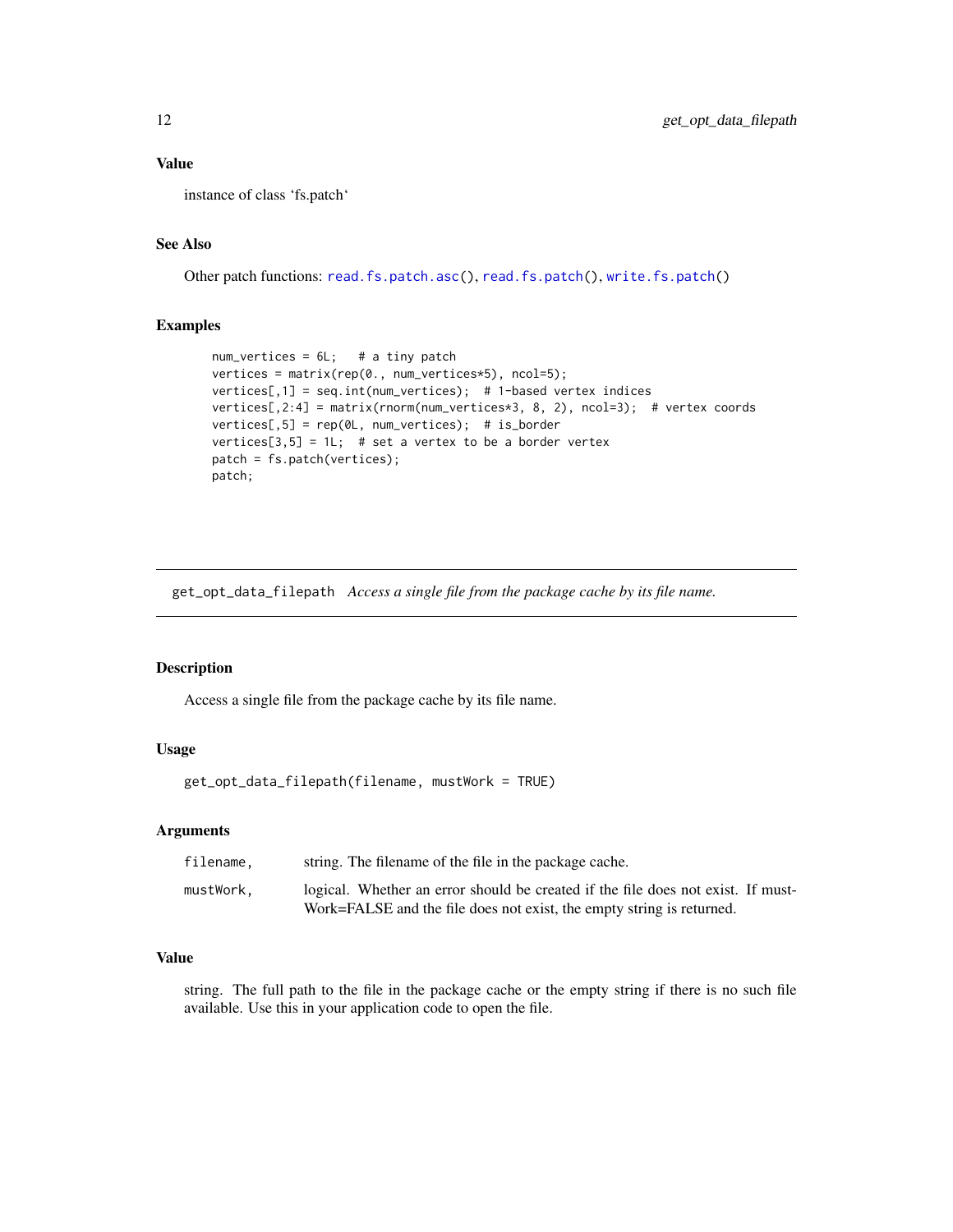<span id="page-12-0"></span>giftixml\_add\_labeltable\_from\_annot

```
Add a label tabel from an annotation to a GIFTI XML tree.
```
#### Description

Computes the LabelTable XML node for the given annotation and adds it to the XML tree.

# Usage

```
giftixml_add_labeltable_from_annot(xmltree, annot)
```
# Arguments

| xmltree | an XML tree from xml2, typically the return value from gifti_xml.                |
|---------|----------------------------------------------------------------------------------|
| annot   | an fs. annotation, the included data will be used to compute the LabelTable node |

# Value

XML tree from xml2, the modified tree with the LabelTable added below the root node.

<span id="page-12-1"></span>

| gifti_writer | Write data to a gifti file. |
|--------------|-----------------------------|
|              |                             |

#### Description

Write data to a gifti file.

# Usage

gifti\_writer(filepath, ...)

#### Arguments

| filepath | path to the output gifti file   |
|----------|---------------------------------|
| .        | parameters passed to gifti_xml. |

#### References

[https://www.nitrc.org/frs/download.php/2871/GIFTI\\_Surface\\_Format.pdf](https://www.nitrc.org/frs/download.php/2871/GIFTI_Surface_Format.pdf)

# Examples

```
outfile = tempfile(fileext = '.gii');
dataarrays = list(rep(3.1, 3L), matrix(seq(6), nrow=2L));
gifti_writer(outfile, dataarrays, datatype=c('NIFTI_TYPE_FLOAT32', 'NIFTI_TYPE_INT32'));
```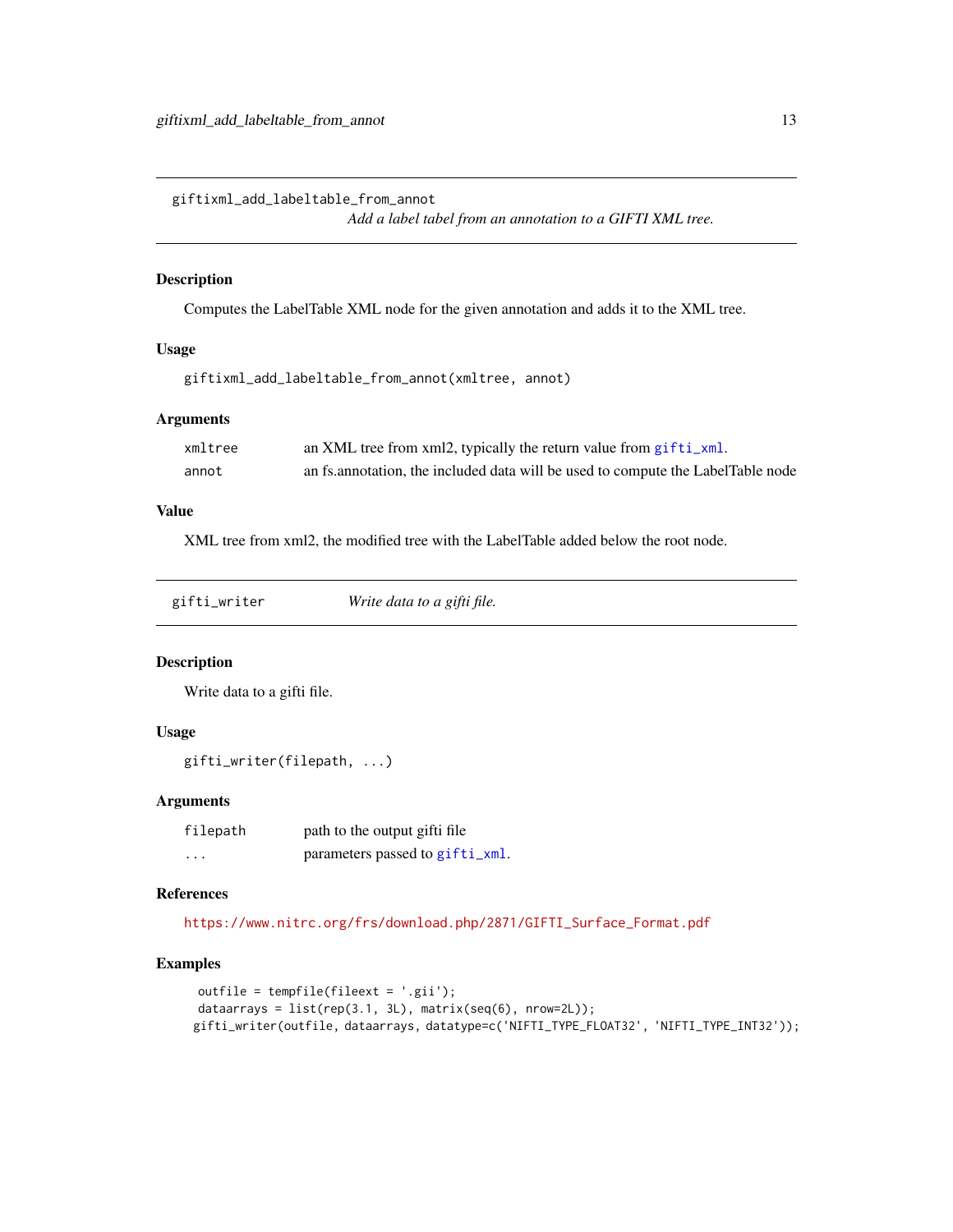Creates a GIFTI XML tree from your datasets (vectors and matrices). The tree can be further modified to add additional data, or written to a file as is to produce a valid GIFTI file (see [gifti\\_xml\\_write](#page-15-1)).

# Usage

```
gifti_xml(
  data_array,
  intent = "NIFTI_INTENT_SHAPE",
  datatype = "NIFTI_TYPE_FLOAT32",
  encoding = "GZipBase64Binary",
  endian = "LittleEndian",
  transform_matrix = NULL,
  force = FALSE
\mathcal{L}
```
# Arguments

| data_array       | list of data vectors and/or data matrices.                                                                                                                                                                                                                                                                                                                   |
|------------------|--------------------------------------------------------------------------------------------------------------------------------------------------------------------------------------------------------------------------------------------------------------------------------------------------------------------------------------------------------------|
| intent           | vector of NIFTI intent strings for the data vectors in 'data_array' parameter, see<br>convert_intent. Example: 'NIFTI_INTENT_SHAPE'. See https://nifti.nimh.nih.gov/nifti-<br>1/documentation/nifti1fields/nifti1fields_pages/group_NIFT11_INTENT_CODES.html.                                                                                                |
| datatype         | vector of NIFTI datatype strings. Example: 'NIFTI_TYPE_FLOAT32'. Should<br>be suitable for your data.                                                                                                                                                                                                                                                        |
| encoding         | vector of encoding definition strings. One of 'ASCII', 'Base64Binary', 'GZip-<br>Base64Binary'.                                                                                                                                                                                                                                                              |
| endian           | vector of endian definition strings. One of 'LittleEndian' or 'BigEndian'. See<br>convert_endian.                                                                                                                                                                                                                                                            |
| transform_matrix |                                                                                                                                                                                                                                                                                                                                                              |
|                  | optional, a list of transformation matrices, one for each data_array. If one of the<br>data arrays has none, pass 'NA'. Each transformation matrix in the outer list<br>has to be a 4x4 matrix or given as a named list with entries 'transform_matrix',<br>'data_space', and 'transformed_space'. Here is an example: list('transform_matrix'=diag(4), 'dat |
| force            | logical, whether to force writing the data, even if issues like a mismatch of<br>datatype and data values are detected.                                                                                                                                                                                                                                      |

# Value

xml tree, see xml2 package. One could modify this tree as needed using xml2 functions, e.g., add metadata.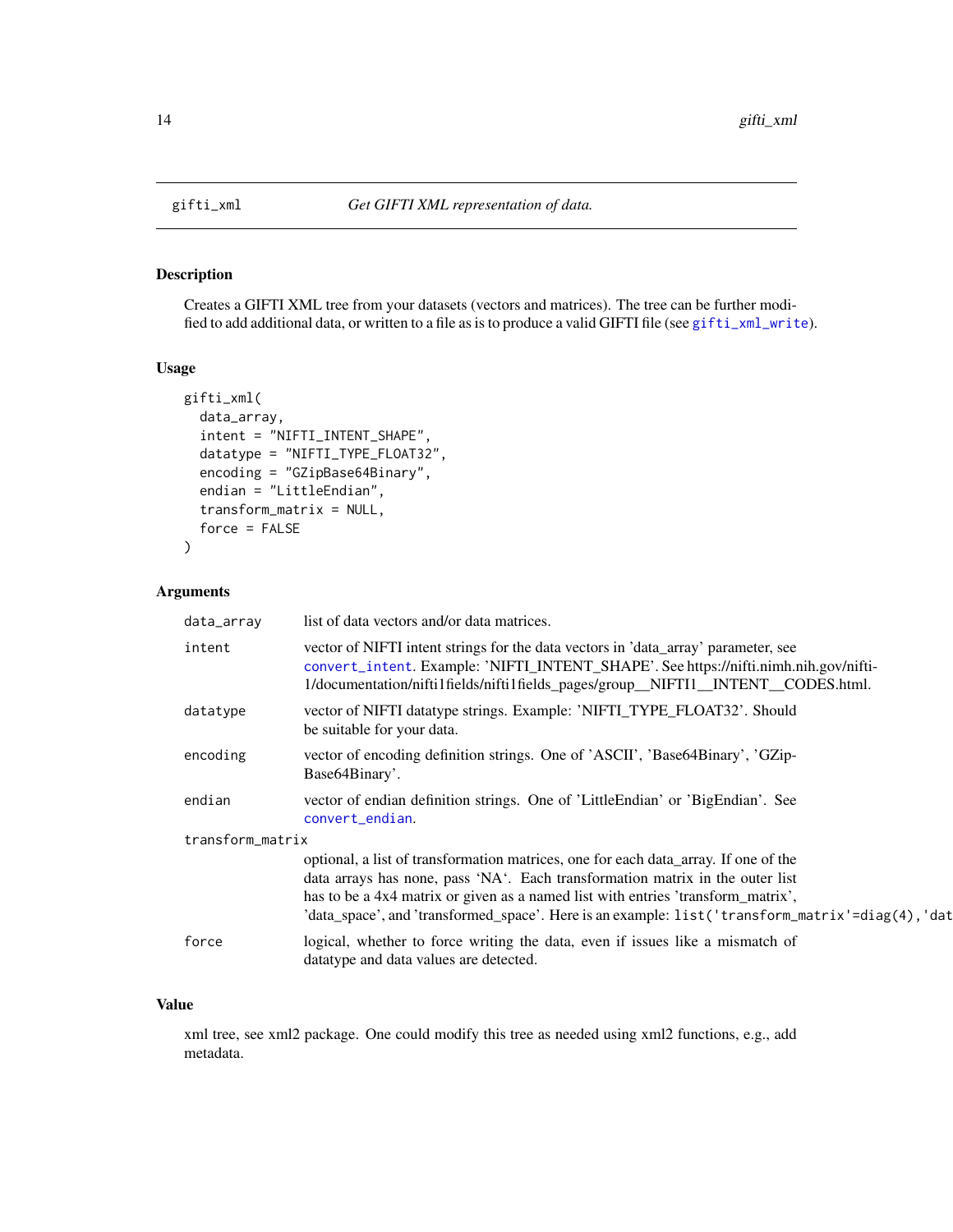# <span id="page-14-0"></span>Note

Unless you want to modify the returned tree manually, you should not need to call this function. Use [gifti\\_writer](#page-12-1) instead.

# References

See https://www.nitrc.org/frs/download.php/2871/GIFTI\_Surface\_Format.pdf

# See Also

The example for [gifti\\_xml\\_write](#page-15-1) shows how to modify the tree.

# Examples

```
my_data_sets = list(rep(3.1, 3L), matrix(seq(6)+0.1, nrow=2L));transforms = list(NA, list('transform_matrix'=diag(4), 'data_space'='NIFTI_XFORM_UNKNOWN',
  'transformed_space'='NIFTI_XFORM_UNKNOWN'));
xmltree = gifti_xml(my_data_sets, datatype='NIFTI_TYPE_FLOAT32', transform_matrix=transforms);
# Verify that the tree is a valid GIFTI file:
gifti_xsd = "https://www.nitrc.org/frs/download.php/158/gifti.xsd";
xml2::xml_validate(xmltree, xml2::read_xml(gifti_xsd));
```
gifti\_xml\_add\_global\_metadata *Add metadata to GIFTI XML tree.*

#### Description

Add metadata to GIFTI XML tree.

# Usage

```
gifti_xml_add_global_metadata(xmltree, metadata_named_list, as_cdata = TRUE)
```
#### Arguments

| xmltree             | XML tree from xml2                               |
|---------------------|--------------------------------------------------|
| metadata named list |                                                  |
|                     | named list, the metadata entries                 |
| as cdata            | logical, whether to wrap the value in cdata tags |

#### Value

the modified tree.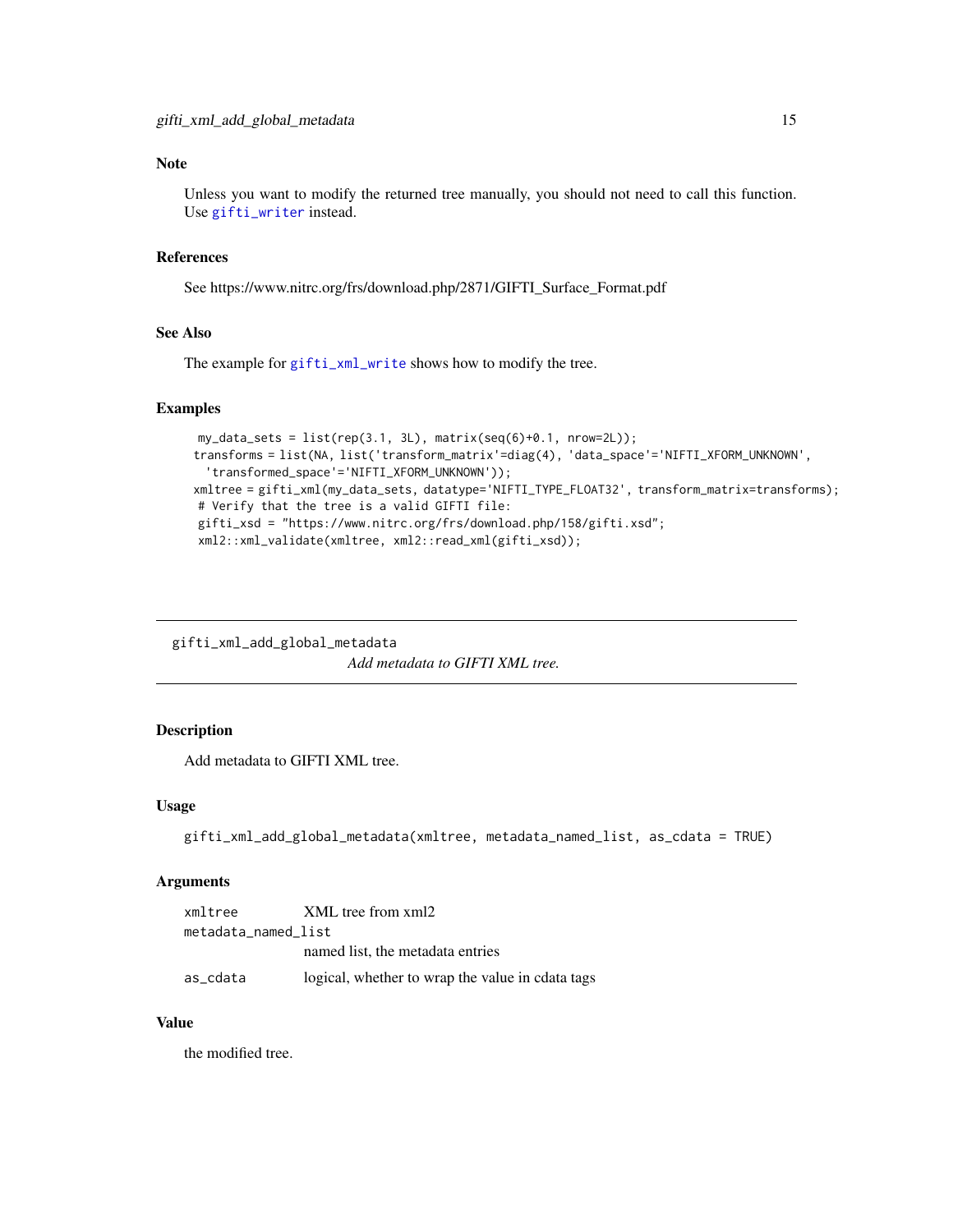<span id="page-15-0"></span>Assumes that there already exists a global MetaData node. Also not that this is not supposed to be used for adding metadata to datarrays.

# Examples

```
xmltree = gifti_xml(list(rep(3.1, 3L), matrix(seq(6)+0.1, nrow=2L)));newtree = gifti_xml_add_global_metadata(xmltree, list("User"="Me", "Weather"="Great"));
gifti_xsd = "https://www.nitrc.org/frs/download.php/158/gifti.xsd";
xml2::xml_validate(newtree, xml2::read_xml(gifti_xsd));
```
<span id="page-15-1"></span>gifti\_xml\_write *Write XML tree to a gifti file.*

#### Description

Write XML tree to a gifti file.

#### Usage

```
gifti_xml_write(filepath, xmltree, options = c("as_xml", "format"))
```
#### **Arguments**

| filepath | path to the output gifti file       |
|----------|-------------------------------------|
| xmltree  | XML tree from xml2                  |
| options  | output options passed to write_xml. |

#### References

[https://www.nitrc.org/frs/download.php/2871/GIFTI\\_Surface\\_Format.pdf](https://www.nitrc.org/frs/download.php/2871/GIFTI_Surface_Format.pdf)

# Examples

```
outfile = tempfile(fileext = '.gii');
my_data_sets = list(rep(3.1, 3L), matrix(seq(6)+0.1, nrow=2L));
xmltree = gifti_xml(my_data_sets, datatype='NIFTI_TYPE_FLOAT32');
# Here we add global metadata:
xmltree = gifti_xml_add_global_metadata(xmltree, list("User"="Me", "Day"="Monday"));
# Validating your XML never hurts
gifti_xsd = "https://www.nitrc.org/frs/download.php/158/gifti.xsd";
xml2::xml_validate(xmltree, xml2::read_xml(gifti_xsd));
gifti_xml_write(outfile, xmltree); # Write your custom tree to a file.
```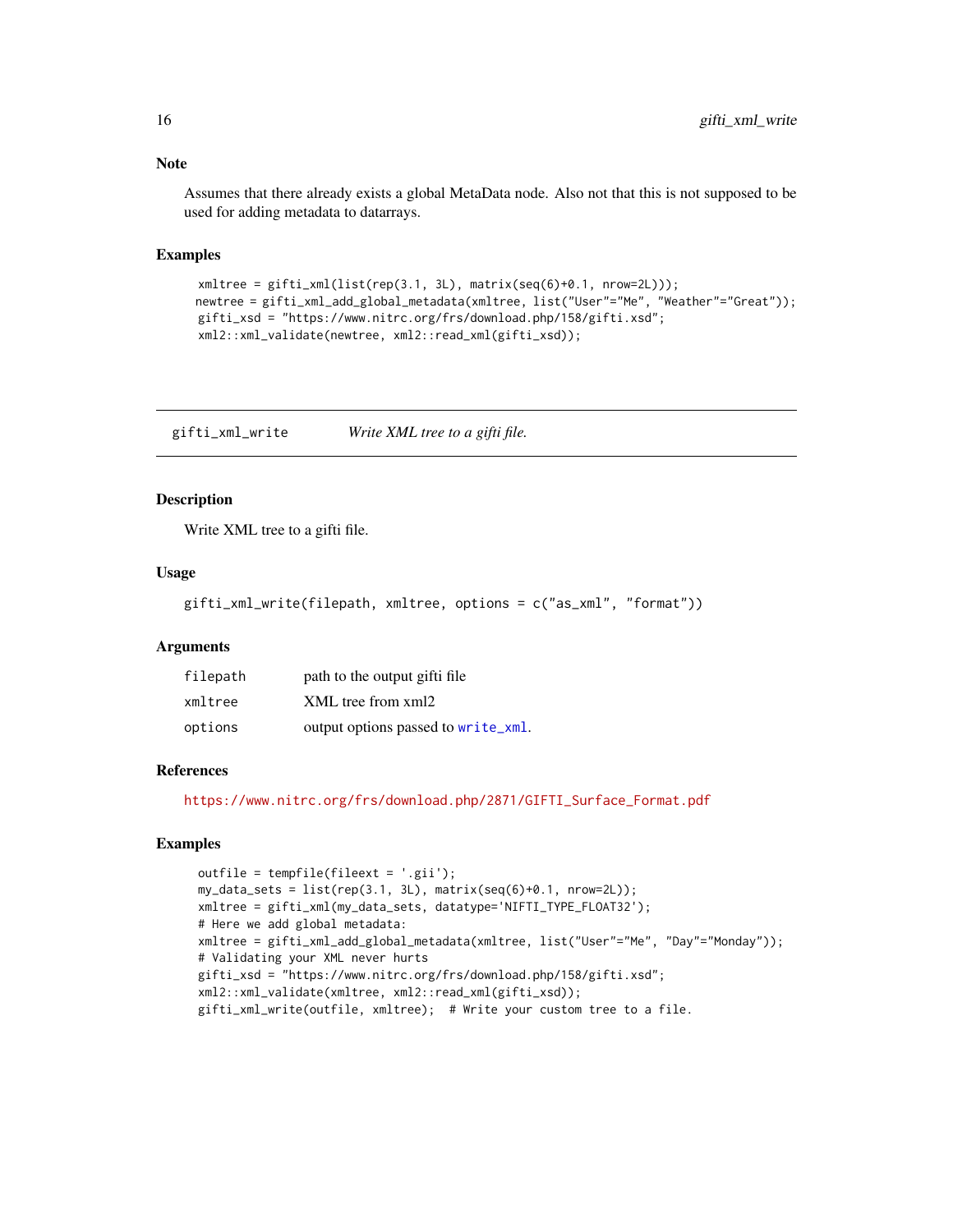<span id="page-16-0"></span>

Check whether object is a bvsmp instance.

# Usage

is.bvsmp(x)

# Arguments

x any 'R' object

# Value

TRUE if its argument is an bvsmp instane (that is, has "bvsmp" amongst its classes) and FALSE otherwise.

is.fs.annot *Check whether object is an fs.annot*

# Description

Check whether object is an fs.annot

#### Usage

is.fs.annot(x)

# Arguments

x any 'R' object

# Value

TRUE if its argument is a brain surface annotation (that is, has "fs.annot" amongst its classes) and FALSE otherwise.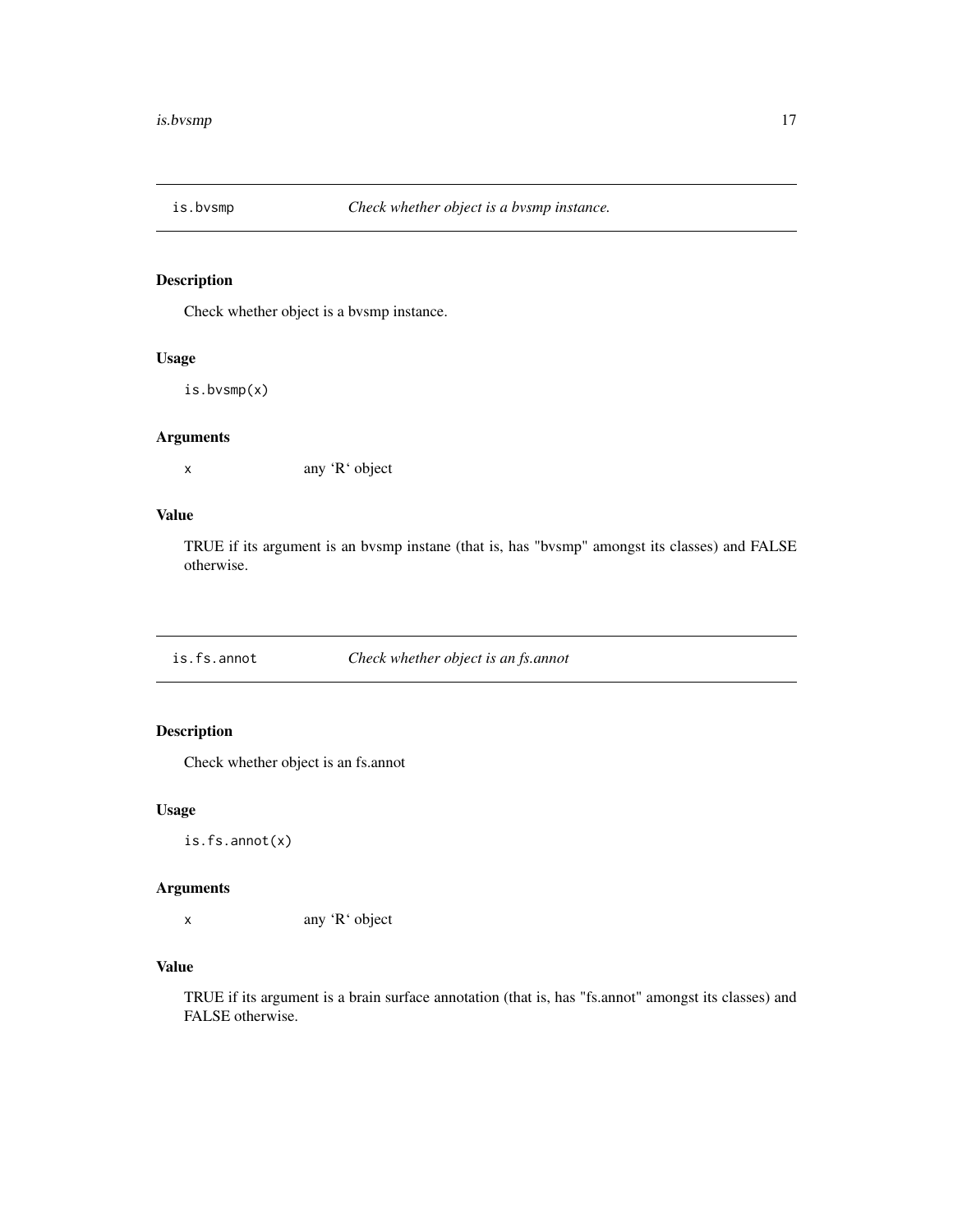<span id="page-17-0"></span>

Check whether object is an fs.label

# Usage

is.fs.label(x)

# Arguments

x any 'R' object

# Value

TRUE if its argument is a brain surface label (that is, has 'fs.label' amongst its classes) and FALSE otherwise.

is.fs.surface *Check whether object is an fs.surface*

# Description

Check whether object is an fs.surface

#### Usage

is.fs.surface(x)

# Arguments

x any 'R' object

# Value

TRUE if its argument is a brain surface (that is, has "fs.surface" amongst its classes) and FALSE otherwise.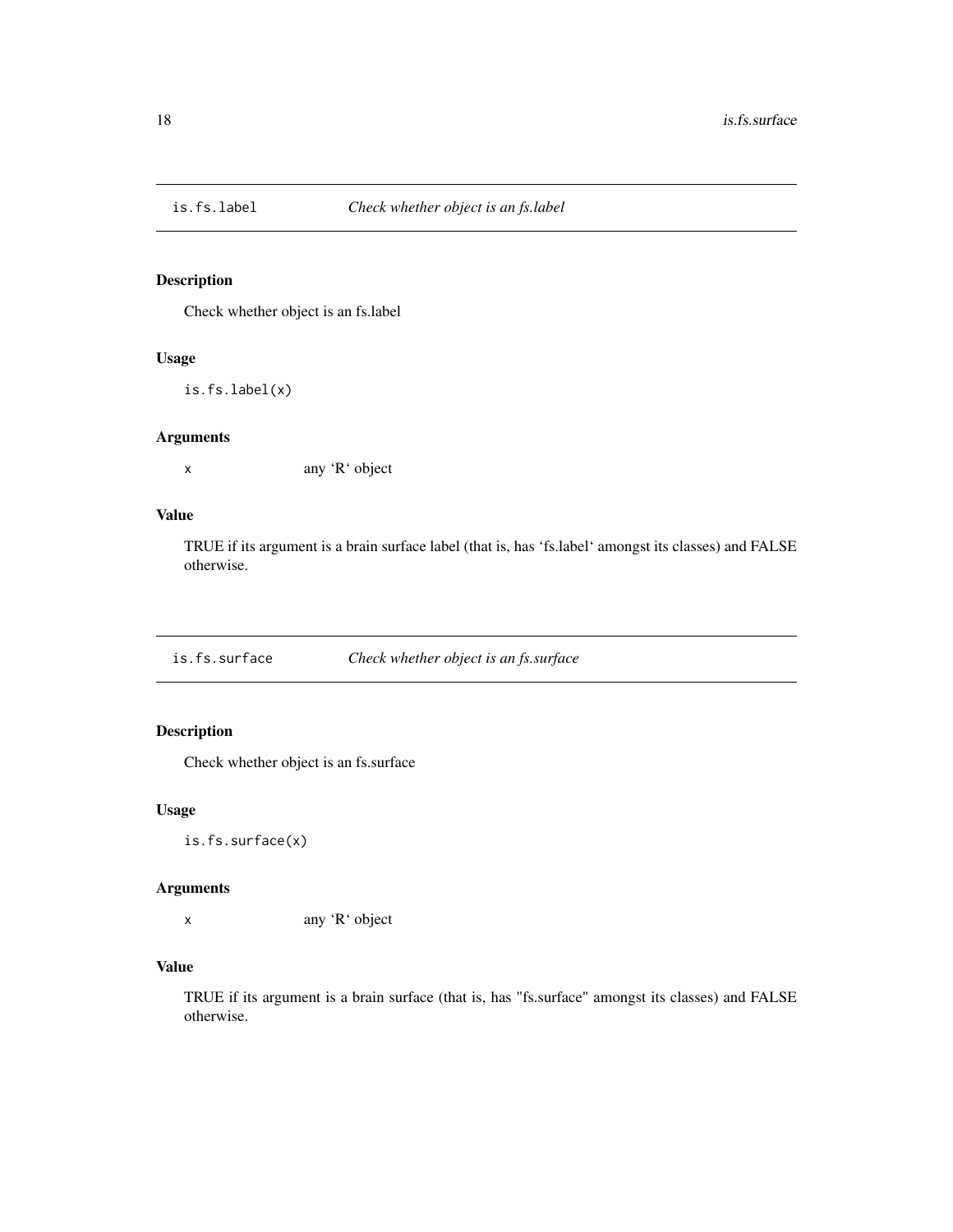<span id="page-18-0"></span>

Check whether object is an fs.volume

# Usage

is.fs.volume(x)

# Arguments

x any 'R' object

# Value

TRUE if its argument is a brain volume (that is, has "fs.volume" amongst its classes) and FALSE otherwise.

is.mghheader *Check whether object is an mghheader*

# Description

Check whether object is an mghheader

#### Usage

is.mghheader(x)

# Arguments

x any 'R' object

# Value

TRUE if its argument is an MGH header (that is, has "mghheader" amongst its classes) and FALSE otherwise.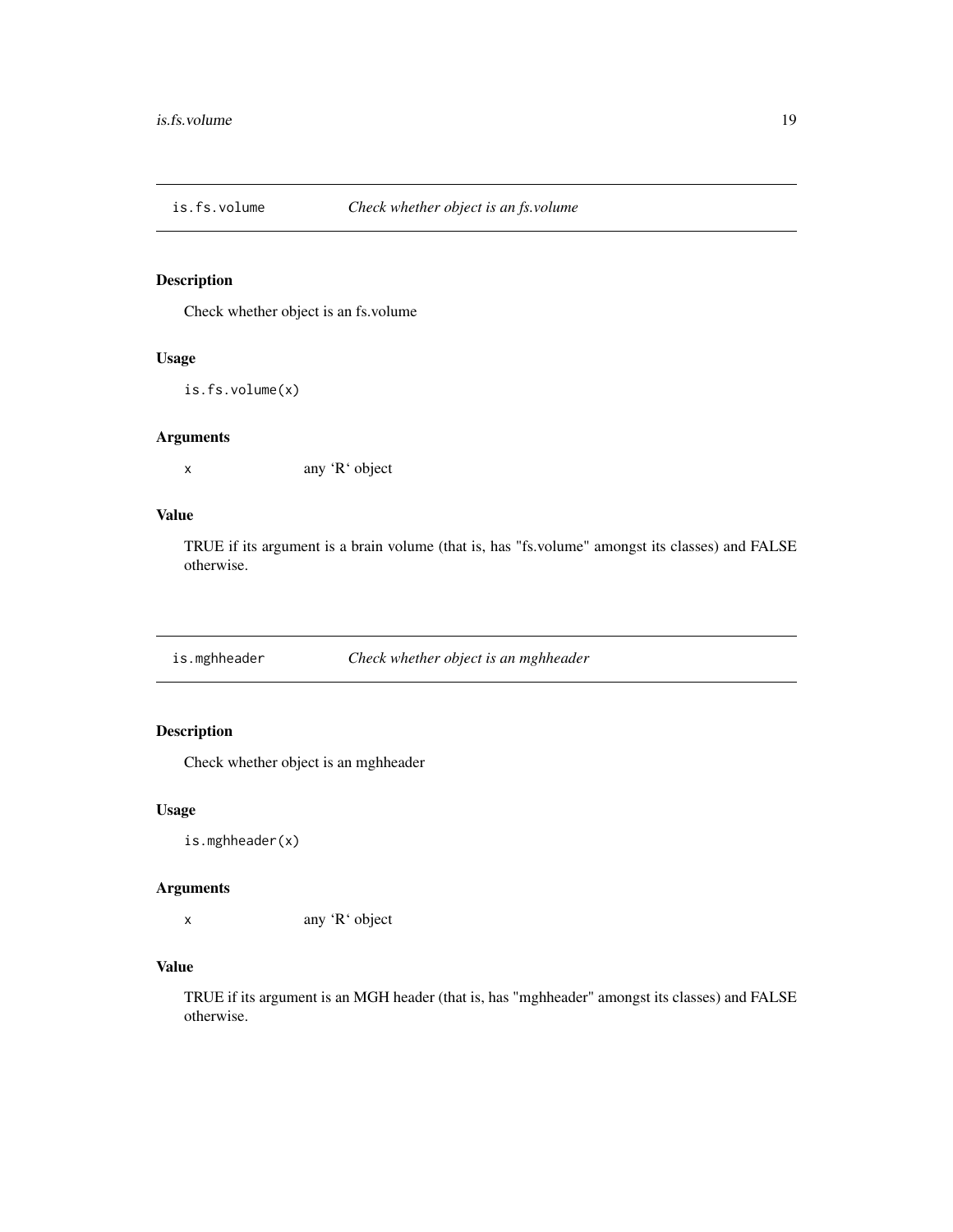<span id="page-19-0"></span>

Get file names of optional data files which are available in the local package cache. You can access these files with get\_optional\_data\_file().

#### Usage

list\_opt\_data()

# Value

vector of strings. The file names available, relative to the package cache.

<span id="page-19-1"></span>mghheader.centervoxelRAS.from.firstvoxelRAS *Compute RAS coords of center voxel.*

# Description

Compute RAS coords of center voxel.

#### Usage

```
mghheader.centervoxelRAS.from.firstvoxelRAS(header, first_voxel_RAS)
```
# Arguments

| header | Header of the mgh datastructure, as returned by read. fs. mgh. The 'c_r', 'c_a'   |
|--------|-----------------------------------------------------------------------------------|
|        | and 'c s' values in the header do not matter of course, they are what is computed |
|        | by this function.                                                                 |

first\_voxel\_RAS

numerical vector of length 3, the RAS coordinate of the first voxel in the volume. The first voxel is the voxel with 'CRS=1,1,1' in R, or 'CRS=0,0,0' in C/FreeSurfer. This value is also known as \*P0 RAS\*.

#### Value

numerical vector of length 3, the RAS coordinate of the center voxel. Also known as \*CRAS\* or \*center RAS\*.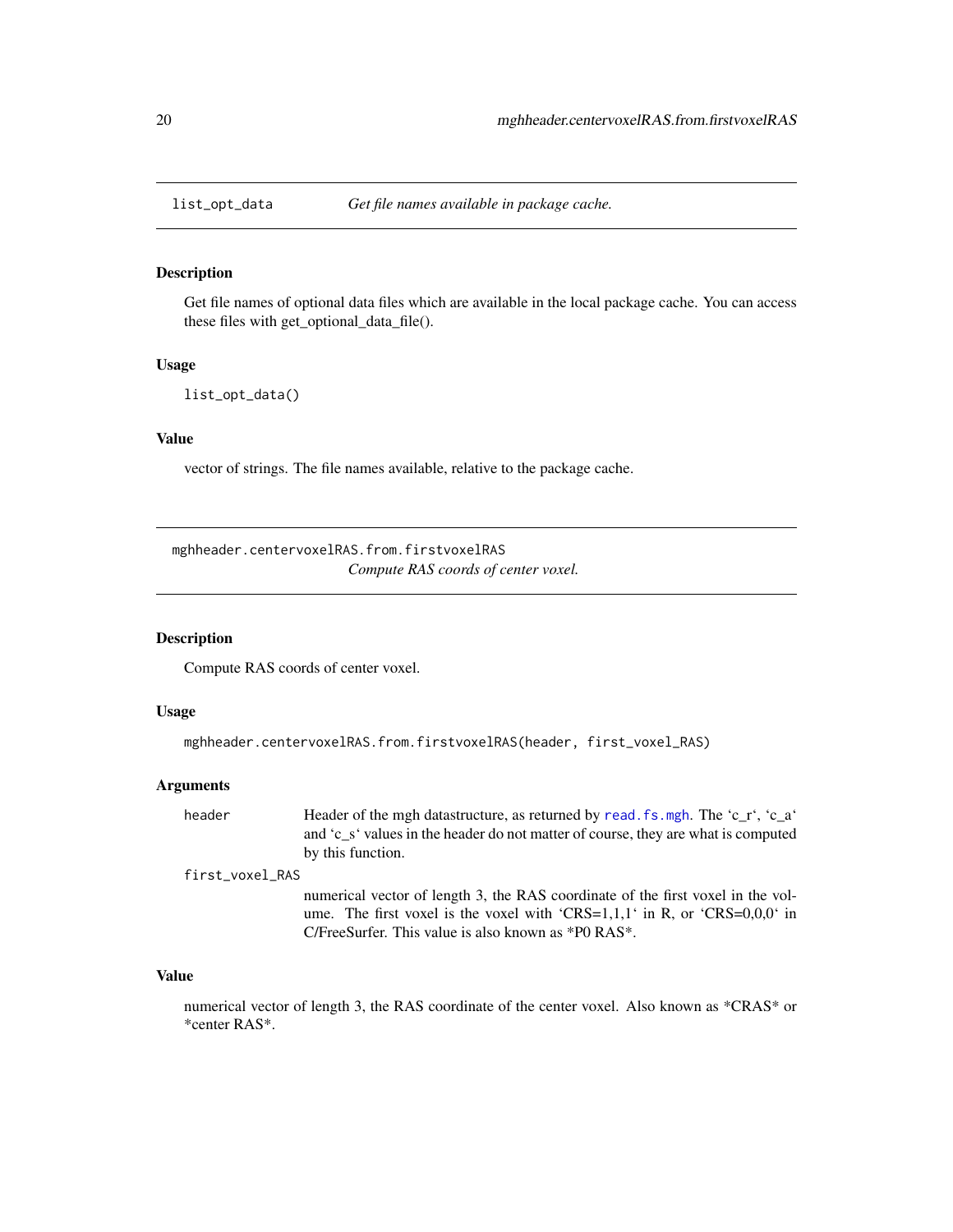<span id="page-20-0"></span>mghheader.crs.orientation

*Compute MGH volume orientation string.*

#### **Description**

Compute MGH volume orientation string.

#### Usage

mghheader.crs.orientation(header)

#### Arguments

header Header of the mgh datastructure, as returned by [read.fs.mgh](#page-43-1).

# Value

character string of length 3, one uppercase letter per axis. Each of the three position is a letter from the alphabet: 'LRISAP¿. The meaning is 'L' for left, 'R' for right, 'I' for inferior, 'S' for superior, 'P' for posterior, 'A' for anterior. If the direction cannot be computed, all three characters are  $\dot{\iota}$  for unknown. Of course, each axis ('L/R', 'I/S', 'A/P') is only represented once in the string.

mghheader.is.conformed

*Determine whether an MGH volume is conformed.*

# **Description**

In the FreeSurfer sense, \*conformed\* means that the volume is in coronal primary slice direction, has dimensions  $256x256x256$  and a voxel size of 1 mm in all 3 directions. The slice direction can only be determined if the header contains RAS information, if it does not, the volume is not conformed.

#### Usage

```
mghheader.is.conformed(header)
```
# Arguments

header Header of the mgh datastructure, as returned by read. fs. mgh.

# Value

logical, whether the volume is \*conformed\*.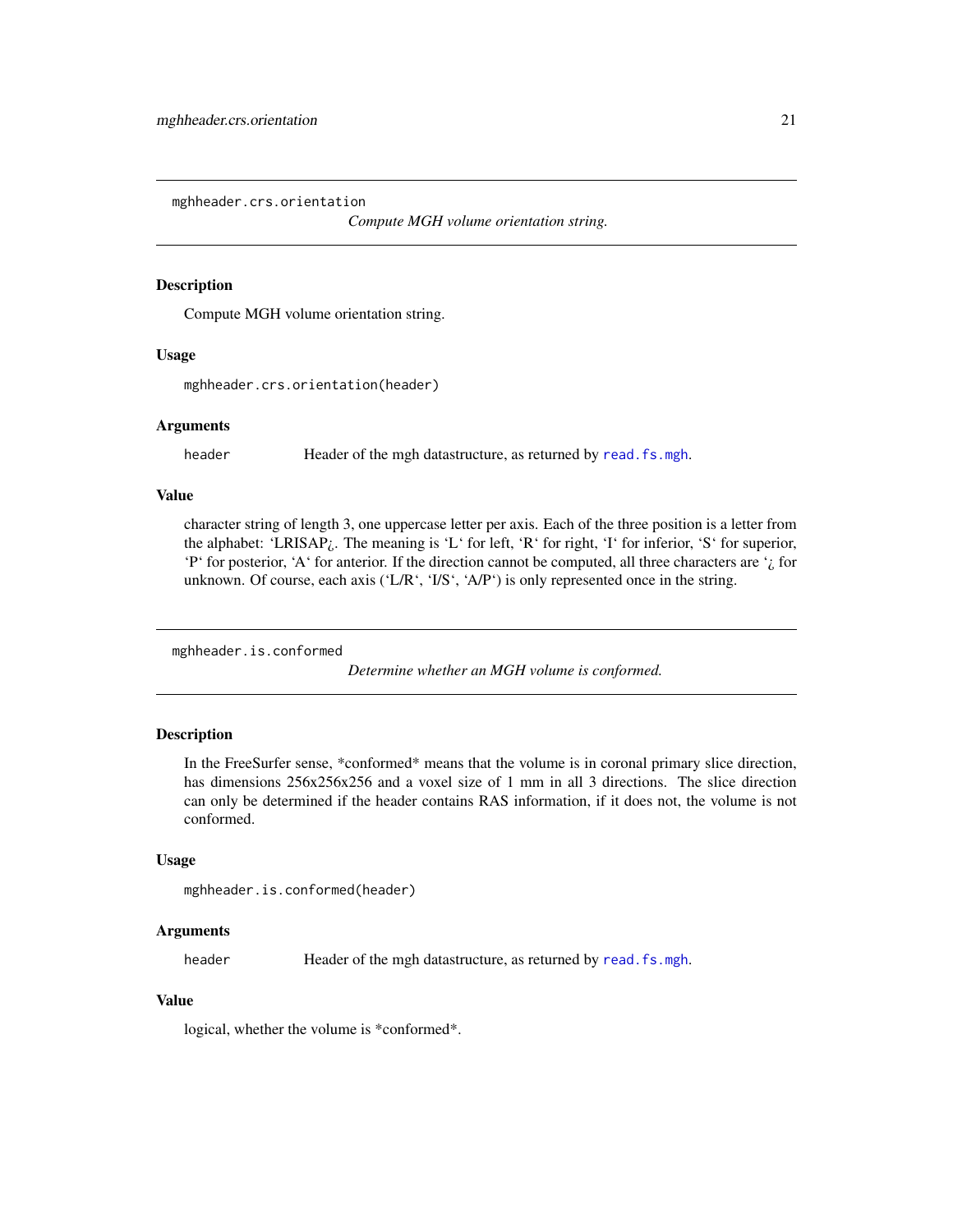<span id="page-21-1"></span><span id="page-21-0"></span>mghheader.is.ras.valid

*Check whether header contains valid ras information*

#### Description

Check whether header contains valid ras information

# Usage

```
mghheader.is.ras.valid(header)
```
#### Arguments

header mgh header or 'fs.volume' instance with header

#### Value

logical, whether header contains valid ras information (according to the 'ras\_good\_flag').

# See Also

Other header coordinate space: [mghheader.ras2vox.tkreg\(](#page-23-1)), [mghheader.ras2vox\(](#page-22-1)), [mghheader.scanner2tkreg\(](#page-23-2)), [mghheader.tkreg2scanner\(](#page-24-1)), [mghheader.vox2ras.tkreg\(](#page-26-1)), [mghheader.vox2ras\(](#page-25-1)), [read.fs.transform.dat\(](#page-65-1)), [read.fs.transform.lta\(](#page-66-1)), [read.fs.transform.xfm\(](#page-67-1)), [read.fs.transform\(](#page-64-1)), [sm0to1\(](#page-81-1)), [sm1to0\(](#page-81-2))

#### Examples

```
brain_image = system.file("extdata", "brain.mgz",
                           package = "freesurferformats",
                           mustWork = TRUE);
vdh = read.fs.mgh(brain_image, with_header = TRUE);
mghheader.is.ras.valid(vdh$header);
```
mghheader.primary.slice.direction *Compute MGH primary slice direction*

#### Description

Compute MGH primary slice direction

#### Usage

mghheader.primary.slice.direction(header)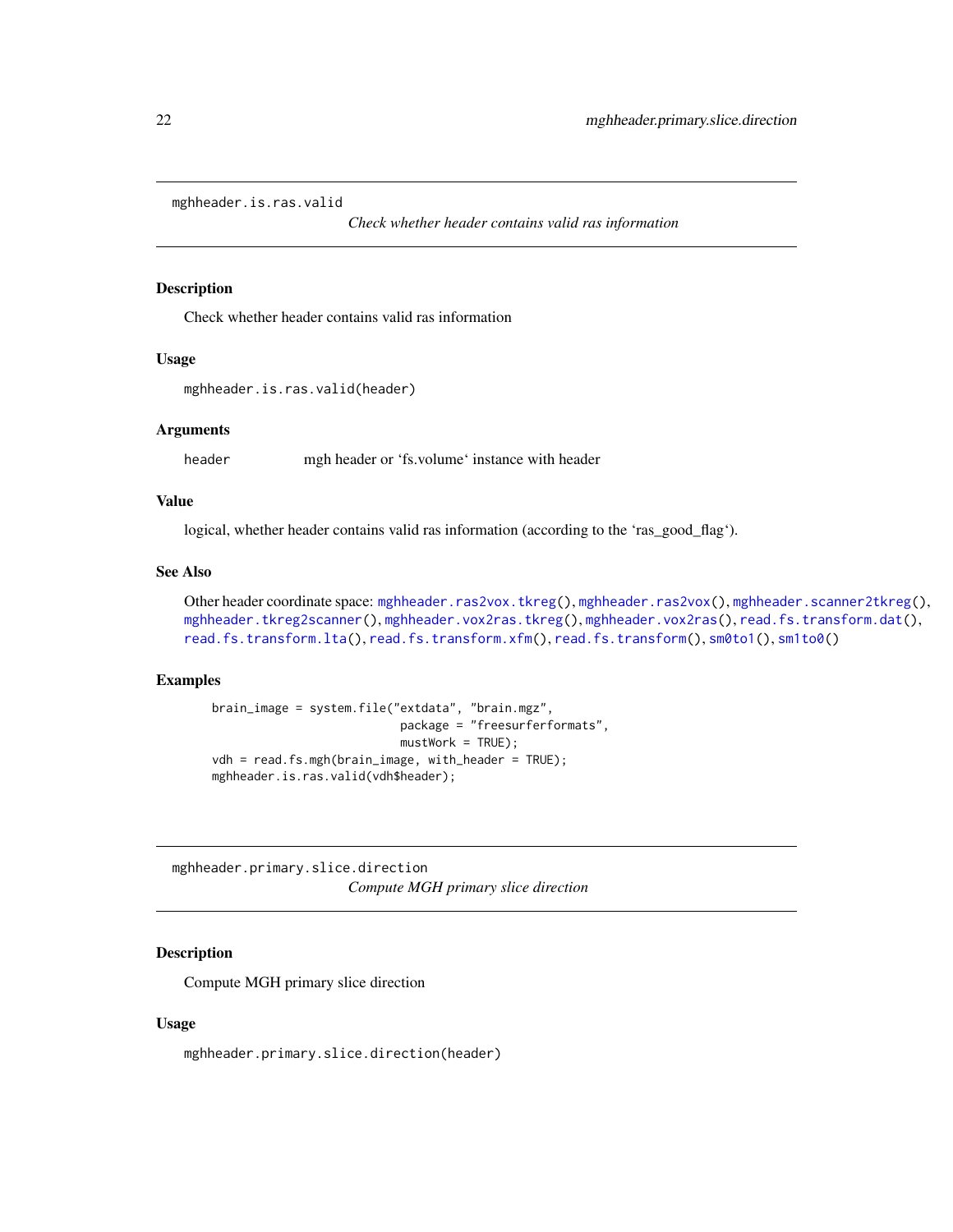# <span id="page-22-0"></span>mghheader.ras2vox 23

#### Arguments

header Header of the mgh datastructure, as returned by [read.fs.mgh](#page-43-1).

# Value

character string, the slice direction. One of 'sagittal', 'coronal', 'axial' or 'unknown'.

<span id="page-22-1"></span>mghheader.ras2vox *Compute ras2vox matrix from basic MGH header fields.*

# Description

This is also known as the 'scanner' or 'native' ras2vox. It is the inverse of the respective vox2ras, see [mghheader.vox2ras](#page-25-1).

# Usage

```
mghheader.ras2vox(header)
```
#### Arguments

header the MGH header

#### Value

4x4 numerical matrix, the transformation matrix

# See Also

#### [sm1to0](#page-81-2)

Other header coordinate space: [mghheader.is.ras.valid\(](#page-21-1)), [mghheader.ras2vox.tkreg\(](#page-23-1)), mghheader.scanner2tkreg [mghheader.tkreg2scanner\(](#page-24-1)), [mghheader.vox2ras.tkreg\(](#page-26-1)), [mghheader.vox2ras\(](#page-25-1)), [read.fs.transform.dat\(](#page-65-1)), [read.fs.transform.lta\(](#page-66-1)), [read.fs.transform.xfm\(](#page-67-1)), [read.fs.transform\(](#page-64-1)), [sm0to1\(](#page-81-1)), [sm1to0\(](#page-81-2))

# Examples

```
brain_image = system.file("extdata", "brain.mgz",
                           package = "freesurferformats",
                          mustWork = TRUE);
vdh = read.fs.mgh(brain_image, with_header = TRUE);
mghheader.ras2vox(vdh$header);
```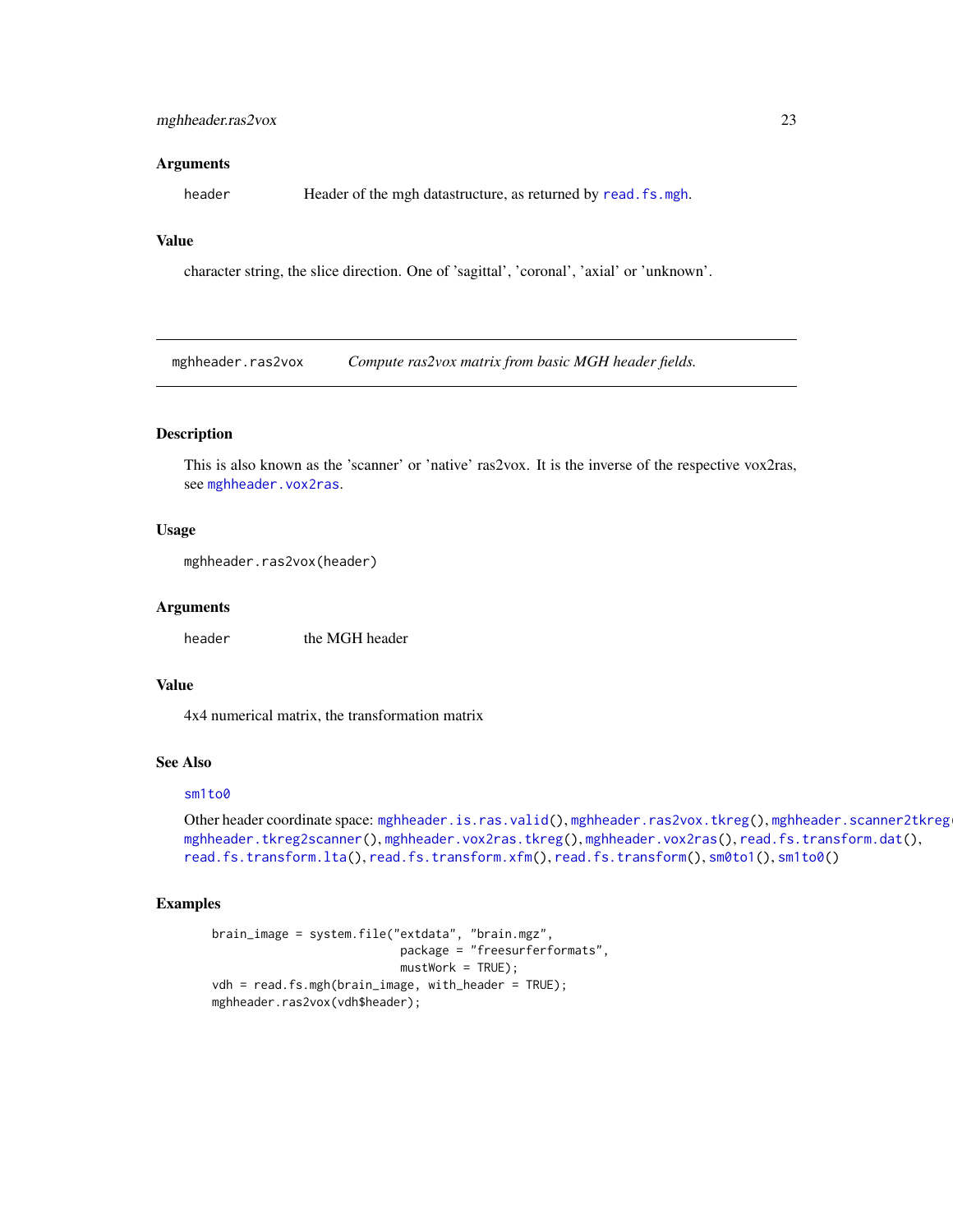```
mghheader.ras2vox.tkreg
```
*Compute ras2vox-tkreg matrix from basic MGH header fields.*

#### Description

This is also known as the 'tkreg' ras2vox. It is the inverse of the respective vox2ras, see [mghheader.vox2ras.tkreg](#page-26-1).

#### Usage

```
mghheader.ras2vox.tkreg(header)
```
# **Arguments**

header the MGH header

# Value

4x4 numerical matrix, the transformation matrix

#### See Also

#### [sm1to0](#page-81-2)

```
mghheader.is.ras.valid(mghheader.ras2vox(mghheader.scanner2tkreg(),
mghheader.tkreg2scanner(), mghheader.vox2ras.tkreg(), mghheader.vox2ras(), read.fs.transform.dat(),
read.fs.transform.lta(), read.fs.transform.xfm(), read.fs.transform(), sm0to1(), sm1to0()
```
#### Examples

```
brain_image = system.file("extdata", "brain.mgz",
                           package = "freesurferformats",
                           mustWork = TRUE);
vdh = read.fs.mgh(brain_image, with_header = TRUE);
mghheader.ras2vox.tkreg(vdh$header);
```
<span id="page-23-2"></span>mghheader.scanner2tkreg

*Compute scanner-RAS 2 tkreg-RAS matrix from basic MGH header fields.*

#### Description

This is also known as the 'scanner2tkreg' matrix. Note that this is a RAS-to-RAS matrix. It is the inverse of the 'tkreg2scanner' matrix, see [mghheader.tkreg2scanner](#page-24-1).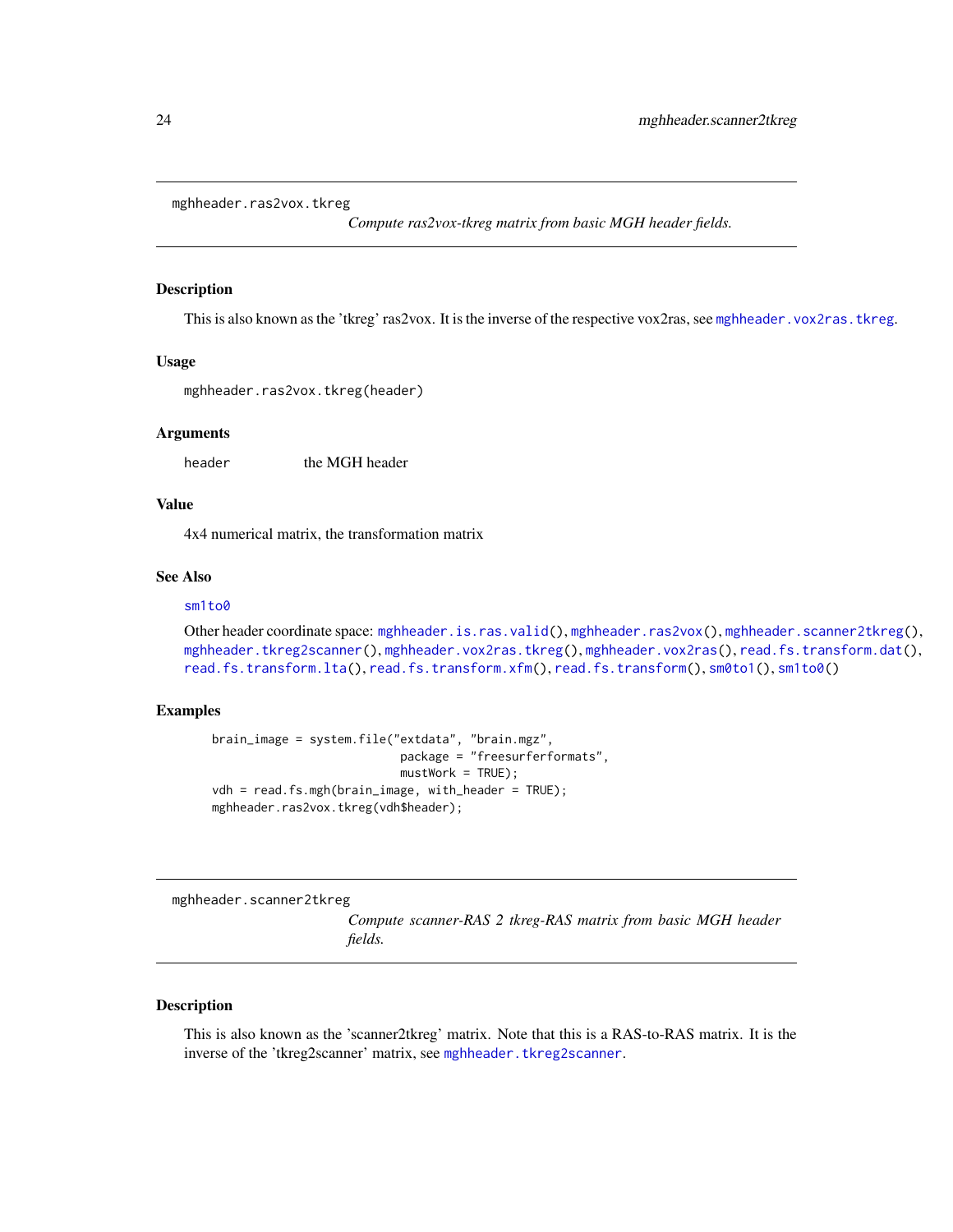#### <span id="page-24-0"></span>Usage

mghheader.scanner2tkreg(header)

#### Arguments

header the MGH header

# Value

4x4 numerical matrix, the transformation matrix

# See Also

```
Other header coordinate space: mghheader.is.ras.valid(), mghheader.ras2vox.tkreg(), mghheader.ras2vox(),
mghheader.tkreg2scanner(), mghheader.vox2ras.tkreg(), mghheader.vox2ras(), read.fs.transform.dat(),
read.fs.transform.lta(), read.fs.transform.xfm(), read.fs.transform(), sm0to1(), sm1to0()
```
#### Examples

```
brain_image = system.file("extdata", "brain.mgz",
                          package = "freesurferformats",
                           mustWork = TRUE;
vdh = read.fs.mgh(brain_image, with_header = TRUE);
mghheader.scanner2tkreg(vdh$header);
```
<span id="page-24-1"></span>mghheader.tkreg2scanner

*Compute tkreg-RAS to scanner-RAS matrix from basic MGH header fields.*

#### Description

This is also known as the 'tkreg2scanner' matrix. Note that this is a RAS-to-RAS matrix. It is the inverse of the 'scanner2tkreg' matrix, see [mghheader.scanner2tkreg](#page-23-2).

#### Usage

```
mghheader.tkreg2scanner(header)
```
#### Arguments

header the MGH header

# Value

4x4 numerical matrix, the transformation matrix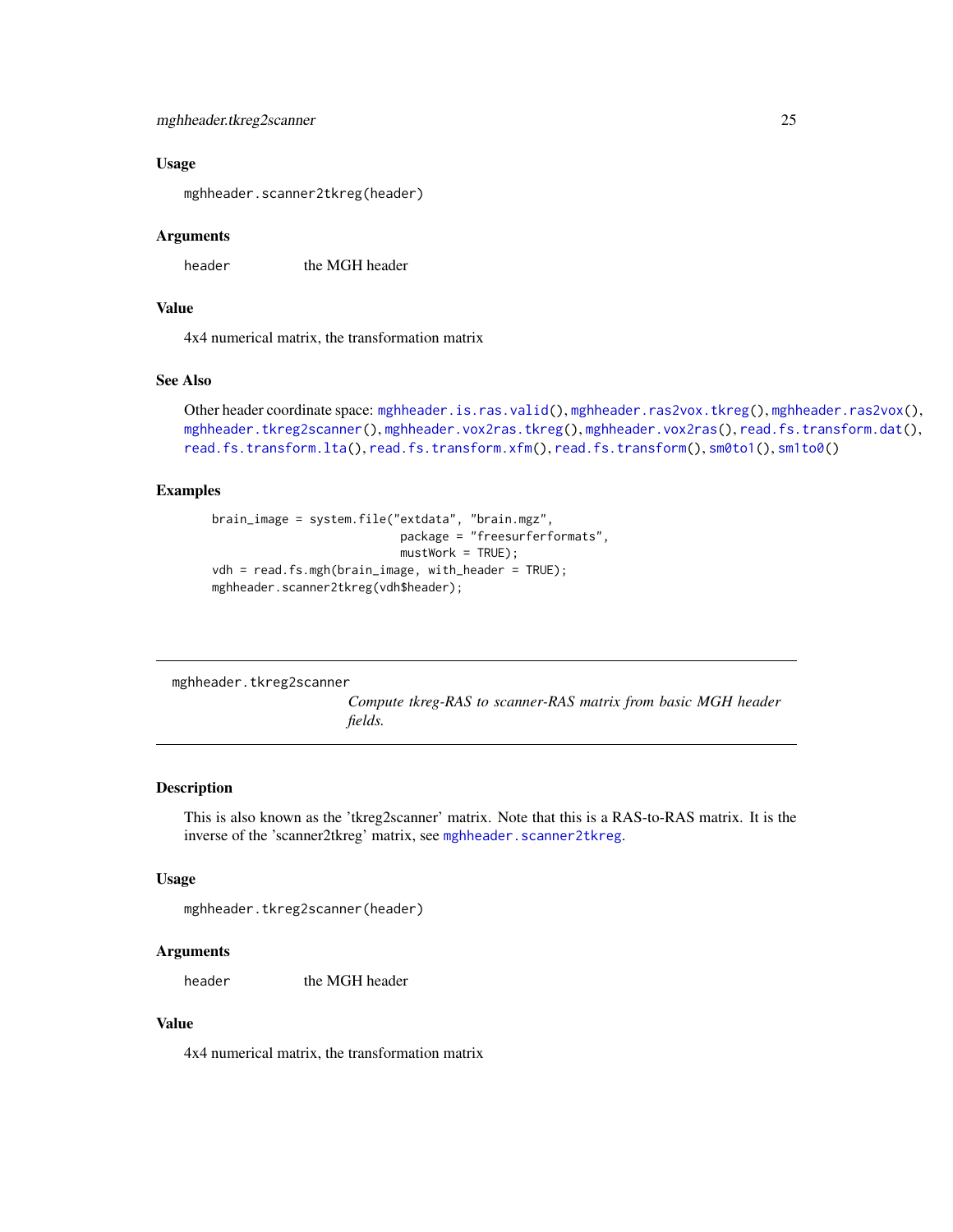# <span id="page-25-0"></span>See Also

```
Other header coordinate space: mghheader.is.ras.valid(), mghheader.ras2vox.tkreg(), mghheader.ras2vox(),
mghheader.scanner2tkreg(), mghheader.vox2ras.tkreg(), mghheader.vox2ras(), read.fs.transform.dat(),
read.fs.transform.lta(), read.fs.transform.xfm(), read.fs.transform(), sm0to1(), sm1to0()
```
#### Examples

```
brain_image = system.file("extdata", "brain.mgz",
                          package = "freesurferformats",
                           mustWork = TRUE;
vdh = read.fs.mgh(brain_image, with_header = TRUE);
mghheader.tkreg2scanner(vdh$header);
```
mghheader.update.from.vox2ras *Update mghheader fields from vox2ras matrix.*

# **Description**

Update mghheader fields from vox2ras matrix.

#### Usage

```
mghheader.update.from.vox2ras(header, vox2ras)
```
#### Arguments

| header  | Header of the mgh datastructure, as returned by read. fs. mgh. |
|---------|----------------------------------------------------------------|
| vox2ras | 4x4 numerical matrix, the vox2ras transformation matrix.       |

#### Value

a named list representing the header

<span id="page-25-1"></span>mghheader.vox2ras *Compute vox2ras matrix from basic MGH header fields.*

#### **Description**

This is also known as the 'scanner' or 'native' vox2ras. It is the inverse of the respective ras2vox, see [mghheader.ras2vox](#page-22-1).

#### Usage

```
mghheader.vox2ras(header)
```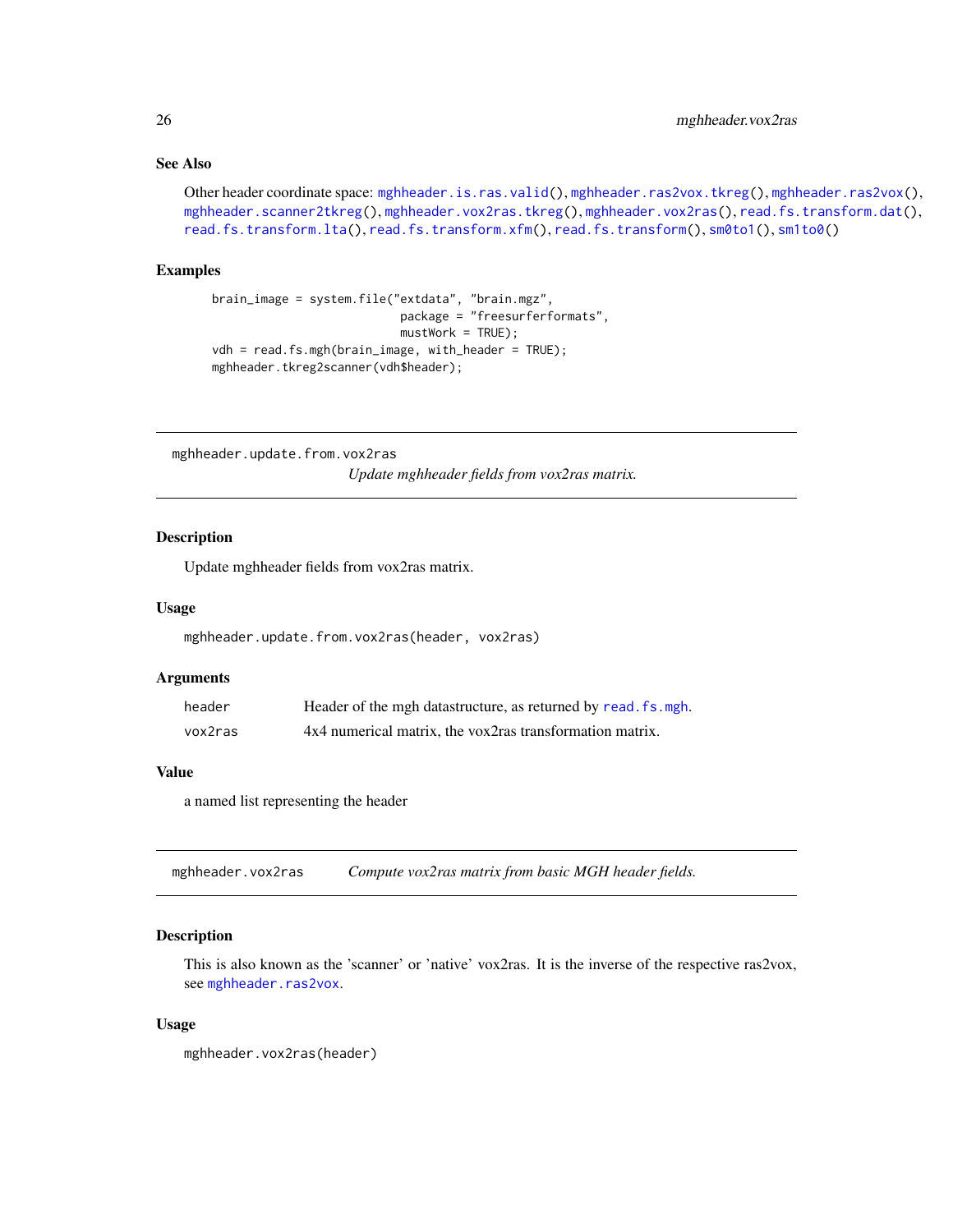#### <span id="page-26-0"></span>Arguments

header the MGH header

# Value

4x4 numerical matrix, the transformation matrix

# See Also

#### [sm0to1](#page-81-1)

```
Other header coordinate space: mghheader.is.ras.valid(), mghheader.ras2vox.tkreg(), mghheader.ras2vox(),
mghheader.scanner2tkreg(mghheader.tkreg2scanner(mghheader.vox2ras.tkreg(), read.fs.transform.dat
read.fs.transform.lta(), read.fs.transform.xfm(), read.fs.transform(), sm0to1(), sm1to0()
```
# Examples

```
brain_image = system.file("extdata", "brain.mgz",
                          package = "freesurferformats",
                           mustWork = TRUE;
vdh = read.fs.mgh(brain_image, with_header = TRUE);
mghheader.vox2ras(vdh$header);
```
<span id="page-26-1"></span>mghheader.vox2ras.tkreg

*Compute vox2ras-tkreg matrix from basic MGH header fields.*

#### **Description**

This is also known as the 'tkreg' vox2ras. It is the inverse of the respective ras2vox, see [mghheader.ras2vox.tkreg](#page-23-1).

# Usage

```
mghheader.vox2ras.tkreg(header)
```
#### Arguments

header the MGH header

# Value

4x4 numerical matrix, the transformation matrix

# See Also

#### [sm0to1](#page-81-1)

Other header coordinate space: [mghheader.is.ras.valid\(](#page-21-1)), [mghheader.ras2vox.tkreg\(](#page-23-1)), [mghheader.ras2vox\(](#page-22-1)), [mghheader.scanner2tkreg\(](#page-23-2)), [mghheader.tkreg2scanner\(](#page-24-1)), [mghheader.vox2ras\(](#page-25-1)), [read.fs.transform.dat\(](#page-65-1)), [read.fs.transform.lta\(](#page-66-1)), [read.fs.transform.xfm\(](#page-67-1)), [read.fs.transform\(](#page-64-1)), [sm0to1\(](#page-81-1)), [sm1to0\(](#page-81-2))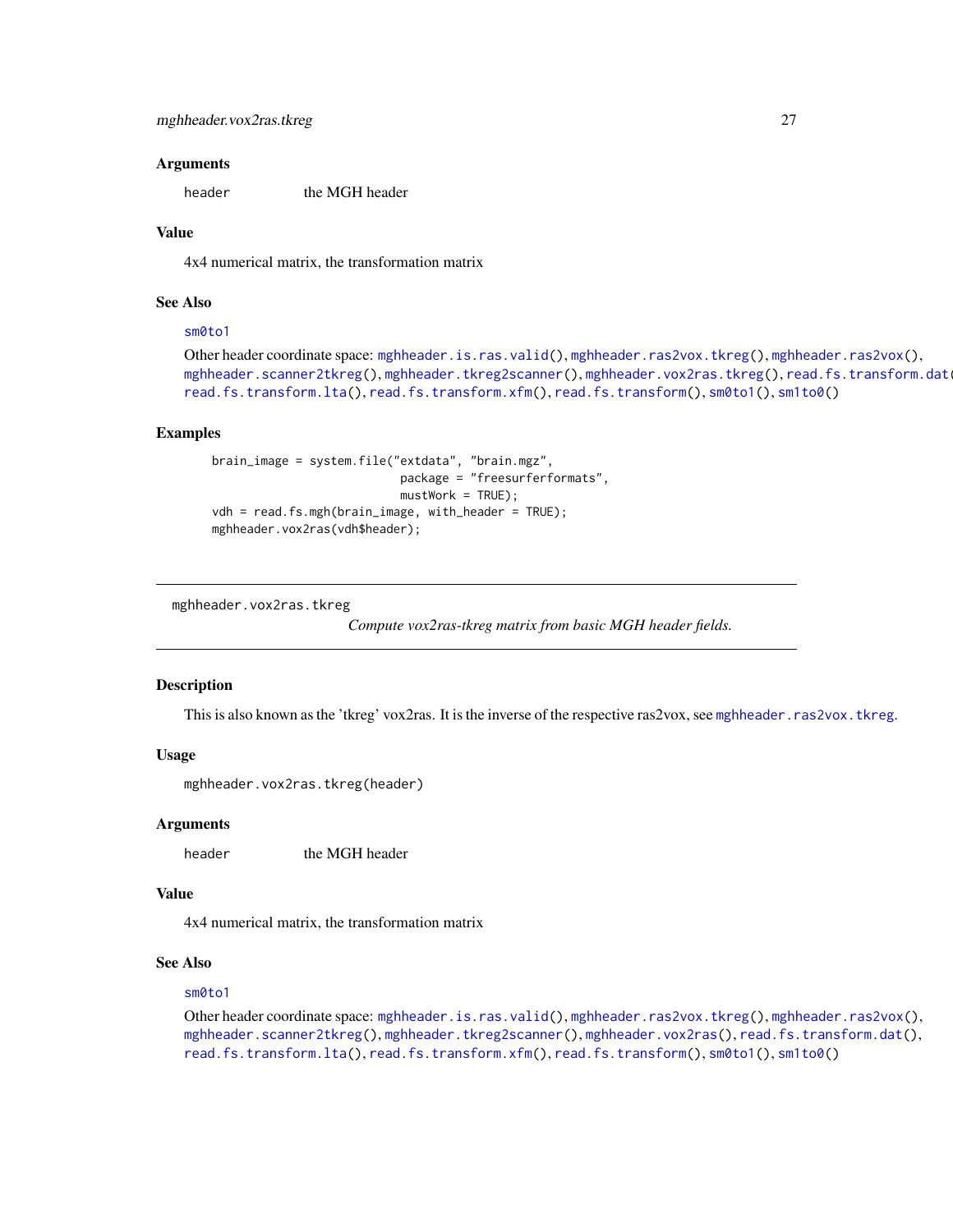# Examples

```
brain_image = system.file("extdata", "brain.mgz",
                          package = "freesurferformats",
                          mustWork = TRUE;
vdh = read.fs.mgh(brain_image, with_header = TRUE);
mghheader.vox2ras.tkreg(vdh$header);
```
mghheader.vox2vox *Compute vox2vox matrix between two volumes.*

# Description

Compute vox2vox matrix between two volumes.

# Usage

```
mghheader.vox2vox(header_from, header_to)
```
# Arguments

| header from | the MGH header of the source volume |
|-------------|-------------------------------------|
| header to   | the MGH header of the target volume |

# Value

4x4 numerical matrix, the transformation matrix

<span id="page-27-1"></span>ni1header.for.data *Create NIFTI v1 header suitable for given data.*

# Description

Create NIFTI v1 header suitable for given data.

# Usage

```
ni1header.for.data(niidata, allow_fshack = FALSE)
```

| niidata      | array of numeric (integer or double) data, can have up to 7 dimensions.                                                                                                                                                                                                                                                                                                                 |
|--------------|-----------------------------------------------------------------------------------------------------------------------------------------------------------------------------------------------------------------------------------------------------------------------------------------------------------------------------------------------------------------------------------------|
| allow_fshack | logical, whether to allow data in which the first dimension is larger than 32767,<br>and use the FreeSurfer NIFTI v1 hack to support his. The hack will be used only<br>if needed. WARNING: Files written with the hack do not conform to the NIFTI<br>v1 standard and will not be read correctly by most software. All FreeSurfer tools<br>and the Python 'nibabel' module support it. |
|              |                                                                                                                                                                                                                                                                                                                                                                                         |

<span id="page-27-0"></span>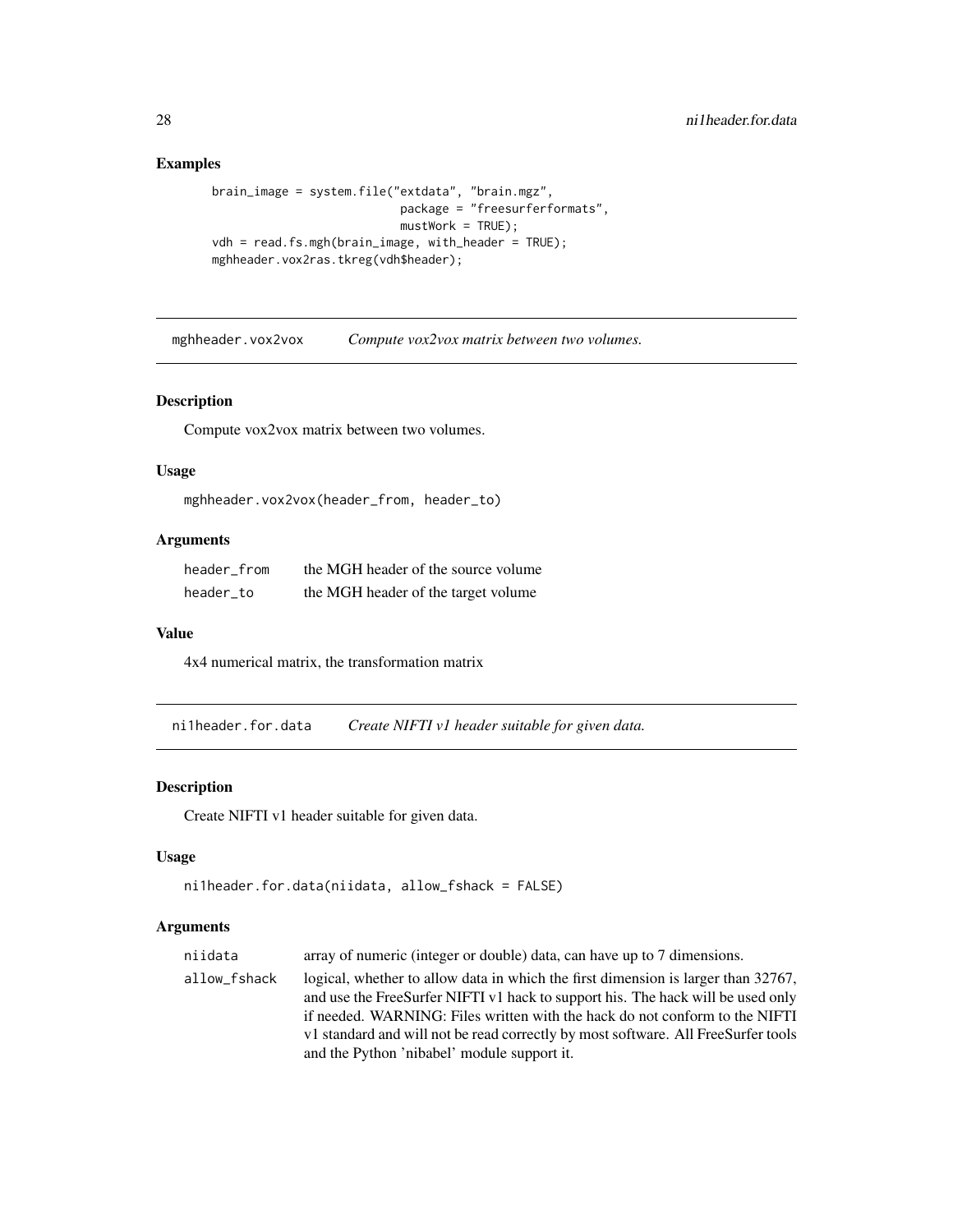#### <span id="page-28-0"></span>Value

a NIFTI v1 header (see [ni1header.template](#page-28-1)) in which the datatype, bitpix, dim and dim raw fields have been set to values suitable for the given data. Feel free to change the other fields.

<span id="page-28-1"></span>ni1header.template *Create a template NIFTI v1 header. You will have to adapt it for your use case.*

# **Description**

Create a template NIFTI v1 header. You will have to adapt it for your use case.

# Usage

ni1header.template()

# Value

named list, the NIFTI v1 header. All fields are present and filled with values of a proper type. Whether or not they make sense is up to you, but you will most likely have to adapt at least the following fields to your data: 'dim\_raw', 'datatype', 'bitpix'.

#### Note

Commonly used data type settings are: for signed integers datatype =  $8L^{\prime}$  and bitpix =  $32L^{\prime}$ ; for floats datatype = '16L' and bitpix = '32L'. See the NIFTI v1 standard for more options. You may want to call [ni1header.for.data](#page-27-1) instead of this function.

# See Also

[ni1header.for.data](#page-27-1)

<span id="page-28-2"></span>ni2header.for.data *Create NIFTI v2 header suitable for given data.*

#### Description

Create NIFTI v2 header suitable for given data.

#### Usage

```
ni2header.for.data(niidata)
```
#### Arguments

niidata array of numeric (integer or double) data, can have up to 7 dimensions.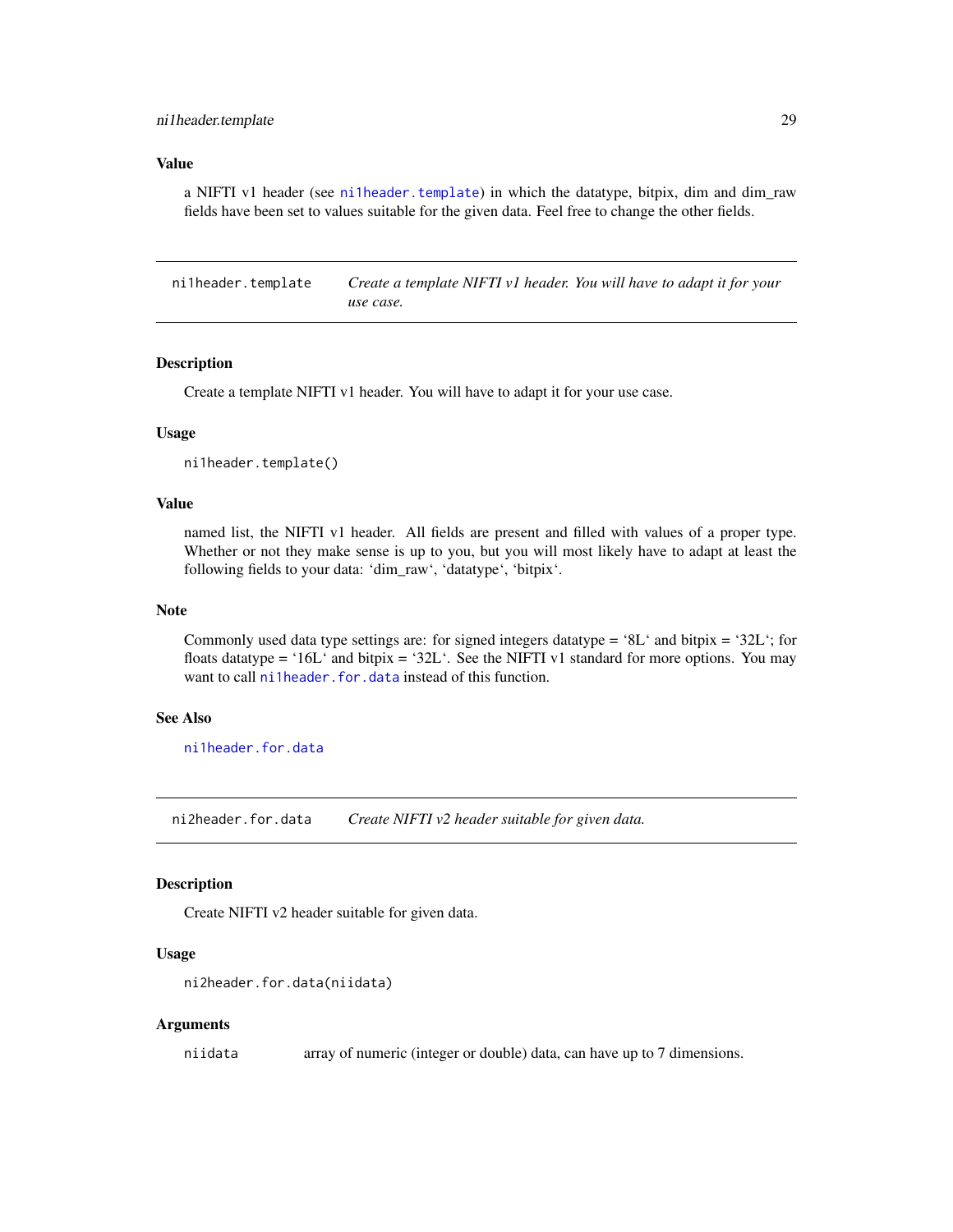<span id="page-29-0"></span>a NIFTI v2 header (see [ni2header.template](#page-29-1)) in which the datatype, bitpix, dim and dim\_raw fields have been set to values suitable for the given data. Feel free to change the other fields.

<span id="page-29-1"></span>ni2header.template *Create a template NIFTI v2 header. You will have to adapt it for your use case.*

#### Description

Create a template NIFTI v2 header. You will have to adapt it for your use case.

#### Usage

ni2header.template()

# Value

named list, the NIFTI v2 header. All fields are present and filled with values of a proper type. Whether or not they make sense is up to you, but you will most likely have to adapt at least the following fields to your data: 'dim\_raw', 'datatype', 'bitpix'.

#### Note

Commonly used data type settings are: for signed integers datatype = '8L' and bitpix = '32L'; for floats datatype = '16L' and bitpix = '32L'. See the NIFTI v2 standard for more options. You may want to call [ni2header.for.data](#page-28-2) instead of this function.

#### See Also

[ni2header.for.data](#page-28-2)

<span id="page-29-2"></span>nifti.datadim.from.dimfield *Compute data dimensions from the 'dim' field of the NIFTI (v1 or v2) header.*

# Description

Compute data dimensions from the 'dim' field of the NIFTI (v1 or v2) header.

#### Usage

nifti.datadim.from.dimfield(dimfield)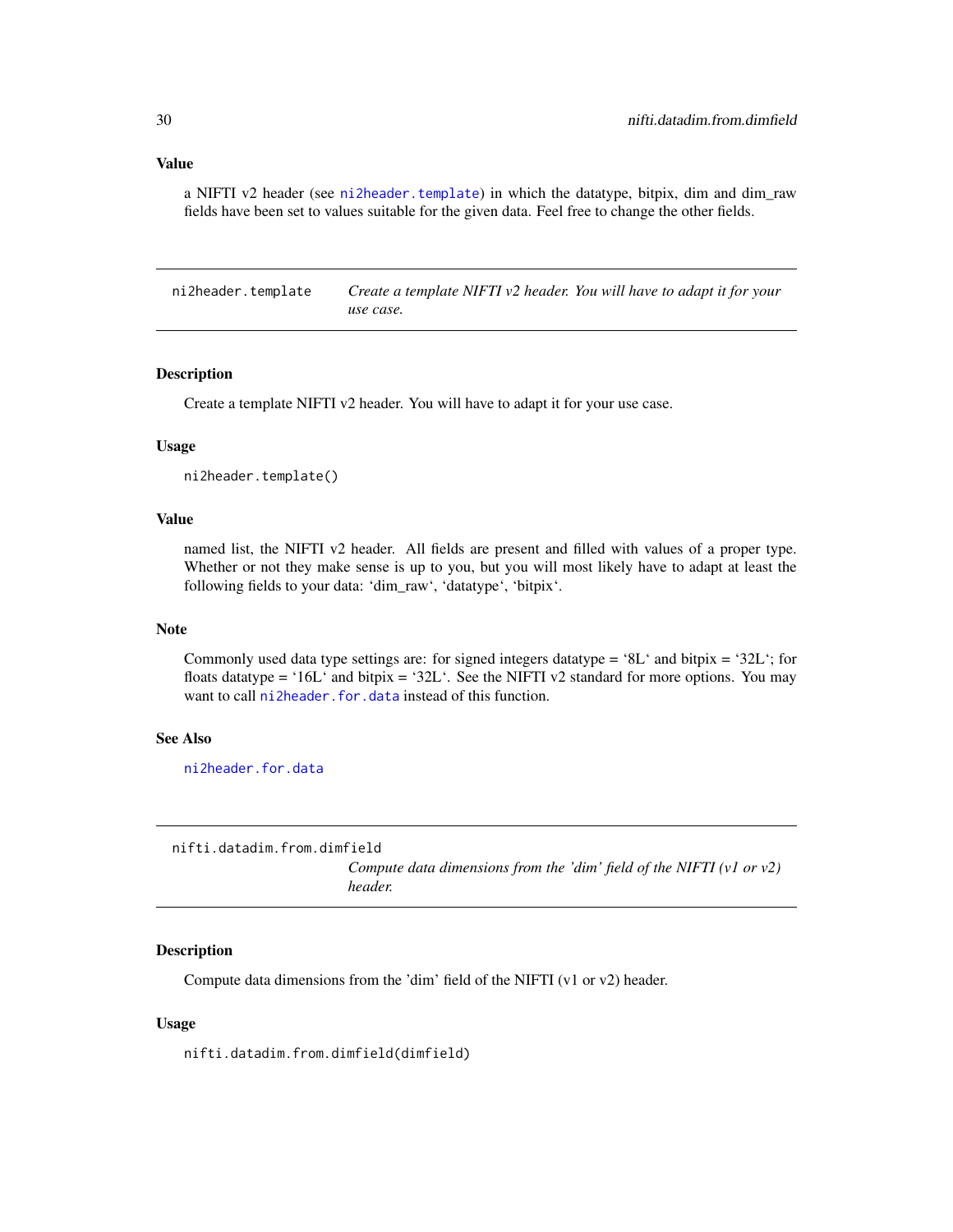#### <span id="page-30-0"></span>**Arguments**

```
dimfield integer vector of length 8, the 'dim' field of a NIFTI v1 or v2 header, as returned
                 by read.nifti2.header or read.nifti1.header.
```
# Value

integer vector of length  $\leq$  7. The lengths of the used data dimensions. The 'dim' field always has length 8, and the first entry is the number of actually used dimensions. The return value is constructed by stripping the first field and returning the used fields.

#### See Also

Other NIFTI helper functions: [nifti.datadim.to.dimfield\(](#page-30-1))

#### Examples

nifti.datadim.from.dimfield(c(3, 256, 256, 256, 1, 1, 1, 1));

<span id="page-30-1"></span>nifti.datadim.to.dimfield

*Compute NIFTI dim field for data dimension.*

# Description

Compute NIFTI dim field for data dimension.

# Usage

```
nifti.datadim.to.dimfield(datadim)
```
#### **Arguments**

datadim integer vector, the result of calling 'dim' on your data. The length must be  $\leq$  = 7.

#### Value

NIFTI header 'dim' field, an integer vector of length 8

# See Also

Other NIFTI helper functions: [nifti.datadim.from.dimfield\(](#page-29-2))

#### Examples

nifti.datadim.to.dimfield(c(256, 256, 256));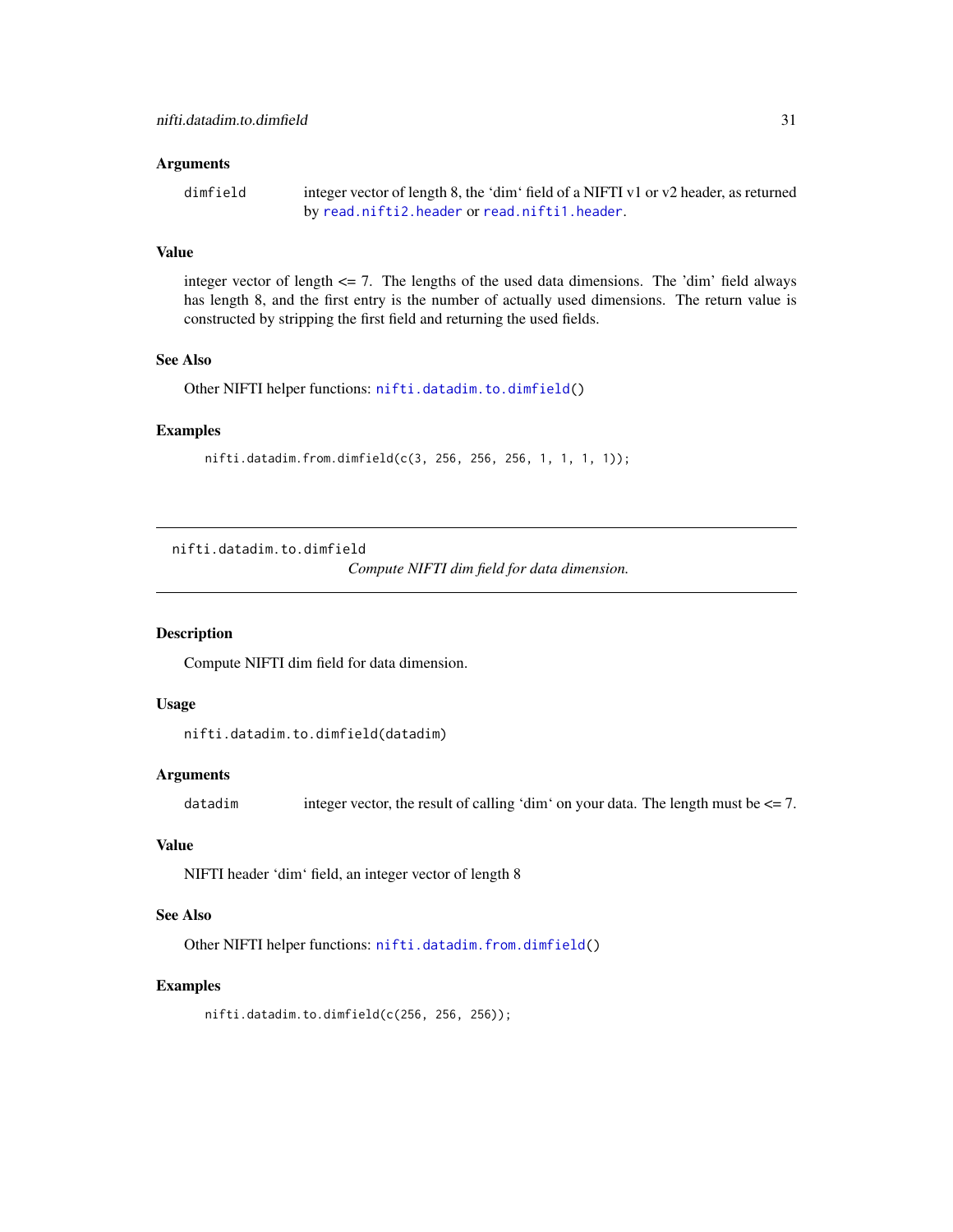# <span id="page-31-0"></span>nifti.file.uses.fshack

*Determine whether a NIFTI file uses the FreeSurfer hack.*

#### Description

Determine whether a NIFTI file uses the FreeSurfer hack.

#### Usage

```
nifti.file.uses.fshack(filepath)
```
#### Arguments

filepath path to a NIFTI v1 file (single file version), which can contain the FreeSurfer hack.

# Value

logical, whether the file header contains the FreeSurfer format hack. See [read.nifti1.header](#page-73-1) for details. This function detects NIFTI v2 files, but as they cannot contain the hack, it will always return 'FALSE' for them.

#### Note

Applying this function to files which are not in NIFTI format will result in an error. See [nifti.file.version](#page-31-1) to determine whether a file is a NIFTI file.

<span id="page-31-1"></span>nifti.file.version *Determine NIFTI file version information and whether file is a NIFTI file.*

# Description

Determine NIFTI file version information and whether file is a NIFTI file.

#### Usage

```
nifti.file.version(filepath)
```
#### Arguments

filepath path to a file in NIFTI v1 or v2 format.

#### Value

integer, the NIFTI file version. One if '1' for NIFTI v1 files, '2' for NIFTI v2 files, or 'NULL' if the file is not a NIFTI file.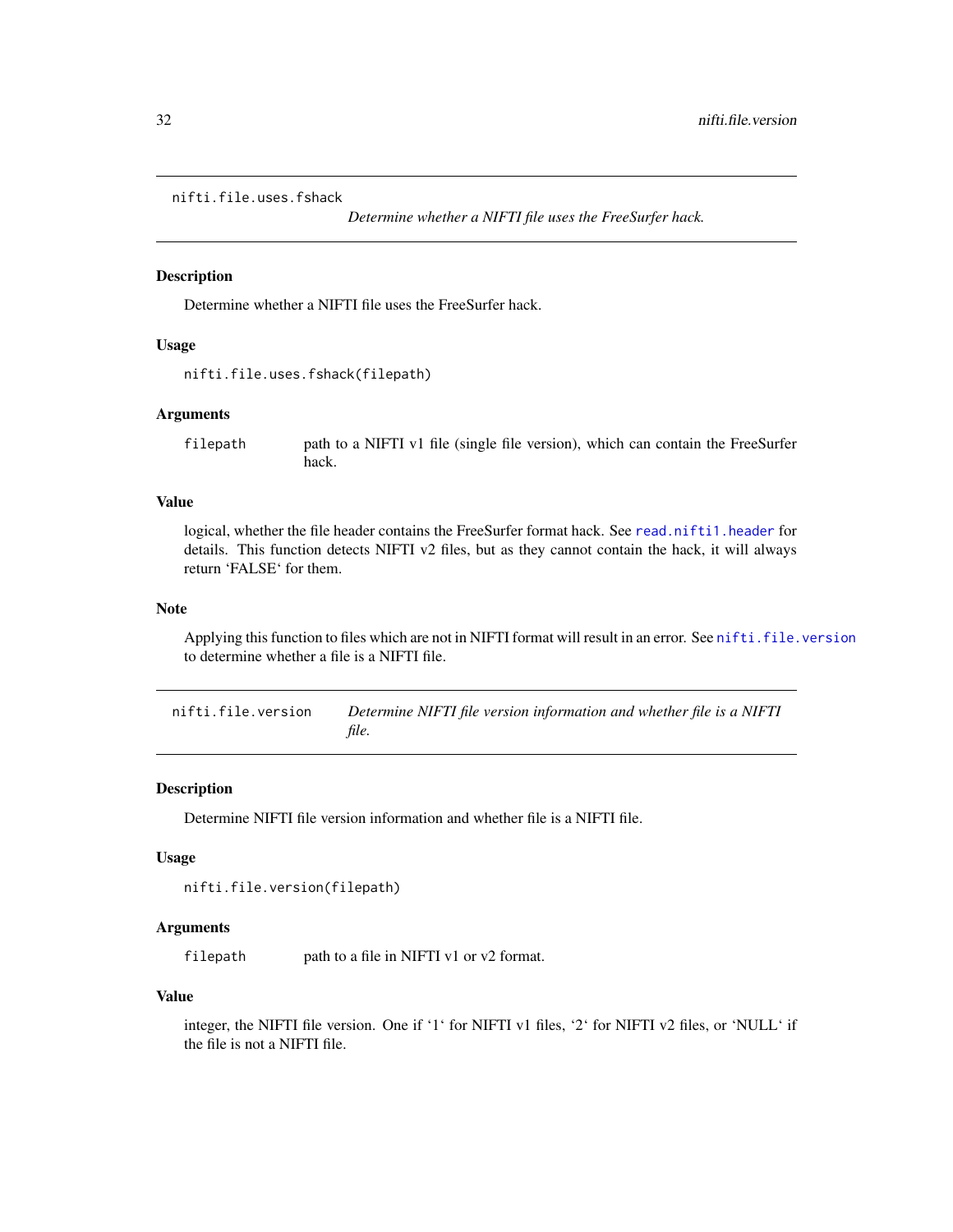<span id="page-32-0"></span>nifti.header.check *Perform basic sanity checks on NIFTI header data. These are in no way meant to be exhaustive.*

# Description

Perform basic sanity checks on NIFTI header data. These are in no way meant to be exhaustive.

#### Usage

```
nifti.header.check(niiheader, nifti_version = 1L)
```
# Arguments

| niiheader | named list, the NIFTI header.                                     |
|-----------|-------------------------------------------------------------------|
|           | nifti_version integer, one of 1L or 2L. The NIFTI format version. |

# Value

logical, whether the check was okay

print.fs.annot *Print description of a brain atlas or annotation.*

# Description

Print description of a brain atlas or annotation.

# Usage

```
## S3 method for class 'fs.annot'
print(x, \ldots)
```

| $\mathbf{x}$ | brain surface annotation or atlas with class 'fs.annot'. |
|--------------|----------------------------------------------------------|
| .            | further arguments passed to or from other methods        |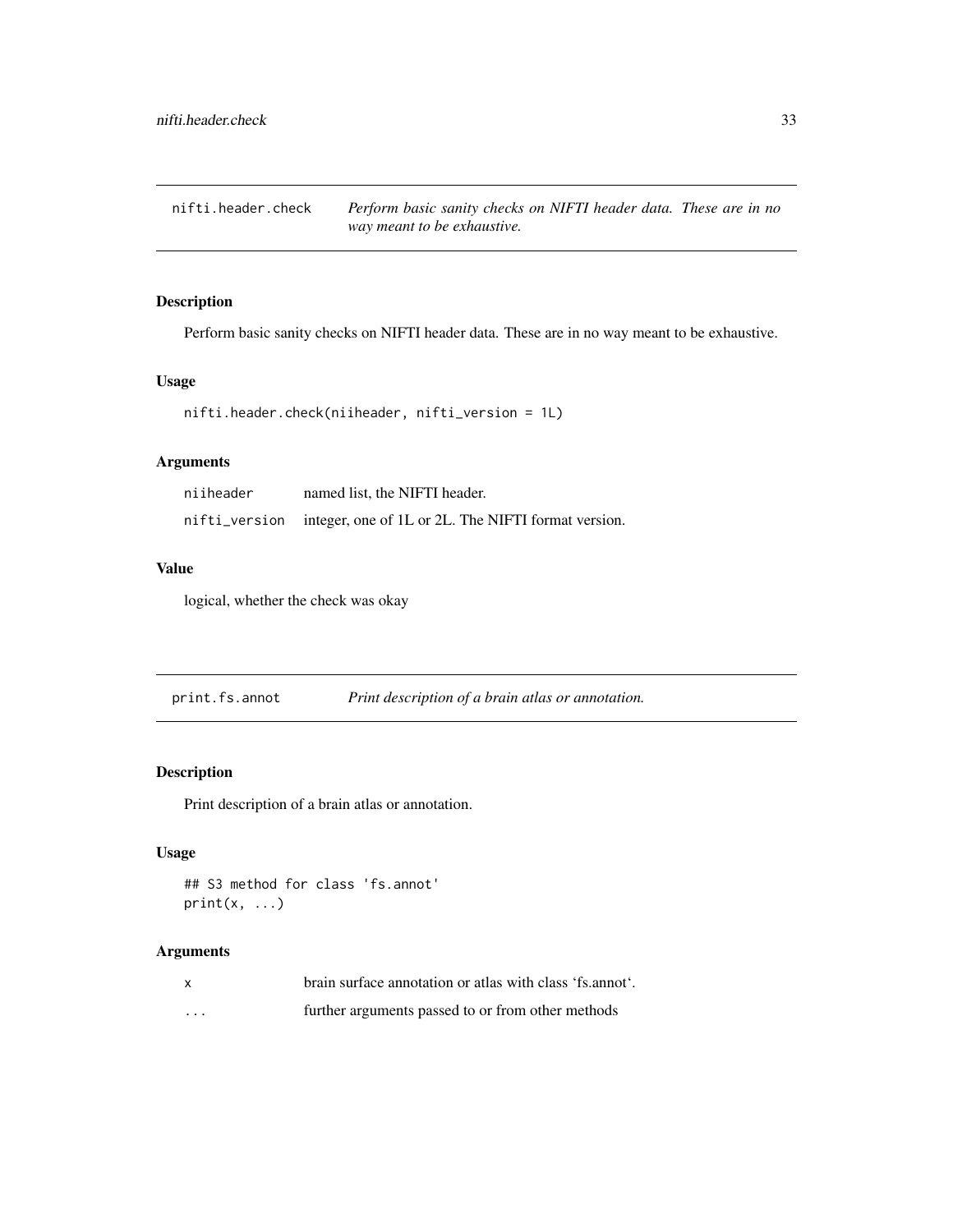<span id="page-33-0"></span>

Print description of a brain surface label.

# Usage

```
## S3 method for class 'fs.label'
print(x, \ldots)
```
# Arguments

|          | brain surface label with class 'fs.label'.        |
|----------|---------------------------------------------------|
| $\cdots$ | further arguments passed to or from other methods |

| print.fs.patch | Print description of a brain surface patch. |
|----------------|---------------------------------------------|
|                |                                             |

# Description

Print description of a brain surface patch.

# Usage

```
## S3 method for class 'fs.patch'
print(x, \ldots)
```

| x        | brain surface patch with class 'fs.patch'.        |
|----------|---------------------------------------------------|
| $\cdots$ | further arguments passed to or from other methods |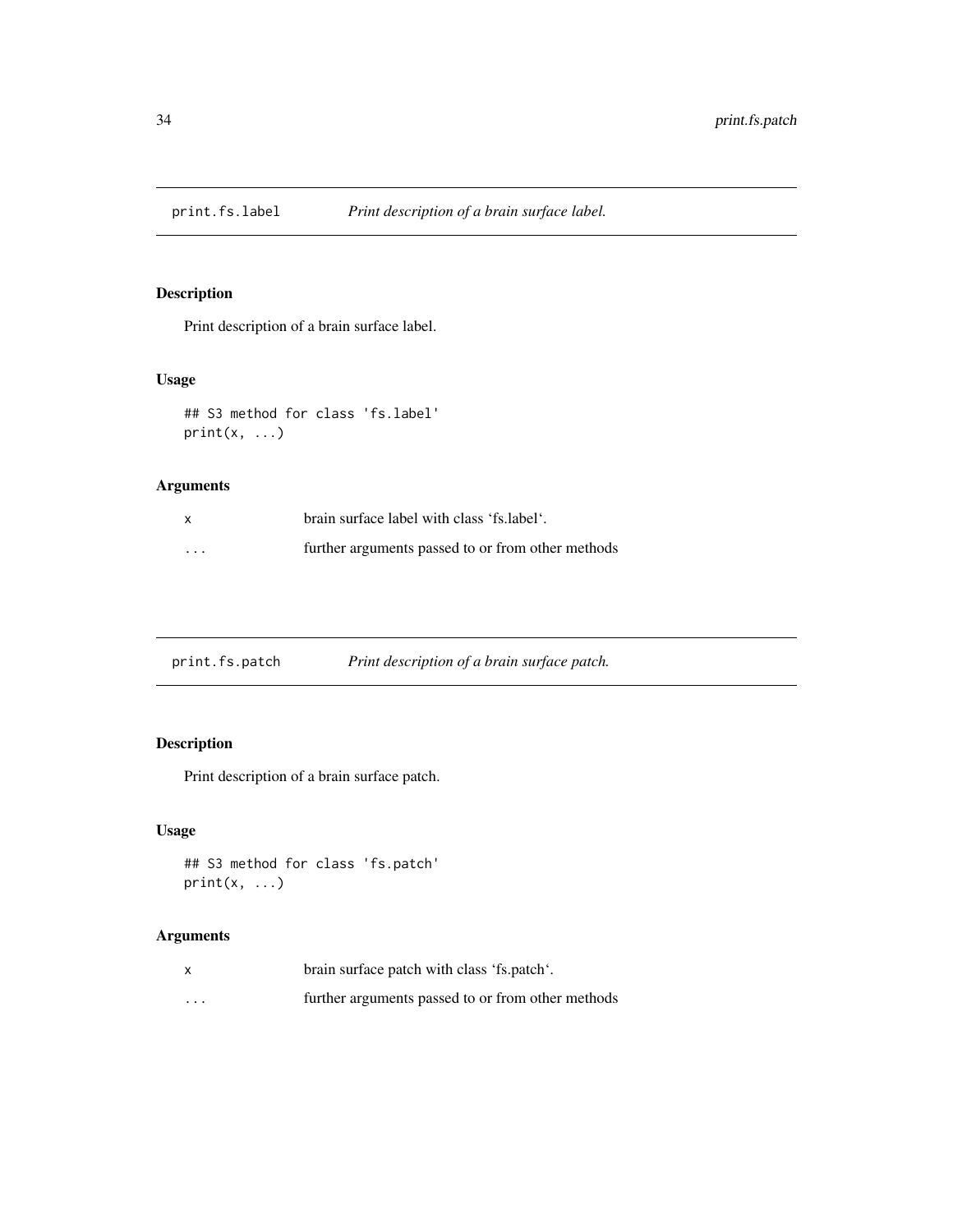<span id="page-34-0"></span>print.fs.surface *Print description of a brain surface.*

# Description

Print description of a brain surface.

# Usage

```
## S3 method for class 'fs.surface'
print(x, \ldots)
```
# Arguments

|          | brain surface with class 'fs.surface'.            |
|----------|---------------------------------------------------|
| $\cdots$ | further arguments passed to or from other methods |

print.fs.volume *Print description of a brain volume.*

# Description

Print description of a brain volume.

# Usage

```
## S3 method for class 'fs.volume'
print(x, \ldots)
```

|         | brain volume with class 'fs. volume'.             |
|---------|---------------------------------------------------|
| $\cdot$ | further arguments passed to or from other methods |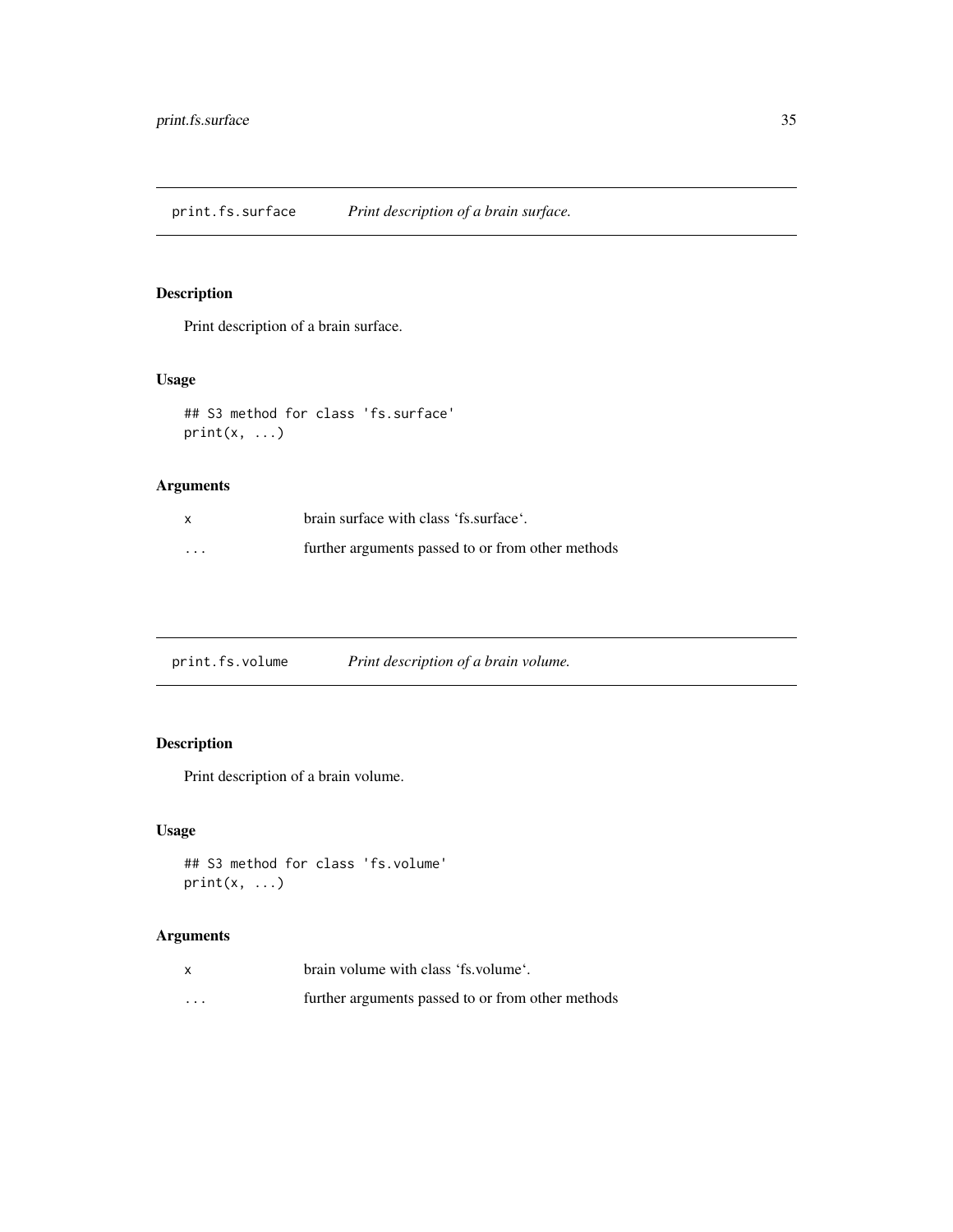<span id="page-35-0"></span>

Translate RAS coordinates, as used in volumes by applying vox2ras, to surface RAS.

# Usage

```
ras.to.surfaceras(header_cras, ras_coords, first_voxel_RAS = c(1, 1, 1))
```
# Arguments

| header cras     | an MGH header instance from which to extract the cras (center RAS), or the<br>cras vector, <i>i.e.</i> , a numerical vector of length 3                          |
|-----------------|------------------------------------------------------------------------------------------------------------------------------------------------------------------|
| ras_coords      | nx3 numerical vector, the input surface RAS coordinates. Could be the vertex<br>coordinates of an 'fs.surface' instance, or the RAS coords from a surface label. |
| first_voxel_RAS |                                                                                                                                                                  |
|                 | the RAS of the first voxel, see mghheader.centervoxelRAS.from.firstvoxelRAS<br>for details. Ignored if 'header_cras' is a vector.                                |

# Value

the surface RAS coords for the input RAS coords

# Note

The RAS can be computed from Surface RAS by adding the center RAS coordinates, i.e., it is nothing but a translation.

ras.to.talairachras *Compute MNI talairach coordinates from RAS coords.*

# Description

Compute MNI talairach coordinates from RAS coords.

#### Usage

```
ras.to.talairachras(ras_coords, talairach, invert_transform = FALSE)
```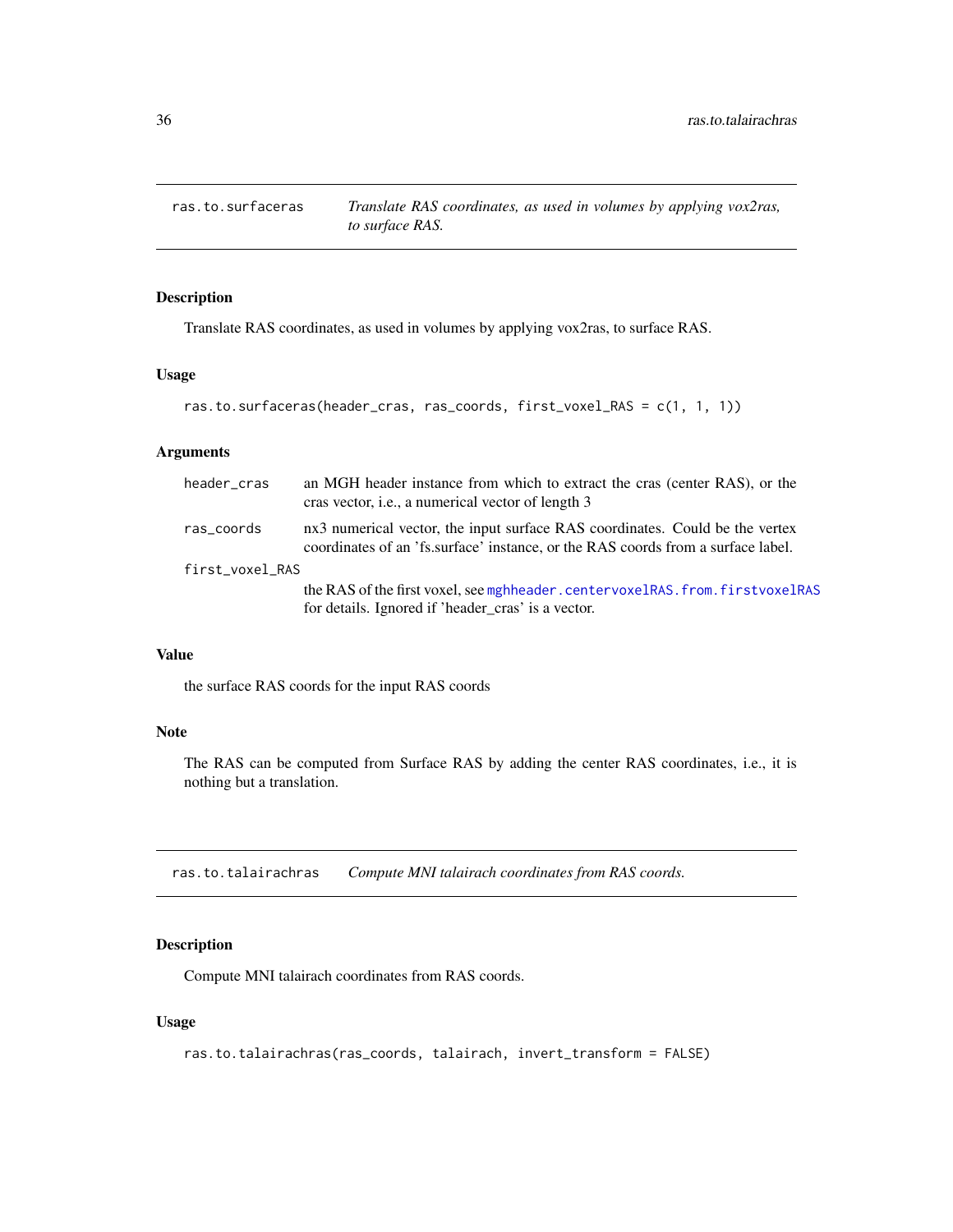#### read.fs.annot 37

#### Arguments

| ras_coords       | nx3 numerical vector, the input surface RAS coordinates. Could be the vertex<br>coordinates of an 'fs.surface' instance, or the RAS coords from a surface label.                             |  |
|------------------|----------------------------------------------------------------------------------------------------------------------------------------------------------------------------------------------|--|
| talairach        | the 4x4 numerical talairach matrix, or a character string which will be inter-<br>preted as the path to an xfm file containing the matrix (typically '\$SUBJECTS_DIR/\$subject/mri/transform |  |
| invert_transform |                                                                                                                                                                                              |  |
|                  | logical, whether to invert the transform. Do not use this, call $link{t}$ alair achras. to. ras $\}$<br>instead.                                                                             |  |

# Value

the Talairach RAS coordinates for the given RAS coordinates

## Note

You can use this to compute the Talairach coordinate of a voxel, based on its RAS coordinate.

<span id="page-36-0"></span>read.fs.annot *Read file in FreeSurfer annotation format*

# Description

Read a data annotation file in FreeSurfer format. Such a file assigns a label and a color to each vertex of a brain surface. The assignment of labels to vertices is based on at atlas or brain parcellation file. Typically the atlas is available for some standard template subject, and the labels are assigned to another subject by registering it to the template. For a subject (MRI image pre-processed with FreeSurfer) named 'bert', an example file would be 'bert/label/lh.aparc.annot', which contains the annotation based on the Desikan-Killiany Atlas for the left hemisphere of bert.

# Usage

```
read.fs.annot(filepath, empty_label_name = "unknown", metadata = list())
```
# Arguments

| filepath         | string. Full path to the input annotation file. Note: gzipped files are supported<br>and gz format is assumed if the filepath ends with ".gz". |
|------------------|------------------------------------------------------------------------------------------------------------------------------------------------|
| empty_label_name |                                                                                                                                                |
|                  | string. Ignored, deprecated.                                                                                                                   |
| metadata         | named list of arbitrary metadata to store in the instance.                                                                                     |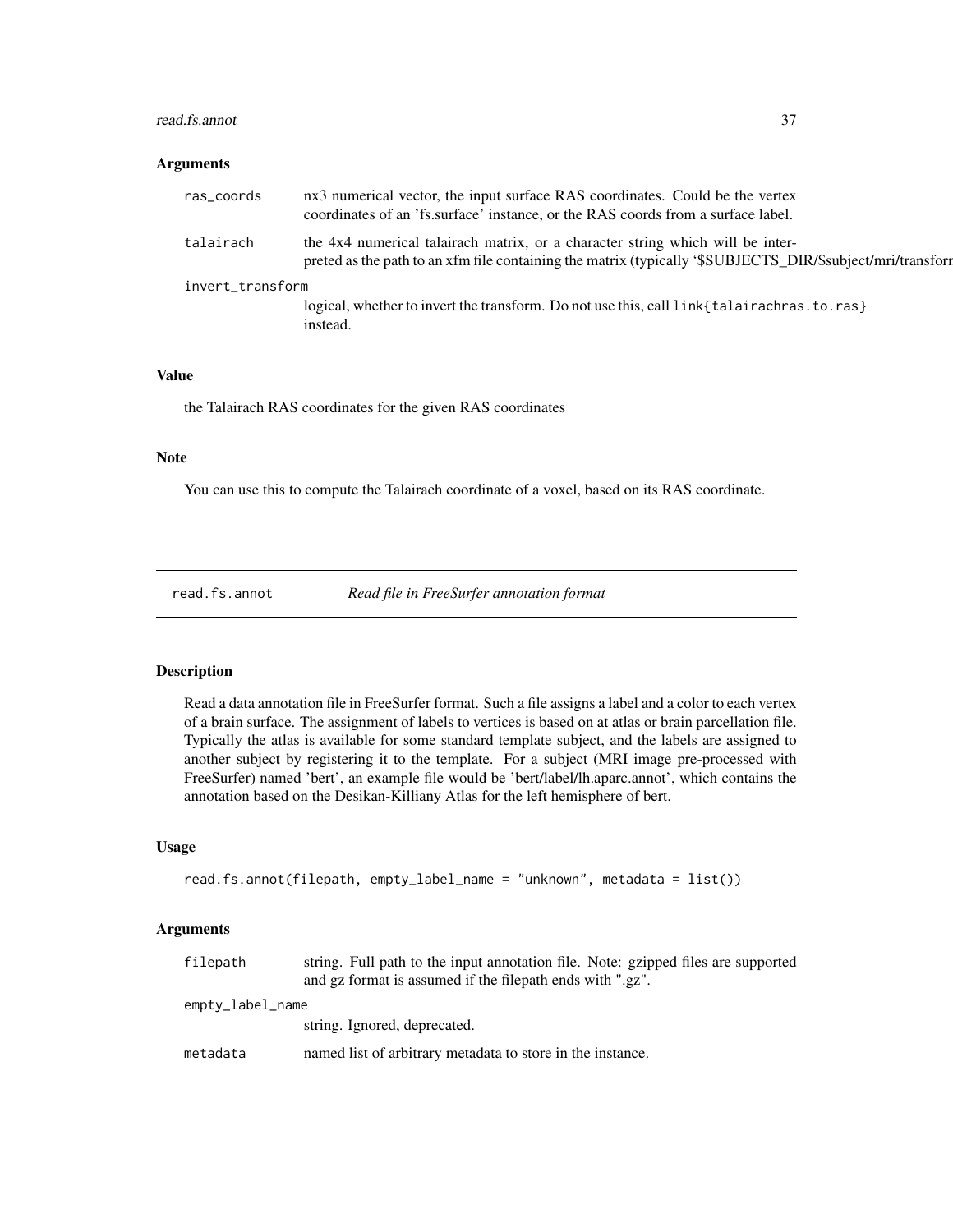named list, entries are: "vertices" vector of n vertex indices, starting with 0. "label\_codes": vector of n integers, each entry is a color code, i.e., a value from the 5th column in the table structure included in the "colortable" entry (see below). "label\_names": the n brain structure names for the vertices, already retrieved from the colortable using the code. "hex\_colors\_rgb": Vector of hex color for each vertex. The "colortable" is another named list with 3 entries: "num\_entries": int, number of brain structures. "struct\_names": vector of strings, the brain structure names. "table": numeric matrix with num\_entries rows and 5 colums. The 5 columns are:  $1 =$  color red channel, 2=color blue channel, 3=color green channel, 4=color alpha channel, 5=unique color code. "colortable\_df": The same information as a dataframe. Contains the extra columns "hex\_color\_string\_rgb" and "hex\_color\_string\_rgba" that hold the color as an RGB(A) hex string, like "#rrggbbaa".

#### See Also

Other atlas functions: [colortable.from.annot\(](#page-5-0)), [read.fs.colortable\(](#page-38-0)), [write.fs.annot.gii\(](#page-86-0)), [write.fs.annot\(](#page-84-0)), [write.fs.colortable\(](#page-87-0))

## Examples

```
annot_file = system.file("extdata", "lh.aparc.annot.gz",
                           package = "freesurferformats",
                           mustWork = TRUE);
annot = read.fs.annot(annot_file);
print(annot);
```
<span id="page-37-0"></span>read.fs.annot.gii *Read an annotation or label in GIFTI format.*

#### Description

Read an annotation or label in GIFTI format.

#### Usage

```
read.fs.annot.gii(
  filepath,
  element_index = 1L,
  labels_only = FALSE,
  rgb_column_names = c("Red", "Green", "Blue", "Alpha"),
  key_column_name = "Key",
  empty_label_name = "unknown"
)
```
# Value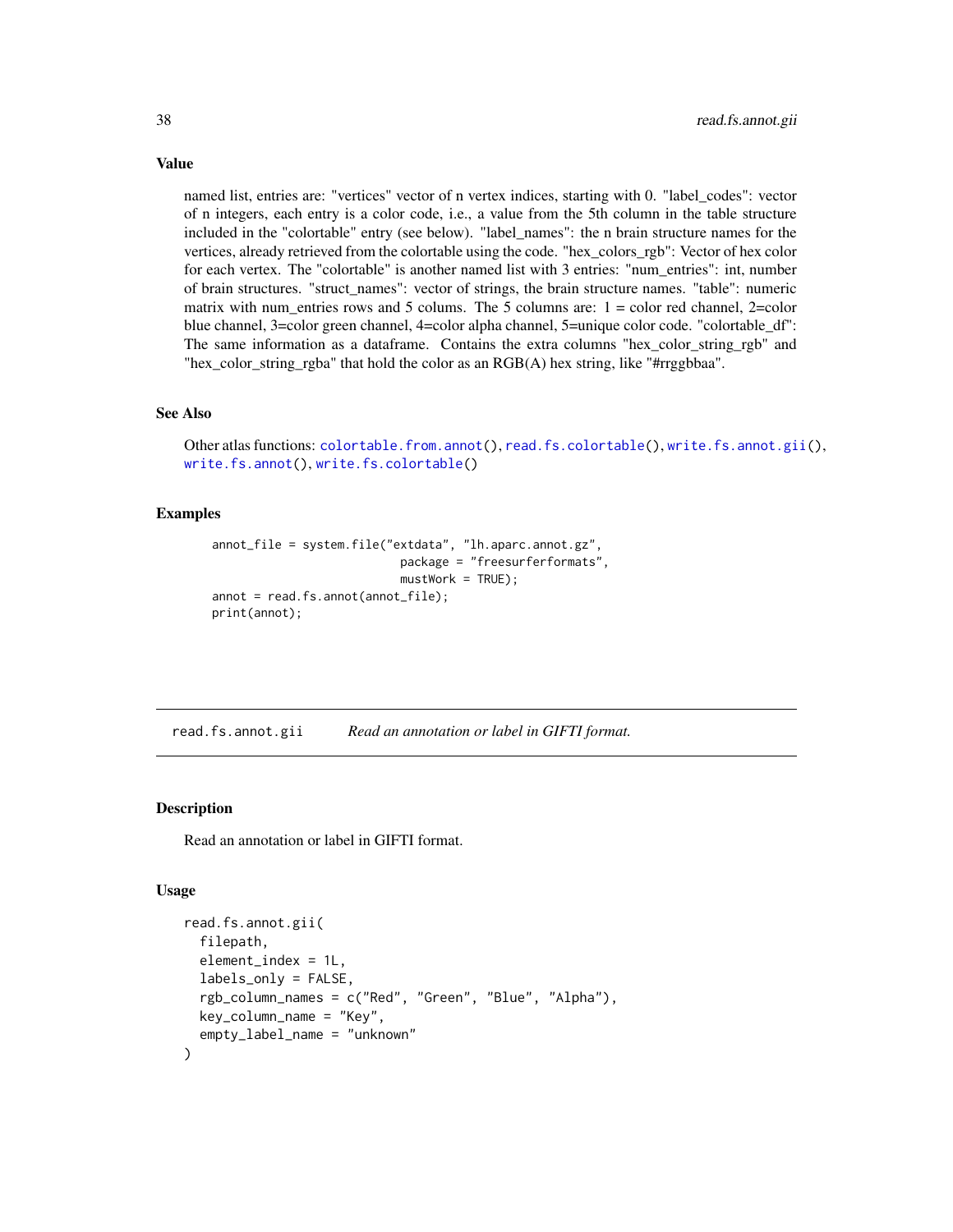# Arguments

| filepath         | string. Full path to the input label file in GIFTI format.                                                                                                                                                                                                                                                                                                                 |  |
|------------------|----------------------------------------------------------------------------------------------------------------------------------------------------------------------------------------------------------------------------------------------------------------------------------------------------------------------------------------------------------------------------|--|
| element_index    | positive integer, the index of the data array to return. Ignored unless the file<br>contains several dataarrays.                                                                                                                                                                                                                                                           |  |
| labels_only      | logical, whether to ignore the colortable and region names. The returned anno-<br>tation will only contain the a vector that contains one integer label per vertex (as<br>entry 'label_codes'), but no region names and colortable information.                                                                                                                            |  |
| rgb_column_names |                                                                                                                                                                                                                                                                                                                                                                            |  |
|                  | vector of exactly 4 character strings, order is important. The column names for<br>the red, green, blue and alpha channels in the lable table. If a column does not<br>exist, pass NA. If you do not know the column names, just call the function, it<br>will print them. See 'labels_only' if you do not care.                                                           |  |
| key_column_name  |                                                                                                                                                                                                                                                                                                                                                                            |  |
|                  | character string, the column name for the key column in the lable table. This is<br>the column that holds the label value from the raw vector (see 'labels_only') that<br>links a label value to a row in the label table. Without it, one cannot recostruct<br>the region name and color of an entry. Passing NA has the same effect as setting<br>'labels_only' to TRUE. |  |
| empty_label_name |                                                                                                                                                                                                                                                                                                                                                                            |  |
|                  | string. Ignored, deprecated.                                                                                                                                                                                                                                                                                                                                               |  |

# See Also

Other gifti readers: [read.fs.label.gii\(](#page-41-0)), [read.fs.morph.gii\(](#page-49-0)), [read.fs.surface.gii\(](#page-57-0))

<span id="page-38-0"></span>read.fs.colortable *Read colortable file in FreeSurfer ASCII LUT format.*

# Description

Read a colortable from a text file in FreeSurfer ASCII colortable lookup table (LUT) format. An example file is 'FREESURFER\_HOME/FreeSurferColorLUT.txt'.

# Usage

```
read.fs.colortable(filepath, compute_colorcode = FALSE)
```
#### Arguments

filepath, string. Full path to the output colormap file.

compute\_colorcode

logical, indicates whether the unique color codes should be computed and added to the returned data.frame as an extra integer column named 'code'. Defaults to FALSE.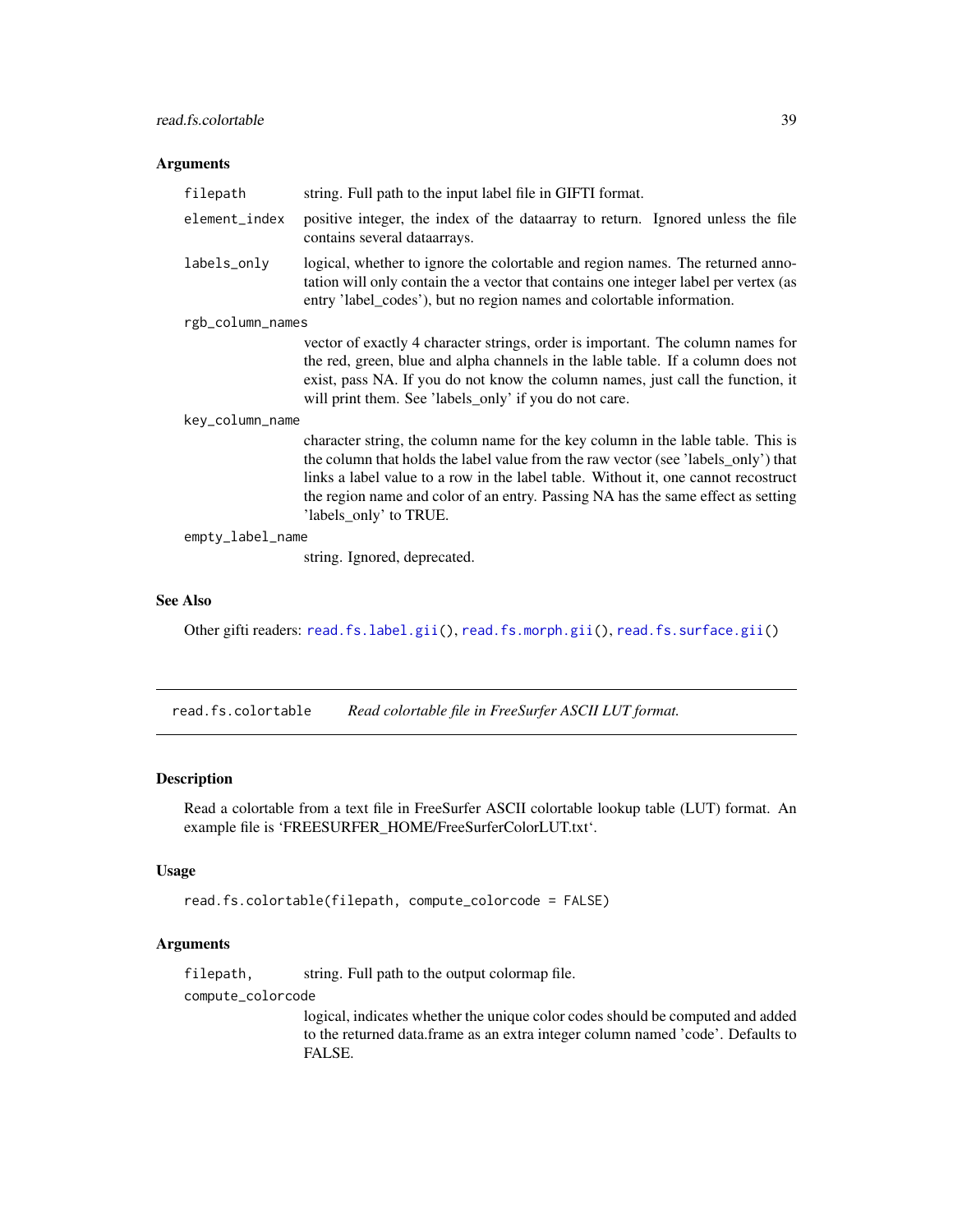Value

the data.frame that was read from the LUT file. It contains the following columns that were read from the file: 'struct\_index': integer, index of the struct entry. 'struct\_name': character string, the label name. 'r': integer in range 0-255, the RGBA color value for the red channel. 'g': same for green channel. 'b': same for blue channel. 'a': same for alpha (transparency) channel. If 'compute\_colorcode' is TRUE, it also contains the following columns which were computed from the color values: 'code': integer, unique color identifier computed from the RGBA values.

#### See Also

Other atlas functions: [colortable.from.annot\(](#page-5-0)), [read.fs.annot\(](#page-36-0)), [write.fs.annot.gii\(](#page-86-0)), [write.fs.annot\(](#page-84-0)), [write.fs.colortable\(](#page-87-0))

Other colorLUT functions: [colortable.from.annot\(](#page-5-0)), [write.fs.colortable\(](#page-87-0))

# Examples

lutfile = system.file("extdata", "colorlut.txt", package = "freesurferformats", mustWork = TRUE); colortable = read.fs.colortable(lutfile, compute\_colorcode=TRUE); head(colortable);

<span id="page-39-0"></span>

read.fs.curv *Read file in FreeSurfer curv format*

#### **Description**

Read vertex-wise brain morphometry data from a file in FreeSurfer 'curv' format. Both the binary and ASCII versions are supported. For a subject (MRI image pre-processed with FreeSurfer) named 'bert', an example file would be 'bert/surf/lh.thickness', which contains n values. Each value represents the cortical thickness at the respective vertex in the brain surface mesh of bert.

#### Usage

```
read.fs.curv(filepath, format = "auto")
```
#### Arguments

| filepath | string. Full path to the input curv file. Note: gzipped binary curv files are       |
|----------|-------------------------------------------------------------------------------------|
|          | supported and gz binary format is assumed if the filepath ends with ".gz".          |
| format   | one of 'auto', 'asc', 'bin', 'nii' or 'txt'. The format to assume. If set to 'auto' |
|          | (the default), binary format will be used unless the filepath ends with '.asc' or   |
|          | '.txt'. The latter is just one float value per line in a text file.                 |

## Value

data vector of floats. The brain morphometry data, one value per vertex.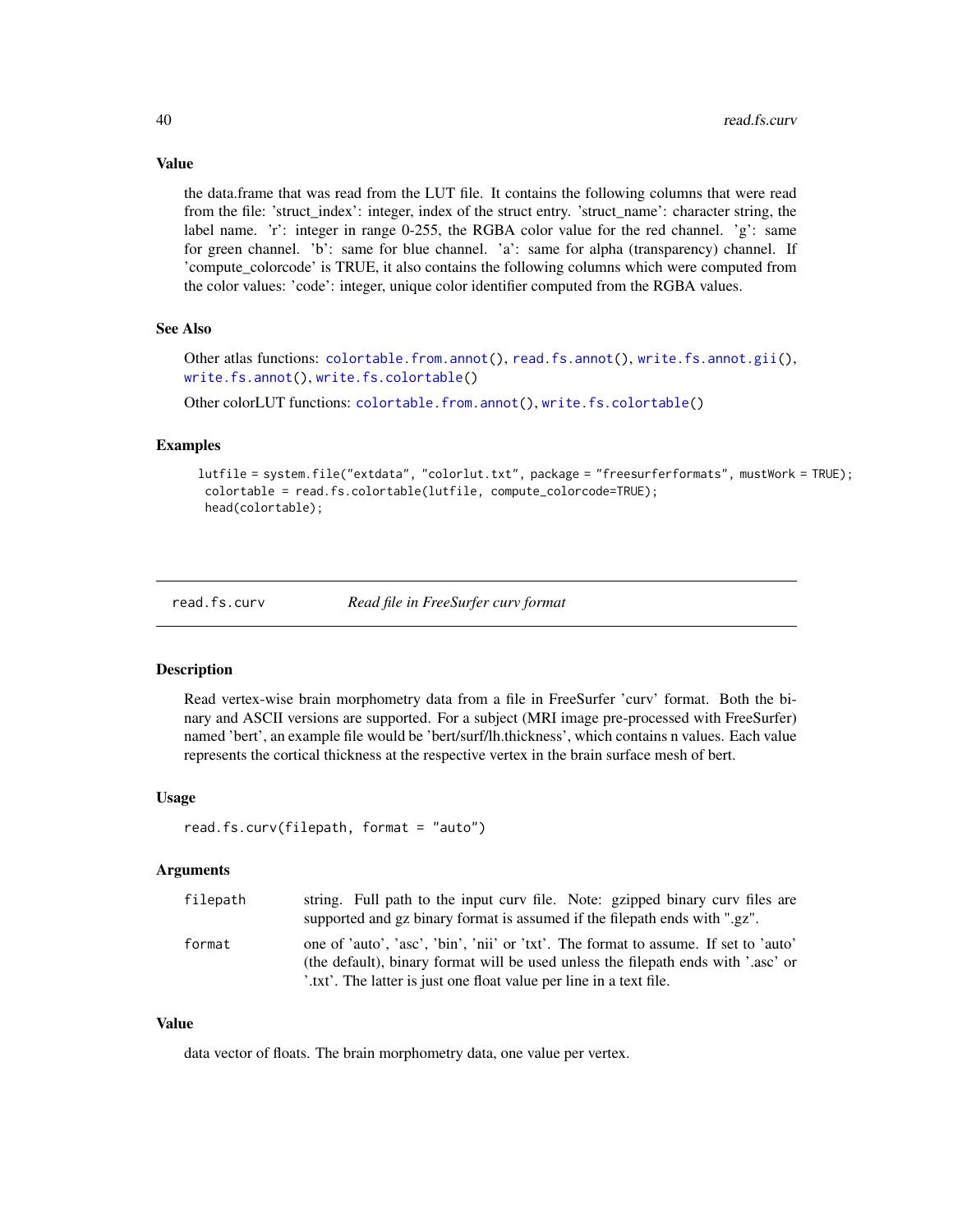#### read.fs.gca 41

## See Also

```
Other morphometry functions: fs.get.morph.file.ext.for.format(), fs.get.morph.file.format.from.filename(),
read.fs.mgh(), read.fs.morph.gii(), read.fs.morph(), read.fs.volume(), read.fs.weight(),
write.fs.curv(), write.fs.label.gii(), write.fs.mgh(), write.fs.morph.asc(), write.fs.morph.gii(),
write.fs.morph.ni1(), write.fs.morph.ni2(), write.fs.morph.smp(), write.fs.morph.txt(),
write.fs.morph(), write.fs.weight.asc(), write.fs.weight()
```
# Examples

```
curvfile = system.file("extdata", "lh.thickness",
                        package = "freesurferformats", mustWork = TRUE);
ct = read.fs.curv(curvfile);
cat(sprintf("Read data for %d vertices. Values: min=%f, mean=%f, max=%f.\n",
                        length(ct), min(ct), mean(ct), max(ct)));
```
read.fs.gca *Read FreeSurfer GCA file.*

### Description

Read FreeSurfer GCA file.

#### Usage

```
read.fs.gca(filepath)
```
#### Arguments

filepath character string, path to a file in binary GCA format. Stores array of Gaussian classifiers for probabilistic atlas.

# Value

named list, the file fields. The GCA data is in the data field.

### Author(s)

This function is based on Matlab code by Bruce Fischl, published under the FreeSurfer Open Source License available at <https://surfer.nmr.mgh.harvard.edu/fswiki/FreeSurferSoftwareLicense>. The R version was written by Tim Schaefer.

# Examples

```
## Not run:
gca_file = file.path(Sys.getenv('FREESURFER_HOME'), 'average', 'face.gca');
gca = read.fs.gca(gca_file);
```
## End(Not run)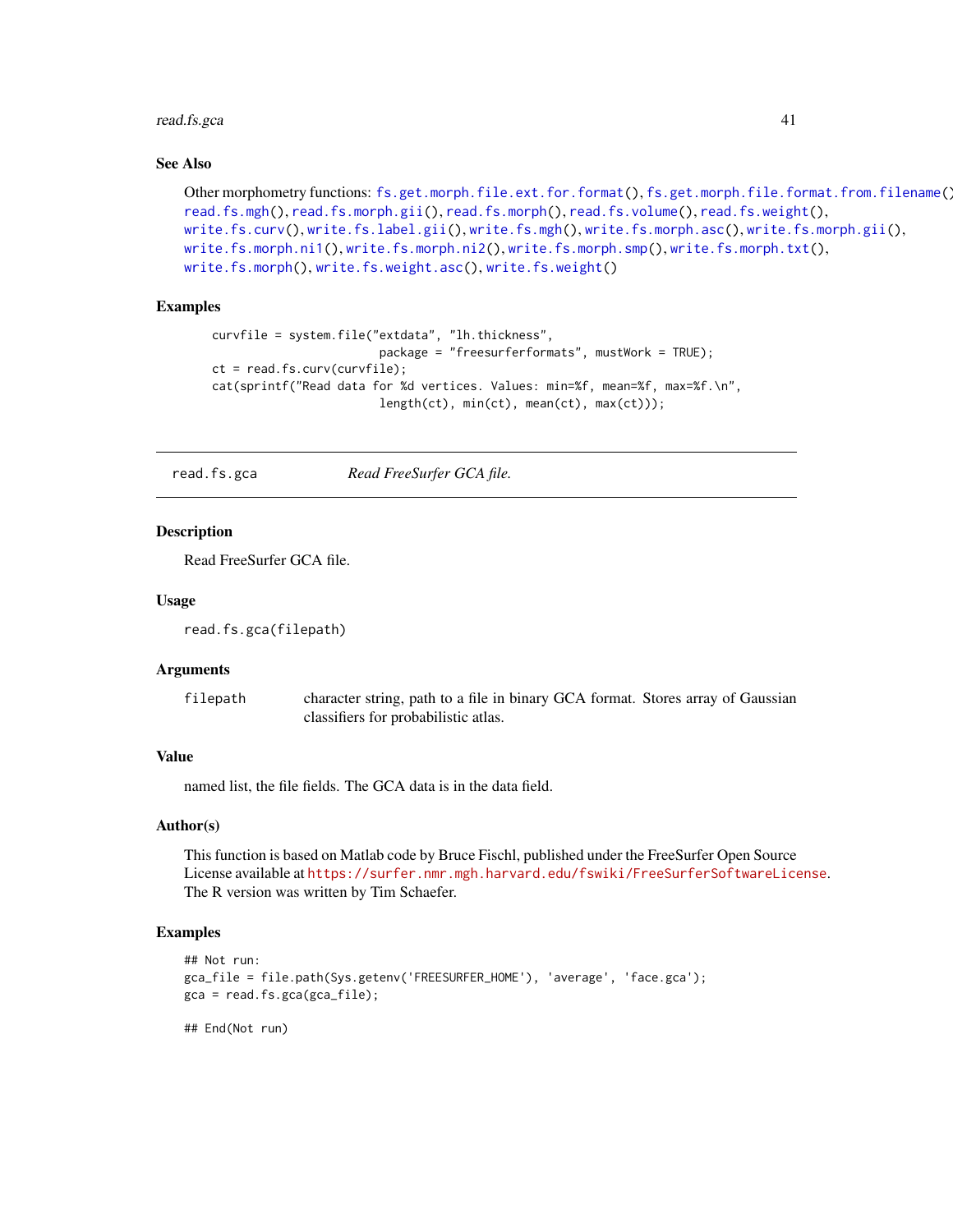<span id="page-41-1"></span>read.fs.label *Read a label file.*

# Description

Read a label file.

### Usage

read.fs.label(filepath, format = "auto", ...)

### Arguments

| filepath                | string. Full path to the input label file.                                                                                                       |
|-------------------------|--------------------------------------------------------------------------------------------------------------------------------------------------|
| format                  | character string, one of 'auto' to detect by file extension, 'asc' for native FreeSurfer<br>ASCII label format, or 'gii' for GIFTI label format. |
| $\cdot$ $\cdot$ $\cdot$ | extra paramters passed to the respective label function for the format                                                                           |

# Note

See [read.fs.label.native](#page-42-0) for more details, including important information on loading FreeSurfer volume labels.

# See Also

Other label functions: [read.fs.label.gii\(](#page-41-0)), [read.fs.label.native\(](#page-42-0)), [write.fs.label\(](#page-88-1))

# Examples

```
labelfile = system.file("extdata", "lh.entorhinal_exvivo.label",
  package = "freesurferformats", mustWork = TRUE);
label = read.fs.label(labelfile);
```
<span id="page-41-0"></span>read.fs.label.gii *Read a label from a GIFTI label/annotation file.*

# Description

Read a label from a GIFTI label/annotation file.

# Usage

```
read.fs.label.gii(filepath, label_value = 1L, element_index = 1L)
```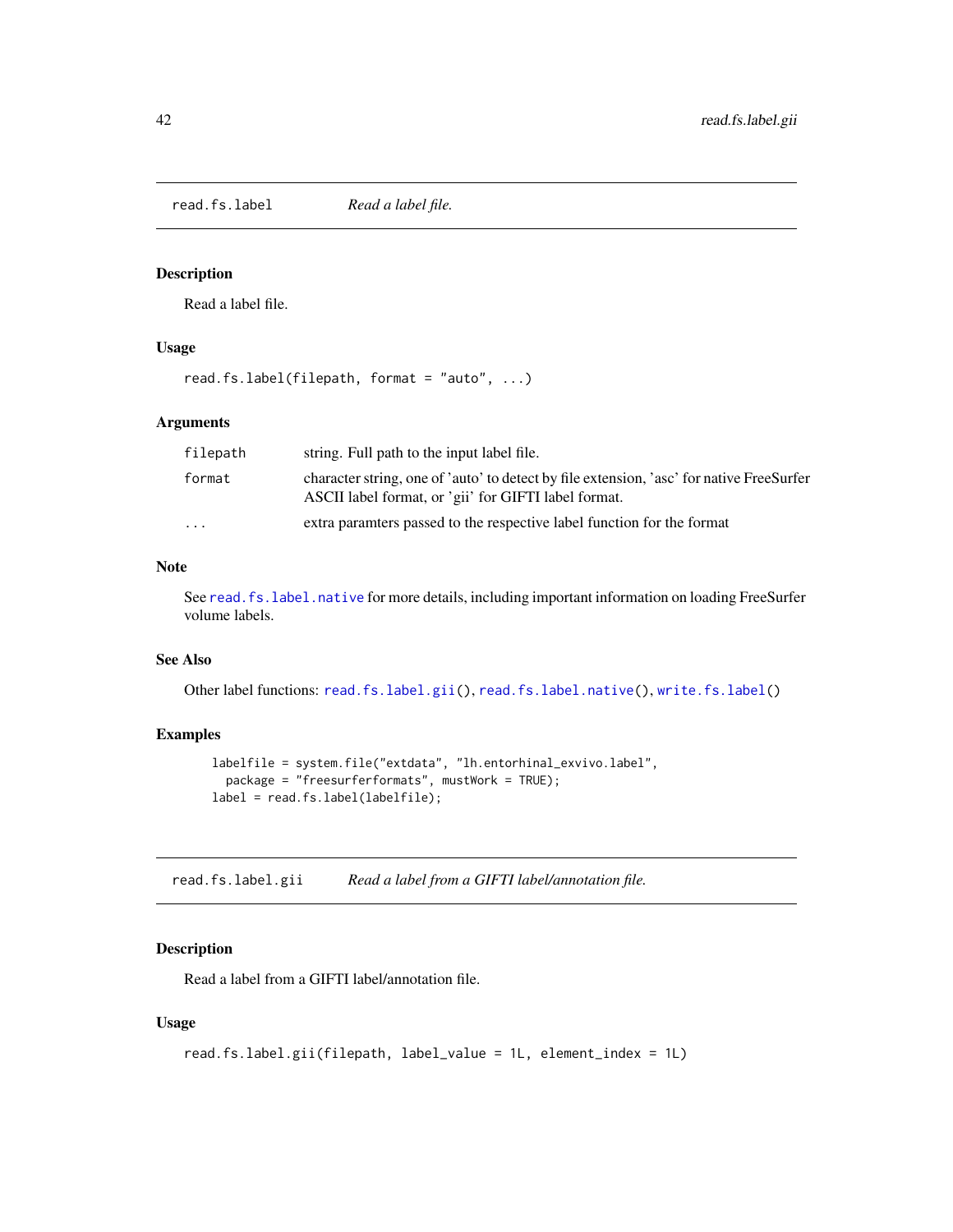#### **Arguments**

| filepath      | string. Full path to the input label file.                                                                                                                                                                                                                                                    |
|---------------|-----------------------------------------------------------------------------------------------------------------------------------------------------------------------------------------------------------------------------------------------------------------------------------------------|
| label value   | integer, the label value of interest to extract from the annotation: the indices<br>of the vertices with this value will be returned. See the note for details It is<br>important to set this correctly, otherwise you may accidently load the vertices<br>which are *not* part of the label. |
| element_index | positive integer, the index of the data array to return. Ignored unless the file<br>contains several data arrays.                                                                                                                                                                             |

# Value

integer vector, the vertex indices of the label

#### Note

A GIFTI label is more like a FreeSurfer annotation, as it assigns a label integer (region code) to each vertex of the surface instead of listing only the set of 'positive' vertex indices. If you are not sure about the contents of the label file, it is recommended to read it with [read.fs.annot.gii](#page-37-0) instead. The 'read.fs.label.gii' function only extracts one of the regions from the annotation as a label, while read. fs. annot.gii reads the whole annotation and gives you access to the label table, which should assign region names to each region, making it clearer which 'label\_value' you want.

#### See Also

Other label functions: [read.fs.label.native\(](#page-42-0)), [read.fs.label\(](#page-41-1)), [write.fs.label\(](#page-88-1)) Other gifti readers: [read.fs.annot.gii\(](#page-37-0)), [read.fs.morph.gii\(](#page-49-0)), [read.fs.surface.gii\(](#page-57-0))

<span id="page-42-0"></span>read.fs.label.native *Read file in FreeSurfer label format*

## Description

Read a mask in FreeSurfer label format. A label defines a list of vertices (of an associated surface or morphometry file) which are part of it. All others are not. You can think of it as binary mask. Label files are ASCII text files, which have 5 columns (vertex index, coord1, coord2, coord3, value), but only the vertex indices are of interest. A label can also contain voxels, in that case the indices are -1 and the coordinates are important.

# Usage

```
read.fs.label.native(
  filepath,
  return_one_based_indices = TRUE,
 full = FALSE,metadata = list())
```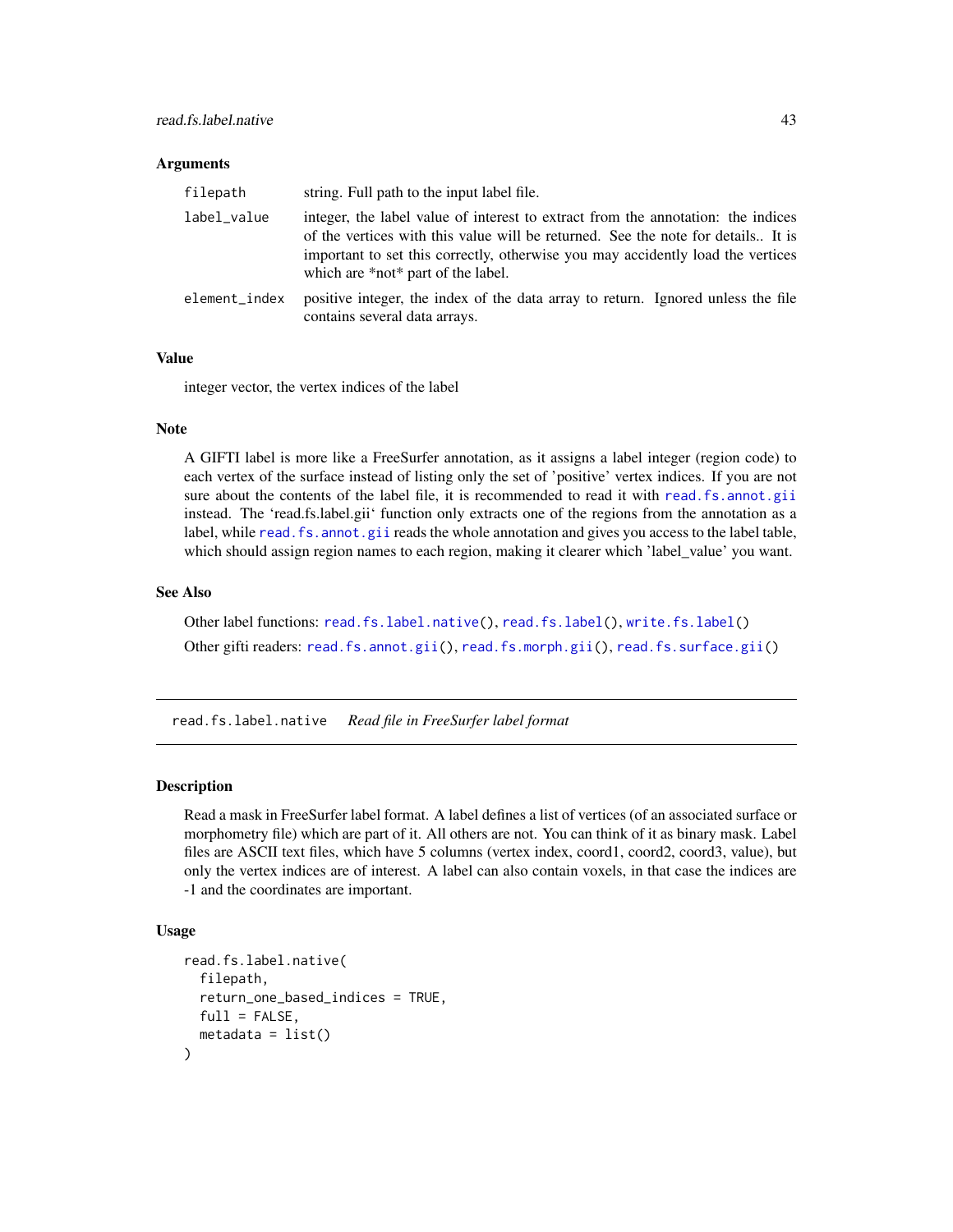### Arguments

| filepath                 | string. Full path to the input label file.                                                                                                                                                                                                                                                                                                                                                                                                                                                                                                                                                        |
|--------------------------|---------------------------------------------------------------------------------------------------------------------------------------------------------------------------------------------------------------------------------------------------------------------------------------------------------------------------------------------------------------------------------------------------------------------------------------------------------------------------------------------------------------------------------------------------------------------------------------------------|
| return_one_based_indices | logical. Whether the indices should be 1-based. Indices are stored zero-based<br>in the file, but R uses 1-based indices. Defaults to TRUE, which means that<br>1 will be added to all indices read from the file before returning them. Notice<br>that for volume labels, the indices are negative $(-1)$ , and the coord fields contain<br>the *positions* of the voxels it tkras space (**not** the voxel *indices* in a<br>volume). If a file contains negative indices, they will NOT be incremented, no                                                                                     |
| full                     | matter what this is set to.<br>logical, whether to return a full object of class 'fs.label' instead of only a vec-<br>tor containing the vertex indices. If TRUE, a named list with the following<br>two entries is returned: 'one_based_indices': logical, whether the vertex indices<br>are one-based. 'vertexdata': a data.frame with the following columns: 'ver-<br>tex_index': integer, see parameter 'return_one_based_indices', 'coord1', 'co-<br>ord2', 'coord3': float coordinates, 'value': float, scalar data for the vertex, can<br>mean anything. This parameter defaults to FALSE. |
| metadata                 | named list of arbitrary metadata to store in the instance, ignored unless the<br>paramter 'full' is TRUE.                                                                                                                                                                                                                                                                                                                                                                                                                                                                                         |

## Value

vector of integers or 'fs.label' instance (see parameter 'full'). The vertex indices from the label file. See the parameter 'return\_one\_based\_indices' for important information regarding the start index.

#### Note

To load volume/voxel labels, you will have to set the 'full' parameter to 'TRUE'.

# See Also

```
Other label functions: read.fs.label.gii(), read.fs.label(), write.fs.label()
```

```
labelfile = system.file("extdata", "lh.entorhinal_exvivo.label",
  package = "freesurferformats", mustWork = TRUE);
label = read.fs.label(labelfile);
```
<span id="page-43-0"></span>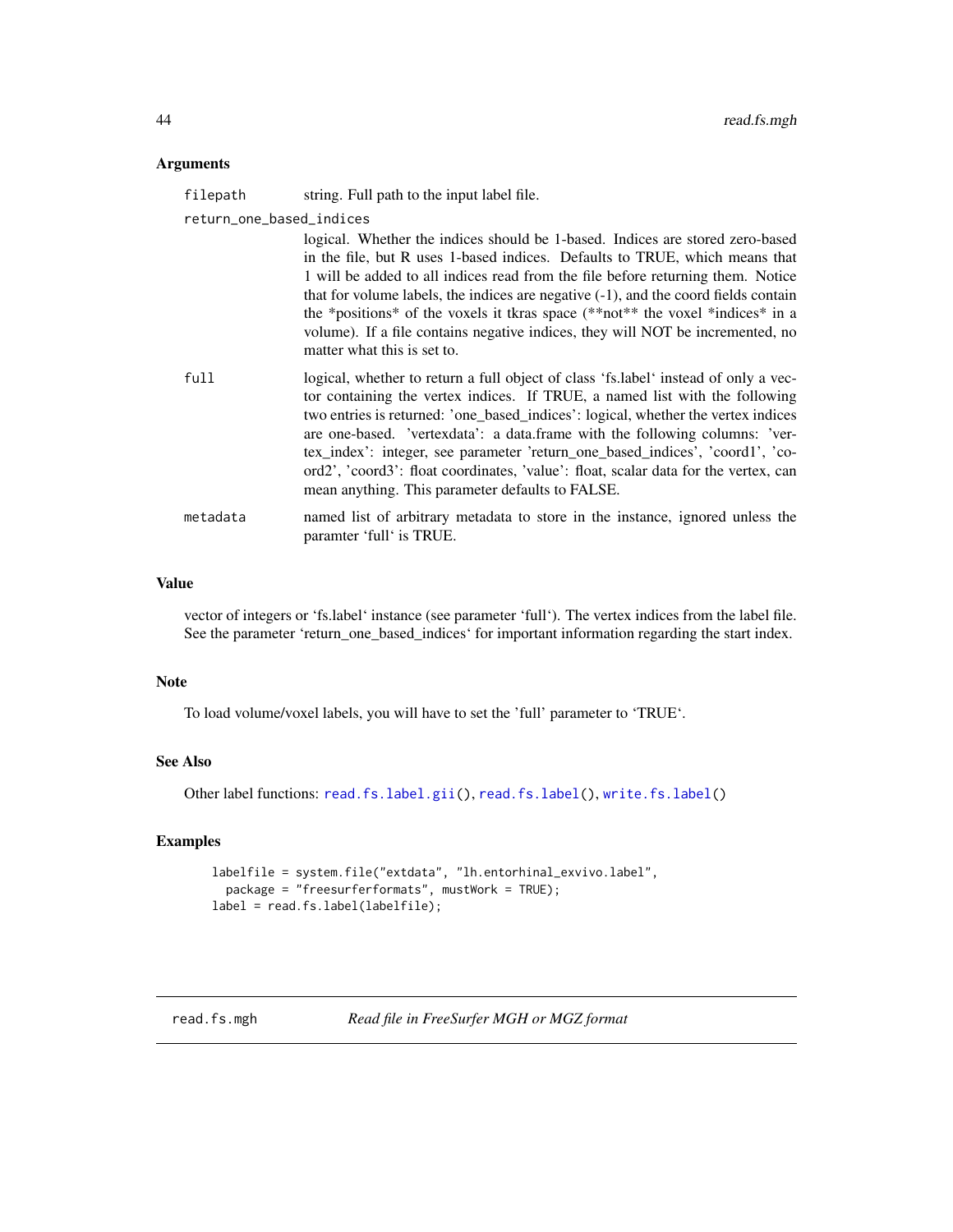# read.fs.mgh 45

### Description

Read multi-dimensional brain imaging data from a file in FreeSurfer binary MGH or MGZ format. The MGZ format is just a gzipped version of the MGH format. For a subject (MRI image pre-processed with FreeSurfer) named 'bert', an example file would be 'bert/mri/T1.mgz', which contains a 3D brain scan of bert.

# Usage

```
read.fs.mgh(
  filepath,
  is_gzipped = "AUTO",
  flatten = FALSE,
 with_header = FALSE,
  drop_empty_dims = FALSE
)
```
# Arguments

| filepath    | string. Full path to the input MGZ or MGH file.                                                                                                                                                                                                                                                                                                                                                                                                                                                                                                                                                                                                                                                                                  |
|-------------|----------------------------------------------------------------------------------------------------------------------------------------------------------------------------------------------------------------------------------------------------------------------------------------------------------------------------------------------------------------------------------------------------------------------------------------------------------------------------------------------------------------------------------------------------------------------------------------------------------------------------------------------------------------------------------------------------------------------------------|
| is_gzipped  | a logical value or the string 'AUTO'. Whether to treat the input file as gzipped,<br>i.e., MGZ instead of MGH format. Defaults to 'AUTO', which tries to deter-<br>mine this from the last three characters of the 'filepath' parameter. Files with<br>extensions 'mgz' and '.gz' (in arbitrary case) are treated as MGZ format, all<br>other files are treated as MGH. In the special case that 'filepath' has less than<br>three characters, MGH is assumed.                                                                                                                                                                                                                                                                   |
| flatten     | logical. Whether to flatten the return volume to a 1D vector. Useful if you know<br>that this file contains 1D morphometry data.                                                                                                                                                                                                                                                                                                                                                                                                                                                                                                                                                                                                 |
| with_header | logical. Whether to return the header as well. If TRUE, return an instance<br>of class 'fs. volume' for data with at least 3 dimensions, a named list with en-<br>tries "data" and "header". The latter is another named list which contains the<br>header data. These header entries exist: "dtype": int, one of: 0=MRI_UCHAR;<br>1=MRI_INT; 3=MRI_FLOAT; 4=MRI_SHORT. "voldim": integer vector. The<br>volume (=data) dimensions. E.g., $c(256, 256, 256, 1)$ . These header entries may<br>exist: "vox2ras_matrix" (exists if "ras_good_flag" is 1), "mr_params" (exists if<br>"has_mr_params" is 1). See the 'mghheader.*' functions, like mghheader. vox2ras. tkreg,<br>to compute more information from the header fields. |

drop\_empty\_dims

logical, whether to drop empty dimensions of the returned data

# Value

data, multi-dimensional array. The brain imaging data, one value per voxel. The data type and the dimensions depend on the data in the file, they are read from the header. If the parameter flatten is 'TRUE', a numeric vector is returned instead. Note: The return value changes if the parameter with\_header is 'TRUE', see parameter description.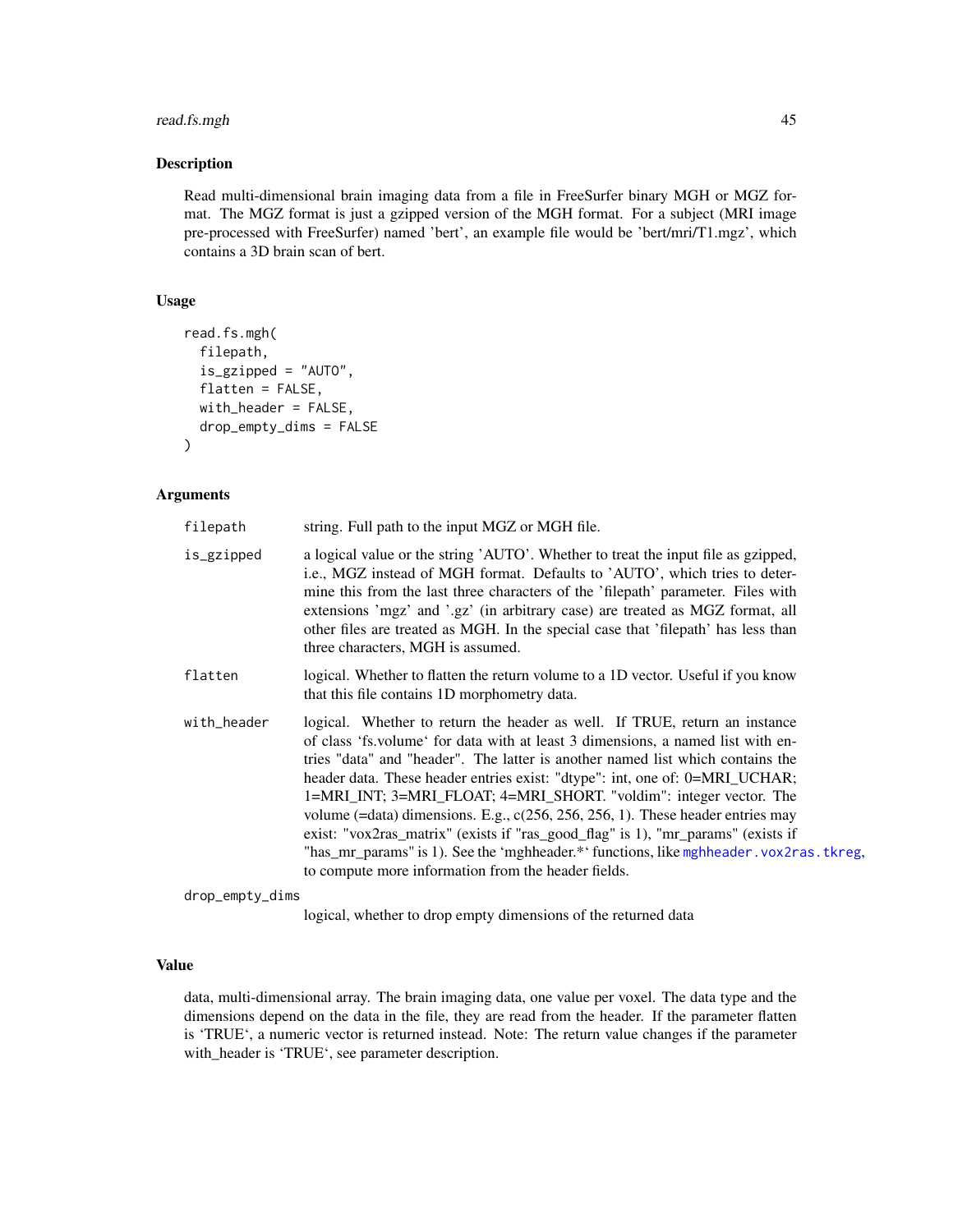# See Also

To derive more information from the header, see the 'mghheader.\*' functions, like [mghheader.vox2ras.tkreg](#page-26-0).

```
Other morphometry functions: fs.get.morph.file.ext.for.format(), fs.get.morph.file.format.from.filename(),
read.fs.curv(), read.fs.morph.gii(), read.fs.morph(), read.fs.volume(), read.fs.weight(),
write.fs.curv(), write.fs.label.gii(), write.fs.mgh(), write.fs.morph.asc(), write.fs.morph.gii(),
write.fs.morph.ni1(), write.fs.morph.ni2(), write.fs.morph.smp(), write.fs.morph.txt(),
write.fs.morph(), write.fs.weight.asc(), write.fs.weight()
```
### Examples

```
brain_image = system.file("extdata", "brain.mgz",
                            package = "freesurferformats",
                            mustWork = TRUE);
 vd = read.fs.mgh(brain_image);
cat(sprintf("Read voxel data with dimensions %s. Values: min=%d, mean=%f, max=%d.\n",
              pastedim(vd), collapse = ' '), min(vd), mean(vd), max(vd));
 # Read it again with full header data:
 vdh = read.fs.mgh(brain_image, with_header = TRUE);
# Use the vox2ras matrix from the header to compute RAS coordinates at CRS voxel (0, 0, 0):
 vdh$header$vox2ras_matrix %*% c(0,0,0,1);
```
<span id="page-45-0"></span>read.fs.morph *Read morphometry data file in any FreeSurfer format.* 

## Description

Read vertex-wise brain surface data from a file. The file can be in any of the supported formats, and the format will be determined from the file extension.

## Usage

read.fs.morph(filepath, format = "auto")

#### Arguments

| filepath, | string. Full path to the input file. The suffix determines the expected format as<br>follows: ".mgz" and ".mgh" will be read with the read.fs.mgh function, all other<br>file extensions will be read with the read fs.curv function. |
|-----------|---------------------------------------------------------------------------------------------------------------------------------------------------------------------------------------------------------------------------------------|
| format    | character string, the format to use. One of c("auto", "mgh", "mgz", "curv",<br>"gii"). The default setting "auto" will determine the format from the file exten-<br>sion.                                                             |

# Value

data, vector of floats. The brain morphometry data, one value per vertex.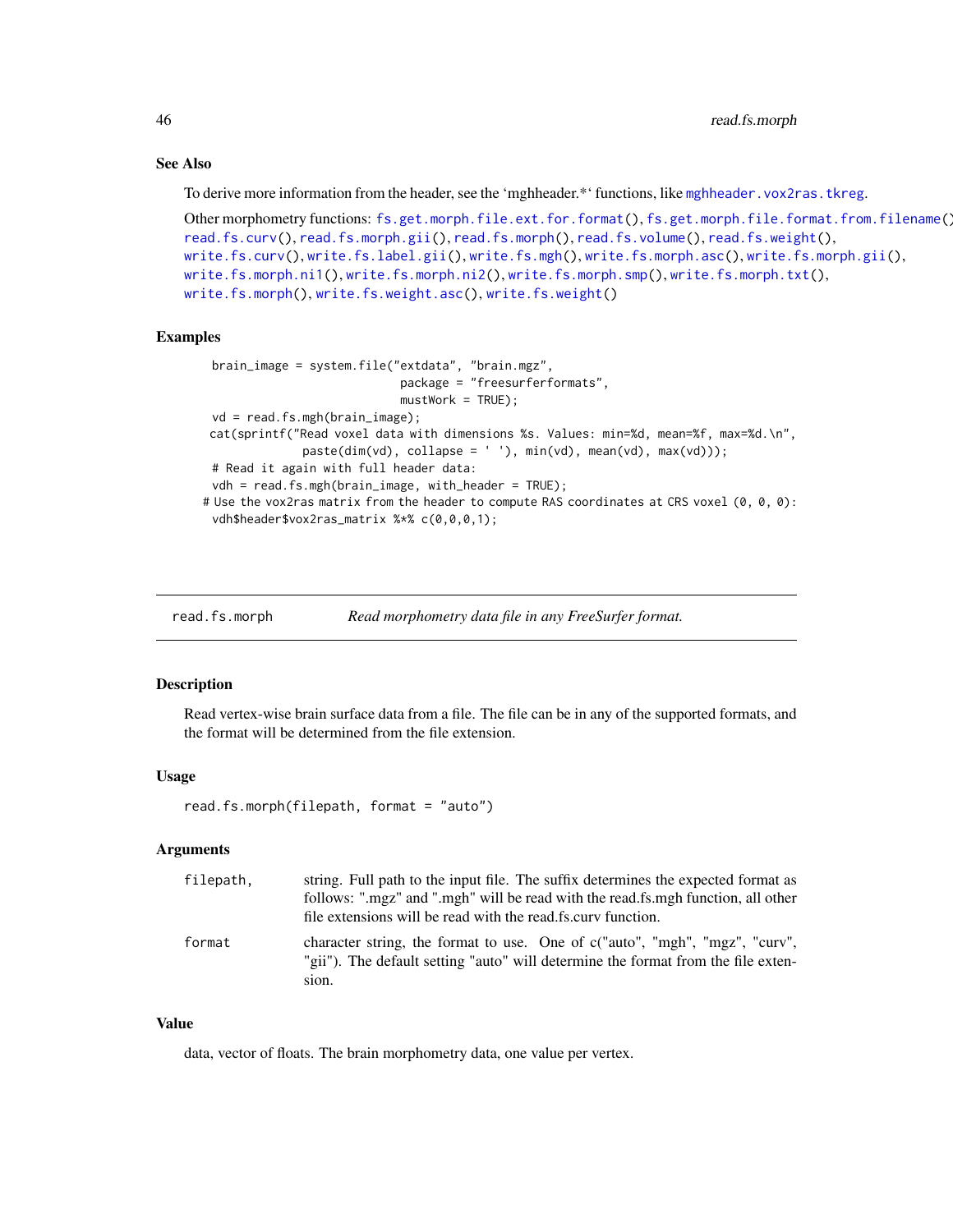# read.fs.morph.asc 47

### See Also

```
Other morphometry functions: fs.get.morph.file.ext.for.format(), fs.get.morph.file.format.from.filename(),
read.fs.curv(), read.fs.mgh(), read.fs.morph.gii(), read.fs.volume(), read.fs.weight(),
write.fs.curv(), write.fs.label.gii(), write.fs.mgh(), write.fs.morph.asc(), write.fs.morph.gii(),
write.fs.morph.ni1(), write.fs.morph.ni2(), write.fs.morph.smp(), write.fs.morph.txt(),
write.fs.morph(), write.fs.weight.asc(), write.fs.weight()
```
# Examples

```
curvfile = system.file("extdata", "lh.thickness",
                        package = "freesurferformats", mustWork = TRUE);
ct = read.fs.morph(curvfile);
cat(sprintf("Read data for %d vertices. Values: min=%f, mean=%f, max=%f.\n",
                        length(ct), min(ct), mean(ct), max(ct)));
mghfile = system.file("extdata", "lh.curv.fwhm10.fsaverage.mgz",
                        package = "freesurferformats", mustWork = TRUE);
curv = read.fs.morph(mghfile);
cat(sprintf("Read data for %d vertices. Values: min=%f, mean=%f, max=%f.\n",
                        length(ct), min(ct), mean(ct), max(ct)));
```
read.fs.morph.asc *Read morphometry data from ASCII curv format file*

## Description

Read morphometry data from ASCII curv format file

# Usage

```
read.fs.morph.asc(filepath)
```
#### Arguments

filepath path to a file in FreeSurfer ASCII curv format. Such a file contains, on each line, the following fields, separated by spaces: vertex\_index, vertex\_coord\_x, vertex\_coord\_y, vertex\_coord\_z, morph\_data\_value.

# Value

numeric vector, the curv data

# Note

This format is also known as \*dpv\* (data-per-vertex) format.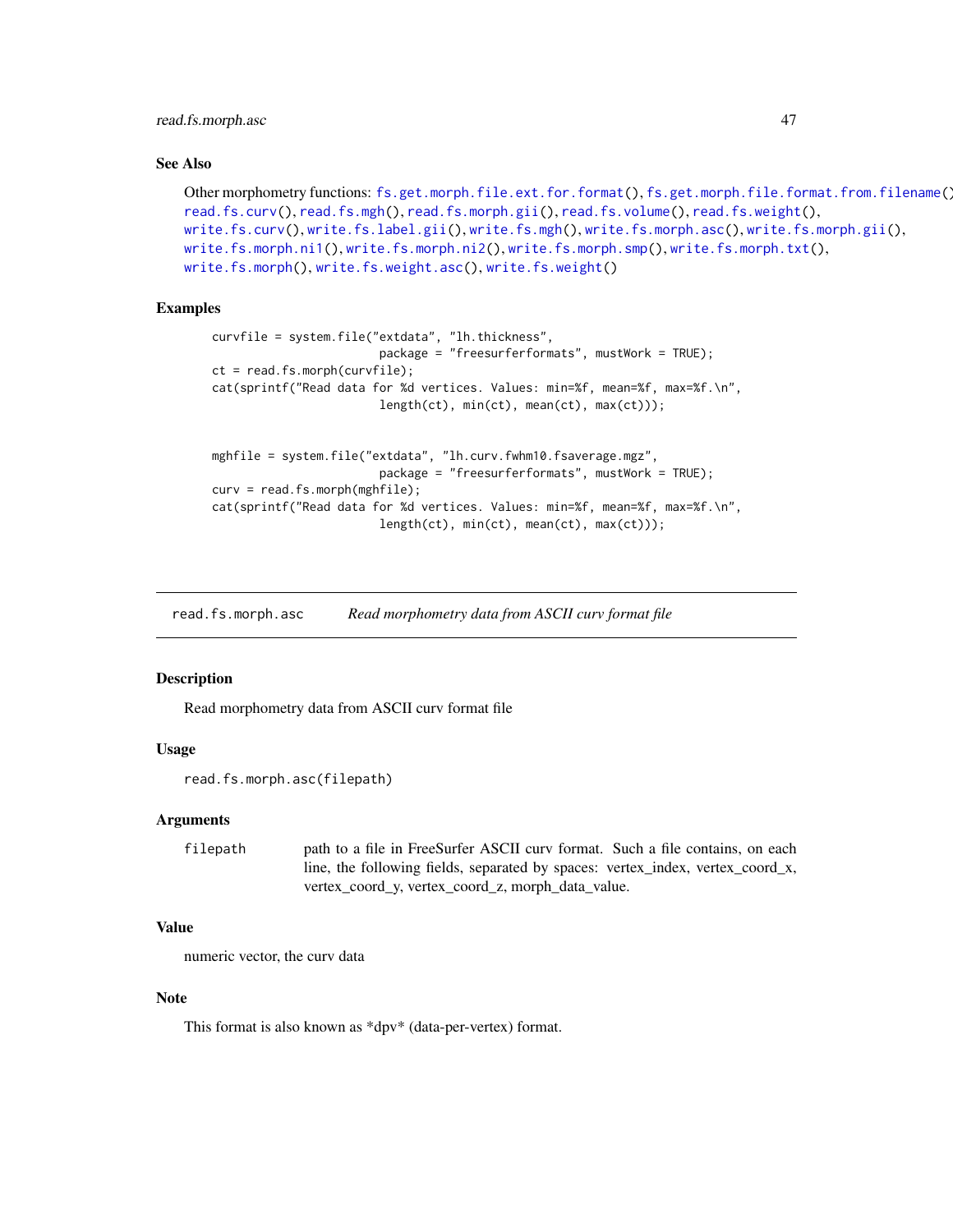read.fs.morph.bvsmp *Read Brainvoyager vertex-wise statistical surface data from SMP file.*

# Description

Read Brainvoyager vertex-wise statistical surface data from SMP file.

#### Usage

read.fs.morph.bvsmp(filepath, map\_index = 1L)

# Arguments

| filepath  | character string, path to file in Brainvoyager SMP file format. Alternatively, a<br>'bysmp' instance read with read. smp. brainvoyager.                                                                                                                       |
|-----------|---------------------------------------------------------------------------------------------------------------------------------------------------------------------------------------------------------------------------------------------------------------|
| map_index | positive integer or character string, the surface value map to load (an SMP file<br>can contain several values per vertex, i.e., several surface maps). If an integer,<br>interpreted as the index of the map. If a character string, as the name of the map. |

## Value

numeric vector, the values from the respective map.

read.fs.morph.cifti *Read surface morphometry data from CIFTI dscalar files.*

# Description

Used the 'cifti' package to load the full data from a CIFTI file, then extracts and reconstructs the data for a surface, based on the metadata like vertex counts, indices and offset in the CIFTI file.

## Usage

```
read.fs.morph.cifti(
  filepath,
 brain_structure = "CIFTI_STRUCTURE_CORTEX_LEFT",
  data_column = 1L
)
```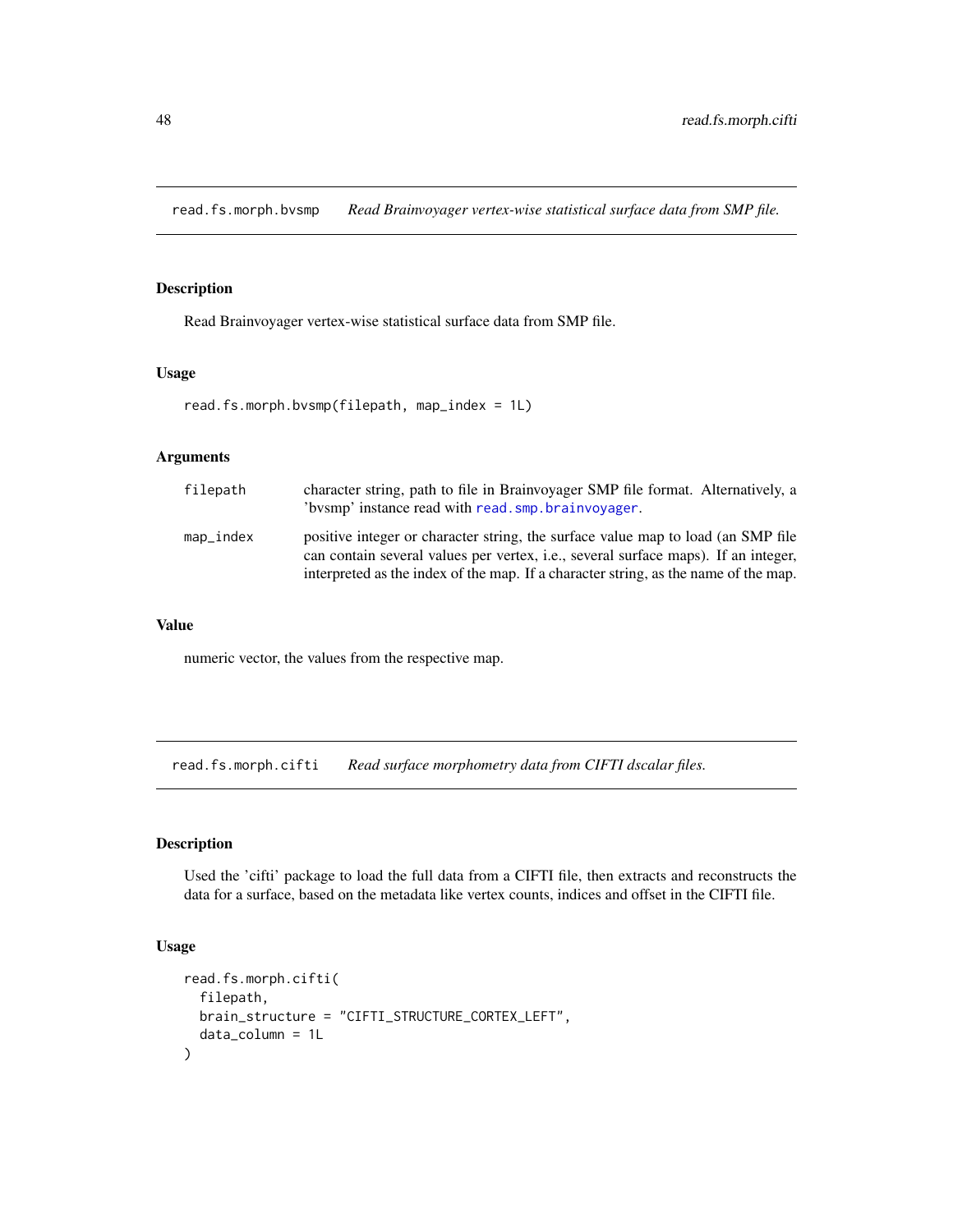#### Arguments

| filepath        | character string, the full path to a file in CIFTI 2 format, should end with<br>'.dscalar.nii'. Note that this is NOT a NIFTI file, despite the '.nii' part. It uses a<br>CIFTIv2 header though. See the spec for details.                                                                                                                                                                                                                                                                                                                                                              |
|-----------------|-----------------------------------------------------------------------------------------------------------------------------------------------------------------------------------------------------------------------------------------------------------------------------------------------------------------------------------------------------------------------------------------------------------------------------------------------------------------------------------------------------------------------------------------------------------------------------------------|
| brain_structure |                                                                                                                                                                                                                                                                                                                                                                                                                                                                                                                                                                                         |
|                 | character string or integer, the brain structure for which the data should be ex-<br>tracted from the file. Can be a CIFTI brain structure string (one of 'CIFTI_STRUCTURE_CORTEX_LEF<br>or 'CIFTI_STRUCTURE_CORTEX_RIGHT'), or simply one of 'lh', 'rh' (which<br>are used as aliases for the former). If you specify 'both', the concatenated data<br>for 'lh' (first) and 'rh' will be returned, but you will get no information on hemi<br>boundaries. If it is an integer, it will be interpreted as an index into the list of<br>structures within the CIFTI file, use with care. |
| data_column     | integer, the data column to return. A CIFTI file can contain several measures in<br>different data columns (e.g., cortical thickness and surface area) in a single file.<br>This specifies which column/measure you want. The columns are not named, so<br>you will need to know this in advance if the file has several measures.                                                                                                                                                                                                                                                      |

#### Value

The reconstructed data for the given surface, one value per vertex in the surface. The value for vertices which did not have a value in the CIFTI data is set to 'NA'.

#### Note

This function calls code from the 'cifti' package by John Muschelli: [https://CRAN.R-project.](https://CRAN.R-project.org/package=cifti) [org/package=cifti](https://CRAN.R-project.org/package=cifti).

## References

See [https://www.nitrc.org/forum/attachment.php?attachid=341&group\\_id=454&forum\\_i](https://www.nitrc.org/forum/attachment.php?attachid=341&group_id=454&forum_id=1955)d= [1955](https://www.nitrc.org/forum/attachment.php?attachid=341&group_id=454&forum_id=1955) for the CIFTI 2 file format spec. See <https://www.nitrc.org/projects/cifti/> for more details on CIFTI, including example files.

```
## Not run:
# Downloaded CIFTI2 example data from https://www.nitrc.org/projects/cifti/
cifti_example_data_dir = "~/data/cifti";
cii_file = file.path(cifti_example_data_dir,
"Conte69.MyelinAndCorrThickness.32k_fs_LR.dscalar.nii");
sf_lh = freesurferformats::read.fs.surface(file.path(cifti_example_data_dir,
"Conte69.L.inflated.32k_fs_LR.surf.gii"));
sf_rh = freesurferformats::read.fs.surface(file.path(cifti_example_data_dir,
"Conte69.R.inflated.32k_fs_LR.surf.gii"));
morph_lh = read.fs.morph.cifti(cii_file, 'lh'); # Myelin data
morph_rh = read.fs.morph.cifti(cii_file, 'rh');
morph2_lh = read.fs.morph.cifti(cii_file, 'lh', 2); # Cortical Thickness data
morph2_rh = read.fs.morph.cifti(cii_file, 'rh', 2L);
# fsbrain::vis.fs.surface(sf_lh, per_vertex_data = morph_lh);
# fsbrain::vis.fs.surface(sf_rh, per_vertex_data = morph_rh);
```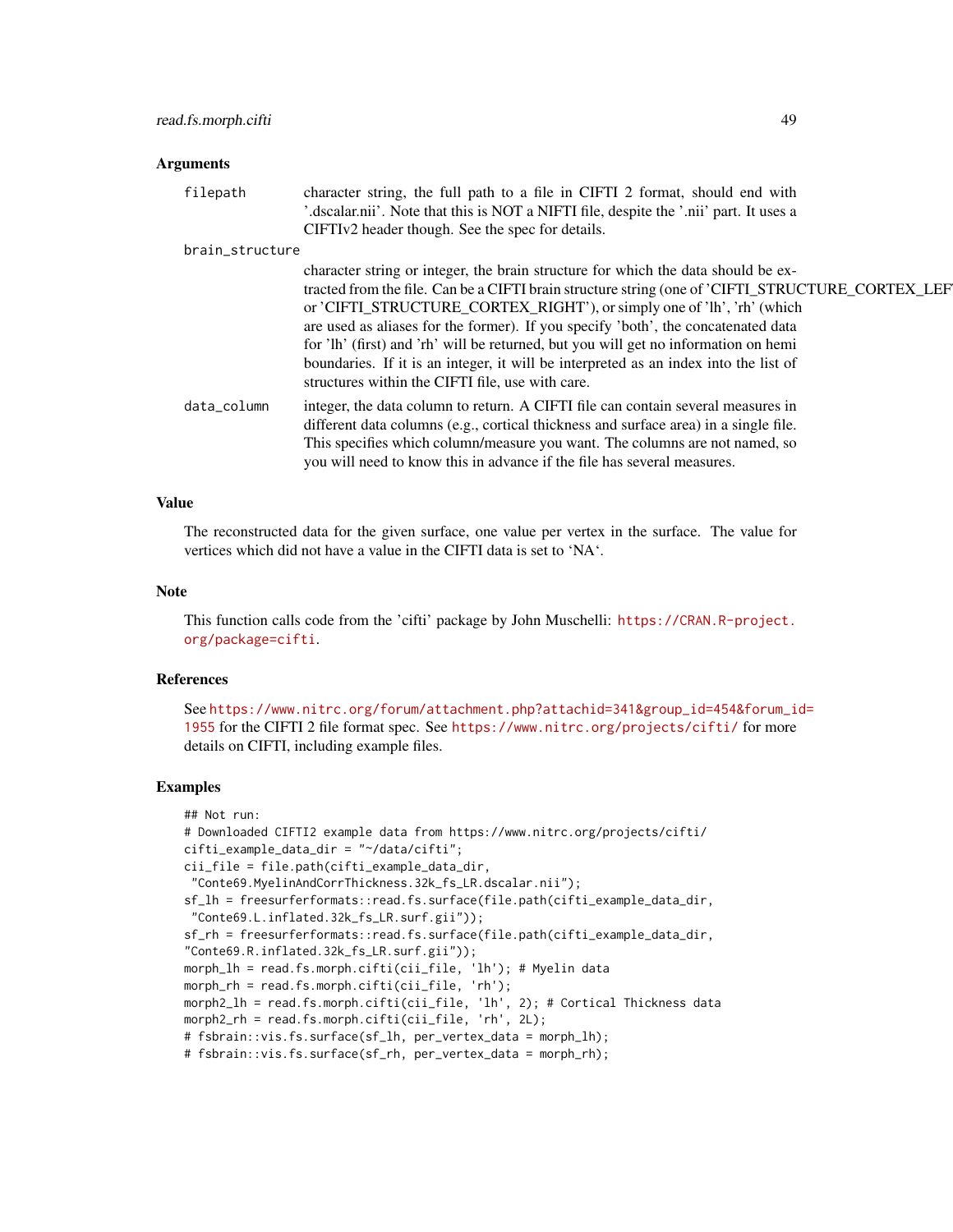50 read.fs.morph.gii

```
# fsbrain::vis.fs.surface(list('lh'=sf_lh, 'rh'=sf_rh),
# per_vertex_data = list('lh'=morph2_lh, 'rh'=morph2_rh));
## End(Not run)
```
<span id="page-49-0"></span>read.fs.morph.gii *Read morphometry data file in GIFTI format.*

#### Description

Read vertex-wise brain surface data from a GIFTI file. The file must be a GIFTI \*func\* file (not a GIFTI \*surf\* file containing a mesh, use [read\\_nisurface](#page-76-0) for loading GIFTI surf files).

### Usage

read.fs.morph.gii(filepath, element\_index = 1L)

## Arguments

| filepath. | string. Full path to the input GIFTI file.                                                   |
|-----------|----------------------------------------------------------------------------------------------|
|           | element_index integer, the element to load in case the GIFTI file containes several datasets |
|           | (usually time series). Defaults to the first element, 1L.                                    |

#### Value

data, vector of double or integer. The brain morphometry data, one value per vertex. The data type depends on the data type in the file.

#### Note

This function requires the 'gifti' package, which is an optional dependency, to be installed. It also assumes that the dataset contains a vector or a matrix/array in which all dimensions except for 1 are empty.

#### See Also

```
Other morphometry functions: fs.get.morph.file.ext.for.format(), fs.get.morph.file.format.from.filename(),
read.fs.curv(), read.fs.mgh(), read.fs.morph(), read.fs.volume(), read.fs.weight(),
write.fs.curv(), write.fs.label.gii(), write.fs.mgh(), write.fs.morph.asc(), write.fs.morph.gii(),
write.fs.morph.ni1(), write.fs.morph.ni2(), write.fs.morph.smp(), write.fs.morph.txt(),
write.fs.morph(), write.fs.weight.asc(), write.fs.weight()
```
Other gifti readers: [read.fs.annot.gii\(](#page-37-0)), [read.fs.label.gii\(](#page-41-0)), [read.fs.surface.gii\(](#page-57-0))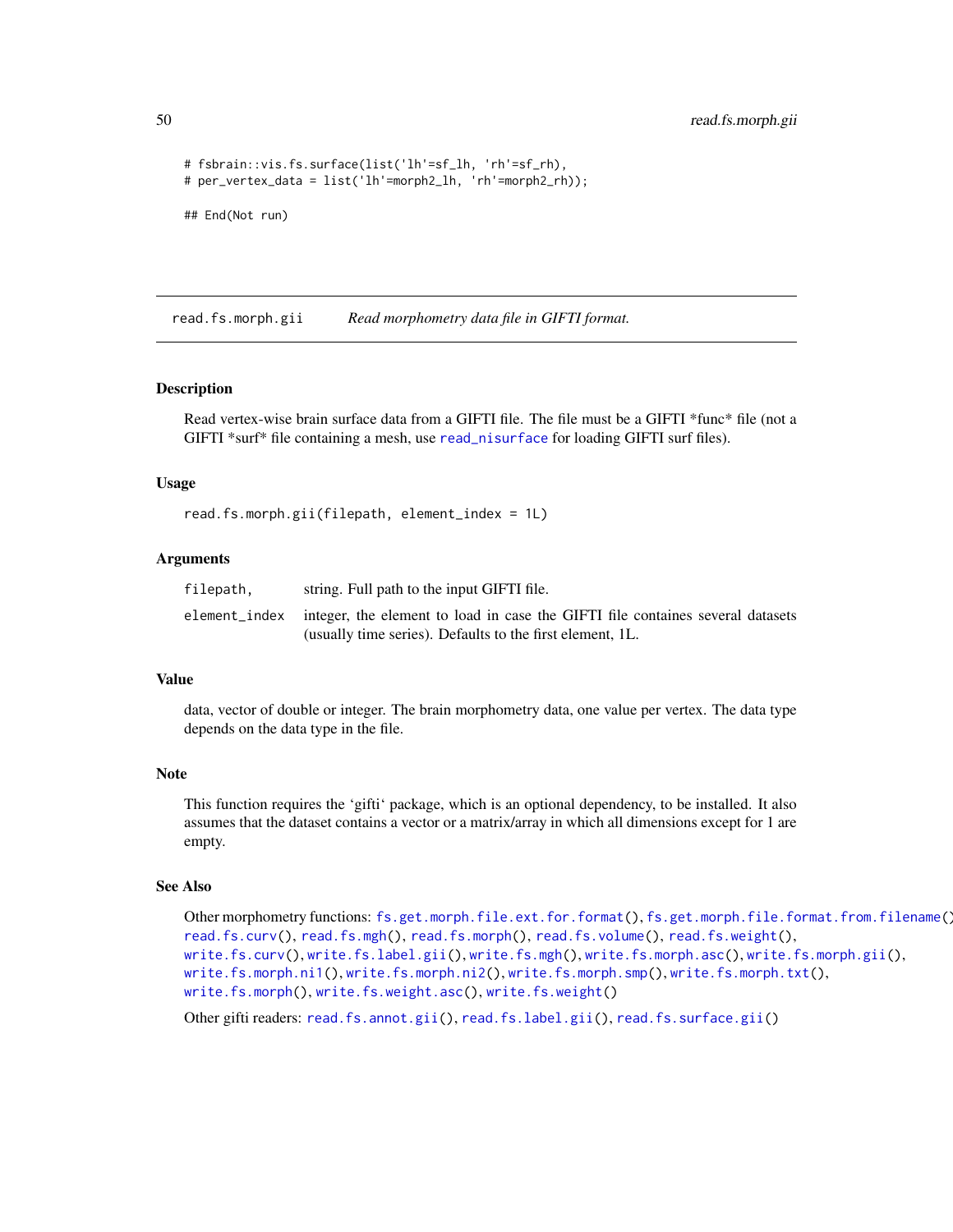read.fs.morph.ni1 *Read morphometry data from FreeSurfer NIFTI v1 format files.*

### Description

Read morphometry data from FreeSurfer NIFTI v1 format files.

### Usage

```
read.fs.morph.ni1(filepath)
```
## Arguments

filepath path to a file in FreeSurfer NIFTI v1 format, potentially with the FreeSurfer hack. See [read.nifti1.data](#page-72-0) for details.

# Value

numeric vector, the morphometry data

#### Note

This function uses our internal NIFTI reader that supports NIFTI v1 files with the FreeSurfer hack. This function assumes that the data in a file is a 1D vector and flattens it accordingly. It is not suitable to load NIFTI files with arbitrary dimensions.

read.fs.morph.ni2 *Read morphometry data from FreeSurfer NIFTI v2 format files.*

# Description

Read morphometry data from FreeSurfer NIFTI v2 format files.

#### Usage

```
read.fs.morph.ni2(filepath)
```
# Arguments

filepath path to a file in FreeSurfer NIFTI v2 format, potentially with the FreeSurfer hack. See [read.nifti2.data](#page-74-0) for details.

# Value

numeric vector, the morphometry data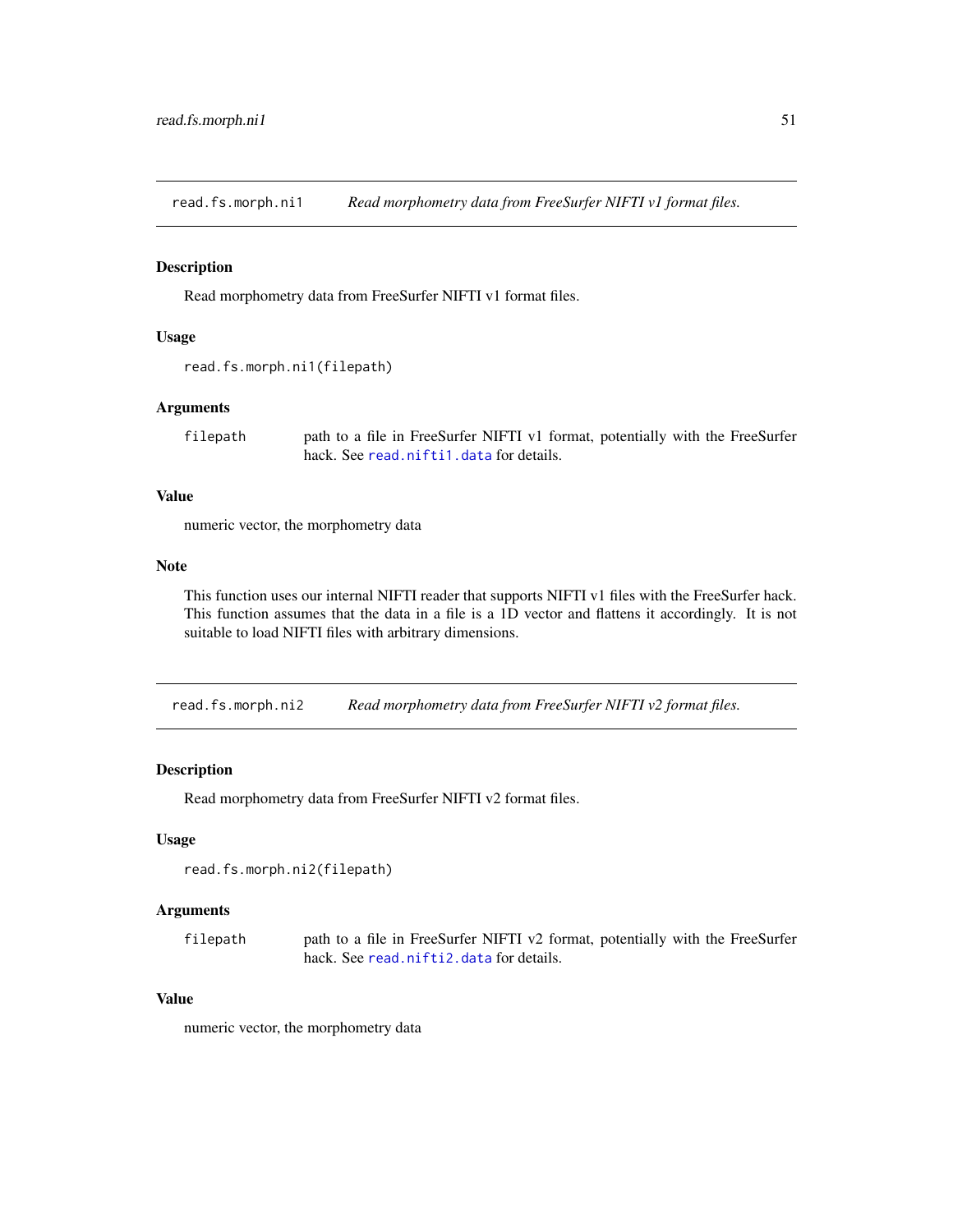read.fs.morph.nii *Read morphometry data from FreeSurfer NIFTI format files, determine NIFTI version automatically.*

# Description

Read morphometry data from FreeSurfer NIFTI format files, determine NIFTI version automatically.

# Usage

read.fs.morph.nii(filepath)

#### Arguments

| filepath | path to a file in FreeSurfer NIFTI v1 or v2 format, potentially with the FreeSurfer |
|----------|-------------------------------------------------------------------------------------|
|          | hack for yl. See read.niftil.data and read.niftil.data for details.                 |

# Value

numeric vector, the morphometry data

read.fs.morph.txt *Read morphometry data from plain text file*

# Description

Read morphometry data from plain text file

# Usage

```
read.fs.morph.txt(filepath)
```
# Arguments

filepath path to a file in plain text format. Such a file contains, on each line, a single float value. This very simply and limited \*format\* is used by the LGI tool by Lyu et al., and easy to generate in shell scripts.

# Value

numeric vector, the curv data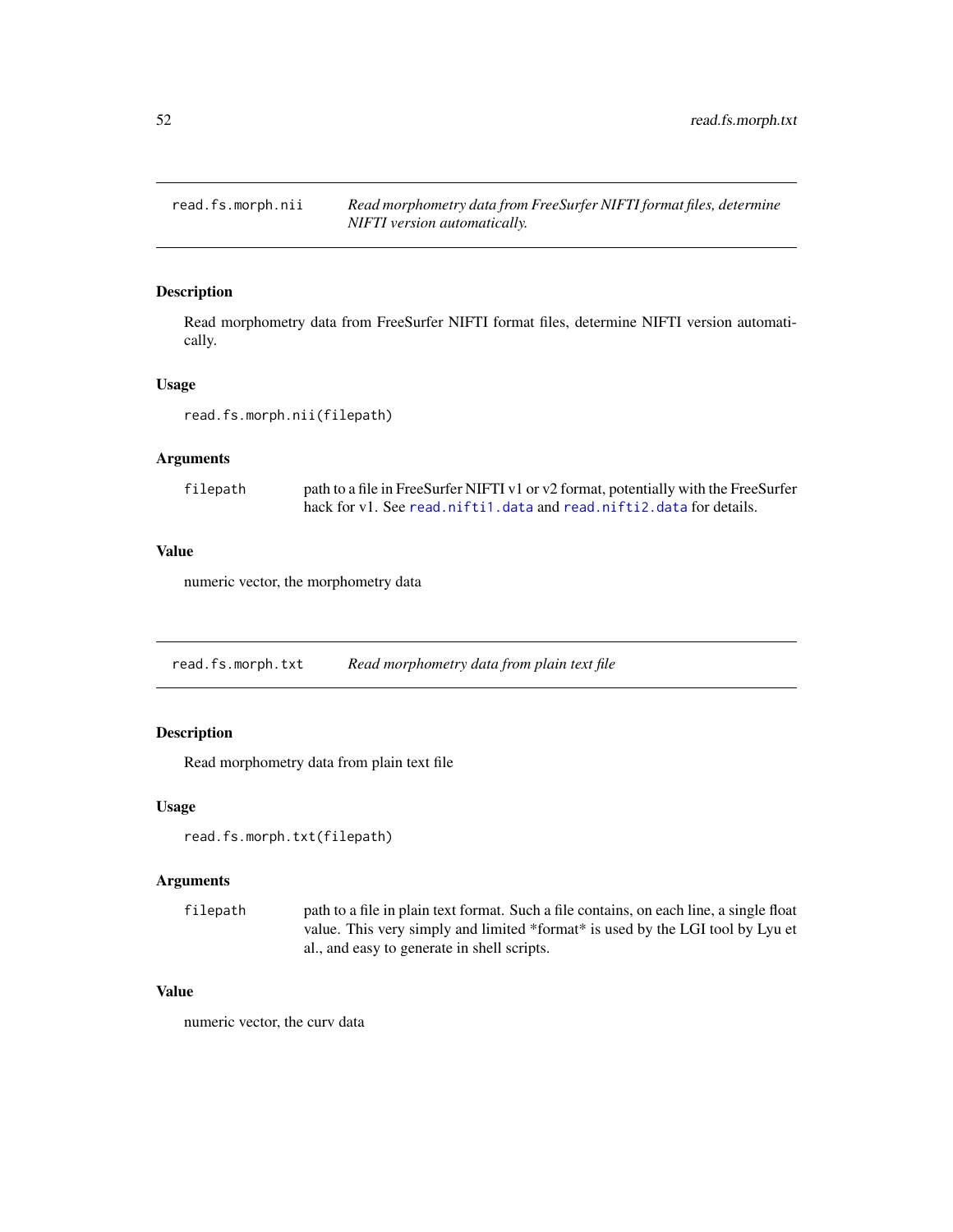<span id="page-52-1"></span>

#### **Description**

A patch is a subset of a surface. Note that the contents of ASCII and binary patch format files is different. A binary format patch contains vertices only, without connection (face) information. ASCII patch files can also contain face data. See the return value description for details.

#### Usage

read.fs.patch(filepath, format = "auto")

## Arguments

| filepath | string. Full path to the input patch file. An example file is 'FREESURFER_HOME/subjects/fsaverage/sur |
|----------|-------------------------------------------------------------------------------------------------------|
| format   | one of 'auto', 'asc', or 'bin'. The format to assume. If set to 'auto' (the default),                 |
|          | binary format will be used unless the filepath ends with '.asc'.                                      |

# Value

named list with 2 entries: "faces": can be NULL, only available if the format is ASCII, see return value of [read.fs.patch.asc](#page-52-0). "vertices": numerical \*n\*x7 matrix. The columns are named, and appear in the following order: 'vert\_index1': the one-based (R-style) vertex index. 'x', 'y', 'z': float vertex coordinates. 'is\_border': integer, 1 if the vertex lies on the patch border, 0 otherwise (treat as logical). 'raw\_vtx': integer, the raw vtx value encoding index and border. 'vert\_index0': the zero-based (C-style) vertex index.

## See Also

Other patch functions: [fs.patch\(](#page-10-1)), [read.fs.patch.asc\(](#page-52-0)), [write.fs.patch\(](#page-97-0))

<span id="page-52-0"></span>read.fs.patch.asc *Read FreeSurfer ASCII format patch.*

# Description

An ASCII format patch is a part of a brain surface mesh, and is a mesh itself. It consists of vertices and faces. The ASCII patch format is very similar to the ASCII surface format. \*\*Note:\*\* The contents of ASCII and binary patch format files is different. The ASCII patch format is not ideal for parsing, and loading such files is currently quite slow.

## Usage

```
read.fs.patch.asc(filepath)
```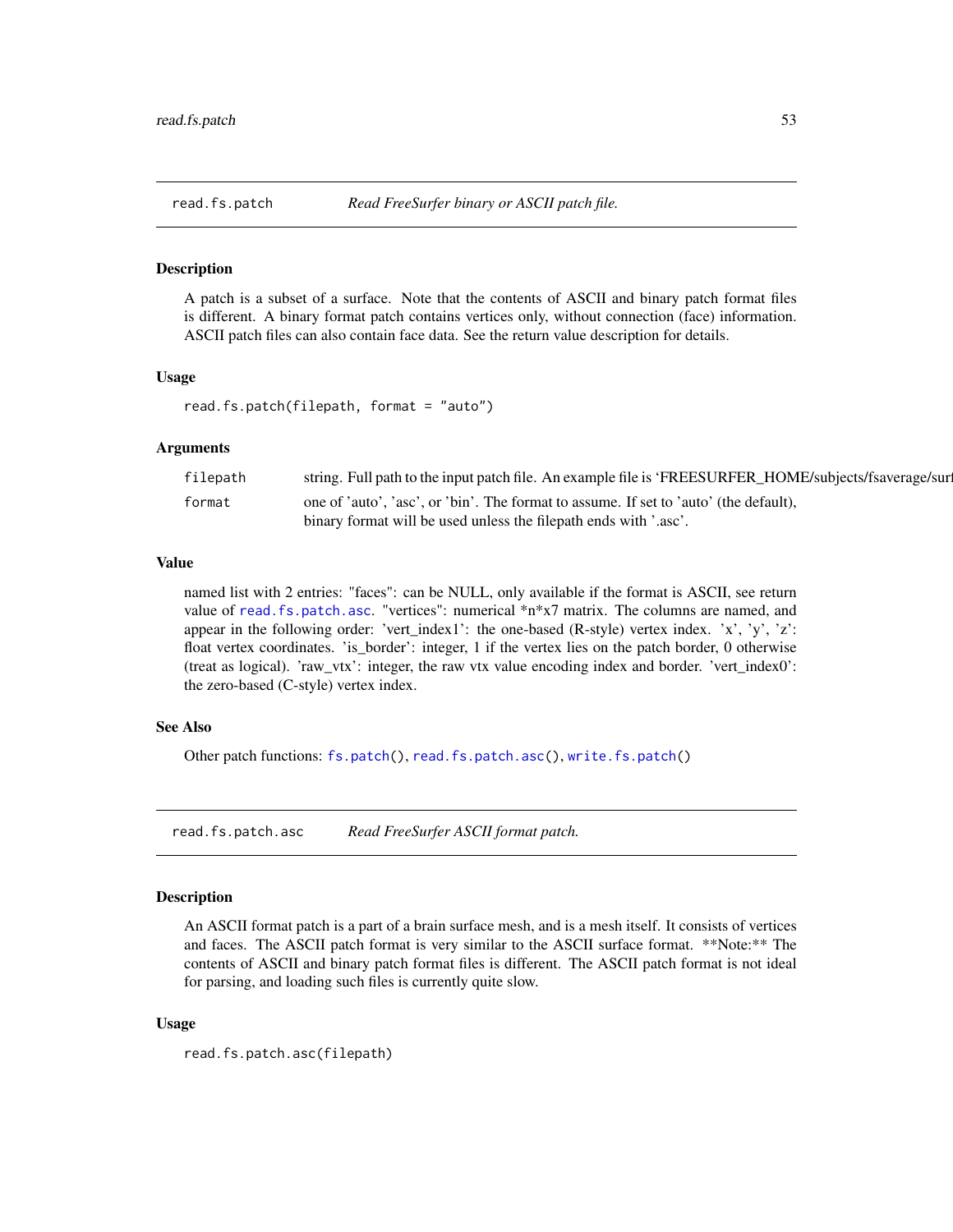#### Arguments

filepath string. Full path to the input patch file in ASCII patch format.

# Value

named list. The list has the following named entries: "vertices": see return value of [read.fs.patch](#page-52-1). "faces": numerical \*n\*x5 matrix. The columns are named, and appear in the following order: 'face\_index1': the one-based (R-style) face index. 'vert1\_index1', 'vert2\_index1', 'vert3\_index1': integer vertex indices of the face, they are one-based (R-style). 'face\_index0': the zero-based (Cstyle) face index.

#### See Also

Other patch functions: [fs.patch\(](#page-10-1)), [read.fs.patch\(](#page-52-1)), [write.fs.patch\(](#page-97-0))

<span id="page-53-0"></span>read.fs.surface *Read file in FreeSurfer surface format or various mesh formats.*

# **Description**

Read a brain surface mesh consisting of vertex and face data from a file in FreeSurfer binary or ASCII surface format. For a subject (MRI image pre-processed with FreeSurfer) named 'bert', an example file would be 'bert/surf/lh.white'.

# Usage

```
read.fs.surface(filepath, format = "auto")
```
### Arguments

| filepath | string. Full path to the input surface file. Note: gzipped files are supported and<br>gz format is assumed if the filepath ends with ".gz".                                        |
|----------|------------------------------------------------------------------------------------------------------------------------------------------------------------------------------------|
| format   | one of 'auto', 'asc', 'vtk', 'ply', 'gii', 'mz3', 'stl', 'byu', 'geo', 'ico', 'tri', 'obj',<br>'off' or 'bin'. The format to assume. If set to 'auto' (the default), binary format |
|          | will be used unless the filepath ends with '.asc'.                                                                                                                                 |

# Value

named list. The list has the following named entries: "vertices": nx3 double matrix, where n is the number of vertices. Each row contains the x,y,z coordinates of a single vertex. "faces": nx3 integer matrix. Each row contains the vertex indices of the 3 vertices defining the face. This datastructure is known as a is a \*face index set\*. WARNING: The indices are returned starting with index 1 (as used in GNU R). Keep in mind that you need to adjust the index (by substracting 1) to compare with data from other software.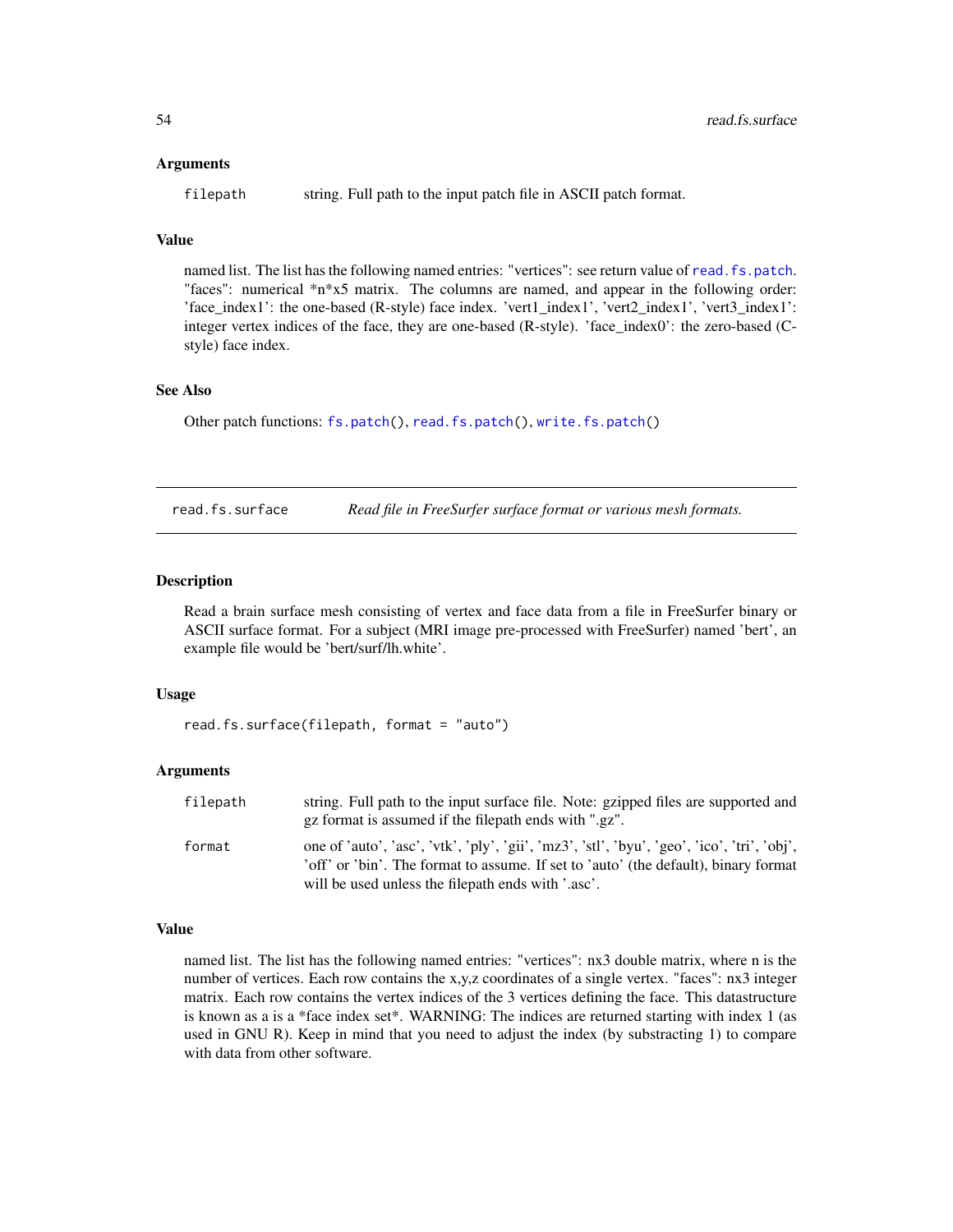read.fs.surface.asc 55

# See Also

```
Other mesh functions: faces.quad.to.tris(), read.fs.surface.asc(), read.fs.surface.bvsrf(),
read.fs.surface.geo(read.fs.surface.gii(read.fs.surface.ico(read.fs.surface.obj(),
read.fs.surface.off(), read.fs.surface.ply(), read.fs.surface.vtk(), read.mesh.brainvoyager(),
read_nisurfacefile(), read_nisurface(), write.fs.surface.asc(), write.fs.surface.byu(),
write.fs.surface.gii(), write.fs.surface.mz3(), write.fs.surface.vtk(), write.fs.surface()
```
## Examples

```
surface_file = system.file("extdata", "lh.tinysurface",
                        package = "freesurferformats", mustWork = TRUE);
mesh = read.fs.surface(surface_file);
cat(sprintf("Read data for %d vertices and %d faces. \n",
                        nrow(mesh$vertices), nrow(mesh$faces)));
```
<span id="page-54-0"></span>read.fs.surface.asc *Read FreeSurfer ASCII format surface.*

# **Description**

Read FreeSurfer ASCII format surface.

## Usage

```
read.fs.surface.asc(filepath)
```
#### **Arguments**

filepath string. Full path to the input surface file in ASCII surface format.

# Value

named list. The list has the following named entries: "vertices": nx3 double matrix, where n is the number of vertices. Each row contains the x,y,z coordinates of a single vertex. "faces": nx3 integer matrix. Each row contains the vertex indices of the 3 vertices defining the face. WARNING: The indices are returned starting with index 1 (as used in GNU R). Keep in mind that you need to adjust the index (by substracting 1) to compare with data from other software.

#### Note

This is also known as \*srf\* format.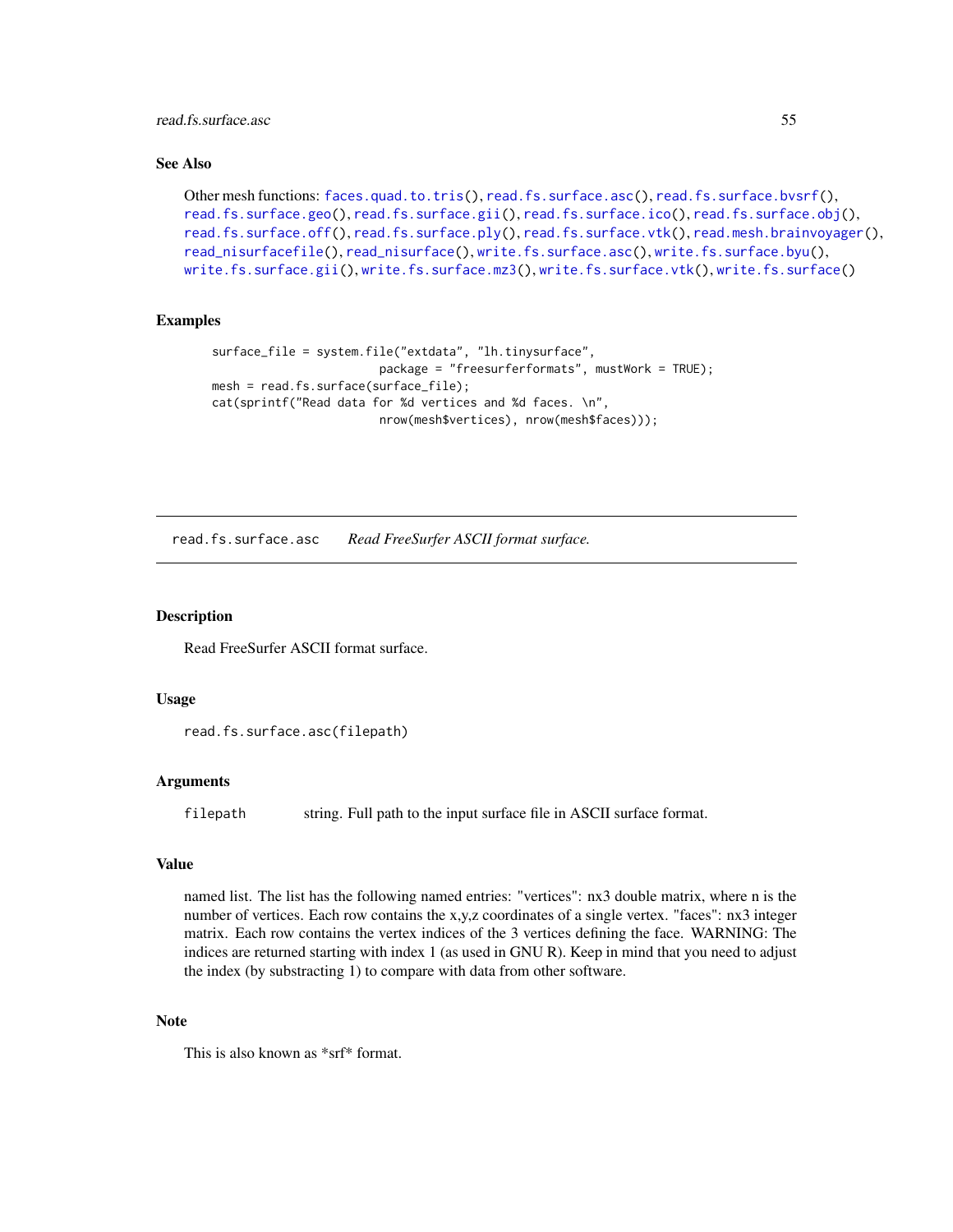## See Also

```
Other mesh functions: faces.quad.to.tris(), read.fs.surface.bvsrf(), read.fs.surface.geo(),
read.fs.surface.gii(), read.fs.surface.ico(), read.fs.surface.obj(), read.fs.surface.off(),
read.fs.surface.ply(), read.fs.surface.vtk(), read.fs.surface(), read.mesh.brainvoyager(),
read_nisurfacefile(), read_nisurface(), write.fs.surface.asc(), write.fs.surface.byu(),
write.fs.surface.gii(), write.fs.surface.mz3(), write.fs.surface.vtk(), write.fs.surface()
```
<span id="page-55-0"></span>read.fs.surface.bvsrf *Read Brainvoyager srf format (.srf) mesh as surface.*

# Description

Read a mesh and associated data like color and normals from a binary file in BrainVoyager SRF mesh format.

## Usage

```
read.fs.surface.bvsrf(filepath)
```
### Arguments

filepath string. Full path to the input surface file in SRF mesh format.

## Value

fs.surface instance

## References

The srf format spec is at https://support.brainvoyager.com/brainvoyager/automation-development/84 file-formats/344-users-guide-2-3-the-format-of-srf-files.

## See Also

```
Other mesh functions: faces.quad.to.tris(), read.fs.surface.asc(), read.fs.surface.geo(),
read.fs.surface.gii(), read.fs.surface.ico(), read.fs.surface.obj(), read.fs.surface.off(),
read.fs.surface.ply(), read.fs.surface.vtk(), read.fs.surface(), read.mesh.brainvoyager(),
read_nisurfacefile(), read_nisurface(), write.fs.surface.asc(), write.fs.surface.byu(),
write.fs.surface.gii(), write.fs.surface.mz3(), write.fs.surface.vtk(), write.fs.surface()
```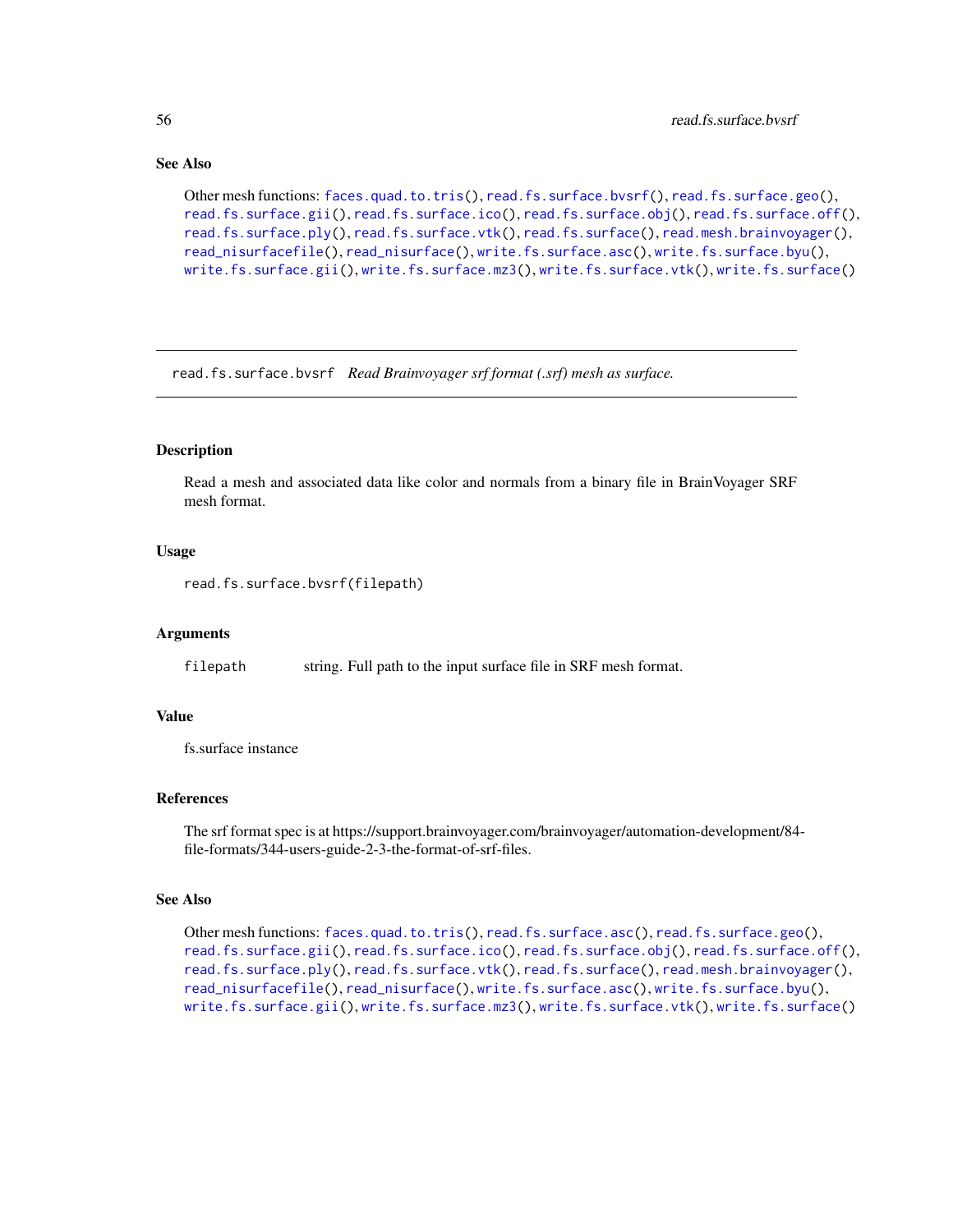## Description

The BYU or Brigham Young University format is an old ASCII mesh format that is based on fixed character positions in lines (as opposed to whitespace-separated elements). I consider it a bit counter-intuitive.

# Usage

```
read.fs.surface.byu(filepath, part = 1L)
```
# Arguments

| filepath | full path of the file in BYU format.                                                                                                   |
|----------|----------------------------------------------------------------------------------------------------------------------------------------|
| part     | positive integer, the index of the mesh that should be loaded from the file. Only<br>relevant if the file contains more than one mesh. |

### Value

an 'fs.surface' instance, aka a mesh

#### References

See http://www.eg-models.de/formats/Format\_Byu.html for a format description.

<span id="page-56-0"></span>read.fs.surface.geo *Read GEO format mesh as surface.*

# Description

This reads meshes from text files in GEO mesh format. This is an ASCII format.

# Usage

```
read.fs.surface.geo(filepath)
```
## Arguments

filepath string. Full path to the input surface file in GEO mesh format.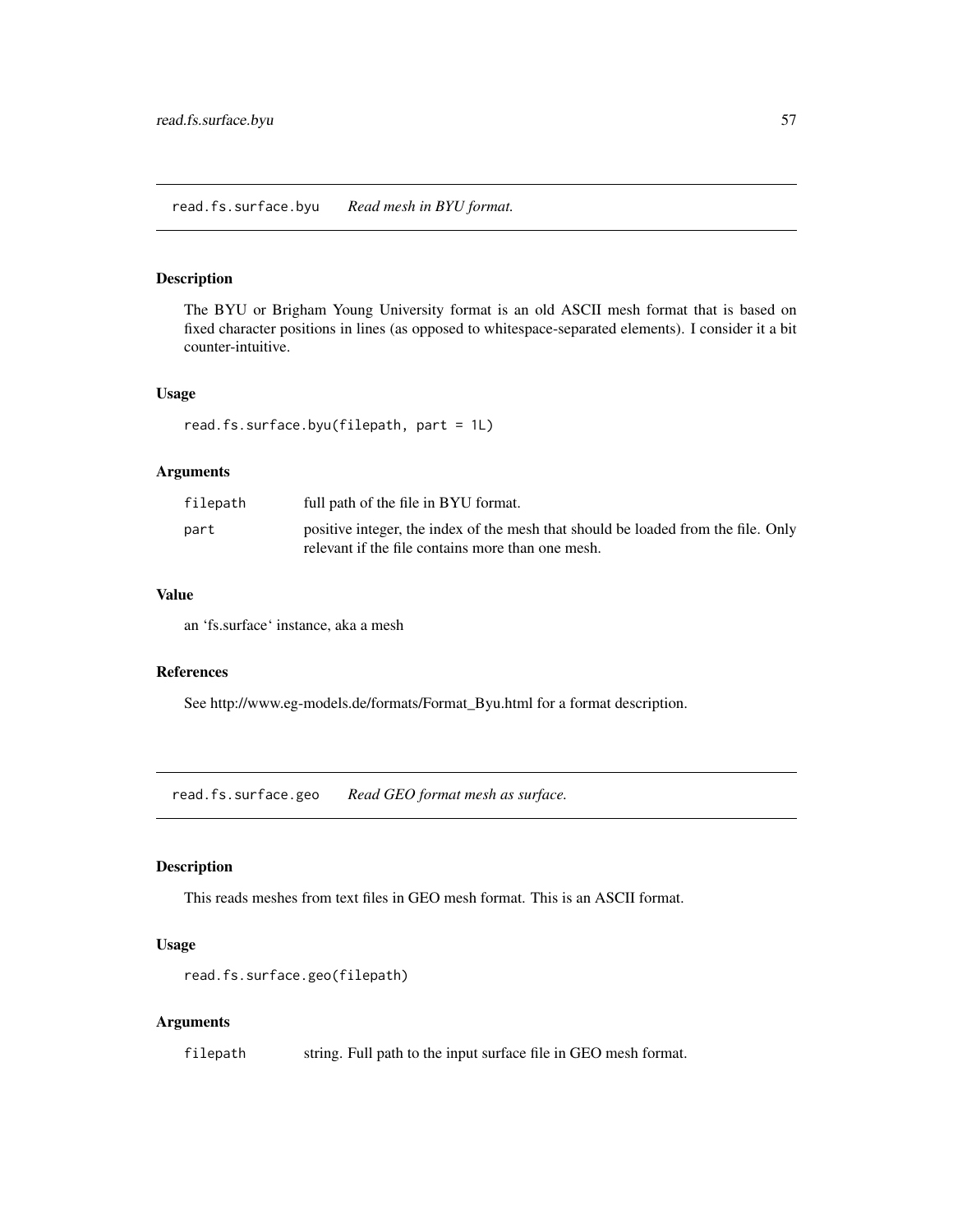named list. The list has the following named entries: "vertices": nx3 double matrix, where n is the number of vertices. Each row contains the x,y,z coordinates of a single vertex. "faces": nx3 integer matrix. Each row contains the vertex indices of the 3 vertices defining the face. WARNING: The indices are returned starting with index 1 (as used in GNU R). Keep in mind that you need to adjust the index (by substracting 1) to compare with data from other software.

#### **Note**

This is a fixed width format.

# See Also

```
Other mesh functions: faces.quad.to.tris(), read.fs.surface.asc(), read.fs.surface.bvsrf(),
read.fs.surface.gii(), read.fs.surface.ico(), read.fs.surface.obj(), read.fs.surface.off(),
read.fs.surface.ply(), read.fs.surface.vtk(), read.fs.surface(), read.mesh.brainvoyager(),
read_nisurfacefile(), read_nisurface(), write.fs.surface.asc(), write.fs.surface.byu(),
write.fs.surface.gii(), write.fs.surface.mz3(), write.fs.surface.vtk(), write.fs.surface()
```
<span id="page-57-0"></span>read.fs.surface.gii *Read GIFTI format mesh as surface.*

## Description

Read GIFTI format mesh as surface.

#### Usage

read.fs.surface.gii(filepath)

# Arguments

filepath string. Full path to the input surface file in GIFTI format.

#### Value

named list. The list has the following named entries: "vertices": nx3 double matrix, where n is the number of vertices. Each row contains the x,y,z coordinates of a single vertex. "faces": nx3 integer matrix. Each row contains the vertex indices of the 3 vertices defining the face. WARNING: The indices are returned starting with index 1 (as used in GNU R). Keep in mind that you need to adjust the index (by substracting 1) to compare with data from other software.

# Value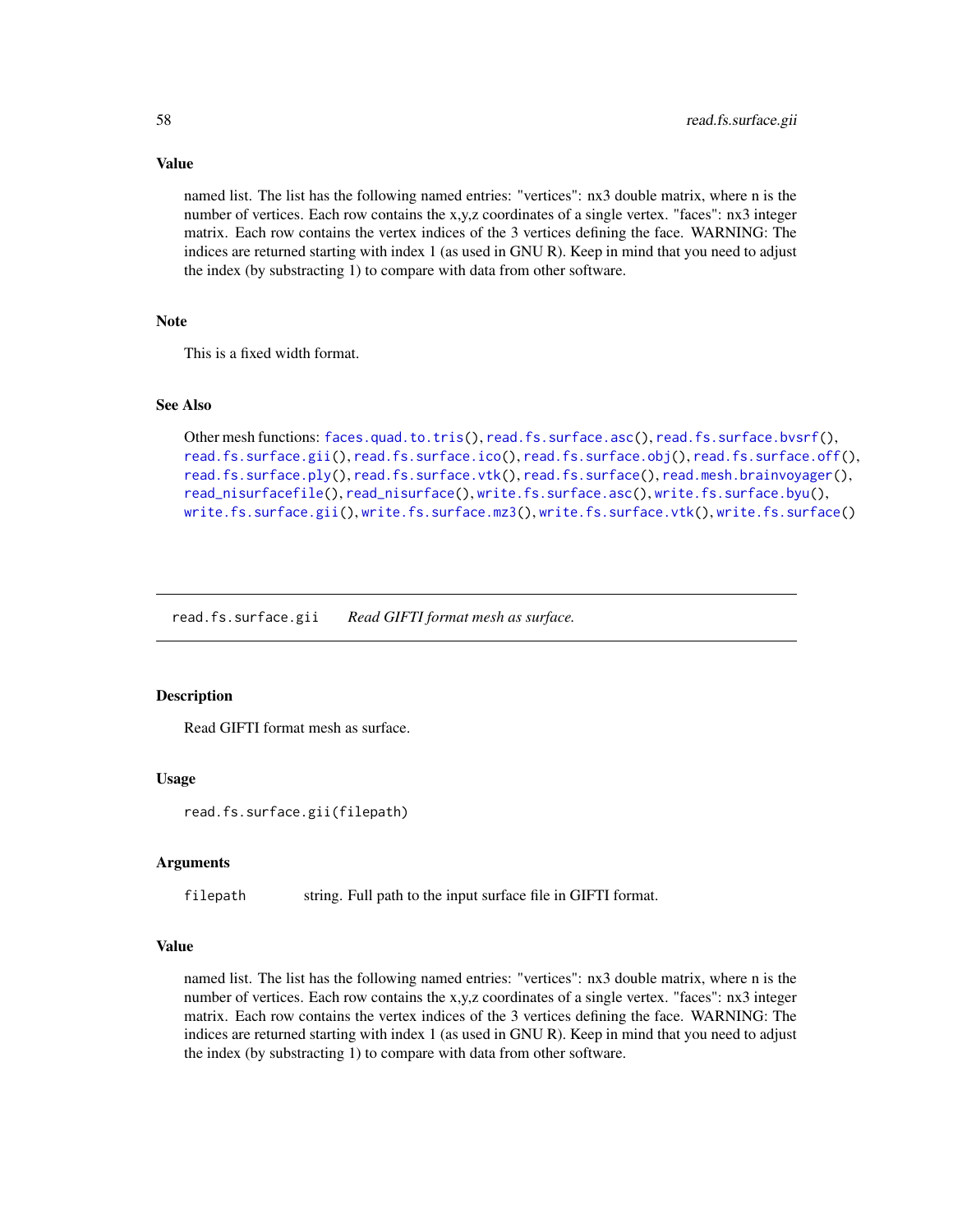read.fs.surface.ico 59

#### See Also

```
Other mesh functions: faces.quad.to.tris(), read.fs.surface.asc(), read.fs.surface.bvsrf(),
read.fs.surface.geo(), read.fs.surface.ico(), read.fs.surface.obj(), read.fs.surface.off(),
read.fs.surface.ply(), read.fs.surface.vtk(), read.fs.surface(), read.mesh.brainvoyager(),
read_nisurfacefile(), read_nisurface(), write.fs.surface.asc(), write.fs.surface.byu(),
write.fs.surface.gii(), write.fs.surface.mz3(), write.fs.surface.vtk(), write.fs.surface()
Other gifti readers: read.fs.annot.gii(), read.fs.label.gii(), read.fs.morph.gii()
```
<span id="page-58-0"></span>read.fs.surface.ico *Read ICO format mesh as surface.*

## Description

This reads meshes from text files in ICO / TRI mesh format. This format is not to be confused with the the image format used to store tiny icons.

# Usage

```
read.fs.surface.ico(filepath)
```
### Arguments

filepath string. Full path to the input surface file in ICO or TRI mesh format.

# Value

named list. The list has the following named entries: "vertices": nx3 double matrix, where n is the number of vertices. Each row contains the x,y,z coordinates of a single vertex. "faces": nx3 integer matrix. Each row contains the vertex indices of the 3 vertices defining the face. WARNING: The indices are returned starting with index 1 (as used in GNU R). Keep in mind that you need to adjust the index (by substracting 1) to compare with data from other software.

#### Note

This is a fixed width format.

## See Also

```
Other mesh functions: faces.quad.to.tris(), read.fs.surface.asc(), read.fs.surface.bvsrf(),
read.fs.surface.geo(), read.fs.surface.gii(), read.fs.surface.obj(), read.fs.surface.off(),
read.fs.surface.ply(), read.fs.surface.vtk(), read.fs.surface(), read.mesh.brainvoyager(),
read_nisurfacefile(), read_nisurface(), write.fs.surface.asc(), write.fs.surface.byu(),
write.fs.surface.gii(), write.fs.surface.mz3(), write.fs.surface.vtk(), write.fs.surface()
```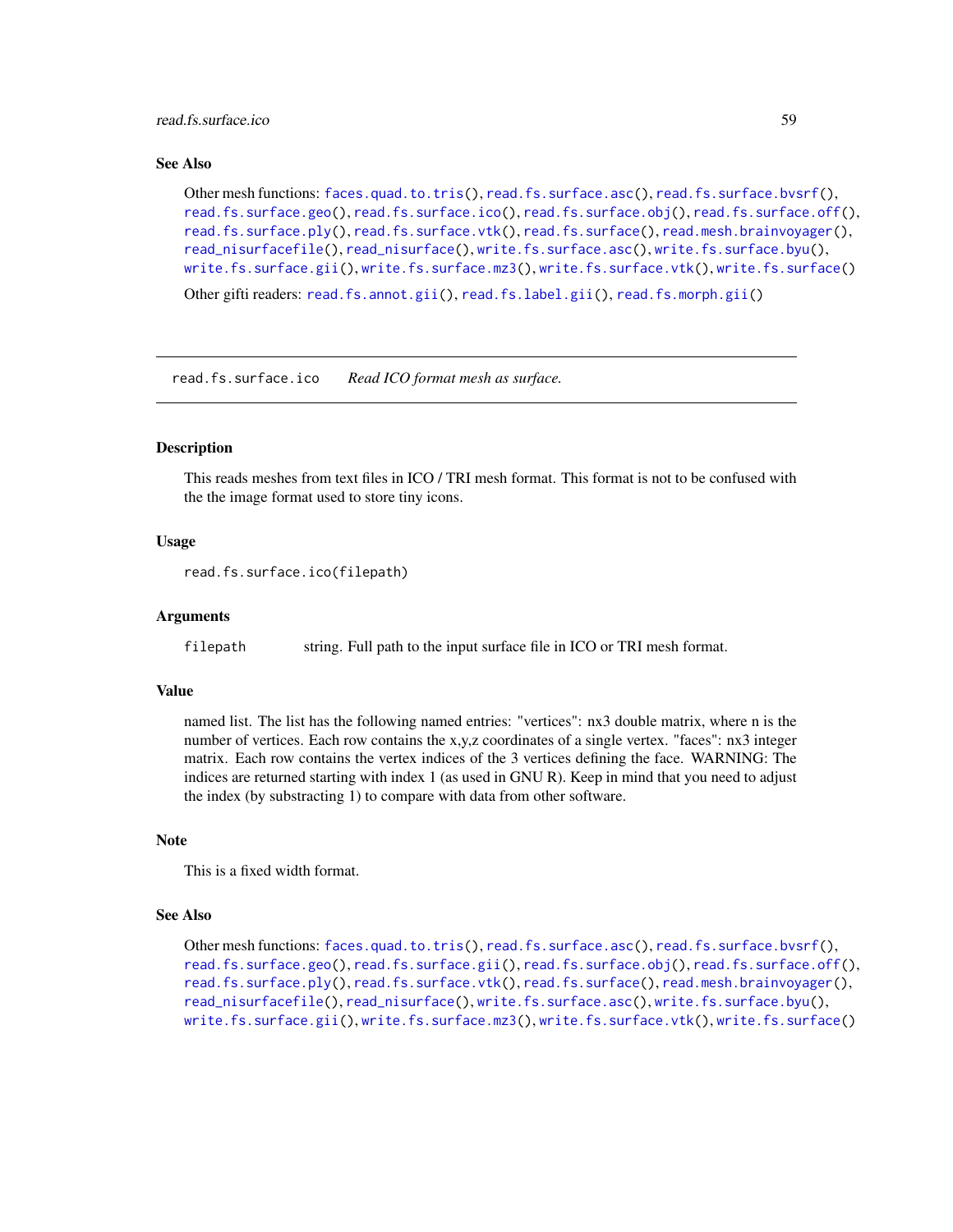read.fs.surface.mz3 *Read surface mesh in mz3 format, used by Surf-Ice.*

# Description

The mz3 format is a binary file format that can store a mesh (vertices and faces), and optionally per-vertex colors or scalars.

### Usage

```
read.fs.surface.mz3(filepath)
```
# Arguments

filepath full path to surface mesh file in mz3 format.

# Value

an 'fs.surface' instance. If the mz3 file contained RGBA per-vertex colors or scalar per-vertex data, these are available in the 'metadata' property.

## References

See https://github.com/neurolabusc/surf-ice for details on the format.

<span id="page-59-0"></span>read.fs.surface.obj *Read OBJ format mesh as surface.*

# Description

This reads meshes from text files in Wavefront OBJ mesh format. This is an ASCII format.

#### Usage

```
read.fs.surface.obj(filepath)
```
# Arguments

filepath string. Full path to the input surface file in Wavefront object mesh format. Files with non-standard vertex colors (3 additional float fields after the vertex coordinates in order R, G, B) are supported, and the colors will be returned in the field 'vertex\_colors' if present.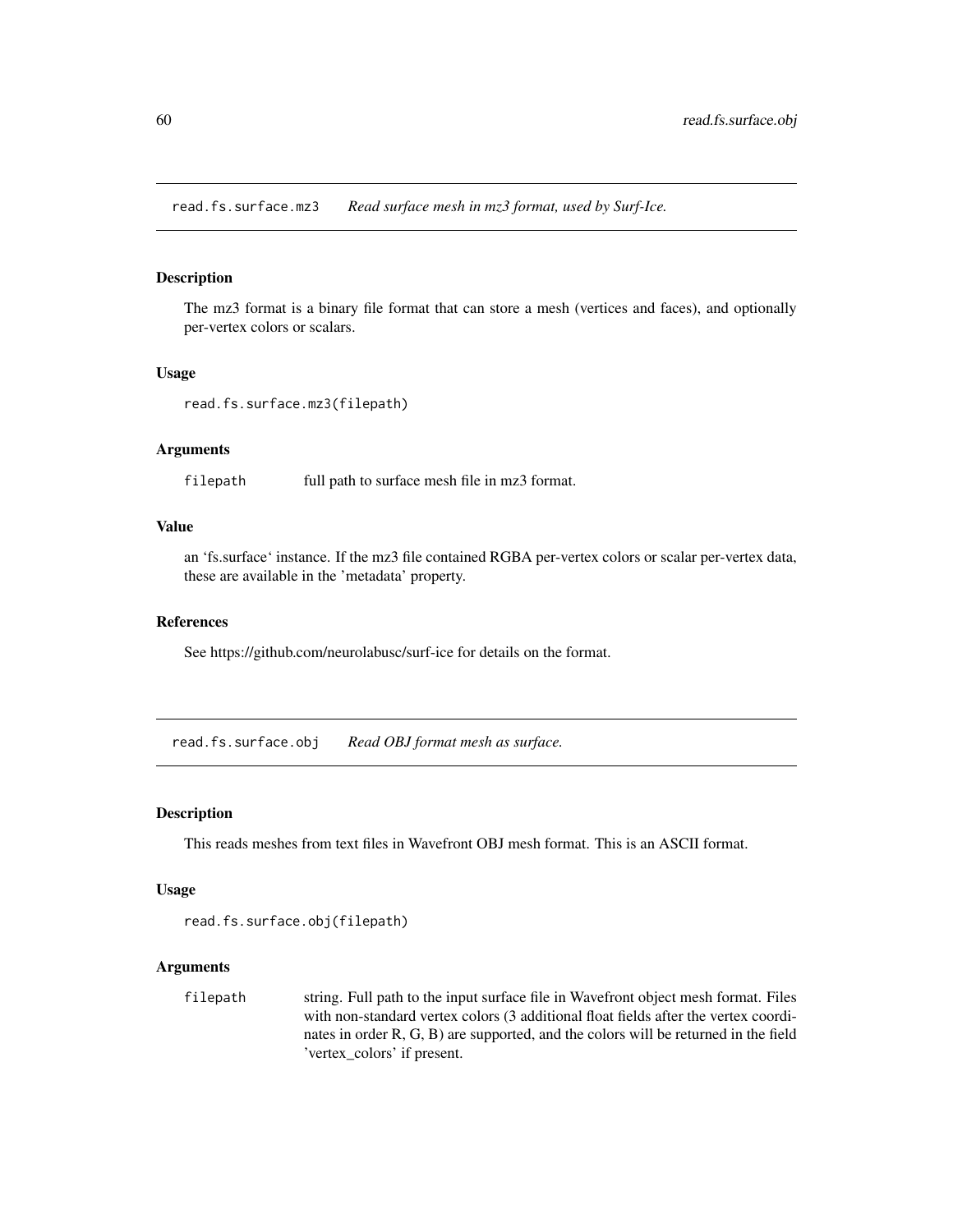#### Value

named list. The list has the following named entries: "vertices": nx3 double matrix, where n is the number of vertices. Each row contains the x,y,z coordinates of a single vertex. "faces": nx3 integer matrix. Each row contains the vertex indices of the 3 vertices defining the face. WARNING: The indices are returned starting with index 1 (as used in GNU R). Keep in mind that you need to adjust the index (by substracting 1) to compare with data from other software.

#### **Note**

This is a simple but very common mesh format supported by many applications, well suited for export.

## See Also

```
Other mesh functions: faces.quad.to.tris(), read.fs.surface.asc(), read.fs.surface.bvsrf(),
read.fs.surface.geo(), read.fs.surface.gii(), read.fs.surface.ico(), read.fs.surface.off(),
read.fs.surface.ply(), read.fs.surface.vtk(), read.fs.surface(), read.mesh.brainvoyager(),
read_nisurfacefile(), read_nisurface(), write.fs.surface.asc(), write.fs.surface.byu(),
write.fs.surface.gii(), write.fs.surface.mz3(), write.fs.surface.vtk(), write.fs.surface()
```
<span id="page-60-0"></span>read.fs.surface.off *Read Object File Format (OFF) mesh as surface.*

## Description

This reads meshes from text files in OFF mesh format. This is an ASCII format.

#### Usage

```
read.fs.surface.off(filepath)
```
# Arguments

filepath string. Full path to the input surface file in OFF mesh format.

## Value

named list. The list has the following named entries: "vertices": nx3 double matrix, where n is the number of vertices. Each row contains the x,y,z coordinates of a single vertex. "faces": nx3 integer matrix. Each row contains the vertex indices of the 3 vertices defining the face. WARNING: The indices are returned starting with index 1 (as used in GNU R). Keep in mind that you need to adjust the index (by substracting 1) to compare with data from other software.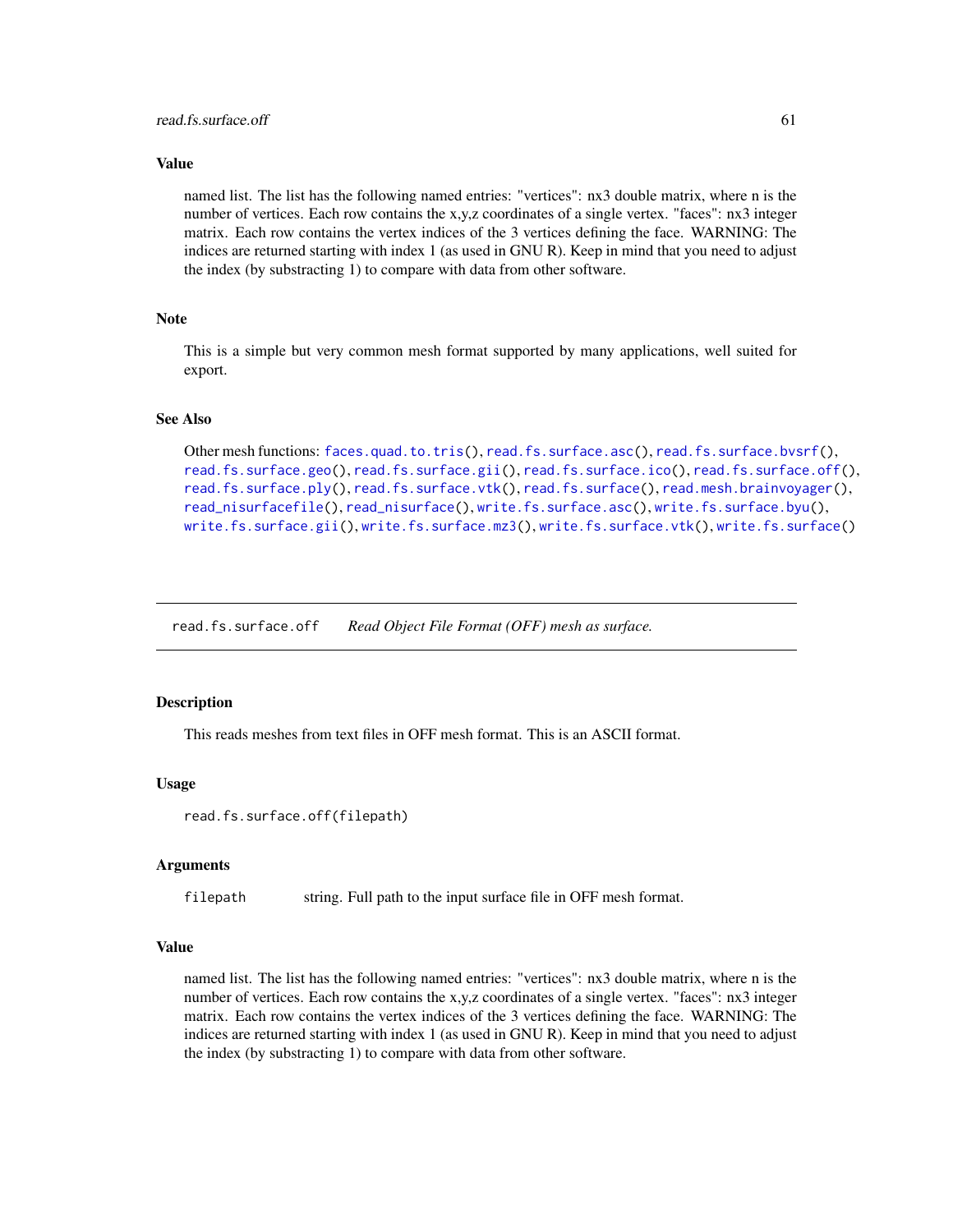## See Also

```
Other mesh functions: faces.quad.to.tris(), read.fs.surface.asc(), read.fs.surface.bvsrf(),
read.fs.surface.geo(read.fs.surface.gii(read.fs.surface.ico(read.fs.surface.obj(),
read.fs.surface.ply(), read.fs.surface.vtk(), read.fs.surface(), read.mesh.brainvoyager(),
read_nisurfacefile(), read_nisurface(), write.fs.surface.asc(), write.fs.surface.byu(),
write.fs.surface.gii(), write.fs.surface.mz3(), write.fs.surface.vtk(), write.fs.surface()
```
<span id="page-61-0"></span>read.fs.surface.ply *Read Stanford PLY format mesh as surface.*

## Description

This reads meshes from text files in PLY format. Note that this does not read arbitrary data from PLY files, i.e., PLY files can store data that is not supported by this function.

### Usage

```
read.fs.surface.ply(filepath)
```
#### **Arguments**

filepath string. Full path to the input surface file in Stanford Triangle (PLY) format.

# Value

named list. The list has the following named entries: "vertices": nx3 double matrix, where n is the number of vertices. Each row contains the x,y,z coordinates of a single vertex. "faces": nx3 integer matrix. Each row contains the vertex indices of the 3 vertices defining the face. WARNING: The indices are returned starting with index 1 (as used in GNU R). Keep in mind that you need to adjust the index (by substracting 1) to compare with data from other software.

### Note

This is by far not a complete PLY format reader. It can read PLY mesh files which were written by [write.fs.surface.ply](#page-106-0) and Blender. Vertex colors and Blender vertex normals are currently ignored (but files with them are supported in the sense that the mesh data will be read correctly).

# See Also

```
Other mesh functions: faces.quad.to.tris(), read.fs.surface.asc(), read.fs.surface.bvsrf(),
read.fs.surface.geo(read.fs.surface.gii(read.fs.surface.ico(read.fs.surface.obj(),
read.fs.surface.off(), read.fs.surface.vtk(), read.fs.surface(), read.mesh.brainvoyager(),
read_nisurfacefile(), read_nisurface(), write.fs.surface.asc(), write.fs.surface.byu(),
write.fs.surface.gii(), write.fs.surface.mz3(), write.fs.surface.vtk(), write.fs.surface()
```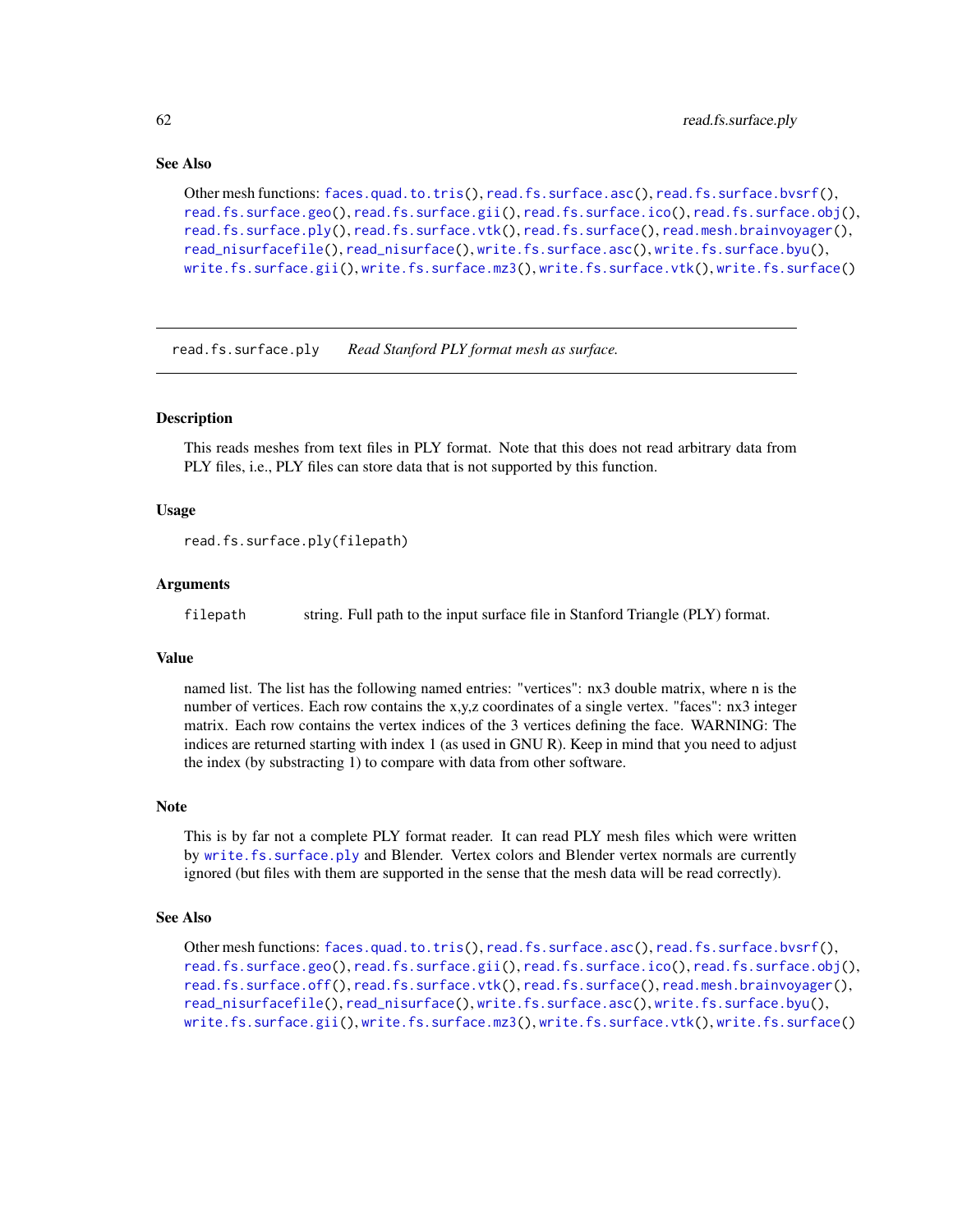read.fs.surface.stl *Read mesh in STL format, auto-detecting ASCII versus binary format version.*

## Description

Read mesh in STL format, auto-detecting ASCII versus binary format version.

# Usage

```
read.fs.surface.stl(filepath, digits = 6L, is_ascii = "auto")
```
### Arguments

| filepath | full path to surface mesh file in STL format.                                                                                                                                                                         |
|----------|-----------------------------------------------------------------------------------------------------------------------------------------------------------------------------------------------------------------------|
| digits   | the precision (number of digits after decimal separator) to use when determining<br>whether two x,y,z coords define the same vertex. This is used when the polygon<br>soup is turned into an indexed mesh.            |
| is_ascii | logical, whether the file is in the ASCII version of the STL format (as opposed<br>to the binary version). Can also be the character string 'auto', in which case the<br>function will try to auto-detect the format. |

#### Value

an 'fs.surface' instance, the mesh.

# Note

The mesh is stored in the file as a polygon soup, which is transformed into an index mesh by this function.

read.fs.surface.stl.bin

*Read surface mesh in STL binary format.*

# Description

The STL format is a mesh format that is often used for 3D printing, it stores geometry information. It is known as stereolithography format. A binary and an ASCII version exist. This function reads the binary version.

## Usage

```
read.fs.surface.stl.bin(filepath, digits = 6L)
```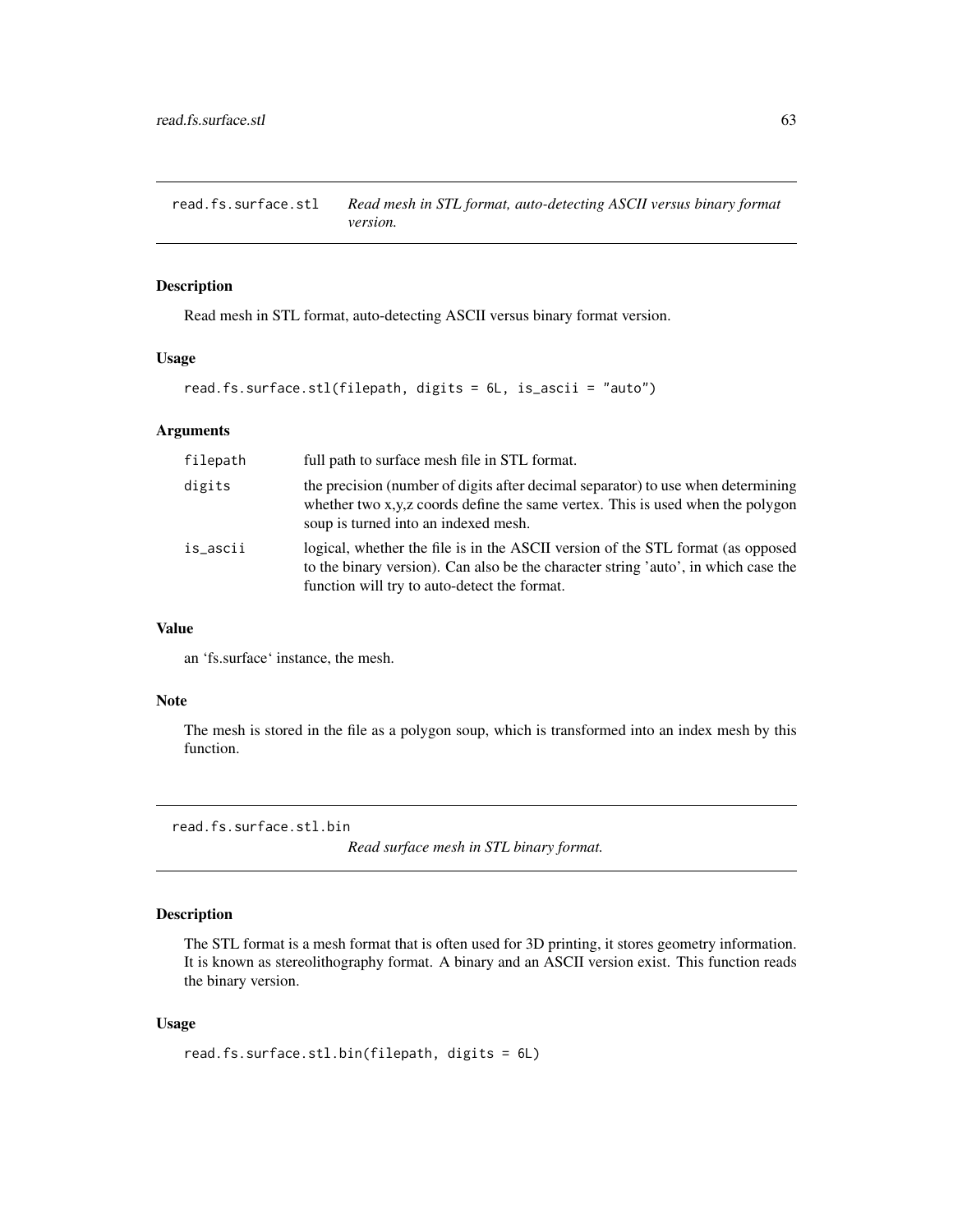### Arguments

| filepath | full path to surface mesh file in STL format.                                    |
|----------|----------------------------------------------------------------------------------|
| digits   | the precision (number of digits after decimal separator) to use when determining |
|          | whether two x,y,z coords define the same vertex. This is used when the polygon   |
|          | soup is turned into an indexed mesh.                                             |

## Value

an 'fs.surface' instance.

#### Note

The STL format does not use indices into a vertex list to define faces, instead it repeats vertex coords in each face ('polygon soup').

# References

See https://en.wikipedia.org/wiki/STL\_(file\_format) for the format spec.

<span id="page-63-0"></span>read.fs.surface.vtk *Read VTK ASCII format mesh as surface.*

# Description

This reads meshes (vtk polygon datasets) from text files in VTK ASCII format. See https://vtk.org/wpcontent/uploads/2015/04/file-formats.pdf for format spec. Note that this function does \*\*not\*\* read arbitrary VTK datasets, i.e., it supports only a subset of the possible contents of VTK files (i.e., polygon meshes).

## Usage

```
read.fs.surface.vtk(filepath)
```
# Arguments

filepath string. Full path to the input surface file in VTK ASCII format.

#### Value

named list. The list has the following named entries: "vertices": nx3 double matrix, where n is the number of vertices. Each row contains the x,y,z coordinates of a single vertex. "faces": nx3 integer matrix. Each row contains the vertex indices of the 3 vertices defining the face. WARNING: The indices are returned starting with index 1 (as used in GNU R). Keep in mind that you need to adjust the index (by substracting 1) to compare with data from other software.

## Note

This is by far not a complete VTK format reader.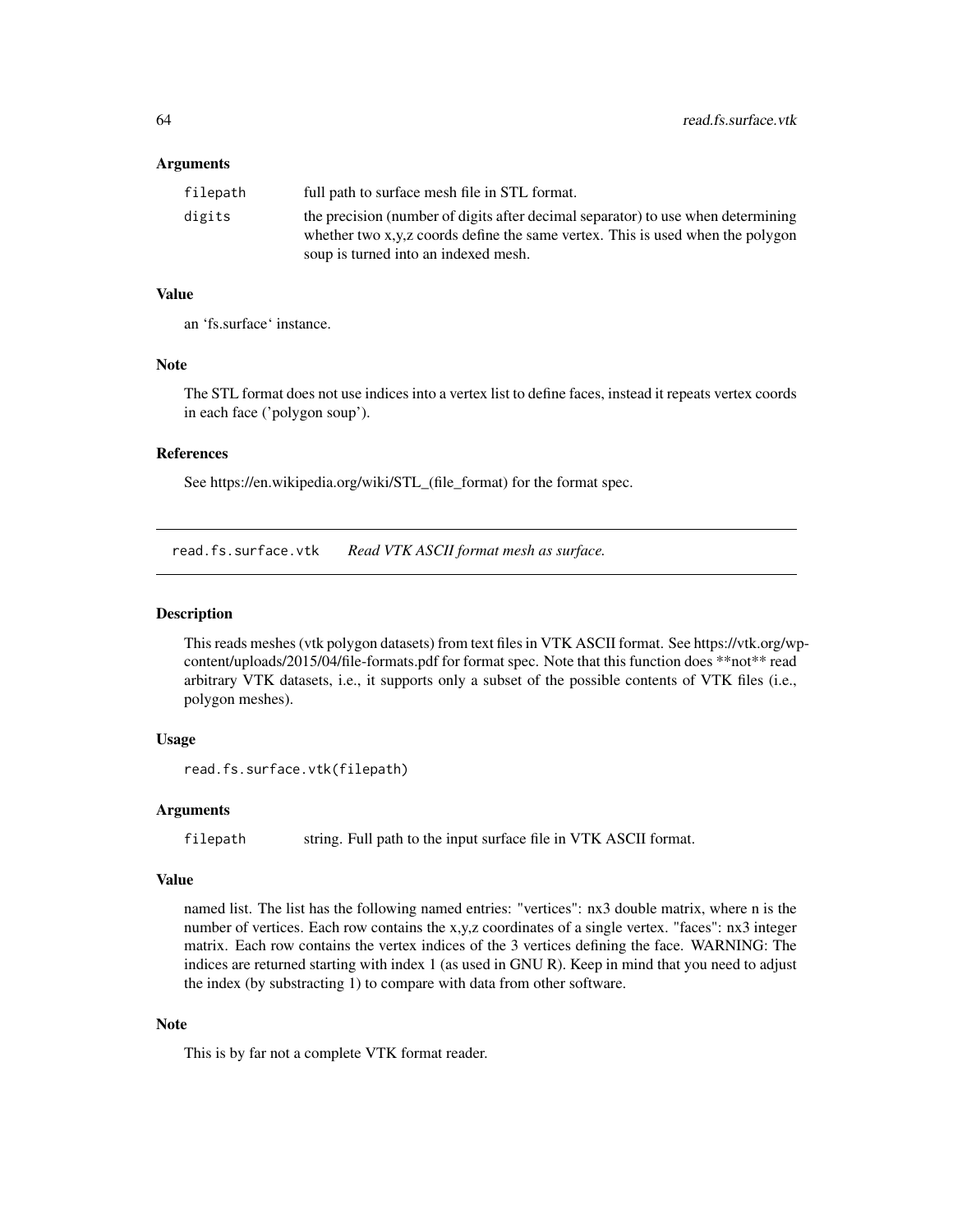# read.fs.transform 65

# See Also

```
Other mesh functions: faces.quad.to.tris(), read.fs.surface.asc(), read.fs.surface.bvsrf(),
read.fs.surface.geo(read.fs.surface.gii(read.fs.surface.ico(read.fs.surface.obj(),
read.fs.surface.off(), read.fs.surface.ply(), read.fs.surface(), read.mesh.brainvoyager(),
read_nisurfacefile(), read_nisurface(), write.fs.surface.asc(), write.fs.surface.byu(),
write.fs.surface.gii(), write.fs.surface.mz3(), write.fs.surface.vtk(), write.fs.surface()
```
<span id="page-64-0"></span>read.fs.transform *Load transformation matrix from a file.*

## **Description**

Load transformation matrix from a file.

## Usage

```
read.fs.transform(filepath, format = "auto")
```
### Arguments

| filepath | character string, the full path to the transform file.                                                                                                                                  |  |  |  |
|----------|-----------------------------------------------------------------------------------------------------------------------------------------------------------------------------------------|--|--|--|
| format   | character string, the file format. Currently 'auto' (guess based on file exten-<br>sion), 'xfm' (for xform format) or 'dat' (for tkregister style, e.g. register.dat) are<br>supported. |  |  |  |

# Value

named list, the 'matrix field contains a '4x4 numerical matrix, the transformation matrix. Other fields may exist, depending on the parsed format.

# Note

Currently this function has been tested with linear transformation files only, all others are unsupported.

# See Also

Other header coordinate space: [mghheader.is.ras.valid\(](#page-21-0)), [mghheader.ras2vox.tkreg\(](#page-23-0)), [mghheader.ras2vox\(](#page-22-0)), [mghheader.scanner2tkreg\(](#page-23-1)), [mghheader.tkreg2scanner\(](#page-24-0)), [mghheader.vox2ras.tkreg\(](#page-26-0)), [mghheader.vox2ras\(](#page-25-0)), [read.fs.transform.dat\(](#page-65-0)), [read.fs.transform.lta\(](#page-66-0)), [read.fs.transform.xfm\(](#page-67-0)), [sm0to1\(](#page-81-0)), sm<sub>1</sub>to0()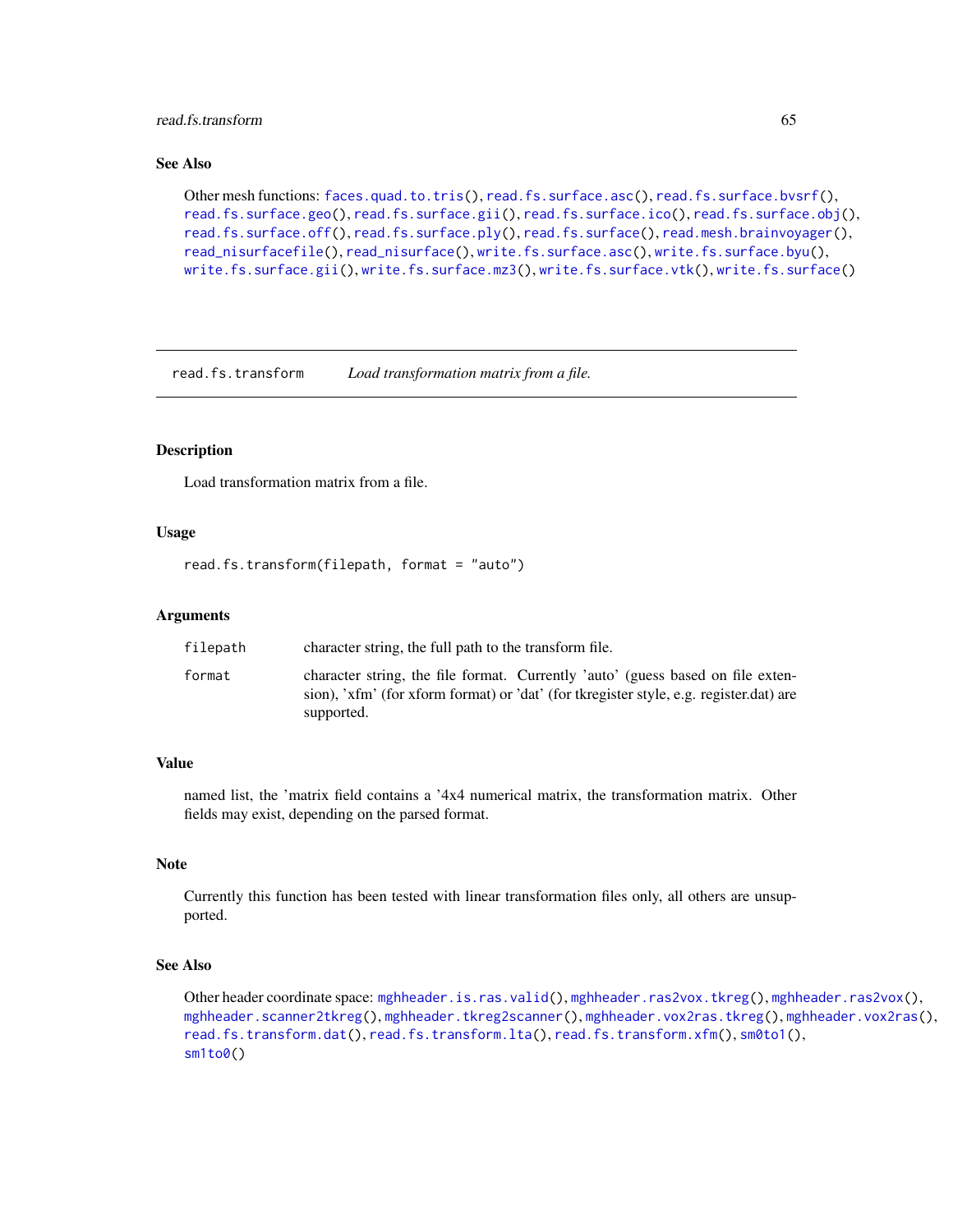## Examples

```
tf_file = system.file("extdata", "talairach.xfm",
                           package = "freesurferformats",
                           mustWork = TRUE);
transform = read.fs.transform(tf_file);
transform$matrix;
```
<span id="page-65-0"></span>read.fs.transform.dat *Load transformation matrix from a tkregister dat file.*

# Description

Load transformation matrix from a tkregister dat file.

## Usage

read.fs.transform.dat(filepath)

### Arguments

filepath character string, the full path to the transform file.

#### Value

4x4 numerical matrix, the transformation matrix

# See Also

Other header coordinate space: [mghheader.is.ras.valid\(](#page-21-0)), [mghheader.ras2vox.tkreg\(](#page-23-0)), [mghheader.ras2vox\(](#page-22-0)), [mghheader.scanner2tkreg\(](#page-23-1)), [mghheader.tkreg2scanner\(](#page-24-0)), [mghheader.vox2ras.tkreg\(](#page-26-0)), [mghheader.vox2ras\(](#page-25-0)), [read.fs.transform.lta\(](#page-66-0)), [read.fs.transform.xfm\(](#page-67-0)), [read.fs.transform\(](#page-64-0)), [sm0to1\(](#page-81-0)), [sm1to0\(](#page-81-1))

```
tf_file = system.file("extdata", "register.dat",
                          package = "freesurferformats",
                           mustWork = TRUE;
transform = read.fs.transform.dat(tf_file);
transform$matrix;
```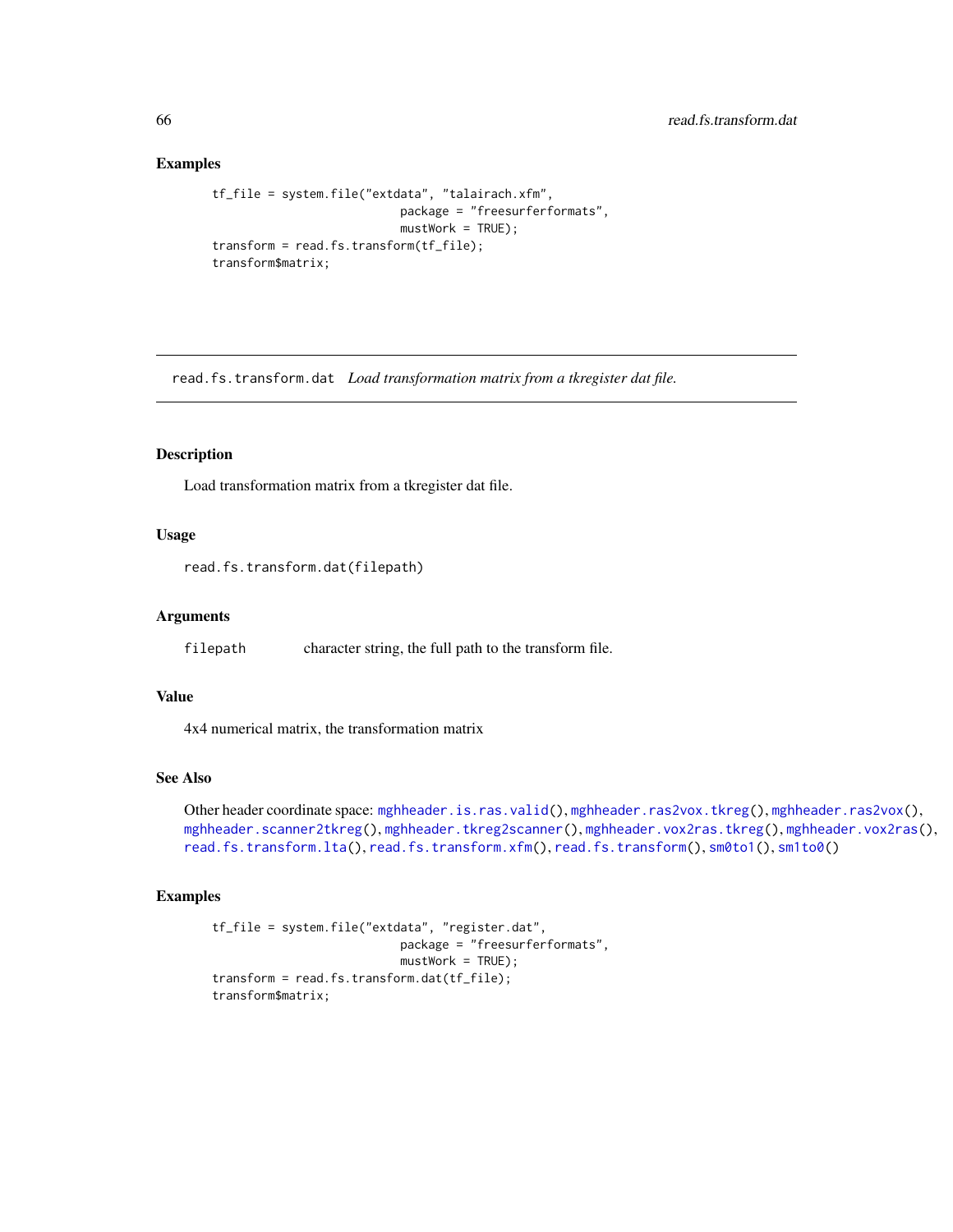<span id="page-66-0"></span>read.fs.transform.lta *Load transformation matrix from a FreeSurfer linear transform array (LTA) file.*

## Description

Load transformation matrix from a FreeSurfer linear transform array (LTA) file.

#### Usage

read.fs.transform.lta(filepath)

### Arguments

filepath character string, the full path to the transform file.

#### Value

4x4 numerical matrix, the transformation matrix

# Note

I found no spec for the LTA file format, only example files, so this function should be used with care. If you have a file that is not parsed correctly, please open an issue and attach it.

# See Also

Other header coordinate space: [mghheader.is.ras.valid\(](#page-21-0)), [mghheader.ras2vox.tkreg\(](#page-23-0)), [mghheader.ras2vox\(](#page-22-0)), [mghheader.scanner2tkreg\(](#page-23-1)), [mghheader.tkreg2scanner\(](#page-24-0)), [mghheader.vox2ras.tkreg\(](#page-26-0)), [mghheader.vox2ras\(](#page-25-0)), [read.fs.transform.dat\(](#page-65-0)), [read.fs.transform.xfm\(](#page-67-0)), [read.fs.transform\(](#page-64-0)), [sm0to1\(](#page-81-0)), [sm1to0\(](#page-81-1))

```
tf_file = system.file("extdata", "talairach.lta",
package = "freesurferformats", mustWork = TRUE);
transform = read.fs.transform.lta(tf_file);
transform$matrix;
```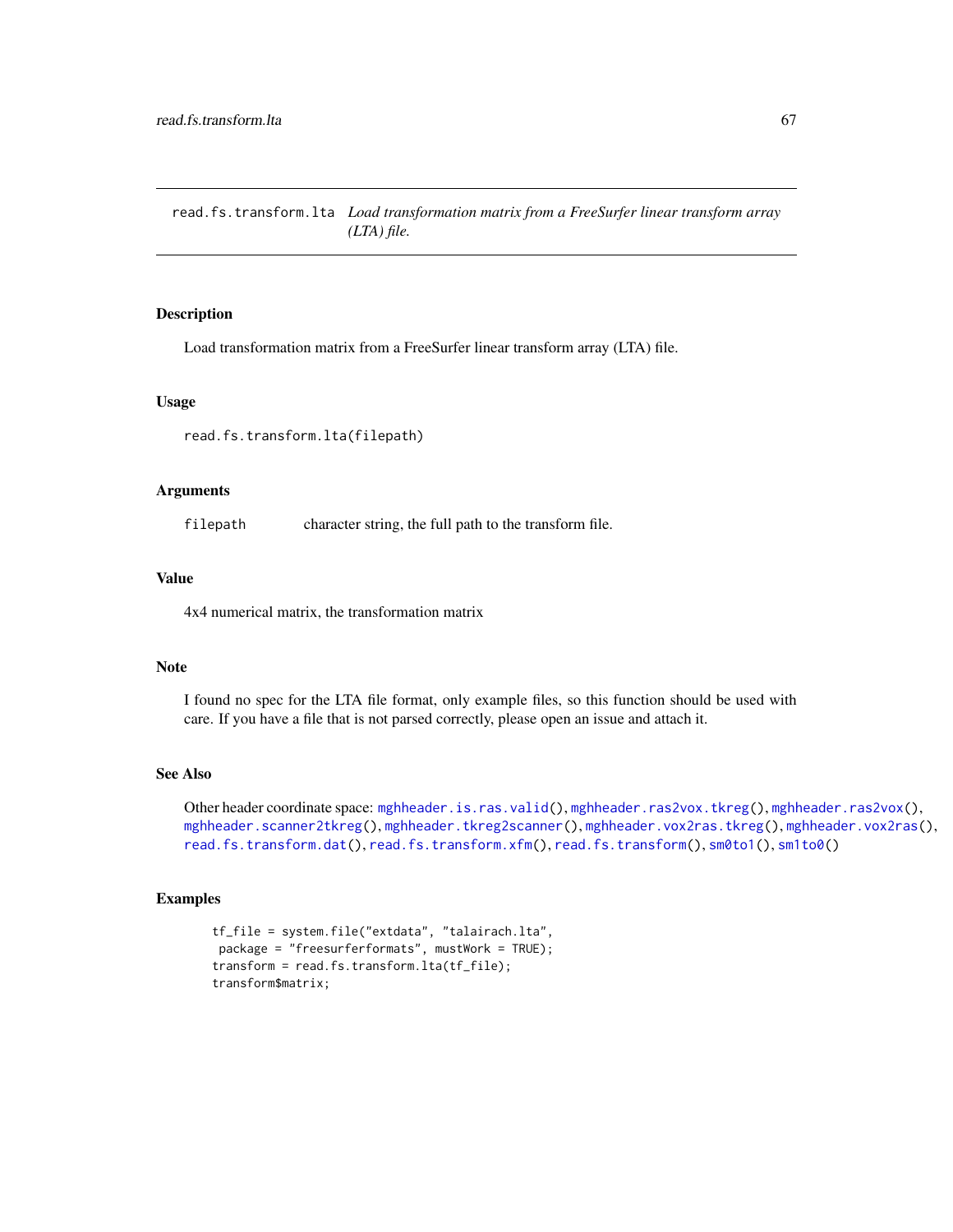<span id="page-67-0"></span>read.fs.transform.xfm *Load transformation matrix from an XFM file.*

### Description

Load transformation matrix from an XFM file.

# Usage

read.fs.transform.xfm(filepath)

### Arguments

filepath character string, the full path to the transform file.

# Value

4x4 numerical matrix, the transformation matrix

## Note

Currently this function has been tested with linear transformation files only, all others are unsupported.

## See Also

Other header coordinate space: [mghheader.is.ras.valid\(](#page-21-0)), [mghheader.ras2vox.tkreg\(](#page-23-0)), [mghheader.ras2vox\(](#page-22-0)), [mghheader.scanner2tkreg\(](#page-23-1)), [mghheader.tkreg2scanner\(](#page-24-0)), [mghheader.vox2ras.tkreg\(](#page-26-0)), [mghheader.vox2ras\(](#page-25-0)), [read.fs.transform.dat\(](#page-65-0)), [read.fs.transform.lta\(](#page-66-0)), [read.fs.transform\(](#page-64-0)), [sm0to1\(](#page-81-0)), [sm1to0\(](#page-81-1))

```
tf_file = system.file("extdata", "talairach.xfm",
                          package = "freesurferformats",
                           mustWork = TRUE);
transform = read.fs.transform.xfm(tf_file);
transform$matrix;
```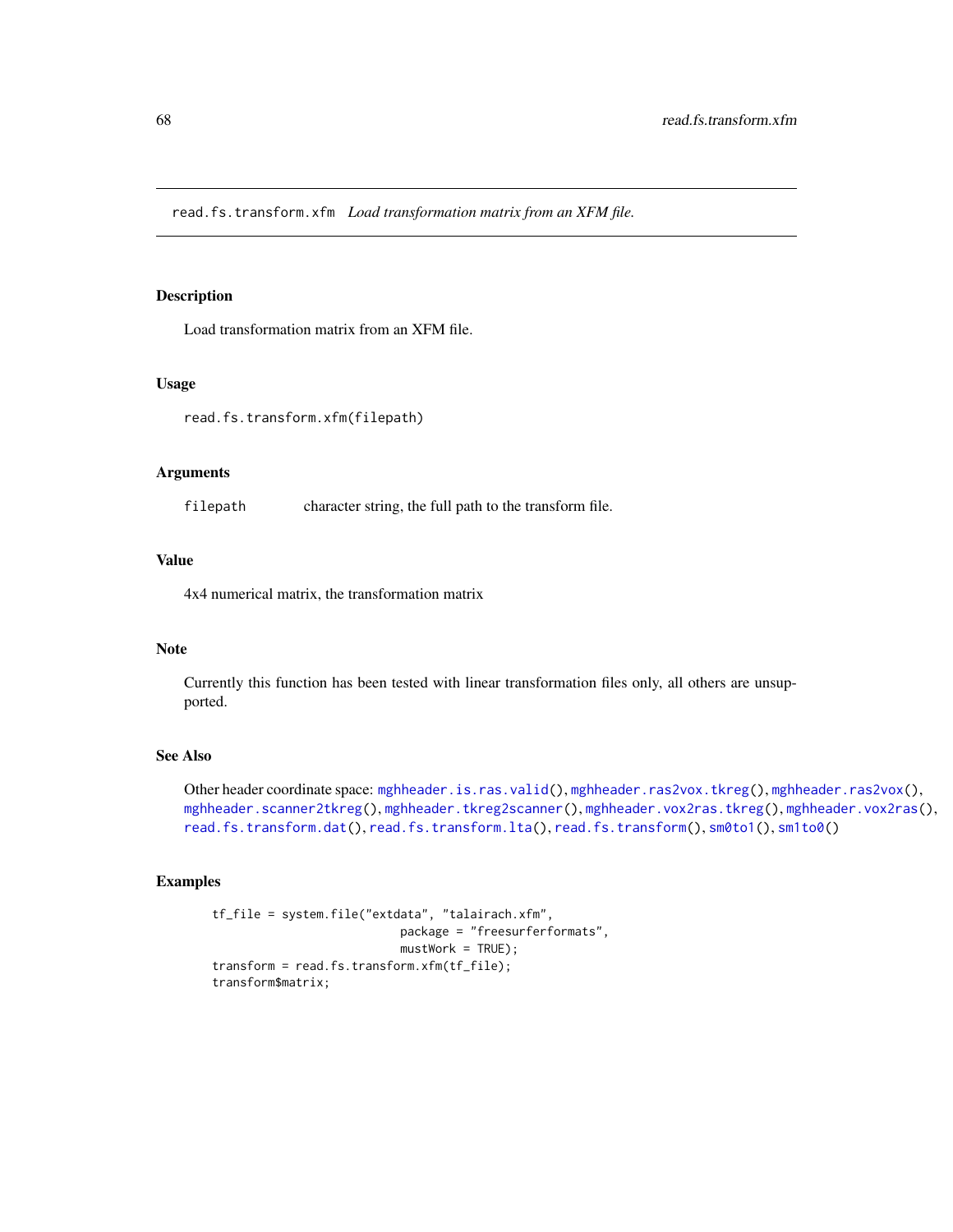<span id="page-68-0"></span>

## Description

Read multi-dimensional brain imaging data from a file.

## Usage

```
read.fs.volume(
  filepath,
  format = "auto",
  flatten = FALSE,
 with_header = FALSE,
  drop_empty_dims = FALSE
)
```
# Arguments

| filepath    | string. Full path to the input MGZ, MGH or NIFTI file.                                                                                                                                                                                                                                                                                                                                                                                                                                                                                                                                                                                                                                                                         |
|-------------|--------------------------------------------------------------------------------------------------------------------------------------------------------------------------------------------------------------------------------------------------------------------------------------------------------------------------------------------------------------------------------------------------------------------------------------------------------------------------------------------------------------------------------------------------------------------------------------------------------------------------------------------------------------------------------------------------------------------------------|
| format      | character string, one one of 'auto', 'nii', 'mgh' or 'mgz'. The format to assume.<br>If set to 'auto' (the default), the format will be derived from the file extension.                                                                                                                                                                                                                                                                                                                                                                                                                                                                                                                                                       |
| flatten     | logical. Whether to flatten the return volume to a 1D vector. Useful if you know<br>that this file contains 1D morphometry data.                                                                                                                                                                                                                                                                                                                                                                                                                                                                                                                                                                                               |
| with_header | logical. Whether to return the header as well. If TRUE, return an instance<br>of class 'fs. volume' for data with at least 3 dimensions, a named list with en-<br>tries "data" and "header". The latter is another named list which contains the<br>header data. These header entries exist: "dtype": int, one of: 0=MRI_UCHAR;<br>1=MRI_INT; 3=MRI_FLOAT; 4=MRI_SHORT. "voldim": integer vector. The<br>volume (=data) dimensions. E.g., $c(256, 256, 256, 1)$ . These header entries may<br>exist: "vox2ras_matrix" (exists if "ras_good_flag" is 1), "mr_params" (exists if<br>"has_mr_params" is 1). See the 'mghheader.*' functions, like mghheader.vox2ras.tkreg,<br>to compute more information from the header fields. |

drop\_empty\_dims

logical, whether to drop empty dimensions of the returned data

# Value

data, multi-dimensional array. The brain imaging data, one value per voxel. The data type and the dimensions depend on the data in the file, they are read from the header. If the parameter flatten is 'TRUE', a numeric vector is returned instead. Note: The return value changes if the parameter with\_header is 'TRUE', see parameter description.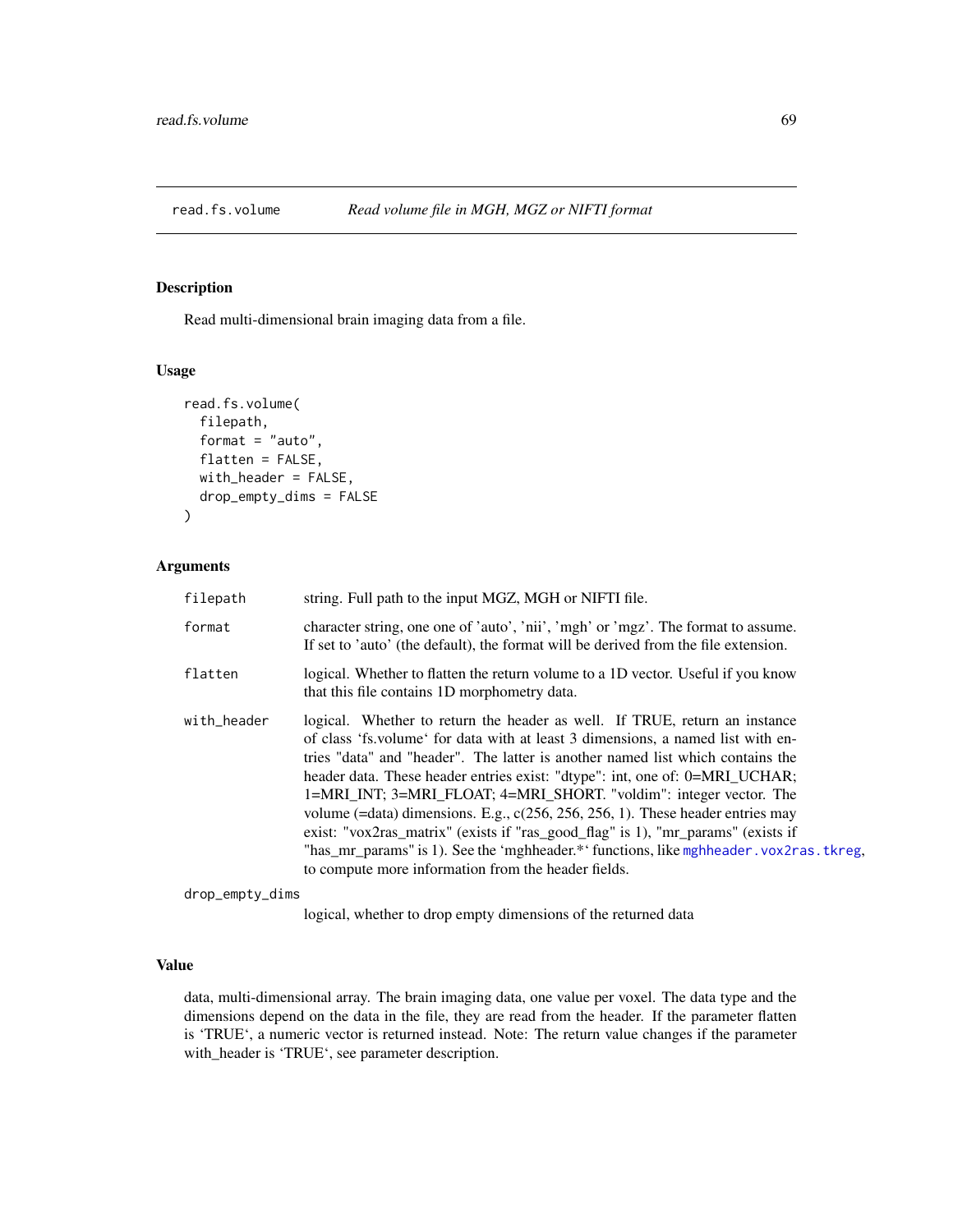# See Also

To derive more information from the header, see the 'mghheader.\*' functions, like [mghheader.vox2ras.tkreg](#page-26-0).

```
Other morphometry functions: fs.get.morph.file.ext.for.format(), fs.get.morph.file.format.from.filename(),
read.fs.curv(), read.fs.mgh(), read.fs.morph.gii(), read.fs.morph(), read.fs.weight(),
write.fs.curv(), write.fs.label.gii(), write.fs.mgh(), write.fs.morph.asc(), write.fs.morph.gii(),
write.fs.morph.ni1(), write.fs.morph.ni2(), write.fs.morph.smp(), write.fs.morph.txt(),
write.fs.morph(), write.fs.weight.asc(), write.fs.weight()
```
#### Examples

```
brain_image = system.file("extdata", "brain.mgz",
                            package = "freesurferformats",
                            mustWork = TRUE;
 vd = read.fs.volume(brain_image);
cat(sprintf("Read voxel data with dimensions %s. Values: min=%d, mean=%f, max=%d.\n",
              paste(dim(vd), collapse = ' '), min(vd), mean(vd), max(vd)));
 # Read it again with full header data:
 vdh = read.fs.volume(brain_image, with_header = TRUE);
# Use the vox2ras matrix from the header to compute RAS coordinates at CRS voxel (0, 0, 0):
 vox2ras_matrix = mghheader.vox2ras(vdh)
 vox2ras_matrix %*% c(0,0,0,1);
```

| read.fs.volume.nii | Turn a 3D or 4D 'oro.nifti' instance into an 'fs.volume' instance with |  |  |  |
|--------------------|------------------------------------------------------------------------|--|--|--|
|                    | complete header.                                                       |  |  |  |

## Description

This is work in progress. This function takes an 'oro.nifti' instance and computes the MGH header fields from the NIFTI header data, allowing for proper orientation of the contained image data (see [mghheader.vox2ras](#page-25-0) and related functions). Currently only few datatypes are supported, and the 'sform' header field needs to be present in the NIFTI instance.

# Usage

```
read.fs.volume.nii(
  filepath,
  flatten = FALSE,
 with_header = FALSE,
  drop_{empty\_dims} = FALSE,
  do_rotate = FALSE,
  ...
)
```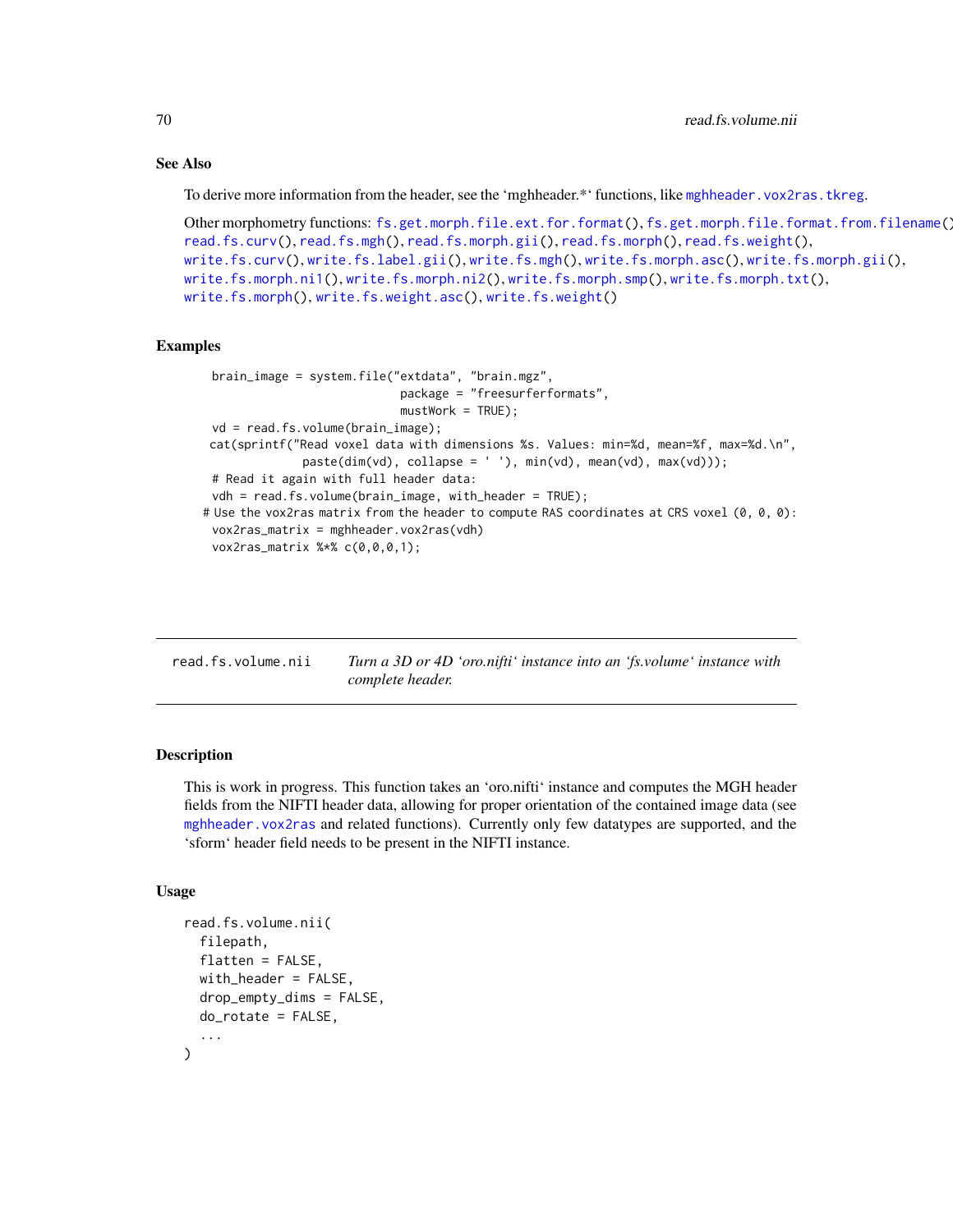#### **Arguments**

| filepath        | instance of class 'nifti' from the 'oro.nifti' package, or a path to a NIFTI file as<br>a character string.                                                                                                                                                                                                                                                                                                                                                                                                                                                                                                                                                                                                                      |
|-----------------|----------------------------------------------------------------------------------------------------------------------------------------------------------------------------------------------------------------------------------------------------------------------------------------------------------------------------------------------------------------------------------------------------------------------------------------------------------------------------------------------------------------------------------------------------------------------------------------------------------------------------------------------------------------------------------------------------------------------------------|
| flatten         | logical. Whether to flatten the return volume to a 1D vector. Useful if you know<br>that this file contains 1D morphometry data.                                                                                                                                                                                                                                                                                                                                                                                                                                                                                                                                                                                                 |
| with_header     | logical. Whether to return the header as well. If TRUE, return an instance<br>of class 'fs. volume' for data with at least 3 dimensions, a named list with en-<br>tries "data" and "header". The latter is another named list which contains the<br>header data. These header entries exist: "dtype": int, one of: 0=MRI_UCHAR;<br>1=MRI_INT; 3=MRI_FLOAT; 4=MRI_SHORT. "voldim": integer vector. The<br>volume (=data) dimensions. E.g., $c(256, 256, 256, 1)$ . These header entries may<br>exist: "vox2ras_matrix" (exists if "ras_good_flag" is 1), "mr_params" (exists if<br>"has_mr_params" is 1). See the 'mghheader.*' functions, like mghheader. vox2ras. tkreg,<br>to compute more information from the header fields. |
| drop_empty_dims |                                                                                                                                                                                                                                                                                                                                                                                                                                                                                                                                                                                                                                                                                                                                  |
|                 | logical, whether to drop empty dimensions of the returned data                                                                                                                                                                                                                                                                                                                                                                                                                                                                                                                                                                                                                                                                   |
| do_rotate       | logical, whether to rotate 3D volumes to compensate for storage order. WIP.                                                                                                                                                                                                                                                                                                                                                                                                                                                                                                                                                                                                                                                      |
| .               | extra parameters passed to oro.nifti::readNIfTI. Leave this alone unless you<br>know what you are doing.                                                                                                                                                                                                                                                                                                                                                                                                                                                                                                                                                                                                                         |

# Value

an 'fs.volume' instance. The 'header' fields are computed from the NIFTI header. The 'data' array is rotated into FreeSurfer storage order, but otherwise returned as present in the input NIFTI instance, i.e., no values are changed in any way.

#### Note

This is not supposed to be used to read 1D morphometry data from NIFTI files generated by FreeSurfer (e.g., by converting 'lh.thickness' to NIFTI using 'mri\_convert'): the FreeSurfer NIFTI hack is not supported by oro.nifti.

# References

See https://nifti.nimh.nih.gov/nifti-1/ for the NIfTI-1 data format spec.

# See Also

oro.nifti::readNIfTI, [read.fs.mgh](#page-43-0)

```
## Not run:
  base_file = "~/data/subject1_only/subject1/mri/brain"; # missing file ext.
  mgh_file = paste(base_file, '.mgz', sep=''); # the standard MGH/MGZ file
  nii_file = paste(base_file, '.nii', sep=''); # NIFTI file generated with mri_convert
  brain_mgh = read.fs.mgh(mgh_file, with_header = TRUE);
  brain_nii = read.fs.volume.nii(nii_file, with_header = TRUE);
```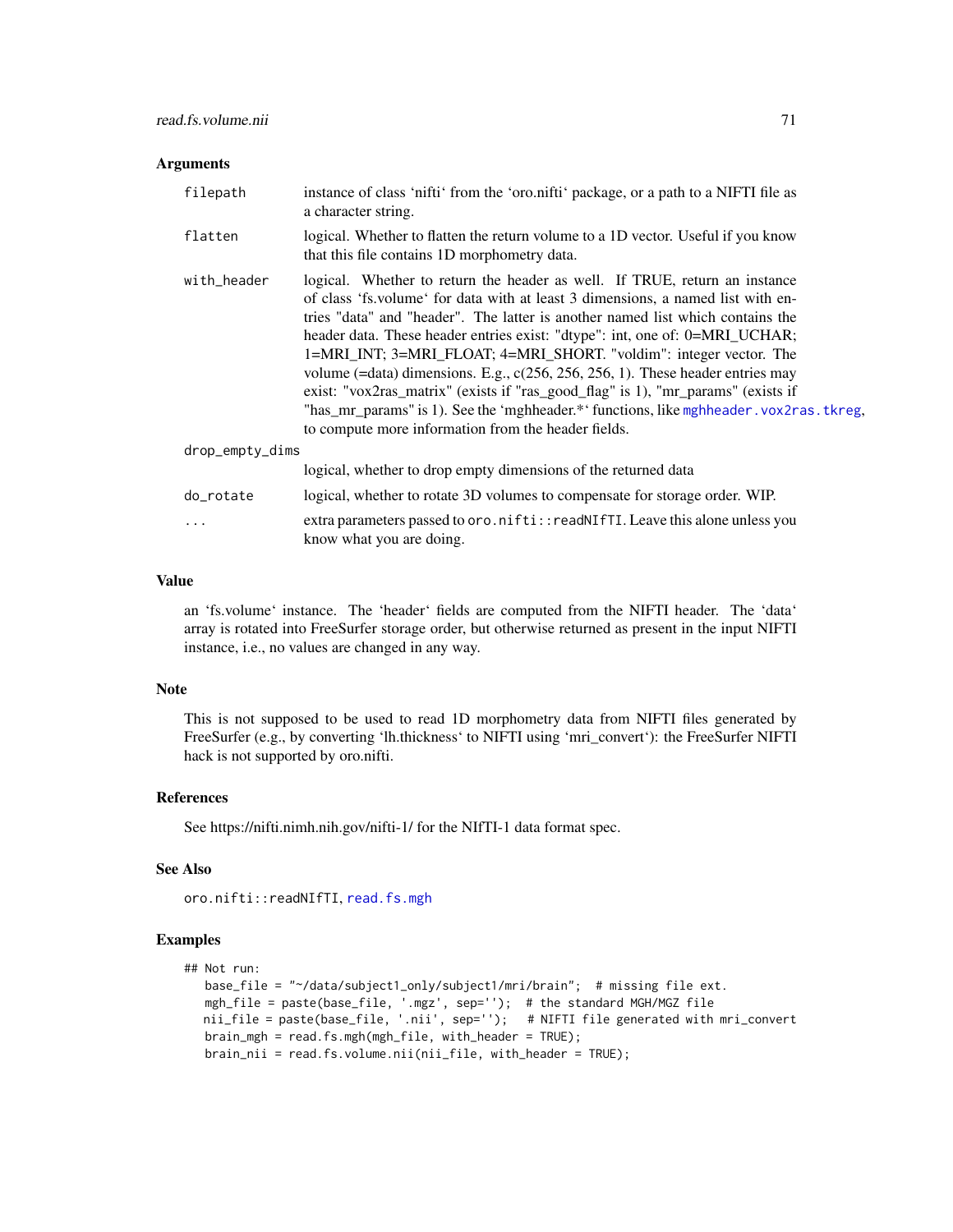```
all(brain_nii$data == brain_mgh$data); # output: TRUE
  all(mghheader.vox2ras(brain_nii) == mghheader.vox2ras(brain_mgh)) # output: TRUE
## End(Not run)
```
<span id="page-71-0"></span>read.fs.weight *Read file in FreeSurfer weight or w format*

# Description

Read morphometry data in weight format (aka 'w' files). A weight format file contains morphometry data for a set of vertices, defined by their index in a surface. This can be only a \*\*subset\*\* of the surface vertices.

### Usage

read.fs.weight(filepath, format = "auto")

# Arguments

| filepath | string. Full path to the input weight file. Weight files typically have the file      |
|----------|---------------------------------------------------------------------------------------|
|          | extension '.w', but that is not enforced.                                             |
| format   | one of 'auto', 'asc', or 'bin'. The format to assume. If set to 'auto' (the default), |
|          | binary format will be used unless the filepath ends with '.asc'.                      |

## Value

the indices and weight data, as a named list. Entries: "vertex\_indices": vector of \*n\* vertex indices. They are stored zero-based in the file, but are returned one-based (R-style). "value": double vector of length \*n\*, the morphometry data for the vertices. The data can be whatever you want.

## See Also

Other morphometry functions: [fs.get.morph.file.ext.for.format\(](#page-9-0)), [fs.get.morph.file.format.from.filename\(](#page-10-0)), [read.fs.curv\(](#page-39-0)), [read.fs.mgh\(](#page-43-0)), [read.fs.morph.gii\(](#page-49-0)), [read.fs.morph\(](#page-45-0)), [read.fs.volume\(](#page-68-0)), [write.fs.curv\(](#page-88-0)), [write.fs.label.gii\(](#page-90-0)), [write.fs.mgh\(](#page-91-0)), [write.fs.morph.asc\(](#page-93-0)), [write.fs.morph.gii\(](#page-93-1)), [write.fs.morph.ni1\(](#page-94-0)), [write.fs.morph.ni2\(](#page-95-0)), [write.fs.morph.smp\(](#page-96-0)), [write.fs.morph.txt\(](#page-96-1)), [write.fs.morph\(](#page-92-0)), [write.fs.weight.asc\(](#page-110-0)), [write.fs.weight\(](#page-109-0))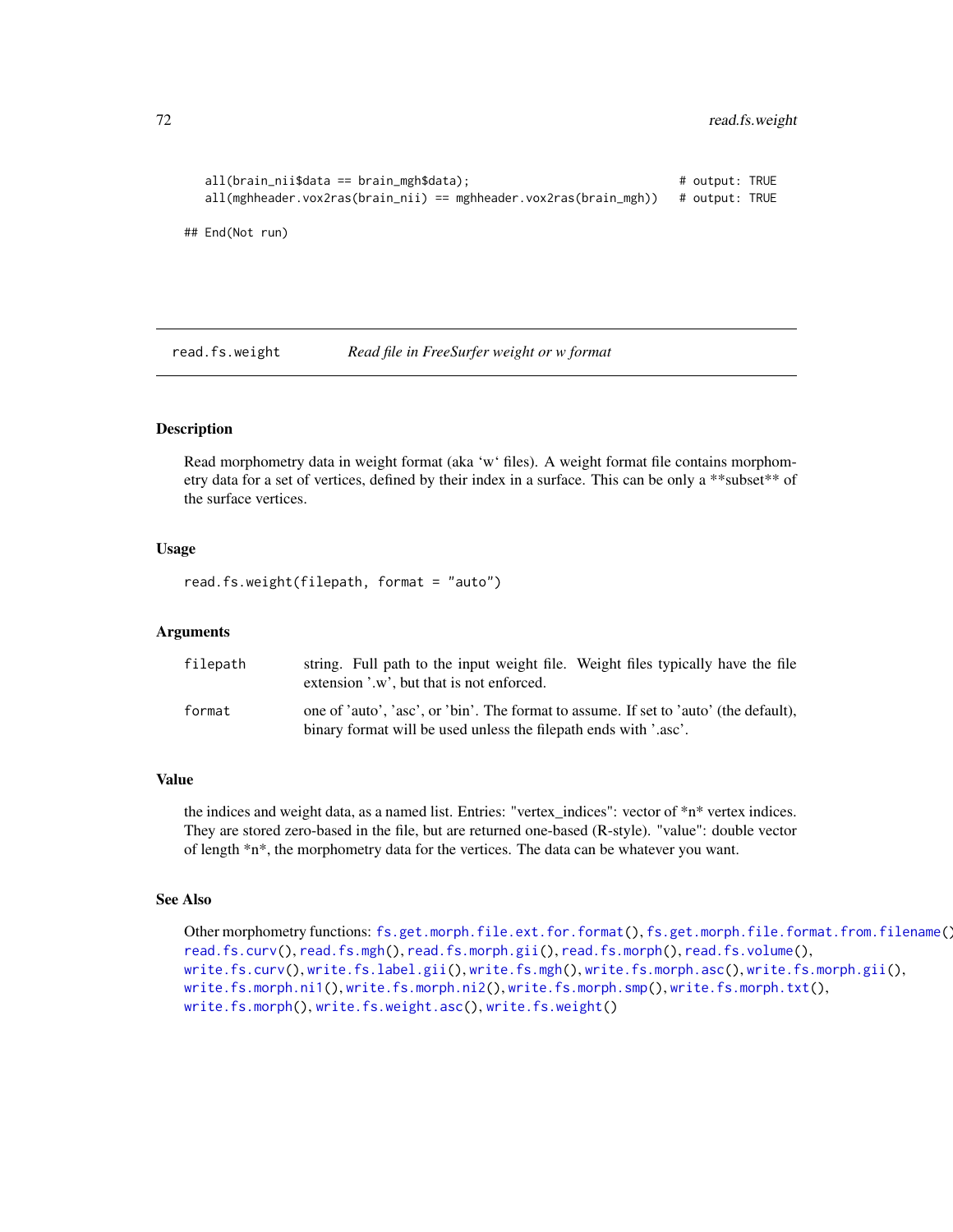<span id="page-72-0"></span>read.mesh.brainvoyager

*Read Brainvoyager srf format (.srf) mesh.*

# Description

Read a mesh and associated data like color and normals from a binary file in BrainVoyager SRF mesh format.

### Usage

read.mesh.brainvoyager(filepath)

# Arguments

filepath string. Full path to the input surface file in SRF mesh format.

# Value

named list of the elements in the file.

### References

The srf format spec is at https://support.brainvoyager.com/brainvoyager/automation-development/84 file-formats/344-users-guide-2-3-the-format-of-srf-files.

# See Also

```
Other mesh functions: faces.quad.to.tris(), read.fs.surface.asc(), read.fs.surface.bvsrf(),
read.fs.surface.geo(read.fs.surface.gii(read.fs.surface.ico(read.fs.surface.obj(),
read.fs.surface.off(), read.fs.surface.ply(), read.fs.surface.vtk(), read.fs.surface(),
read_nisurfacefile(), read_nisurface(), write.fs.surface.asc(), write.fs.surface.byu(),
write.fs.surface.gii(), write.fs.surface.mz3(), write.fs.surface.vtk(), write.fs.surface()
```

| read.nifti1.data | Read raw NIFTI v1 data from file (which may contain the FreeSurfer |
|------------------|--------------------------------------------------------------------|
|                  | hack).                                                             |

### Description

Read raw NIFTI v1 data from file (which may contain the FreeSurfer hack).

# Usage

```
read.nifti1.data(filepath, drop_empty_dims = TRUE, header = NULL)
```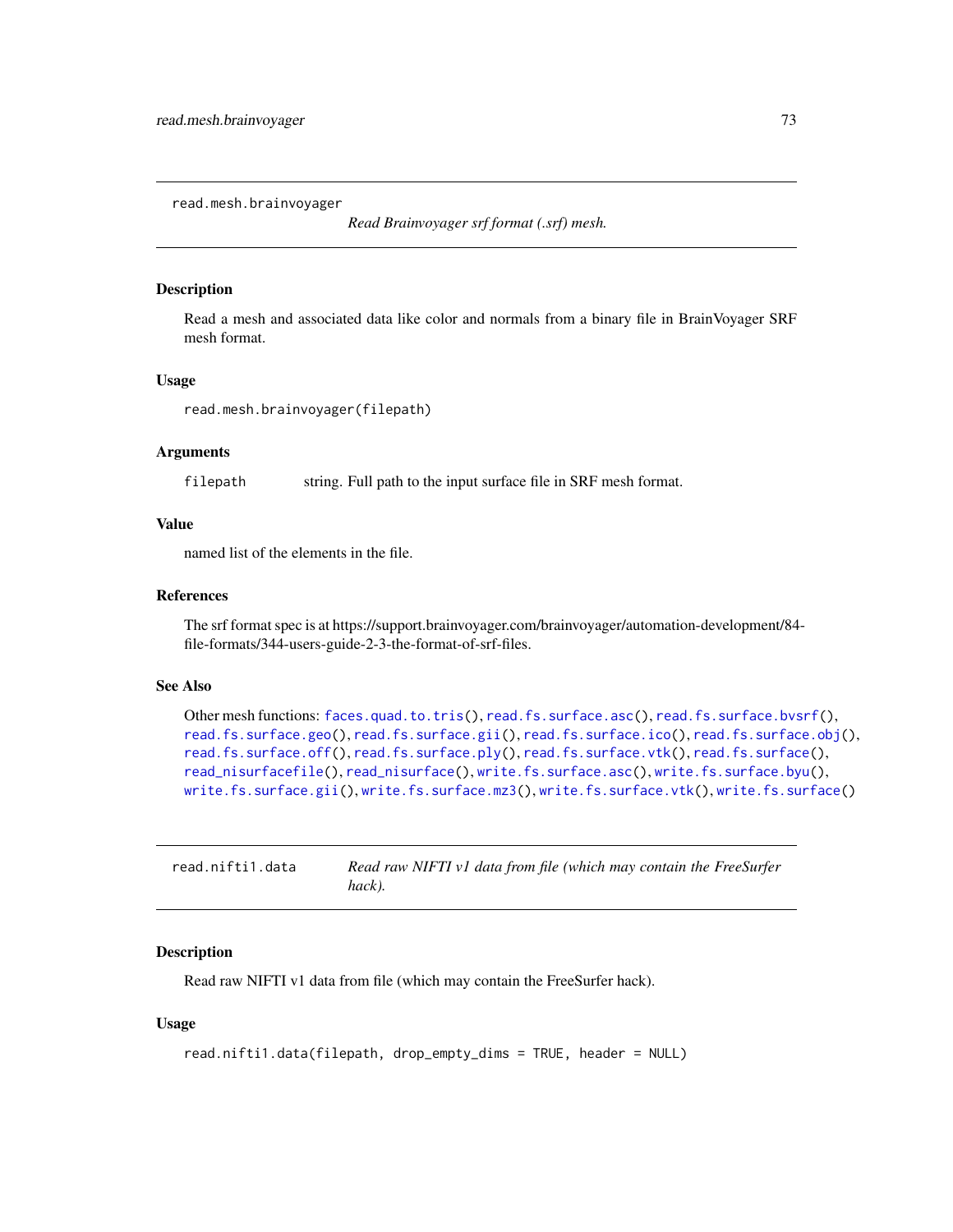### Arguments

| filepath        | path to a NIFTI v1 file (single file version), which can contain the FreeSurfer                                |
|-----------------|----------------------------------------------------------------------------------------------------------------|
|                 | hack.                                                                                                          |
| drop_empty_dims |                                                                                                                |
|                 | logical, whether to drop empty dimensions in the loaded data array.                                            |
| header          | optional nifti header obtained from read. nifti1. header. Will be loaded auto-<br>matically if left at 'NULL'. |

# Value

the data in the NIFTI v1 file. Note that the NIFTI v1 header information (scaling, units, etc.) is not applied in any way: the data are returned raw, as read from the file. The information in the header is used to read the data with the proper data type and size.

# Note

The FreeSurfer hack is a non-standard way to save long vectors (one dimension greater than 32k entries) in NIFTI v1 files. Files with this hack are produced when converting MGH or MGZ files containing such long vectors with the FreeSurfer 'mri\_convert' tool.

<span id="page-73-0"></span>read.nifti1.header *Read NIFTI v1 header from file (which may contain the FreeSurfer hack).*

# Description

Read NIFTI v1 header from file (which may contain the FreeSurfer hack).

# Usage

```
read.nifti1.header(filepath)
```
### Arguments

filepath path to a NIFTI v1 file (single file version), which can contain the FreeSurfer hack.

# Value

named list with NIFTI 1 header fields.

# Note

The FreeSurfer hack is a non-standard way to save long vectors (one dimension greater than 32767 entries) in NIFTI v1 files. Files with this hack are produced when converting MGH or MGZ files containing such long vectors with the FreeSurfer 'mri\_convert' tool.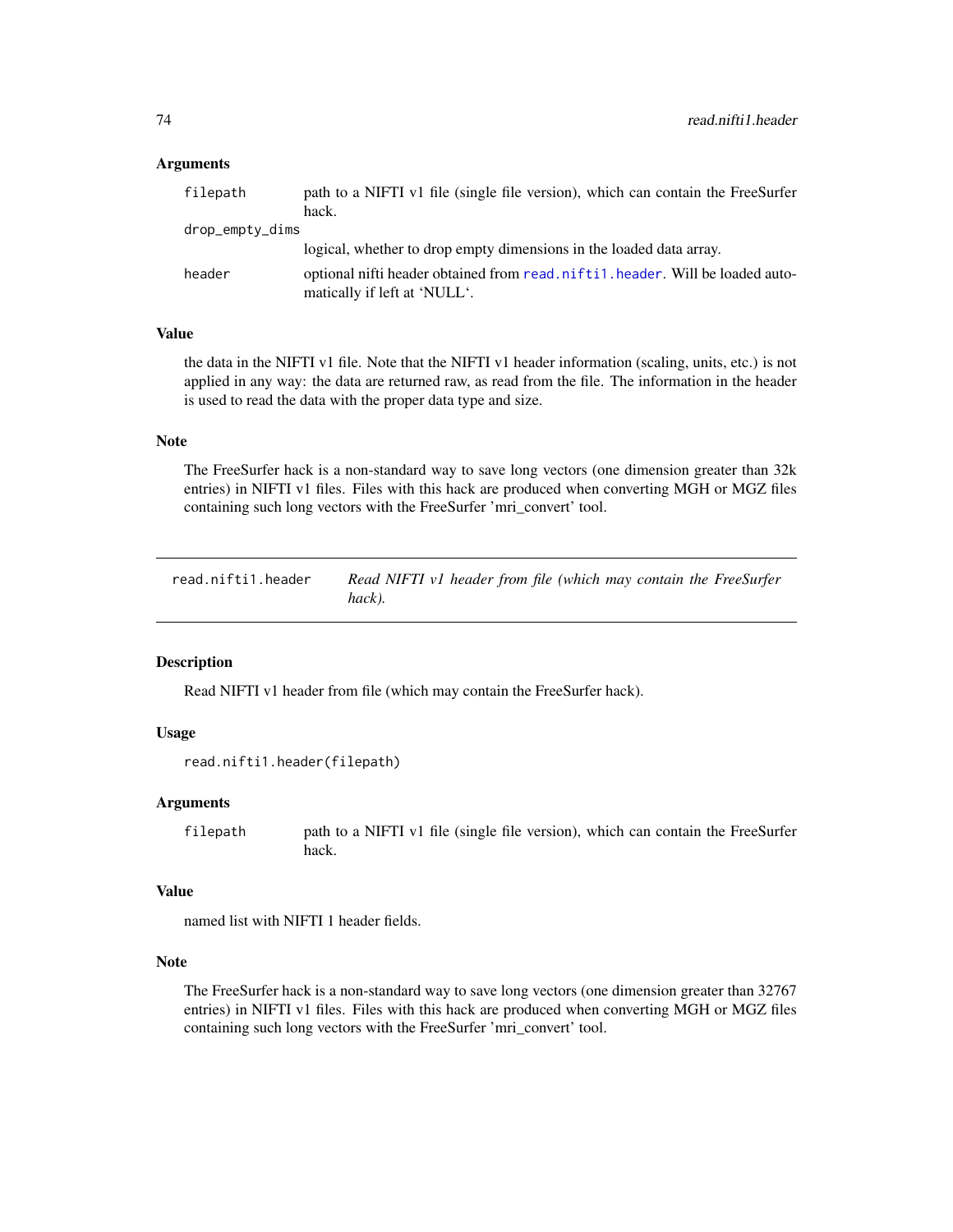read.nifti2.data *Read raw data from NIFTI v2 file.*

# Description

Read raw data from NIFTI v2 file.

# Usage

```
read.nifti2.data(filepath, header = NULL, drop_empty_dims = TRUE)
```
# Arguments

| filepath        | path to a NIFTI v2 file.                                                                                      |
|-----------------|---------------------------------------------------------------------------------------------------------------|
| header          | optional nifti v2 header obtained from read.nifti2.header. Will be loaded<br>automatically if left at 'NULL'. |
| drop_empty_dims |                                                                                                               |
|                 | logical, whether to drop empty dimensions in the loaded data array.                                           |

# Value

the data in the NIFTI v2 file. Note that the NIFTI v2 header information (scaling, units, etc.) is not applied in any way: the data are returned raw, as read from the file. The information in the header is used to read the data with the proper data type and size.

<span id="page-74-0"></span>read.nifti2.header *Read NIFTI v2 header from file.*

# Description

Read NIFTI v2 header from file.

# Usage

```
read.nifti2.header(filepath)
```
# Arguments

filepath path to a NIFTI v2 file.

### Value

named list with NIFTI 2 header fields.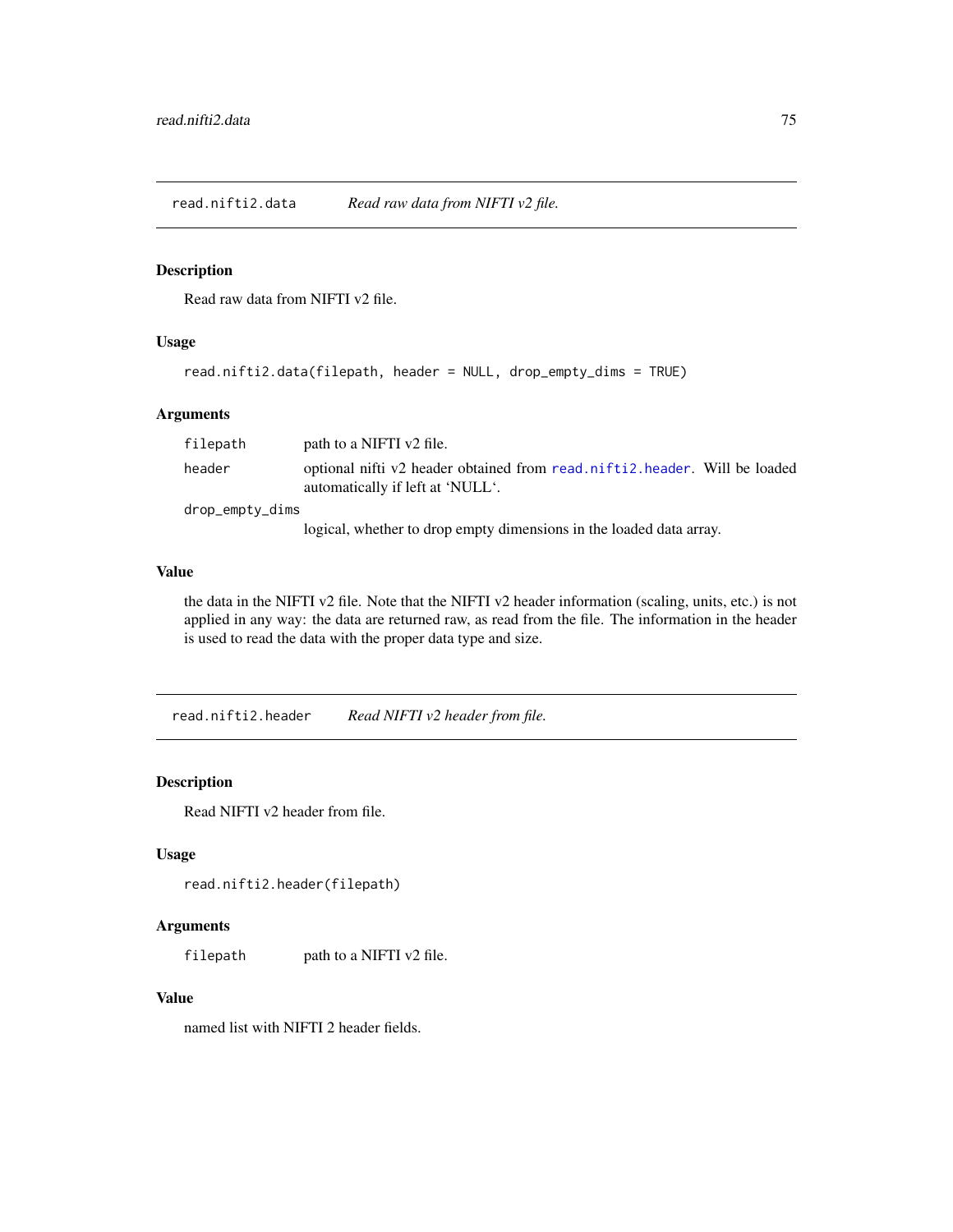read.smp.brainvoyager *Read Brainvoyager statistical surface results from SMP file.*

# Description

Read Brainvoyager statistical surface results from SMP file.

### Usage

```
read.smp.brainvoyager(filepath)
```
### Arguments

filepath character string, path to file in Brainvoyager SMP file format

### Value

named list of file contents

#### Note

Currently only SMP file versions 2 and 3 are supported, as these are the only ones for which a spec is available. The version is encoded in the file header.

### References

see [https://support.brainvoyager.com/brainvoyager/automation-development/84-file-](https://support.brainvoyager.com/brainvoyager/automation-development/84-file-formats/40-the-format-of-smp-files)formats/ [40-the-format-of-smp-files](https://support.brainvoyager.com/brainvoyager/automation-development/84-file-formats/40-the-format-of-smp-files) for the spec

#### Examples

```
## Not run:
# Surface mesh, requires BV demo dataset from website:
sf = read.fs.surface.bvsrf("~/data/BrainTutorData/CG_LHRH_D65534.srf");
# Surface map of cortical thickness. Needs to be created in BV.
smp_file = "~/data/BrainTutorData/CG_LHRH_D65534_Thickness.smp";
 smp = read.smp.brainvoyager(smp_file);
 smp_data = read.fs.morph.bvsmp(smp); # could also pass smp_file.
 fsbrain::vis.fs.surface(sf, per_vertex_data = smp_data);
```
## End(Not run)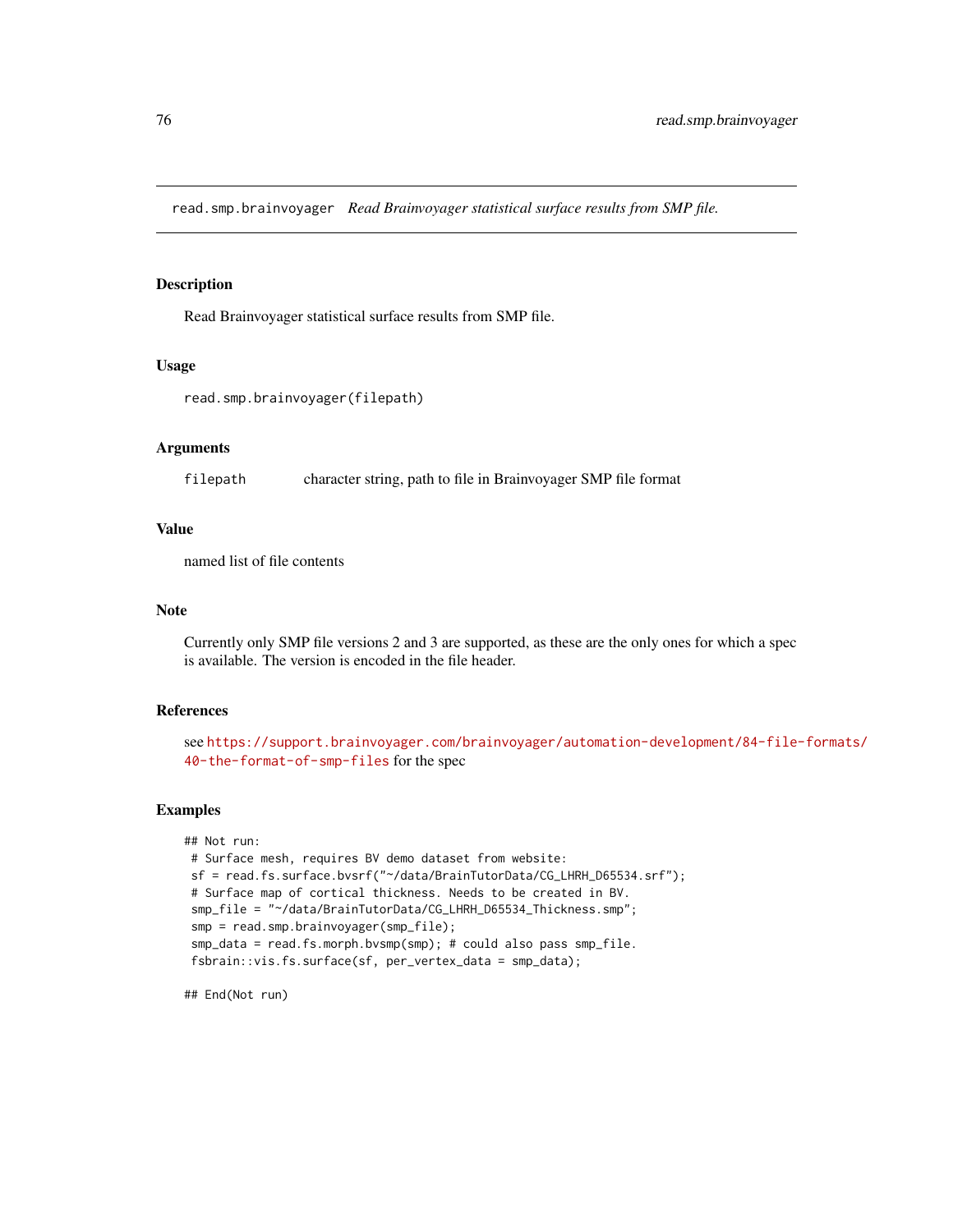readable.files *Find files with the given base name and extensions that exist.*

# Description

Note that in the current implementation, the case of the filepath and the extension must match.

# Usage

```
readable.files(
  filepath,
  precedence = c(".\text{mgh", ".\text{mgz"}},error_if_none = TRUE,
  return_all = FALSE
\lambda
```
# Arguments

| filepath      | character string, path to a file without extension                                                      |
|---------------|---------------------------------------------------------------------------------------------------------|
| precedence    | vector of character strings, the file extensions to check. Must include the dot (if<br>you expect one). |
| error_if_none | logical, whether to raise an error if none of the files exist                                           |
| return_all    | logical, whether to return all readable files instead of just the first one                             |

# Value

character string, the path to the first existing file (or 'NULL' if none of them exists).

<span id="page-76-0"></span>read\_nisurface *Read a surface, based on the file path without extension.*

### Description

Tries to read all files which can be constructed from the base path and the given extensions.

### Usage

```
read_nisurface(filepath_noext, extensions = c("", ".asc", ".gii"), ...)
```
# Arguments

|                         | filepath no ext character string, the full path to the input surface file without file extension. |
|-------------------------|---------------------------------------------------------------------------------------------------|
| extensions              | vector of character strings, the file extensions to try.                                          |
| $\cdot$ $\cdot$ $\cdot$ | parameters passed on to read_nisurfacefile. Allows you to set the 'meth-<br>ods <sup>e</sup> .    |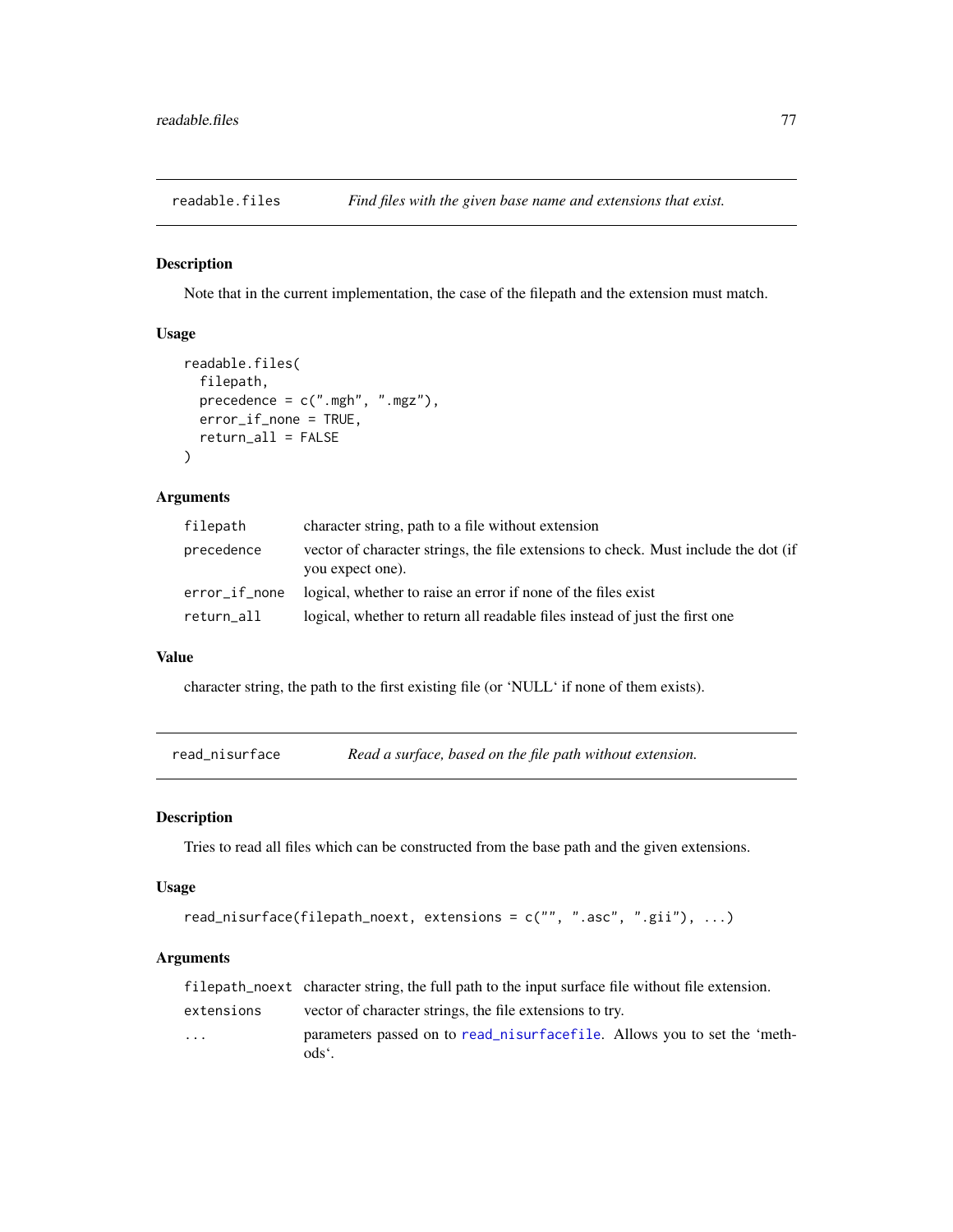#### Value

an instance of 'fs.surface', read from the file. See [read.fs.surface](#page-53-0) for details. If none of the reader methods succeed, an error is raised.

# See Also

```
Other mesh functions: faces.quad.to.tris(), read.fs.surface.asc(), read.fs.surface.bvsrf(),
read.fs.surface.geo(read.fs.surface.gii(read.fs.surface.ico(read.fs.surface.obj(),
read.fs.surface.off(), read.fs.surface.ply(), read.fs.surface.vtk(), read.fs.surface(),
read.mesh.brainvoyager(), read_nisurfacefile(), write.fs.surface.asc(), write.fs.surface.byu(),
write.fs.surface.gii(), write.fs.surface.mz3(), write.fs.surface.vtk(), write.fs.surface()
```
### Examples

```
## Not run:
    surface_filepath_noext =
     paste(get_optional_data_filepath("subjects_dir/subject1/surf/"),
     'lh.white', sep="");
    mesh = read_nisurface(surface_filepath_noext);
   mesh;
```
## End(Not run)

<span id="page-77-0"></span>read\_nisurfacefile *S3 method to read a neuroimaging surface file.*

### Description

Tries to read the file with all implemented surface format reader methods. The file must exist. With the default settings, one can read files in the following surface formats: 1) FreeSurfer binary surface format (e.g., 'surf/lh.white'). 2) FreeSurfer ASCII surface format (e.g., 'surf/lh.white,asc'). 3) GIFTI surface format, only if package 'gifti' is installed. See gifti::read\_gifti for details. Feel free to implement additional methods. Hint:keep in mind that they should return one-based indices.

#### Usage

```
read_nisurfacefile(filepath, methods = c("fsnative", "fsascii", "gifti"), ...)
```
### **Arguments**

| filepath                | character string, the full path to the input surface file.                                                                                                                                |
|-------------------------|-------------------------------------------------------------------------------------------------------------------------------------------------------------------------------------------|
| methods                 | list of character strings, the formats to try. Each of these must have a function<br>called read_nisurface. <method>, which must return an 'fs.surface' instance<br/>on success.</method> |
| $\cdot$ $\cdot$ $\cdot$ | parameters passed on to the individual methods                                                                                                                                            |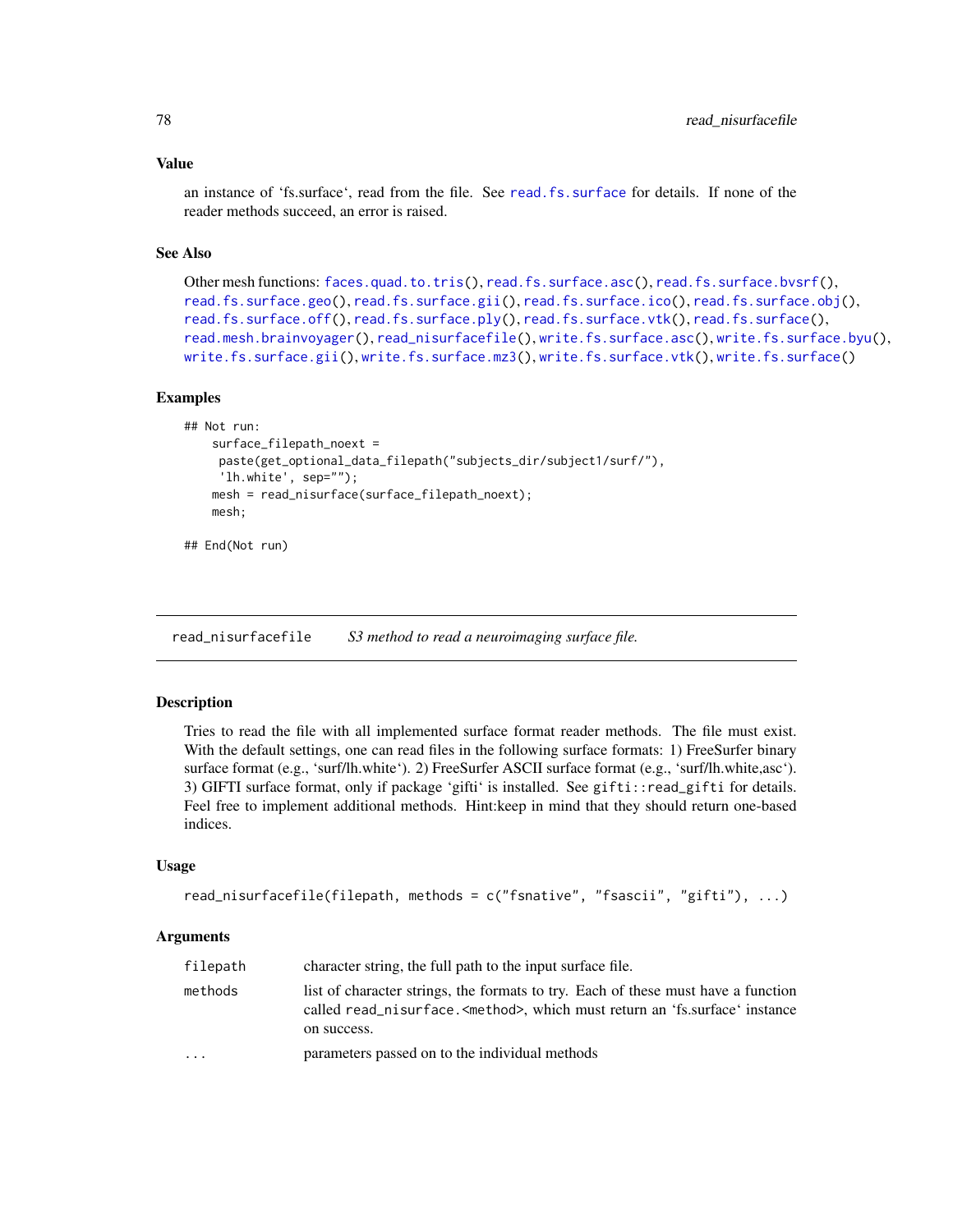# Value

an instance of 'fs.surface', read from the file. See [read.fs.surface](#page-53-0) for details. If none of the reader methods succeed, an error is raised.

# See Also

```
Other mesh functions: faces.quad.to.tris(), read.fs.surface.asc(), read.fs.surface.bvsrf(),
read.fs.surface.geo(read.fs.surface.gii(read.fs.surface.ico(read.fs.surface.obj(),
read.fs.surface.off(), read.fs.surface.ply(), read.fs.surface.vtk(), read.fs.surface(),
read.mesh.brainvoyager(), read_nisurface(), write.fs.surface.asc(), write.fs.surface.byu(),
write.fs.surface.gii(), write.fs.surface.mz3(), write.fs.surface.vtk(), write.fs.surface()
```
# Examples

```
surface_file = system.file("extdata", "lh.tinysurface",
                        package = "freesurferformats", mustWork = TRUE);
mesh = read_nisurface(surface_file);
mesh;
```
read\_nisurfacefile.fsascii

*Read a FreeSurfer ASCII surface file.*

### Description

Read a FreeSurfer ASCII surface file.

### Usage

```
## S3 method for class 'fsascii'
read_nisurfacefile(filepath, ...)
```
# Arguments

| filepath | character string, the full path to the input surface file. |
|----------|------------------------------------------------------------|
| $\cdots$ | parameters passed to read. fs. surface. asc.               |

# Value

an instance of 'fs.surface', read from the file. See [read.fs.surface](#page-53-0) for details. If none of the reader methods succeed, an error is raised.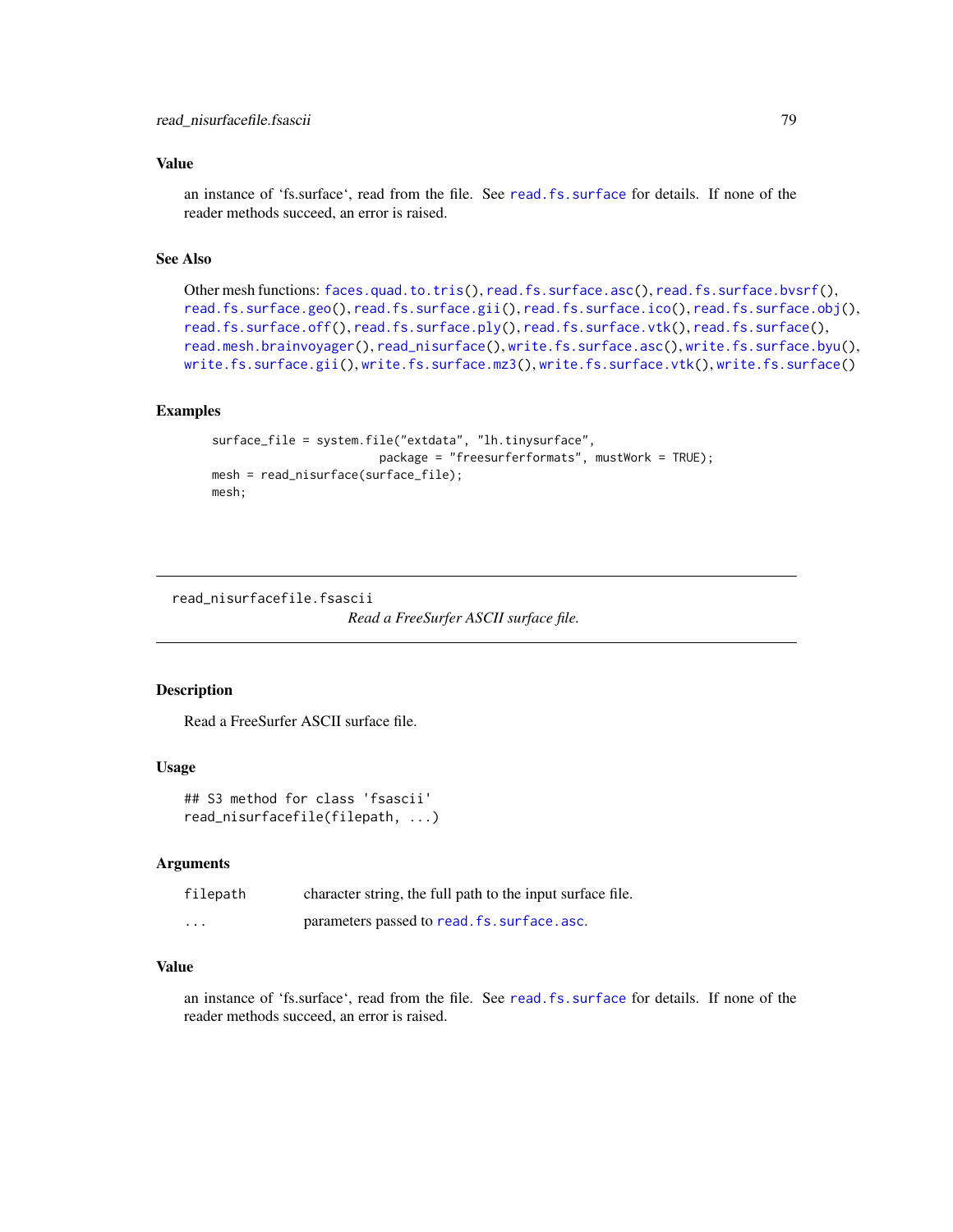read\_nisurfacefile.fsnative

*Read a FreeSurfer ASCII surface file.*

# Description

Read a FreeSurfer ASCII surface file.

# Usage

```
## S3 method for class 'fsnative'
read_nisurfacefile(filepath, ...)
```
### Arguments

| filepath | character string, the full path to the input surface file. |
|----------|------------------------------------------------------------|
| $\cdots$ | parameters passed to read. fs. surface.                    |

### Value

an instance of 'fs.surface', read from the file. See [read.fs.surface](#page-53-0) for details. If none of the reader methods succeed, an error is raised.

read\_nisurfacefile.gifti

*Read a gifti file as a surface.*

# Description

Read a gifti file as a surface.

### Usage

```
## S3 method for class 'gifti'
read_nisurfacefile(filepath, ...)
```
### Arguments

| filepath          | character string, the full path to the input surface file. |
|-------------------|------------------------------------------------------------|
| $\cdot\cdot\cdot$ | ignored                                                    |

### Value

an instance of 'fs.surface', read from the file. See [read.fs.surface](#page-53-0) for details. If none of the reader methods succeed, an error is raised.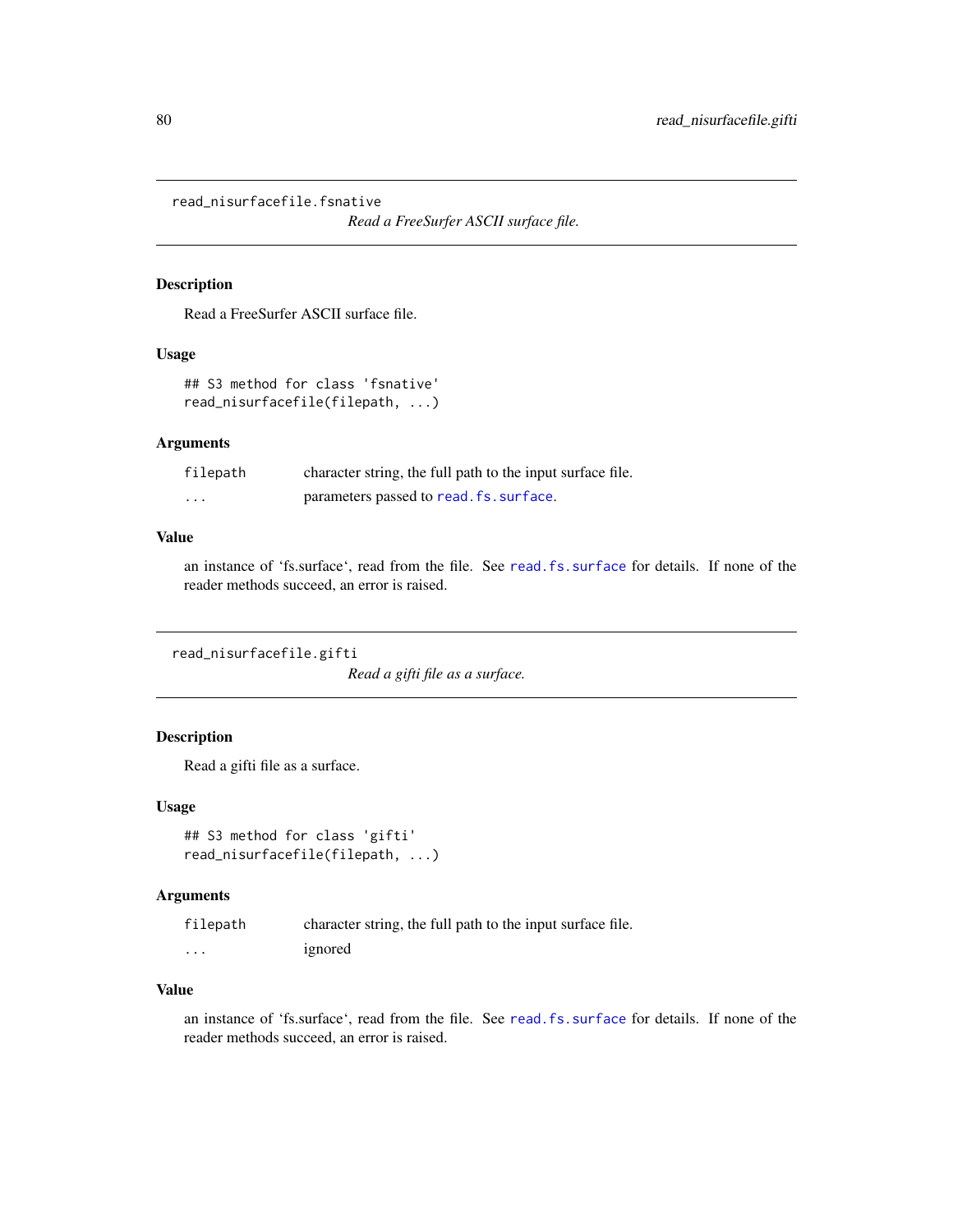# Description

Rotate a 2D matrix in 90 degree steps.

# Usage

rotate2D(slice, degrees = 90)

# Arguments

| slice   | a 2D matrix                                              |
|---------|----------------------------------------------------------|
| degrees | integer, must be a (positive or negative) multiple of 90 |

# Value

2D matrix, the rotated matrix

| Rotate a 3D array in 90 degree steps.<br>rotate3D |  |  |  |
|---------------------------------------------------|--|--|--|
|---------------------------------------------------|--|--|--|

# Description

Rotate a 3D array in 90 degree steps along an axis. This leads to an array with different dimensions.

# Usage

rotate3D(volume, axis = 1L, degrees = 90L)

# Arguments

| volume  | a 3D image volume                                                |
|---------|------------------------------------------------------------------|
| axis    | positive integer in range 1L3L or an axis name, the axis to use. |
| degrees | integer, must be a (positive or negative) multiple of 90L.       |

### Value

a 3D image volume, rotated around the axis. The dimensions may or may not be different from the input image, depending on the rotation angle.

# See Also

Other volume math: [flip3D\(](#page-8-0))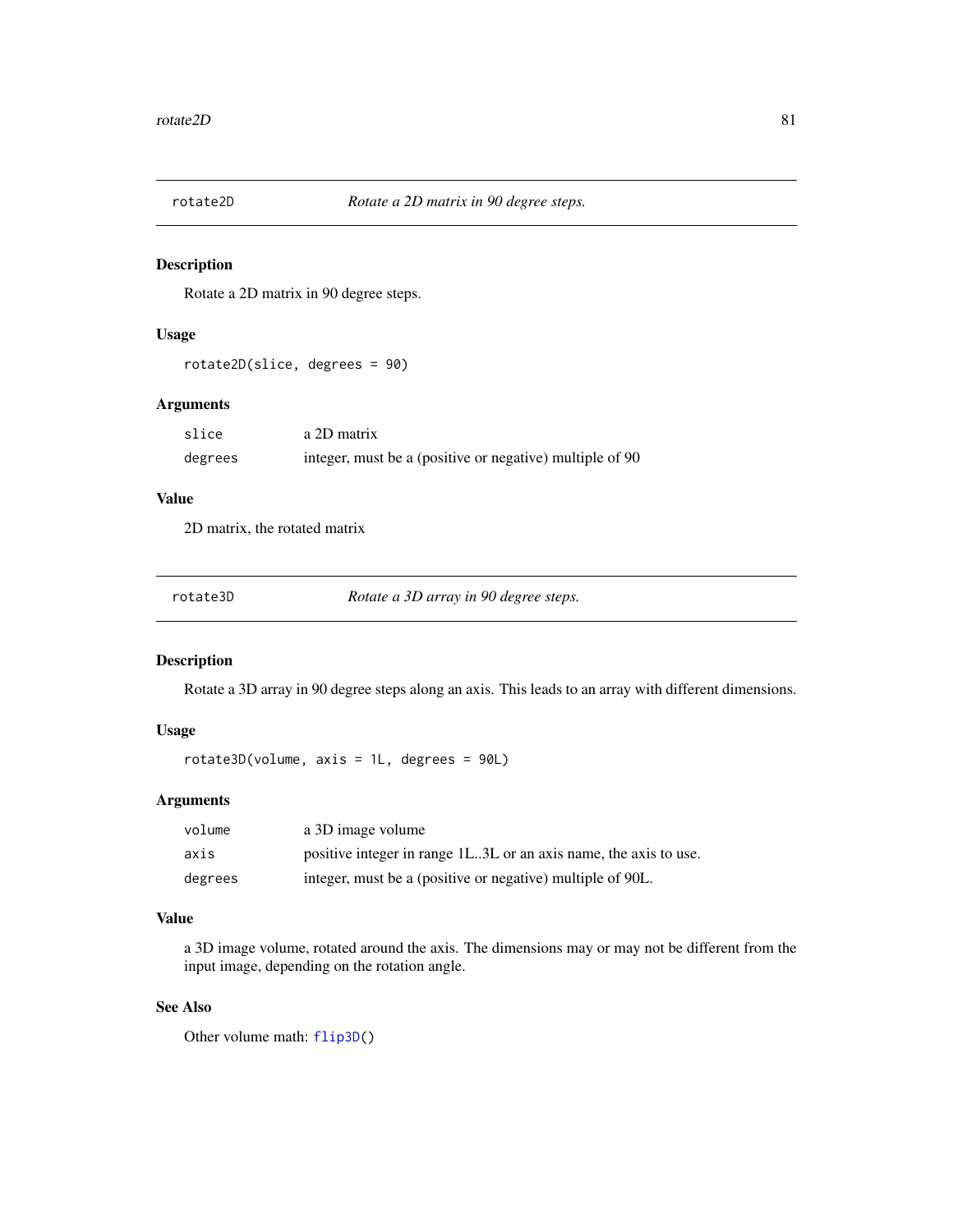<span id="page-81-1"></span>

### Description

Adapt spatial transformation matrix for 1-based indices.

### Usage

sm0to1(tf\_matrix)

### Arguments

tf\_matrix 4x4 numerical matrix, the input spatial transformation matrix, suitable for 0 based indices. Typically this is a vox2ras matrix obtained from functions like [mghheader.vox2ras](#page-25-0).

### Value

4x4 numerical matrix, adapted spatial transformation matrix, suitable for 1-based indices.

# See Also

[sm1to0](#page-81-0) for the inverse operation

```
Other header coordinate space: mghheader.is.ras.valid(), mghheader.ras2vox.tkreg(), mghheader.ras2vox(),
mghheader.scanner2tkreg(), mghheader.tkreg2scanner(), mghheader.vox2ras.tkreg(), mghheader.vox2ras(),
read.fs.transform.dat(), read.fs.transform.lta(), read.fs.transform.xfm(), read.fs.transform(),
sm<sub>1</sub>to0()
```
<span id="page-81-0"></span>sm1to0 *Adapt spatial transformation matrix for 0-based indices.*

### Description

Adapt spatial transformation matrix for 0-based indices.

### Usage

```
sm1to0(tf_matrix)
```
### Arguments

tf\_matrix 4x4 numerical matrix, the input spatial transformation matrix, suitable for 1 based indices.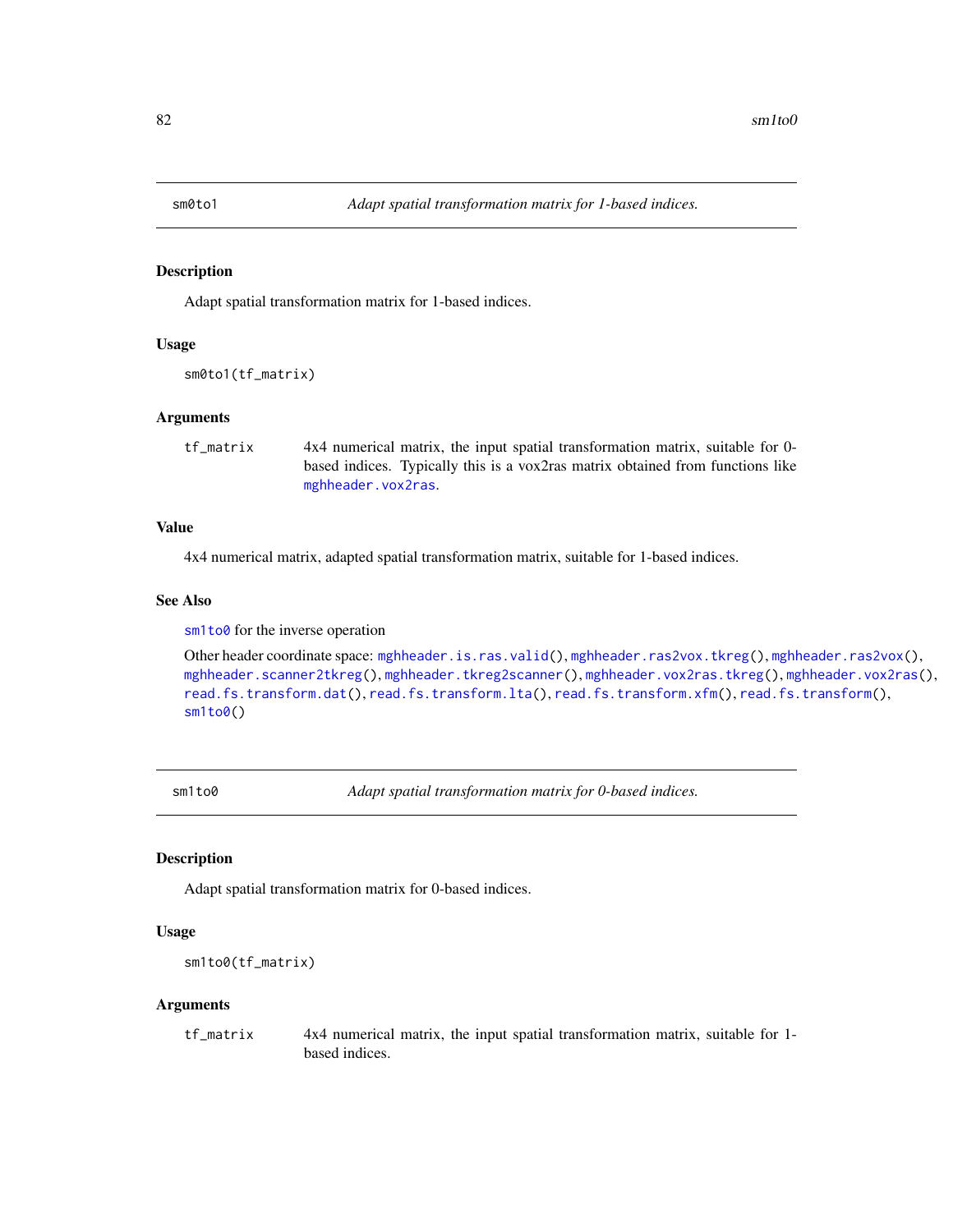# surfaceras.to.ras 83

# Value

4x4 numerical matrix, adapted spatial transformation matrix, suitable for 0-based indices.

# See Also

[sm0to1](#page-81-1) for the inverse operation

```
Other header coordinate space: mghheader.is.ras.valid(), mghheader.ras2vox.tkreg(), mghheader.ras2vox(),
mghheader.scanner2tkreg(), mghheader.tkreg2scanner(), mghheader.vox2ras.tkreg(), mghheader.vox2ras(),
read.fs.transform.dat(), read.fs.transform.lta(), read.fs.transform.xfm(), read.fs.transform(),
sm0to1()
```

| surfaceras.to.ras | Translate surface RAS coordinates, as used in surface vertices and |
|-------------------|--------------------------------------------------------------------|
|                   | surface labels, to volume RAS.                                     |

# Description

Translate surface RAS coordinates, as used in surface vertices and surface labels, to volume RAS.

### Usage

```
surfaceras.to.ras(
  header_cras,
  sras_coords,
  first_vovel_RAS = c(1, 1, 1),invert_transform = FALSE
)
```
### Arguments

| header_cras      | an MGH header instance from which to extract the cras (center RAS), or the<br>cras vector, i.e., a numerical vector of length 3                                                            |
|------------------|--------------------------------------------------------------------------------------------------------------------------------------------------------------------------------------------|
| sras_coords      | nx3 numerical vector, the input surface RAS coordinates. Could be the vertex<br>coordinates of an 'fs.surface' instance, or the RAS coords from a surface label.<br>Use the orig surfaces. |
| first_voxel_RAS  |                                                                                                                                                                                            |
|                  | the RAS of the first voxel, see mghheader.centervoxelRAS.from.firstvoxelRAS<br>for details. Ignored if 'header_cras' is a vector.                                                          |
| invert_transform |                                                                                                                                                                                            |
|                  | logical, whether to invert the transform. Do not use this, call link{ras. to. surfaceras}<br>instead.                                                                                      |

# Value

the RAS coords for the input sras\_coords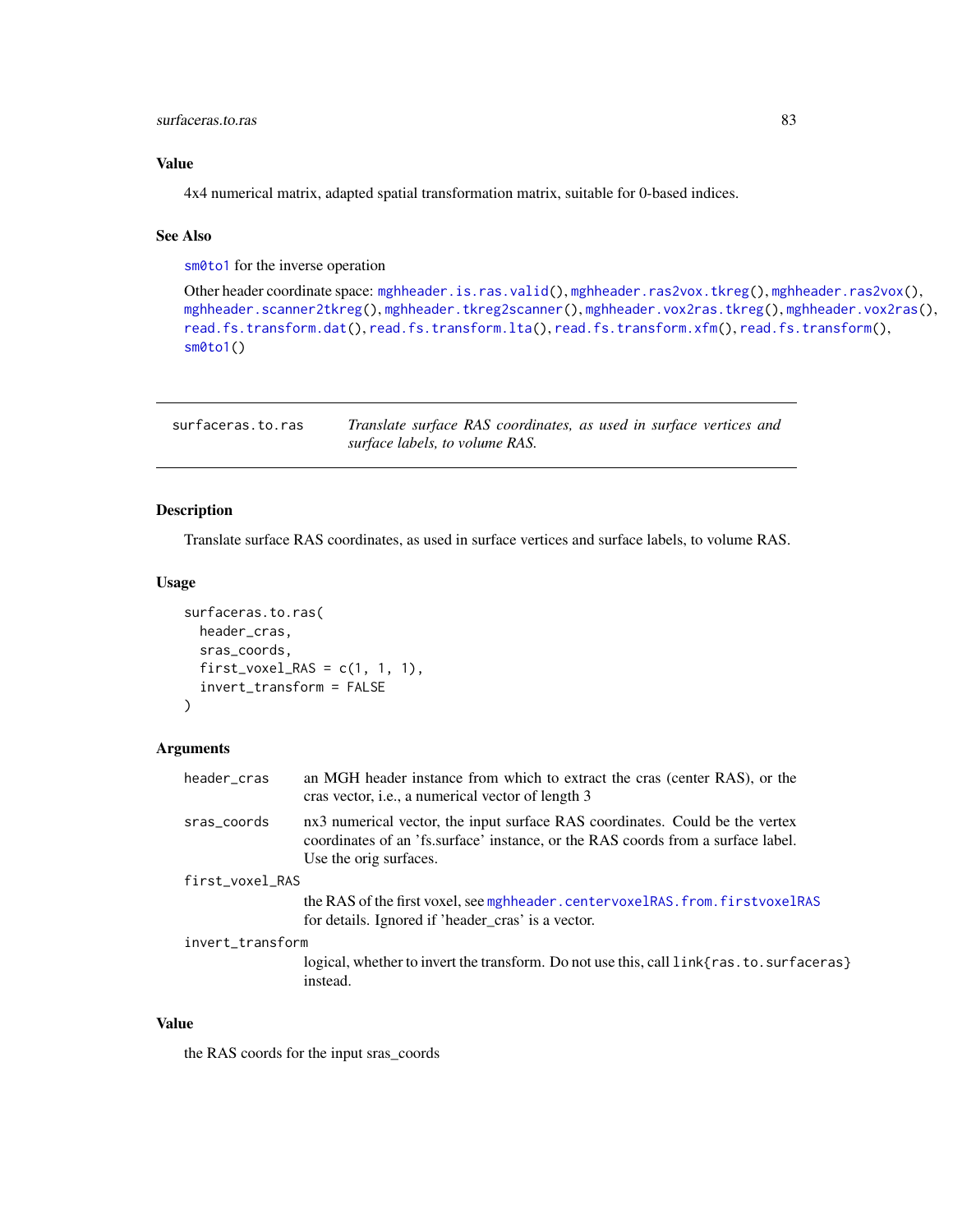# Note

The RAS can be computed from Surface RAS by adding the center RAS coordinates, i.e., it is nothing but a translation.

surfaceras.to.talairach

*Compute Talairach RAS for surface RAS (e.g., vertex coordinates).*

# Description

Compute Talairach RAS for surface RAS (e.g., vertex coordinates).

### Usage

```
surfaceras.to.talairach(
  sras_coords,
  talairach,
 header_cras,
  first_voxel_RAS = c(1, 1, 1)\mathcal{L}
```
# Arguments

| sras_coords     | nx3 numerical vector, the input surface RAS coordinates. Could be the vertex<br>coordinates of an 'fs.surface' instance, or the RAS coords from a surface label.<br>Use the orig surfaces.   |
|-----------------|----------------------------------------------------------------------------------------------------------------------------------------------------------------------------------------------|
| talairach       | the 4x4 numerical talairach matrix, or a character string which will be inter-<br>preted as the path to an xfm file containing the matrix (typically '\$SUBJECTS_DIR/\$subject/mri/transform |
| header_cras     | an MGH header instance from which to extract the cras (center RAS), or the<br>cras vector, <i>i.e.</i> , a numerical vector of length 3                                                      |
| first_voxel_RAS |                                                                                                                                                                                              |
|                 | the RAS of the first voxel, see mghheader.centervoxelRAS.from.firstvoxelRAS                                                                                                                  |
|                 | for details. Ignored if 'header cras' is a vector.                                                                                                                                           |

# Value

The Talairach RAS coordinates for the vertices of the orig surfaces (or coords in surface RAS space). Based on linear transform.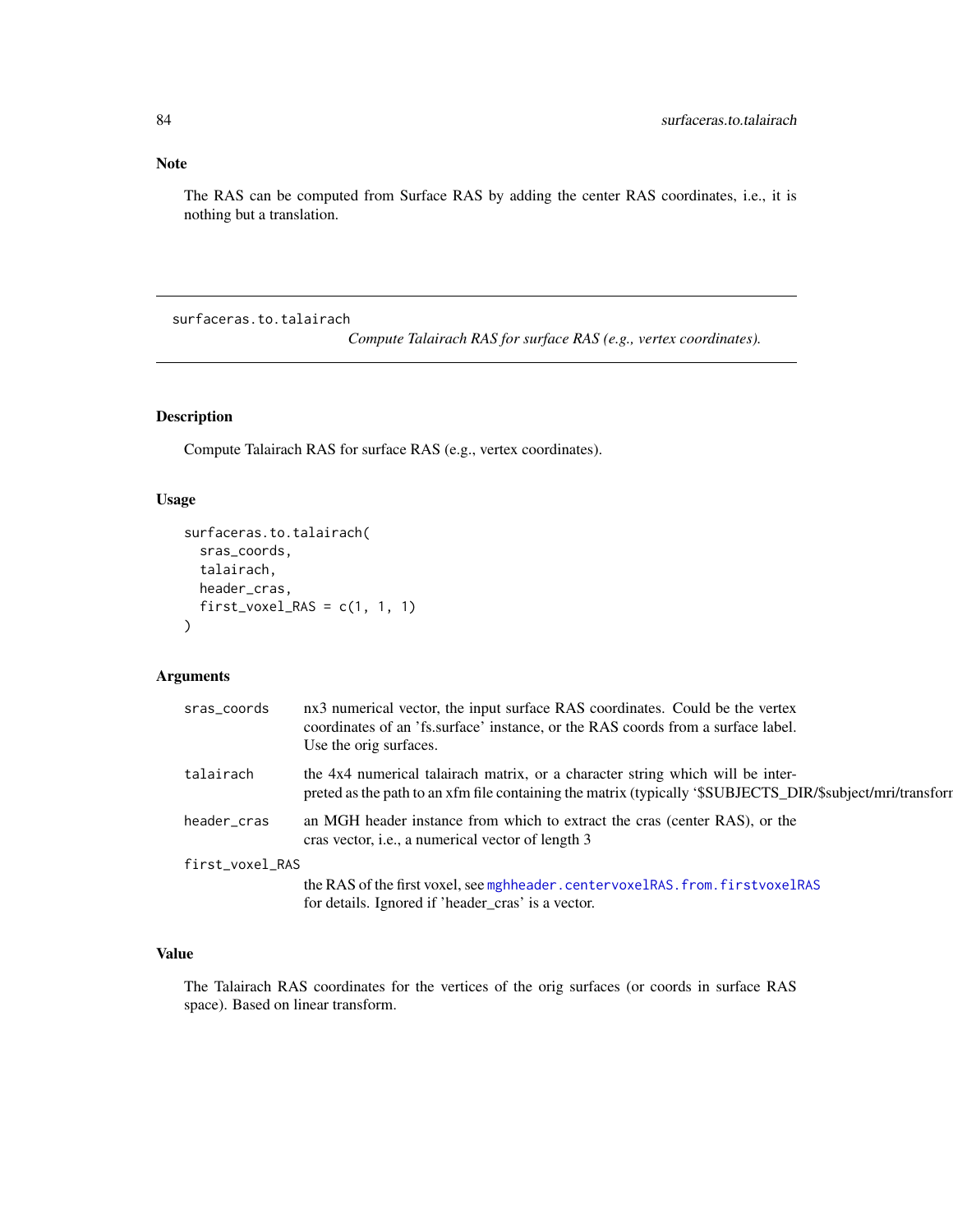talairachras.to.ras *Compute MNI talairach coordinates from RAS coords.*

### Description

Compute MNI talairach coordinates from RAS coords.

# Usage

talairachras.to.ras(tal\_ras\_coords, talairach)

# Arguments

|           | tal_ras_coords coordinate matrix in Talairach RAS space                                                    |
|-----------|------------------------------------------------------------------------------------------------------------|
| talairach | the 4x4 numerical talairach matrix, or a character string which will be inter-                             |
|           | preted as the path to an xfm file containing the matrix (typically '\$SUBJECTS_DIR/\$subject/mri/transform |

# Value

the Talairach RAS coordinates for the given RAS coordinates. They are based on a linear transform.

# Note

You can use this to compute the Talairach coordinate of a voxel, based on its RAS coordinate.

### References

see [https://en.wikipedia.org/wiki/Talairach\\_coordinates](https://en.wikipedia.org/wiki/Talairach_coordinates)

<span id="page-84-0"></span>write.fs.annot *Write annotation to binary file.*

# Description

Write an annotation to a FreeSurfer binary format annotation file in the new format  $(v2)$ . An annotation (or brain parcellation) assigns each vertex to a label (or region). One of the regions is often called 'unknown' or similar and all vertices which are not relevant for the parcellation are assigned this label.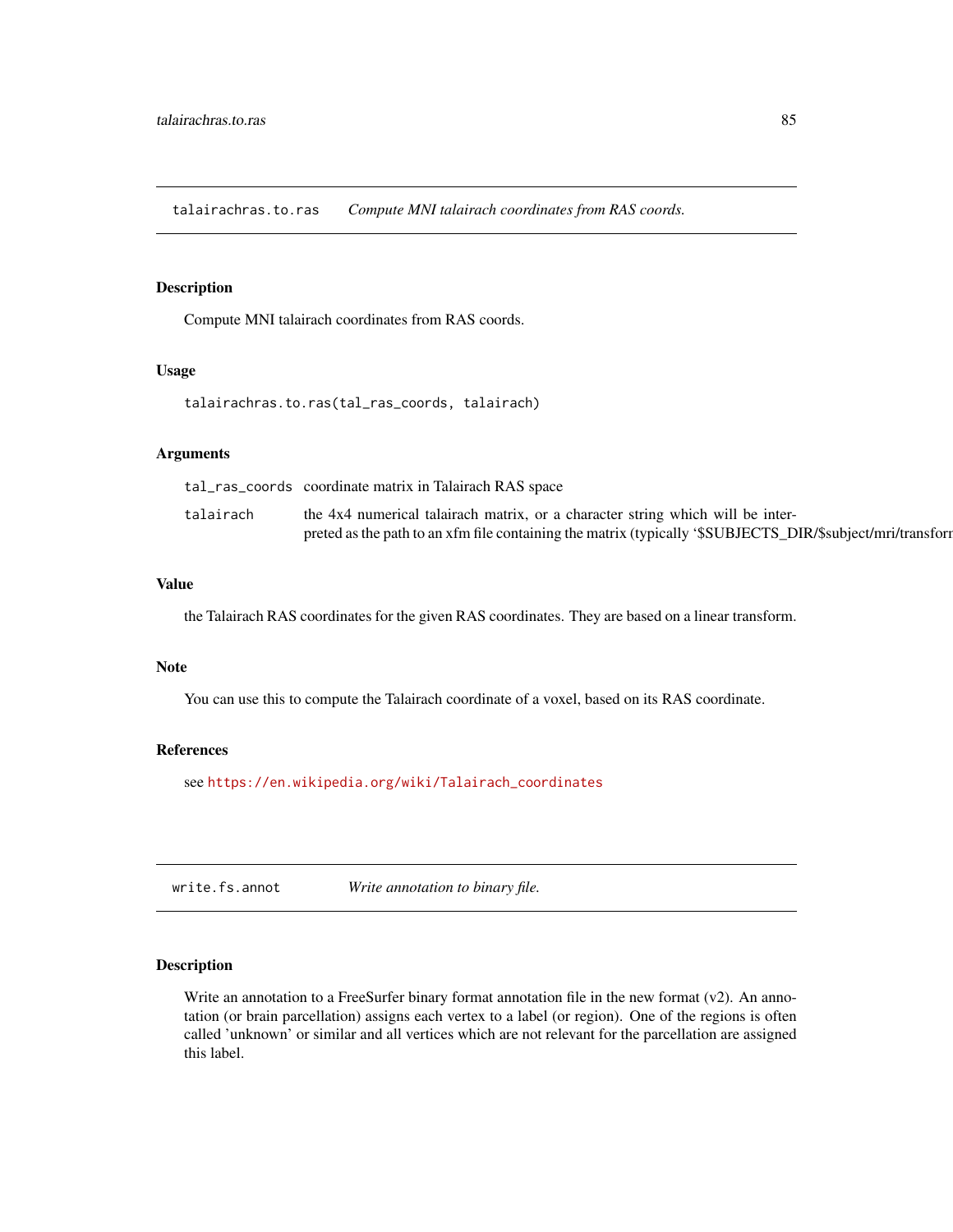# Usage

```
write.fs.annot(
  filepath,
  num_vertices = NULL,
  colortable = NULL,
  labels_as_colorcodes = NULL,
  labels_as_indices_into_colortable = NULL,
  fs. annot = NULL
\mathcal{L}
```
# Arguments

| filepath             | string, path to the output file.                                                                                                                                                                                                                                                                                                                                                                                                                                                                                                                        |  |
|----------------------|---------------------------------------------------------------------------------------------------------------------------------------------------------------------------------------------------------------------------------------------------------------------------------------------------------------------------------------------------------------------------------------------------------------------------------------------------------------------------------------------------------------------------------------------------------|--|
| num_vertices         | integer, the number of vertices of the surface. Must be given unless parameter<br>'fs.annot' is not NULL.                                                                                                                                                                                                                                                                                                                                                                                                                                               |  |
| colortable           | dataframe that contains one region per row. Required columns are: 'struct_name':<br>character string, the region name. 'r': integer in range 0-255, the RGB color<br>value for the red channel. 'g': same for the green channel. 'b': same for the<br>blue channel. 'a': the alpha (transparency) channel value. Optional columns<br>are: 'code': the color code. Will be computed if not set. Note that you can pass<br>the dataframe returned by read. fs. annot as 'colortable_df'. Only required if<br>'labels_as_indices_into_colortable' is used. |  |
| labels_as_colorcodes |                                                                                                                                                                                                                                                                                                                                                                                                                                                                                                                                                         |  |
|                      | vector of *n* integers. The first way to specify the labels. Each integer is a<br>colorcode, that has been computed from the RGBA color values of the regions<br>in the colortable as $r + g*2^8 + b*2^16 + a*2^24$ . If you do not already have<br>these color codes, it is way easier to set this to NULL and define the labels as<br>indices into the colortable, see parameter 'labels_as_indices_into_colortable'.                                                                                                                                 |  |
|                      | labels_as_indices_into_colortable                                                                                                                                                                                                                                                                                                                                                                                                                                                                                                                       |  |
|                      | vector of *n* integers, the second way to specify the labels. Each integer is an<br>index into the rows of the colortable. Indices start with 1. This parameter and<br>'labels_as_colorcodes' are mutually exclusive, but required.                                                                                                                                                                                                                                                                                                                     |  |
| fs.annot             | instance of class 'fs.annot'. If passed, this takes precedence over all other pa-<br>rameters and they should all be NULL (with the exception of 'filepath').                                                                                                                                                                                                                                                                                                                                                                                           |  |

# See Also

Other atlas functions: [colortable.from.annot\(](#page-5-0)), [read.fs.annot\(](#page-36-0)), [read.fs.colortable\(](#page-38-0)), [write.fs.annot.gii\(](#page-86-0)), [write.fs.colortable\(](#page-87-0))

# Examples

```
# Load annotation
annot_file = system.file("extdata", "lh.aparc.annot.gz",
                            package = "freesurferformats",
                            mustWork = TRUE;
annot = read.fs.annot(annot_file);
```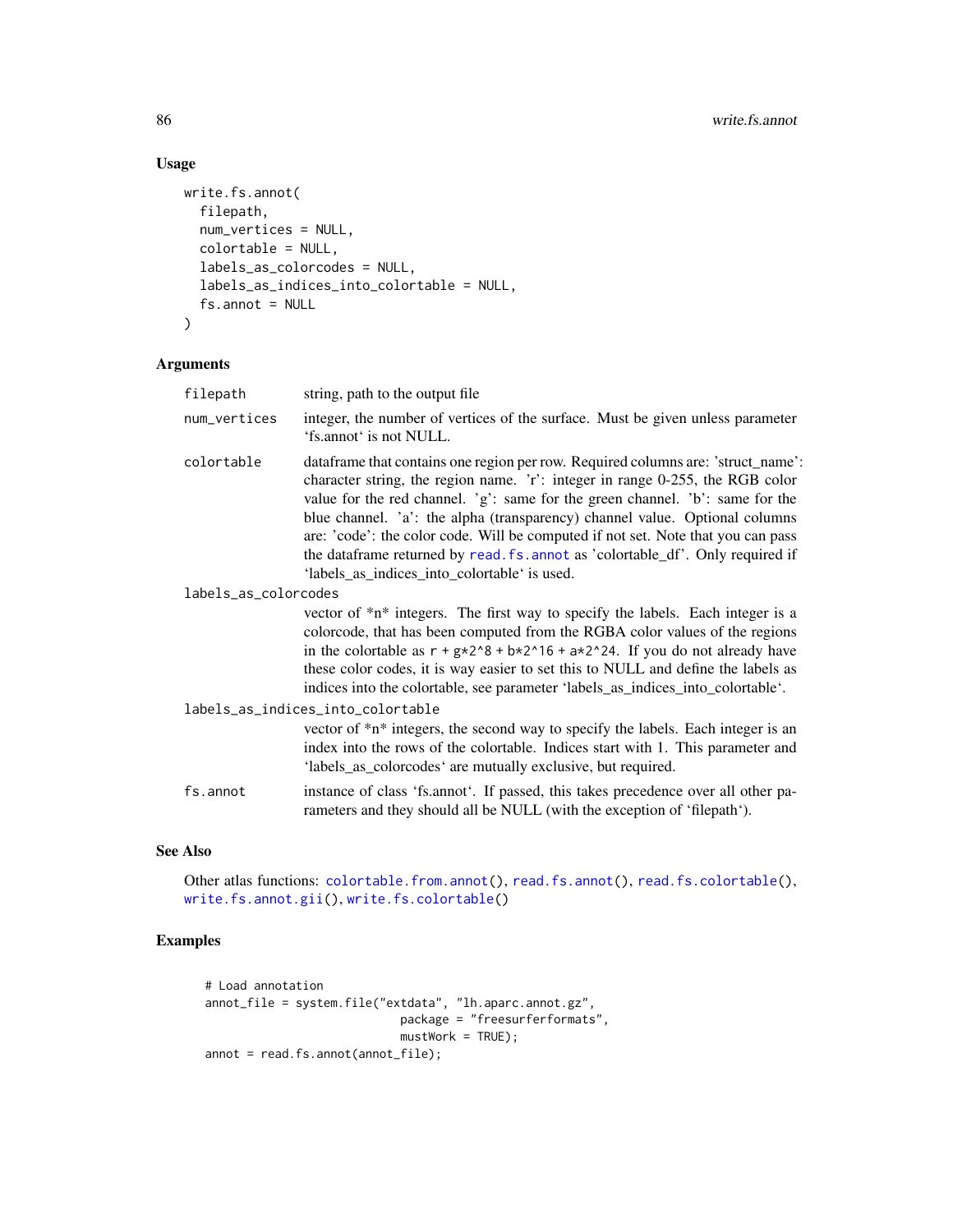```
# New method: write the annotation instance:
write.fs.annot(tempfile(fileext=".annot"), fs.annot=annot);
# Old method: write it from its parts:
write.fs.annot(tempfile(fileext=".annot"), length(annot$vertices),
annot$colortable_df, labels_as_colorcodes=annot$label_codes);
```
<span id="page-86-0"></span>write.fs.annot.gii *Write annotation to GIFTI file.*

# Description

Write an annotation to a GIFTI XML file.

### Usage

```
write.fs.annot.gii(filepath, annot)
```
### Arguments

| filepath | string, path to the output file.  |
|----------|-----------------------------------|
| annot    | fs.annot instance, an annotation. |

### Note

This function does not write a GIFTI file that is valid according to the specification: it stores extra color data in the Label nodes, and there is more than one Label in the LabelTable node.

### See Also

```
Other atlas functions: colortable.from.annot(), read.fs.annot(), read.fs.colortable(),
write.fs.annot(), write.fs.colortable()
```
Other gifti writers: [write.fs.label.gii\(](#page-90-0)), [write.fs.morph.gii\(](#page-93-0)), [write.fs.surface.gii\(](#page-102-0))

# Examples

```
# Load annotation
annot_file = system.file("extdata", "lh.aparc.annot.gz",
                            package = "freesurferformats",
                            mustWork = TRUE);
annot = read.fs.annot(annot_file);
# New method: write the annotation instance:
write.fs.annot.gii(tempfile(fileext=".annot"), annot);
```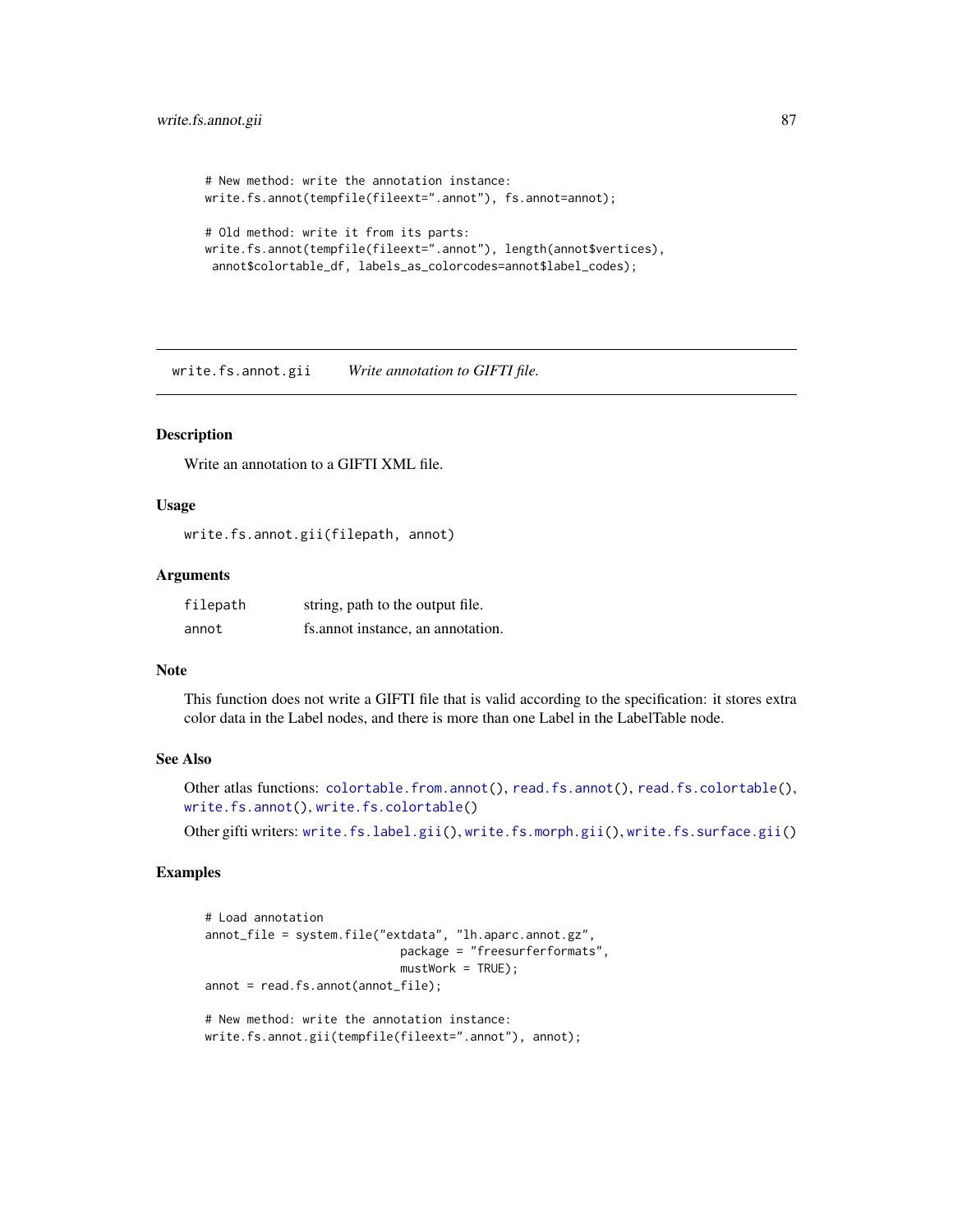<span id="page-87-0"></span>write.fs.colortable *Write colortable file in FreeSurfer ASCII LUT format.*

### Description

Write the colortable to a text file in FreeSurfer ASCII colortable lookup table (LUT) format. An example file is 'FREESURFER\_HOME/FreeSurferColorLUT.txt'.

# Usage

```
write.fs.colortable(filepath, colortable)
```
# Arguments

| filepath.  | string. Full path to the output colormap file.                                                                                                                                                                                                                                                                                                                                                                                                                                                                          |
|------------|-------------------------------------------------------------------------------------------------------------------------------------------------------------------------------------------------------------------------------------------------------------------------------------------------------------------------------------------------------------------------------------------------------------------------------------------------------------------------------------------------------------------------|
| colortable | data.frame, a colortable as read by read. fs. colortable. Must contain the fol-<br>lowing columns: 'struct_name': character string, the label name. 'r': integer in<br>range 0-255, the RGBA color value for the red channel. $g$ : same for green<br>channel. 'b': same for blue channel. 'a': same for alpha (transparency) chan-<br>nel. Can contain the following column: 'struct index': integer, index of the<br>struct entry. If this column does not exist, sequential indices starting at zero are<br>created. |

### Value

the written dataframe, invisible. Note that this is will contain a column named 'struct\_index', no matter whether the input colortable contained it or not.

# See Also

Other atlas functions: [colortable.from.annot\(](#page-5-0)), [read.fs.annot\(](#page-36-0)), [read.fs.colortable\(](#page-38-0)), [write.fs.annot.gii\(](#page-86-0)), [write.fs.annot\(](#page-84-0))

Other colorLUT functions: [colortable.from.annot\(](#page-5-0)), [read.fs.colortable\(](#page-38-0))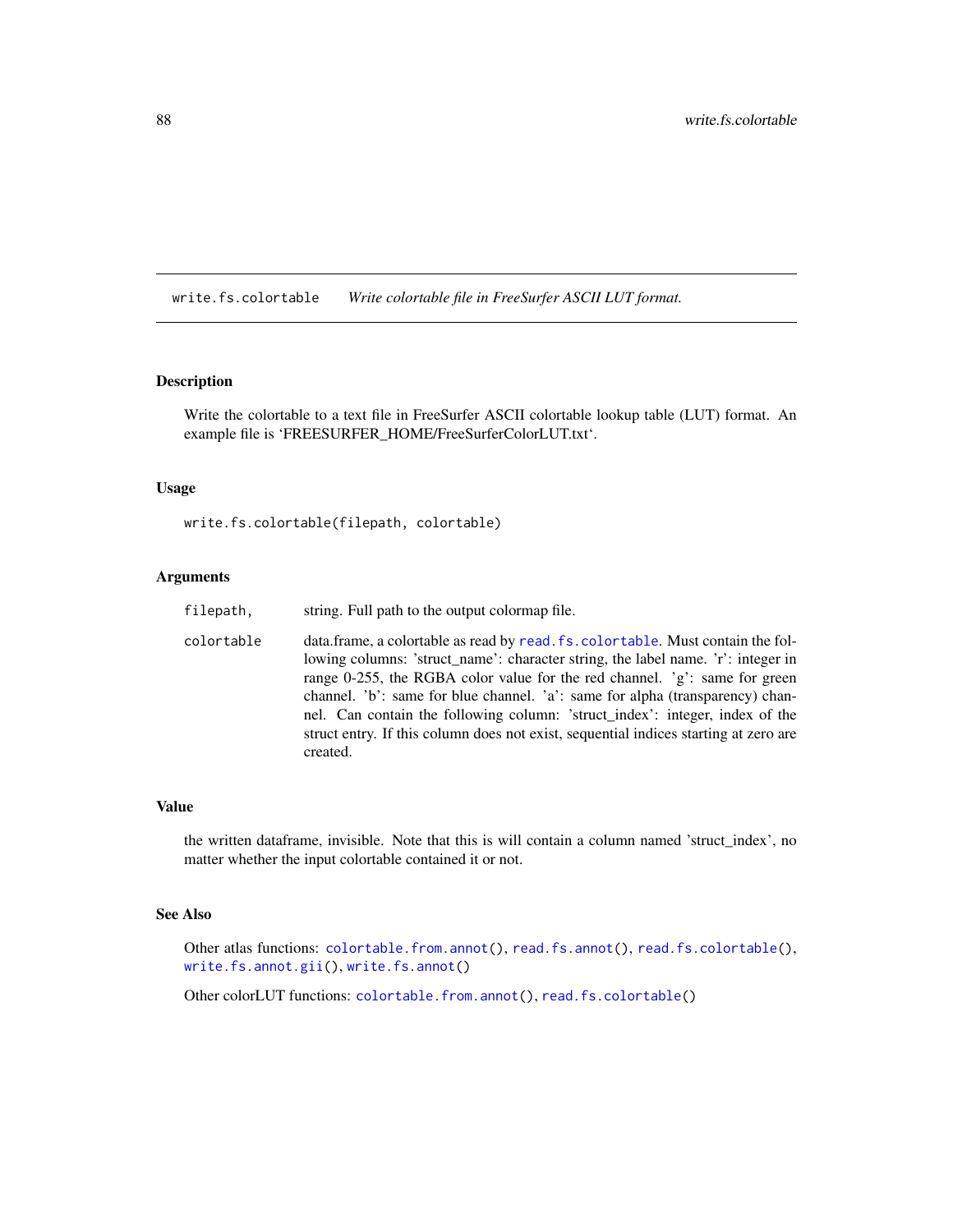<span id="page-88-0"></span>

#### **Description**

Write vertex-wise brain surface data to a file in FreeSurfer binary 'curv' format. For a subject (MRI image pre-processed with FreeSurfer) named 'bert', an example file would be 'bert/surf/lh.thickness', which contains n values. Each value represents the cortical thickness at the respective vertex in the brain surface mesh of bert.

# Usage

write.fs.curv(filepath, data)

# Arguments

| filepath, | string. Full path to the output curv file. If it ends with ".gz", the file is written in |
|-----------|------------------------------------------------------------------------------------------|
|           | gzipped format. Note that this is not common, and that other software may not            |
|           | handle this transparently.                                                               |
| data      | vector of doubles. The brain morphometry data to write, one value per vertex.            |

### See Also

```
Other morphometry functions: fs.get.morph.file.ext.for.format(), fs.get.morph.file.format.from.filename(),
read.fs.curv(), read.fs.mgh(), read.fs.morph.gii(), read.fs.morph(), read.fs.volume(),
read.fs.weight(), write.fs.label.gii(), write.fs.mgh(), write.fs.morph.asc(), write.fs.morph.gii(),
write.fs.morph.ni1(), write.fs.morph.ni2(), write.fs.morph.smp(), write.fs.morph.txt(),
write.fs.morph(), write.fs.weight.asc(), write.fs.weight()
```
write.fs.label *Write vertex indices to file in FreeSurfer label format*

# Description

Write vertex coordinates and vertex indices defining faces to a file in FreeSurfer binary surface format. For a subject (MRI image pre-processed with FreeSurfer) named 'bert', an example file would be 'bert/label/lh.cortex'.

### Usage

```
write.fs.label(
  filepath,
  vertex_indices,
  vertex_coords = NULL,
  vertex_data = NULL,
  indices_are_one_based = TRUE
)
```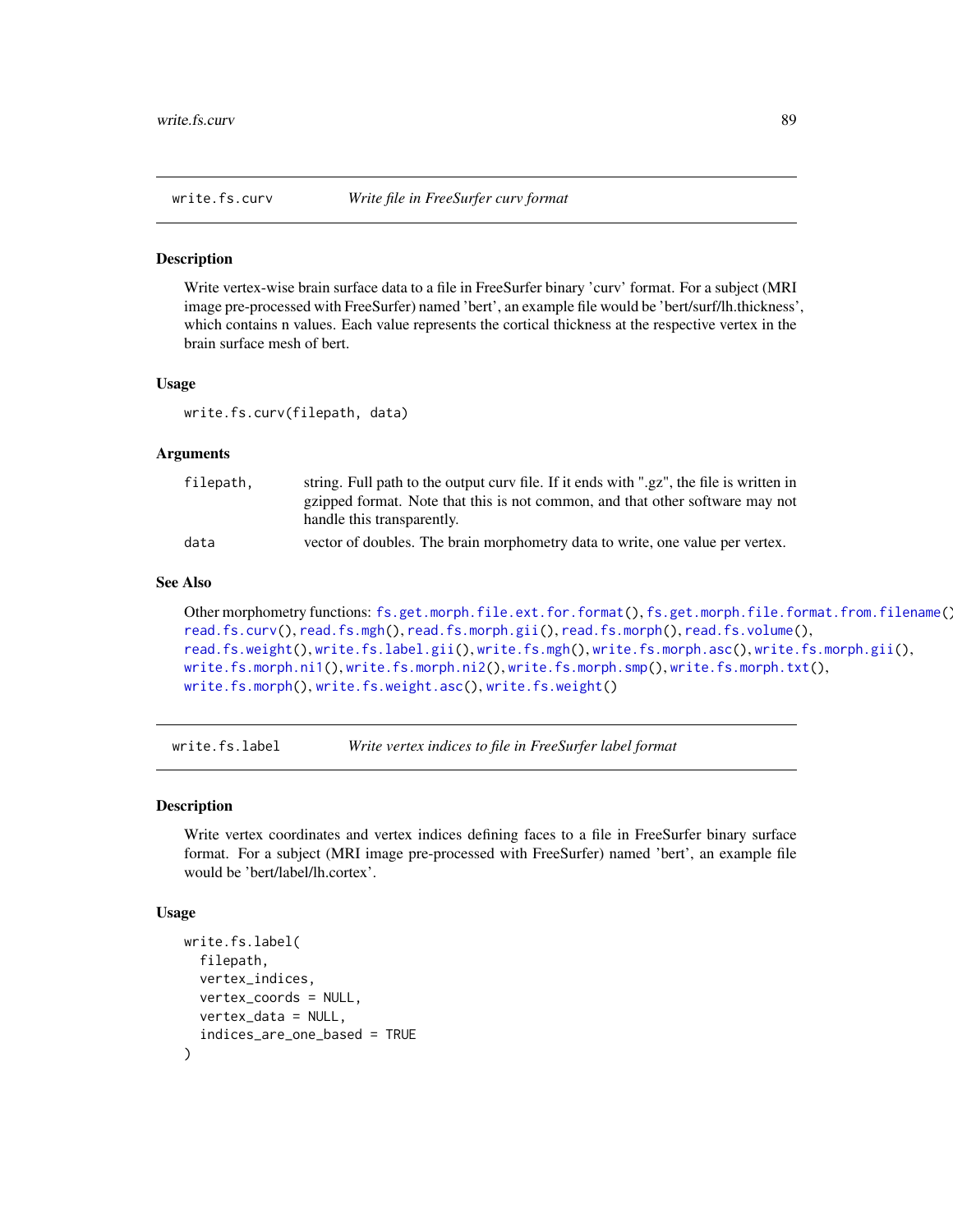### Arguments

| filepath              | string. Full path to the output label file. If it ends with ".gz", the file is written in<br>gzipped format. Note that this is not common, and that other software may not<br>handle this transparently.                                                                                                                                                                                  |  |
|-----------------------|-------------------------------------------------------------------------------------------------------------------------------------------------------------------------------------------------------------------------------------------------------------------------------------------------------------------------------------------------------------------------------------------|--|
|                       | vertex_indices instance of class 'fs.label' or an integer vector, the label. The vertex indices<br>included in the label. As returned by read. fs. label.                                                                                                                                                                                                                                 |  |
| vertex_coords         | an $\pi$ <sup>*</sup> n <sup>*</sup> x 3 float matrix of vertex coordinates, where $\pi$ <sup>*</sup> n <sup>*</sup> is the number of 'ver-<br>tex_indices'. Optional, defaults to NULL, which will write placeholder data.<br>The vertex coordinates are not used by any software I know (you should get<br>them from the surface file). Will be used from 'fs.label' instance if given. |  |
| vertex_data           | a numerical vector of length $*n*,$ where $*n*$ is the number of 'vertex_indices'.<br>Optional, defaults to NULL, which will write placeholder data. The vertex data<br>are not used by any software I know (you should get them from a morphometry<br>file). Will be used from 'fs.label' instance if given.                                                                             |  |
| indices_are_one_based |                                                                                                                                                                                                                                                                                                                                                                                           |  |
|                       | logical, whether the given indices are one-based, as is standard in R. Indices<br>are stored zero-based in label files, so if this is TRUE, all indices will be incre-<br>mented by one before writing them to the file. Defaults to TRUE. If FALSE, it                                                                                                                                   |  |

is assumed that they are zero-based and they are written to the file as-is. Will be

#### Value

dataframe, the dataframe that was written to the file (after the header lines).

used from 'fs.label' instance if given.

# See Also

Other label functions: [read.fs.label.gii\(](#page-41-1)), [read.fs.label.native\(](#page-42-0)), [read.fs.label\(](#page-41-0))

# Examples

```
# Write a simple label containing only vertex indices:
label_vertices = c(1,2,3,4,5,1000,2000,2323,34,34545,42);
write.fs.label(tempfile(fileext=".label"), label_vertices);
# Load a full label, write it back to a file:
labelfile = system.file("extdata", "lh.entorhinal_exvivo.label",
package = "freesurferformats", mustWork = TRUE);
label = read.fs.label(labelfile, full=TRUE);
write.fs.label(tempfile(fileext=".label"), label);
```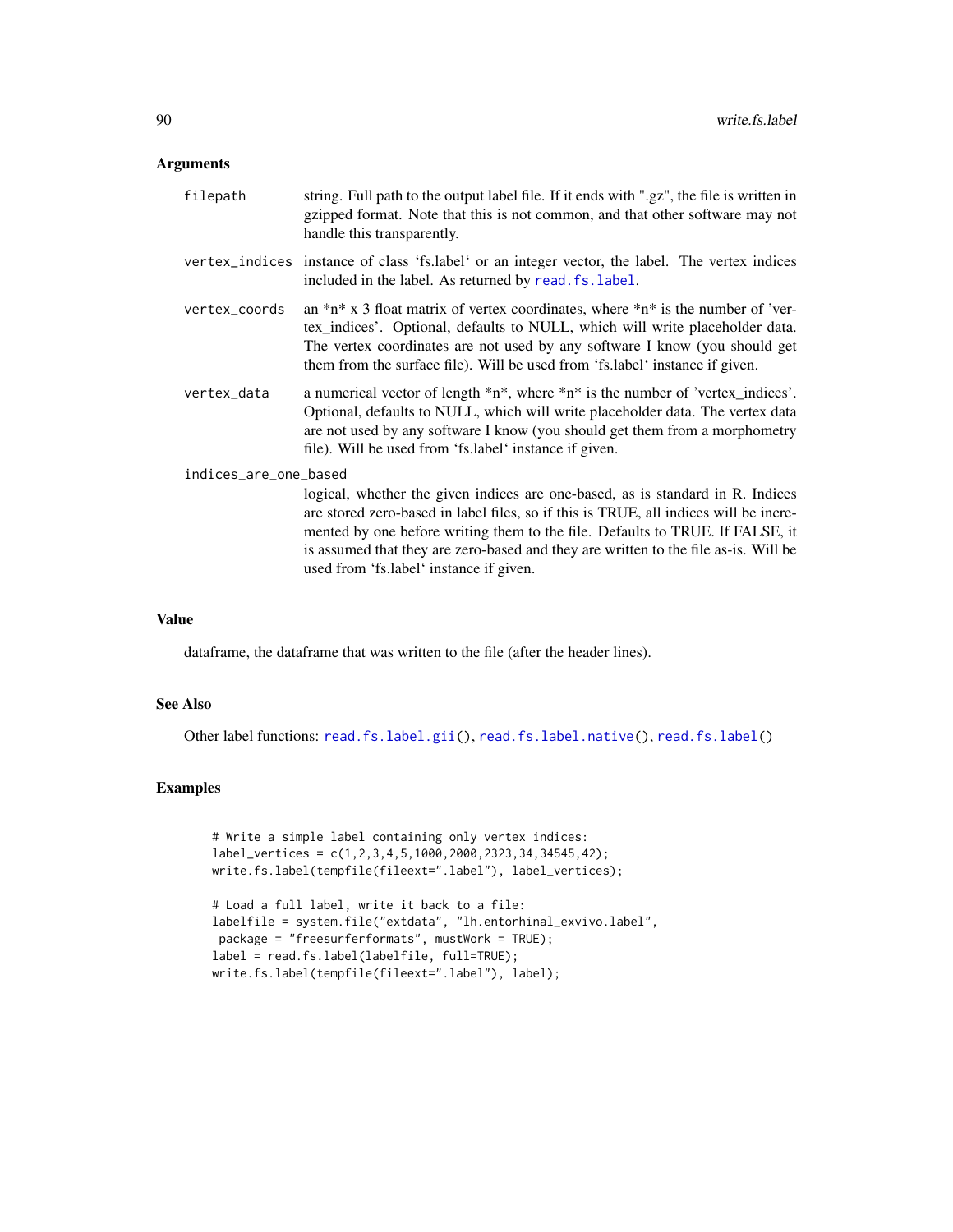<span id="page-90-0"></span>write.fs.label.gii *Write a binary surface label in GIFTI format.*

### Description

The data will be written with intent 'NIFTI\_INTENT\_LABEL' and as datatype 'NIFTI\_TYPE\_INT32'. The label table will include entries 'positive' (label value 0), and 'negative' (label value 1).

#### Usage

```
write.fs.label.gii(filepath, vertex_indices, num_vertices_in_surface)
```
### Arguments

| filepath                | string, the full path of the output GIFTI file.                                                                                                                                |  |
|-------------------------|--------------------------------------------------------------------------------------------------------------------------------------------------------------------------------|--|
|                         | vertex_indices integer vector, the vertex indices which are part of the label (positive). All others<br>not listed, up to num_vertices_in_surface, will be set to be negative. |  |
| num_vertices_in_surface |                                                                                                                                                                                |  |
|                         | integer, the total number of vertices in the surface mesh. A GIFTI label is more                                                                                               |  |
|                         | like a mask/an annotation, so we need to know the number of vertices.                                                                                                          |  |

### Value

format, string. The format that was used to write the data: "gii".

# See Also

```
Other morphometry functions: fs.get.morph.file.ext.for.format(), fs.get.morph.file.format.from.filename(),
read.fs.curv(), read.fs.mgh(), read.fs.morph.gii(), read.fs.morph(), read.fs.volume(),
read.fs.weight(), write.fs.curv(), write.fs.mgh(), write.fs.morph.asc(), write.fs.morph.gii(),
write.fs.morph.ni1(), write.fs.morph.ni2(), write.fs.morph.smp(), write.fs.morph.txt(),
write.fs.morph(), write.fs.weight.asc(), write.fs.weight()
```
Other gifti writers: [write.fs.annot.gii\(](#page-86-0)), [write.fs.morph.gii\(](#page-93-0)), [write.fs.surface.gii\(](#page-102-0))

### Examples

```
label = c(1L, 23L, 44L); # the positive vertex indices
outfile = tempfile(fileext=".gii");
write.fs.label.gii(outfile, label, 50L);
```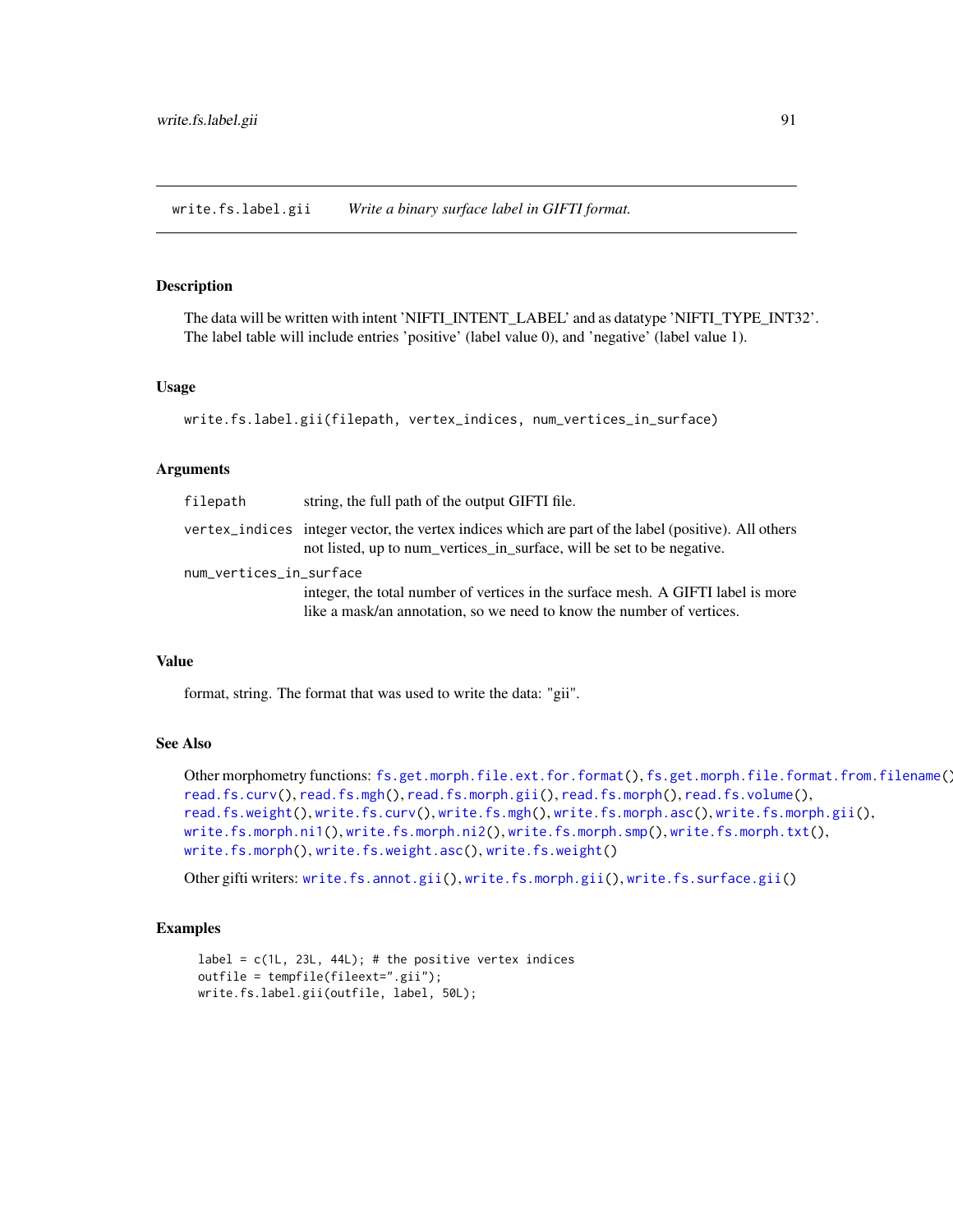<span id="page-91-0"></span>

# Description

Write brain data to a file in FreeSurfer binary MGH or MGZ format.

# Usage

```
write.fs.mgh(
  filepath,
  data,
  vox2ras_matrix = NULL,
  mr\_params = c(0, 0, 0, 0, 0),
 mri_dtype = "auto")
```
# Arguments

| filepath  | string. Full path to the output curv file. If this ends with ".mgz", the file will be<br>written gzipped (i.e., in MGZ instead of MGH format).                                                                                                                                                                                                                                                                                                                                                                                                                                                                            |
|-----------|---------------------------------------------------------------------------------------------------------------------------------------------------------------------------------------------------------------------------------------------------------------------------------------------------------------------------------------------------------------------------------------------------------------------------------------------------------------------------------------------------------------------------------------------------------------------------------------------------------------------------|
| data      | matrix or array of numerical values. The brain data to write. Must be integers<br>or doubles. (The data type is set automatically to MRI_INT for integers and<br>MRI_FLOAT for doubles in the MGH header).                                                                                                                                                                                                                                                                                                                                                                                                                |
|           | vox2ras_matrix 4x4 matrix. An affine transformation matrix for the RAS transform that maps<br>voxel indices in the volume to coordinates, such that for $y(i1,i2,i3)$ (i.e., a voxel<br>defined by 3 indices in the volume), the xyz coordinates are vox2ras_matrix*[i1]<br>i2 i3 1]. If no matrix is given (or a NULL value), the ras_good flag will be 0 in<br>the file. Defaults to NULL.                                                                                                                                                                                                                              |
| mr_params | double vector of length four (without fov) or five. The acquisition parameters,<br>in order: tr, flipangle, te, ti, fov. Spelled out: repetition time, flip angle, echo<br>time, inversion time, field-of-view. The unit for the three times is ms, the angle<br>unit is radians. Defaults to $c(0., 0., 0., 0., 0.)$ if omitted. Pass NULL if you do<br>not want to write them at all.                                                                                                                                                                                                                                   |
| mri_dtype | character string representing an MRI data type code or 'auto'. Valid strings<br>are 'MRI_UCHAR' (1 byte unsigned integer), 'MRI_SHORT' (2 byte signed<br>integer), 'MRI_INT' (4 byte signed integer) and 'MRI_FLOAT' (4 byte signed<br>floating point). The default value 'auto' will determine the data type from the<br>type of the 'data' parameter. It will use MRI_INT for integers, so you may be<br>able to save space by manually settings the dtype if the range of your data does<br>not require that. WARNING: If manually specified, no sanitation of any kind is<br>performed. Leave this alone if in doubt. |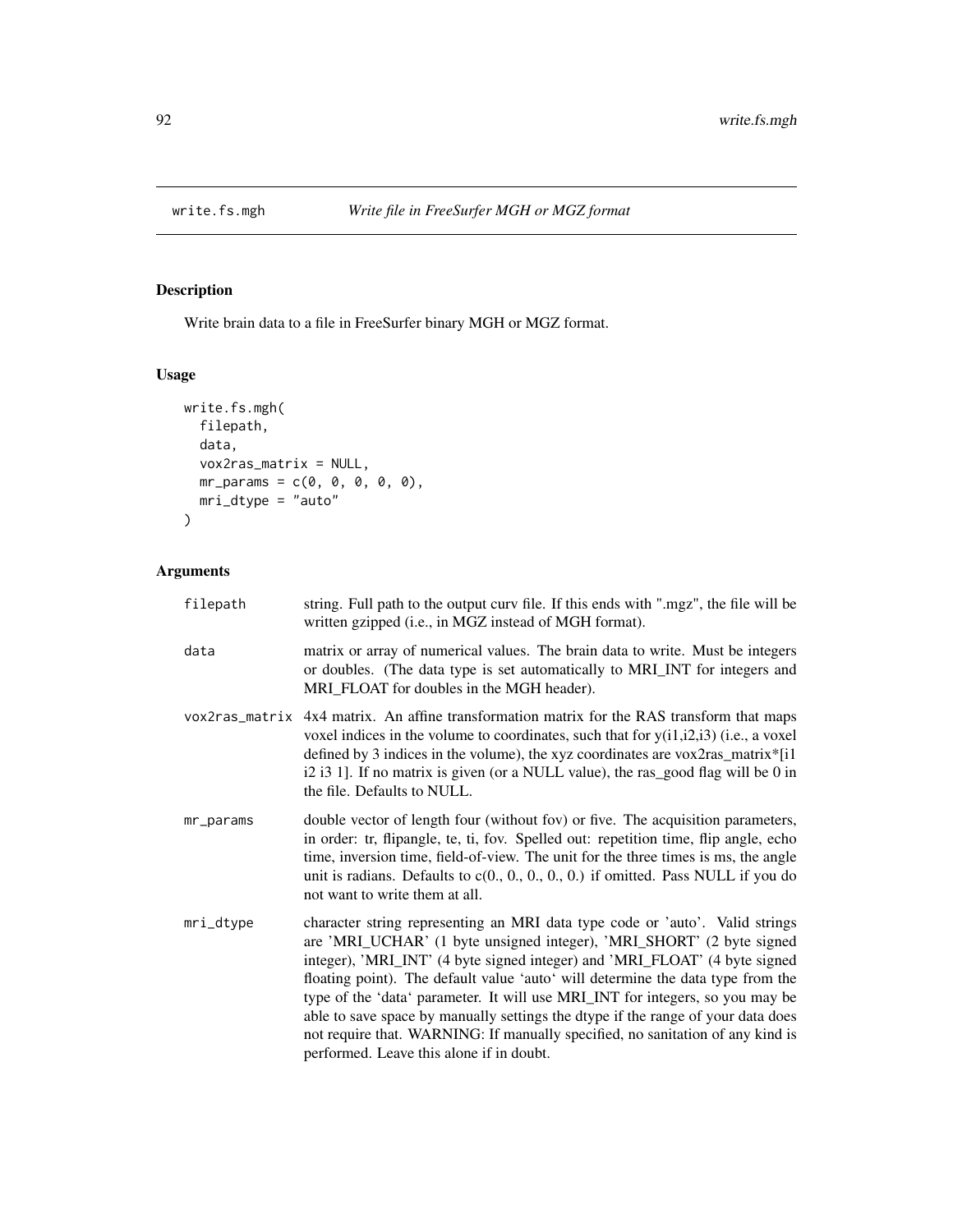# write.fs.morph 93

### See Also

Other morphometry functions: [fs.get.morph.file.ext.for.format\(](#page-9-0)), [fs.get.morph.file.format.from.filename\(](#page-10-0)), [read.fs.curv\(](#page-39-0)), [read.fs.mgh\(](#page-43-0)), [read.fs.morph.gii\(](#page-49-0)), [read.fs.morph\(](#page-45-0)), [read.fs.volume\(](#page-68-0)), [read.fs.weight\(](#page-71-0)), [write.fs.curv\(](#page-88-0)), [write.fs.label.gii\(](#page-90-0)), [write.fs.morph.asc\(](#page-93-1)), [write.fs.morph.gii\(](#page-93-0)), [write.fs.morph.ni1\(](#page-94-0)), [write.fs.morph.ni2\(](#page-95-0)), [write.fs.morph.smp\(](#page-96-0)), [write.fs.morph.txt\(](#page-96-1)), [write.fs.morph\(](#page-92-0)), [write.fs.weight.asc\(](#page-110-0)), [write.fs.weight\(](#page-109-0))

<span id="page-92-0"></span>write.fs.morph *Write morphometry data in a format derived from the given file name.*

### Description

Given data and a morphometry file name, derive the proper format from the file extension and write the file.

### Usage

```
write.fs.morph(filepath, data, format = "auto", ...)
```
### Arguments

| filepath, | string. The full file name. The format to use will be derived from the last                                                                                                          |
|-----------|--------------------------------------------------------------------------------------------------------------------------------------------------------------------------------------|
|           | characters, the suffix. Supported suffixes are "mgh" for MGH format, "mgz" for                                                                                                       |
|           | MGZ format, "smp" for Brainvoyager SMP format, "nii" or "nii.gz" for NIFTI                                                                                                           |
|           | v1 format, "gii" or "gii.gz" for GIFTI format, everything else will be treated as<br>curv format.                                                                                    |
|           |                                                                                                                                                                                      |
| data.     | numerical vector. The data to write.                                                                                                                                                 |
| format    | character string, the format to use. One of c("auto", "mgh", "mgz", "curv", "n1",<br>"ni2", "gii"). The default setting "auto" will determine the format from the file<br>extension. |
| $\ddots$  | additional parameters to pass to the respective writer function.                                                                                                                     |

# Value

character string. The format that was used to write the data. One of c("auto", "mgh", "mgz", "curv", "ni1", "ni2", "gii").

### See Also

```
Other morphometry functions: fs.get.morph.file.ext.for.format(), fs.get.morph.file.format.from.filename(),
read.fs.curv(), read.fs.mgh(), read.fs.morph.gii(), read.fs.morph(), read.fs.volume(),
read.fs.weight(), write.fs.curv(), write.fs.label.gii(), write.fs.mgh(), write.fs.morph.asc(),
write.fs.morph.gii(), write.fs.morph.ni1(), write.fs.morph.ni2(), write.fs.morph.smp(),
write.fs.morph.txt(), write.fs.weight.asc(), write.fs.weight()
```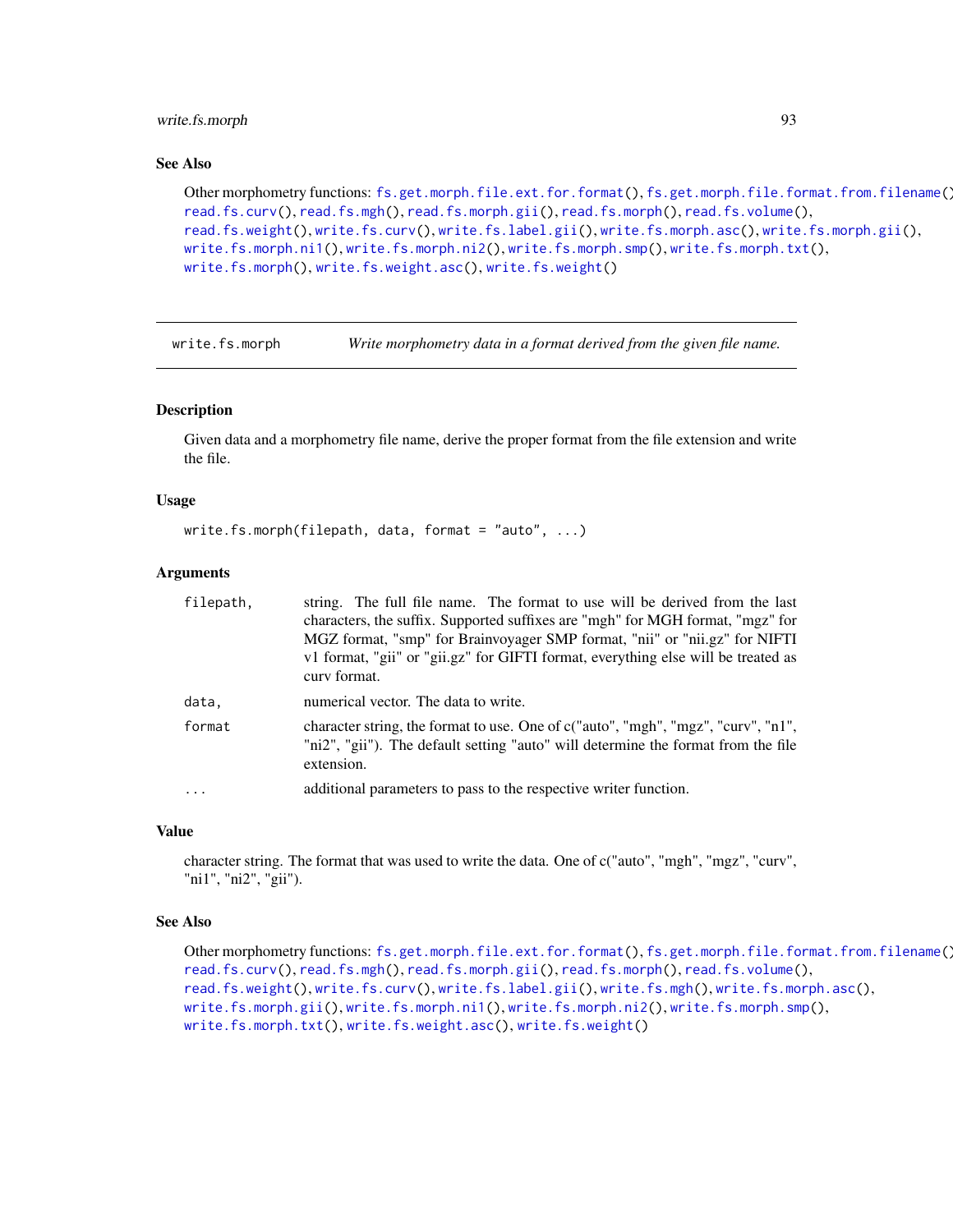<span id="page-93-1"></span>write.fs.morph.asc *Write file in FreeSurfer ASCII curv format*

### Description

Write vertex-wise brain surface data to a file in FreeSurfer ascii 'curv' format.

#### Usage

```
write.fs.morph.asc(filepath, data, coords = NULL)
```
### Arguments

| filepath | string. Full path to the output curv file. If it ends with ".gz", the file is written in<br>gzipped format. Note that this is not common, and that other software may not<br>handle this transparently. |
|----------|---------------------------------------------------------------------------------------------------------------------------------------------------------------------------------------------------------|
| data     | vector of doubles. The brain morphometry data to write, one value per vertex.                                                                                                                           |
| coords   | optional, nx3 matrix of x,y,z coordinates, one row per vertex in 'data'. If 'NULL',<br>all zeroes will be written instead.                                                                              |

# See Also

```
Other morphometry functions: fs.get.morph.file.ext.for.format(), fs.get.morph.file.format.from.filename(),
read.fs.curv(), read.fs.mgh(), read.fs.morph.gii(), read.fs.morph(), read.fs.volume(),
read.fs.weight(), write.fs.curv(), write.fs.label.gii(), write.fs.mgh(), write.fs.morph.gii(),
write.fs.morph.ni1(), write.fs.morph.ni2(), write.fs.morph.smp(), write.fs.morph.txt(),
write.fs.morph(), write.fs.weight.asc(), write.fs.weight()
```
<span id="page-93-0"></span>write.fs.morph.gii *Write morphometry data in GIFTI format.*

### Description

The data will be written with intent 'NIFTI\_INTENT\_SHAPE' and as datatype 'NIFTI\_TYPE\_FLOAT32'.

# Usage

```
write.fs.morph.gii(filepath, data)
```
# Arguments

| filepath | string, the full path of the output GIFTI file.                 |
|----------|-----------------------------------------------------------------|
| data     | numerical vector, the data to write. Will be coerced to double. |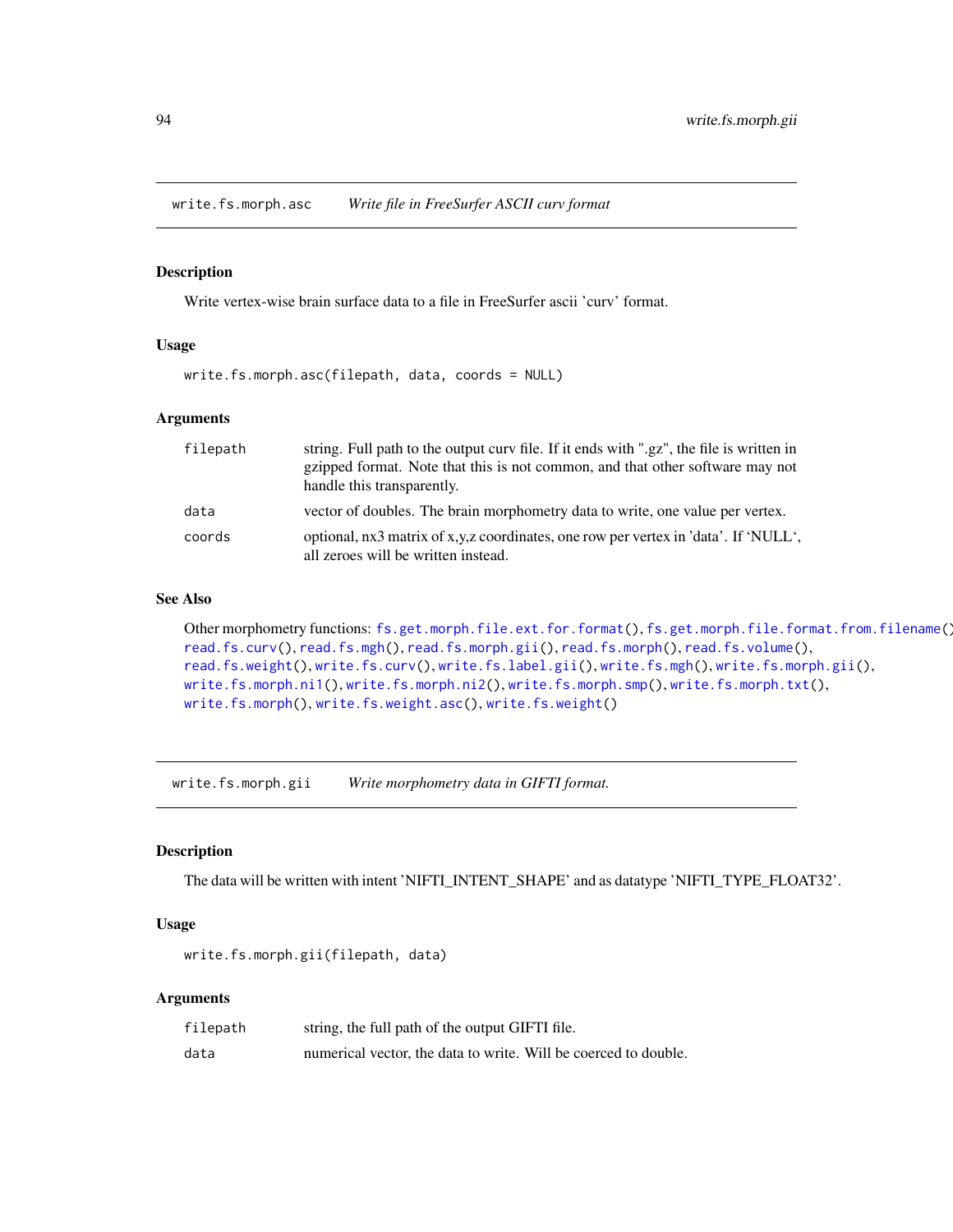### Value

format, string. The format that was used to write the data: "gii".

# See Also

```
Other morphometry functions: fs.get.morph.file.ext.for.format(), fs.get.morph.file.format.from.filename(),
read.fs.curv(), read.fs.mgh(), read.fs.morph.gii(), read.fs.morph(), read.fs.volume(),
read.fs.weight(), write.fs.curv(), write.fs.label.gii(), write.fs.mgh(), write.fs.morph.asc(),
write.fs.morph.ni1(), write.fs.morph.ni2(), write.fs.morph.smp(), write.fs.morph.txt(),
write.fs.morph(), write.fs.weight.asc(), write.fs.weight()
```
Other gifti writers: [write.fs.annot.gii\(](#page-86-0)), [write.fs.label.gii\(](#page-90-0)), [write.fs.surface.gii\(](#page-102-0))

<span id="page-94-0"></span>write.fs.morph.ni1 *Write morphometry data in NIFTI v1 format.*

### **Description**

Write morphometry data in NIFTI v1 format.

### Usage

```
write.fs.morph.ni1(filepath, data, ...)
```
#### Arguments

| filepath | string, the full path of the output NIFTI file. Should end with '.nii' or '.nii.gz'. |
|----------|--------------------------------------------------------------------------------------|
| data     | numerical vector, the data to write. Will be coerced to double.                      |
| $\cdot$  | extra parameters passed to write.nifti1.                                             |

### Value

format, string. The format that was used to write the data: "ni1".

#### See Also

```
Other morphometry functions: fs.get.morph.file.ext.for.format(), fs.get.morph.file.format.from.filename(),
read.fs.curv(), read.fs.mgh(), read.fs.morph.gii(), read.fs.morph(), read.fs.volume(),
read.fs.weight(), write.fs.curv(), write.fs.label.gii(), write.fs.mgh(), write.fs.morph.asc(),
write.fs.morph.gii(), write.fs.morph.ni2(), write.fs.morph.smp(), write.fs.morph.txt(),
write.fs.morph(), write.fs.weight.asc(), write.fs.weight()
```
Other nifti1 writers: [write.nifti1\(](#page-111-0))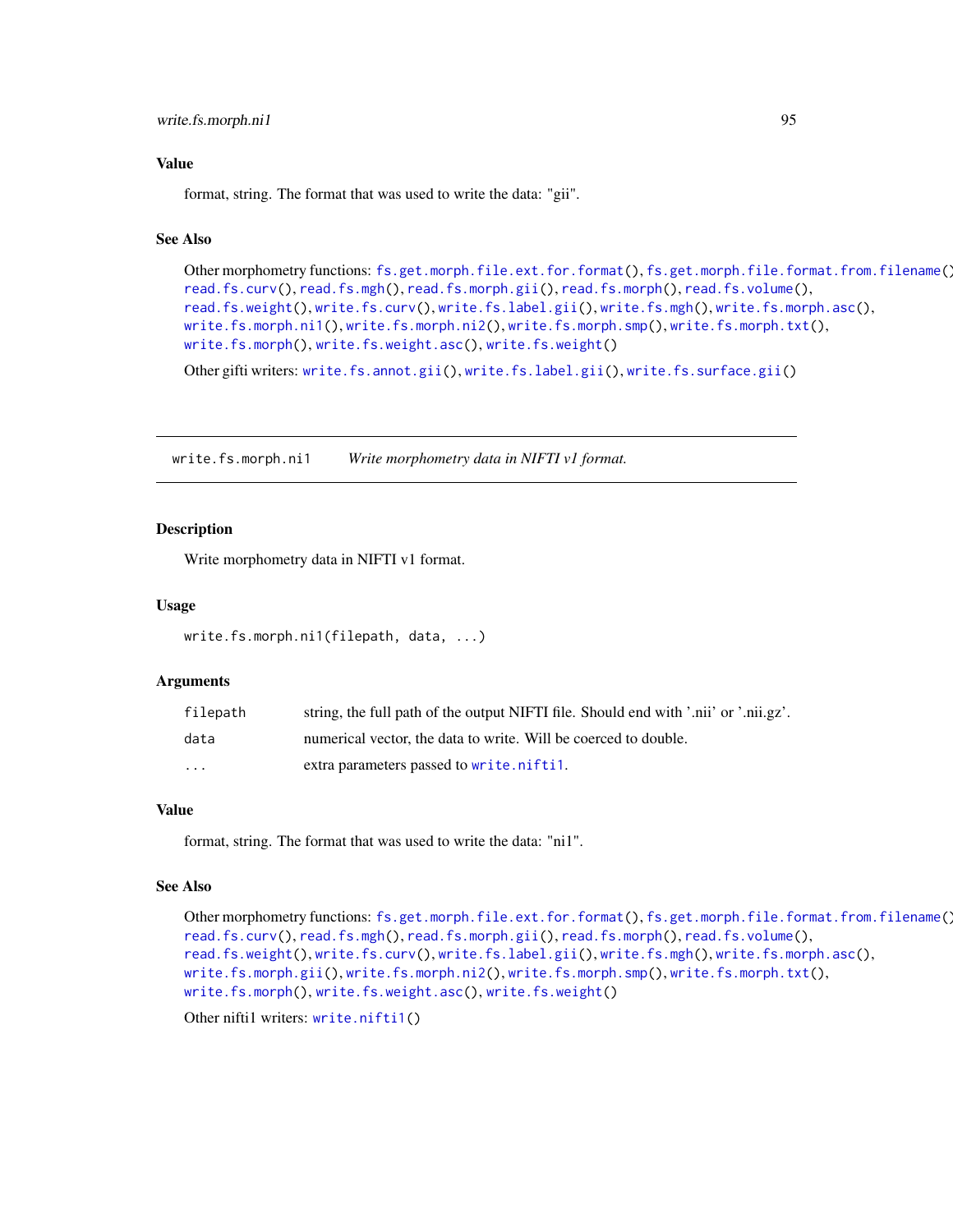<span id="page-95-0"></span>write.fs.morph.ni2 *Write morphometry data in NIFTI v2 format.*

# Description

Write morphometry data in NIFTI v2 format.

### Usage

```
write.fs.morph.ni2(filepath, data, ...)
```
### **Arguments**

| filepath          | string, the full path of the output NIFTI file. Should end with '.nii' or '.nii.gz'. |
|-------------------|--------------------------------------------------------------------------------------|
| data              | numerical vector, the data to write. Will be coerced to double.                      |
| $\cdot\cdot\cdot$ | extra parameters passed to write.nifti2.                                             |

#### Value

format, string. The format that was used to write the data: "ni2".

# Note

Not many software packages support NIFTI v2 format. If possible with your data, you may want to use NIFTI v1 instead.

#### See Also

[nifti.file.version](#page-31-0) can be used to check whether a file is NIFTI v1 or v2 file.

```
Other morphometry functions: fs.get.morph.file.ext.for.format(), fs.get.morph.file.format.from.filename(),
read.fs.curv(), read.fs.mgh(), read.fs.morph.gii(), read.fs.morph(), read.fs.volume(),
read.fs.weight(), write.fs.curv(), write.fs.label.gii(), write.fs.mgh(), write.fs.morph.asc(),
write.fs.morph.gii(), write.fs.morph.ni1(), write.fs.morph.smp(), write.fs.morph.txt(),
write.fs.morph(), write.fs.weight.asc(), write.fs.weight()
```
Other nifti2 writers: [write.nifti2\(](#page-111-1))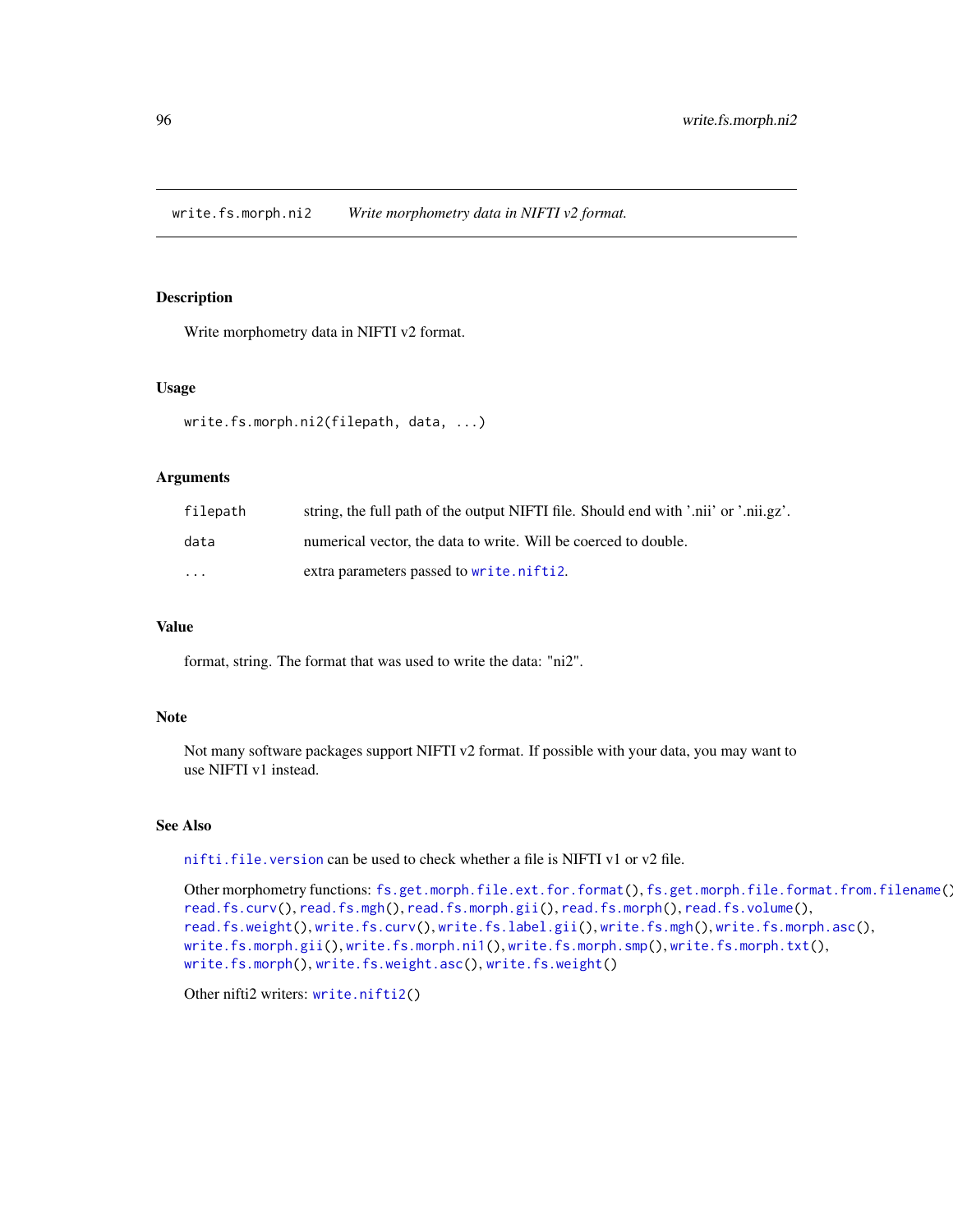<span id="page-96-0"></span>write.fs.morph.smp *Write morphometry data in Brainvoyager SMP format.*

#### Description

Write morphometry data in Brainvoyager SMP format.

### Usage

```
write.fs.morph.smp(filepath, data, ...)
```
### Arguments

| filepath | string, the full path of the output SMP file.                                                           |
|----------|---------------------------------------------------------------------------------------------------------|
| data     | numerical vector, the data to write. Will be coerced to double.                                         |
| $\cdots$ | extra arguments passed to write. smp. brainvoyager. Allows yout to save in<br>specific format versions. |

# Value

format, string. The format that was used to write the data.

# See Also

```
Other morphometry functions: fs.get.morph.file.ext.for.format(), fs.get.morph.file.format.from.filename(),
read.fs.curv(), read.fs.mgh(), read.fs.morph.gii(), read.fs.morph(), read.fs.volume(),
read.fs.weight(), write.fs.curv(), write.fs.label.gii(), write.fs.mgh(), write.fs.morph.asc(),
write.fs.morph.gii(), write.fs.morph.ni1(), write.fs.morph.ni2(), write.fs.morph.txt(),
write.fs.morph(), write.fs.weight.asc(), write.fs.weight()
```
<span id="page-96-1"></span>write.fs.morph.txt *Write curv data to file in simple text format*

### Description

Write vertex-wise brain surface data to a file in a simple text format: one value per line.

#### Usage

```
write.fs.morph.txt(filepath, data)
```
### Arguments

| filepath | string. Full path to the output curv file. If it ends with ".gz", the file is written in |
|----------|------------------------------------------------------------------------------------------|
|          | gzipped format. Note that this is not common, and that other software may not            |
|          | handle this transparently.                                                               |
| data     | vector of doubles. The brain morphometry data to write, one value per vertex.            |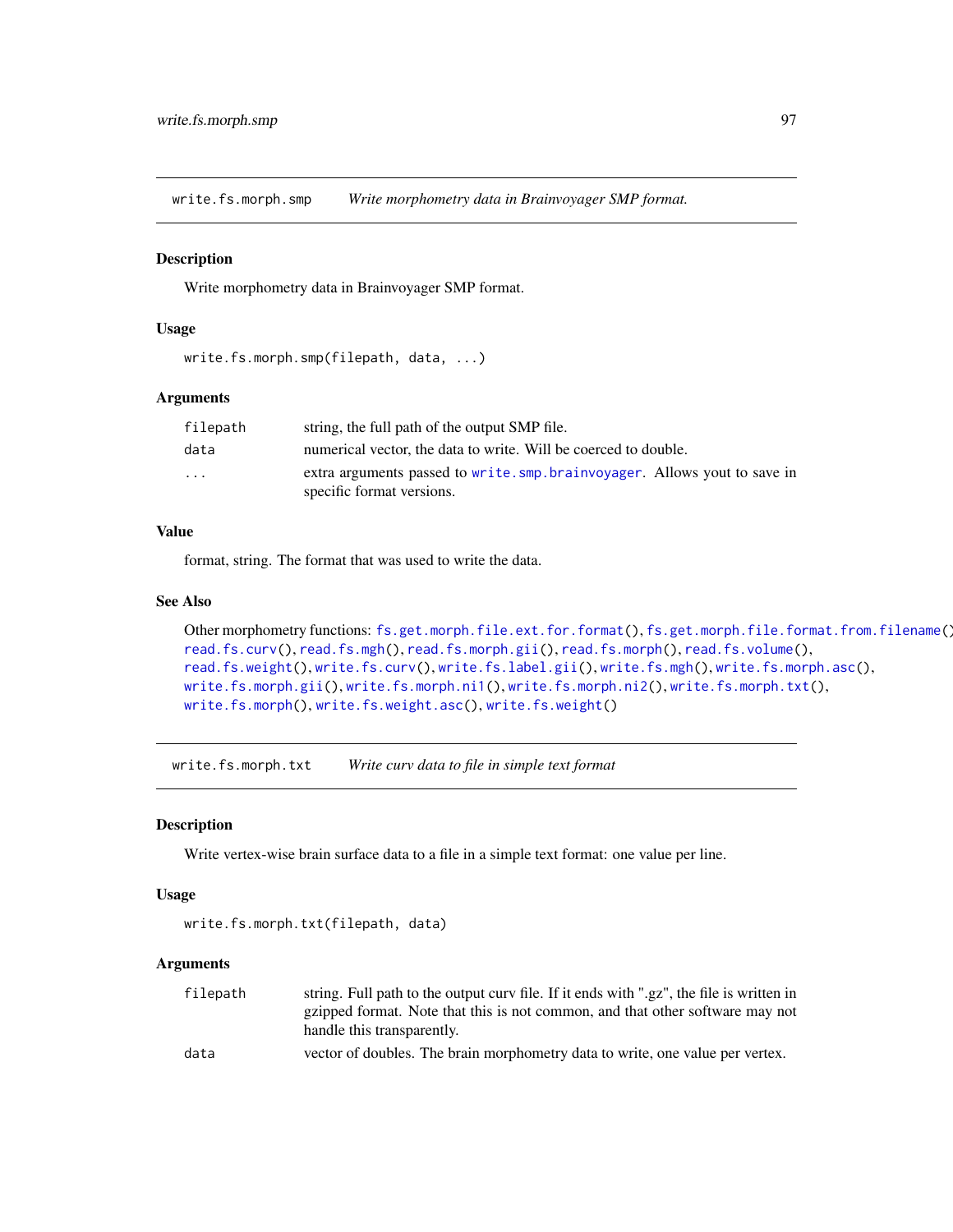# See Also

```
Other morphometry functions: fs.get.morph.file.ext.for.format(), fs.get.morph.file.format.from.filename(),
read.fs.curv(), read.fs.mgh(), read.fs.morph.gii(), read.fs.morph(), read.fs.volume(),
read.fs.weight(), write.fs.curv(), write.fs.label.gii(), write.fs.mgh(), write.fs.morph.asc(),
write.fs.morph.gii(), write.fs.morph.ni1(), write.fs.morph.ni2(), write.fs.morph.smp(),
write.fs.morph(), write.fs.weight.asc(), write.fs.weight()
```
write.fs.patch *Write a surface patch*

#### Description

Write a surface patch, i.e. a set of vertices and patch border information, to a binary patch file.

### Usage

write.fs.patch(filepath, patch)

# Arguments

| filepath | string. Full path to the output patch file. If it ends with ".gz", the file is written<br>in gzipped format. Note that this is not common, and that other software may |
|----------|------------------------------------------------------------------------------------------------------------------------------------------------------------------------|
|          | not handle this transparently.                                                                                                                                         |
| patch    | an instance of class 'fs.patch', see read. fs.patch.                                                                                                                   |

#### Value

the patch, invisible

#### See Also

Other patch functions: [fs.patch\(](#page-10-1)), [read.fs.patch.asc\(](#page-52-1)), [read.fs.patch\(](#page-52-0))

<span id="page-97-0"></span>write.fs.surface *Write mesh to file in FreeSurfer binary surface format*

### Description

Write vertex coordinates and vertex indices defining faces to a file in FreeSurfer binary surface format. For a subject (MRI image pre-processed with FreeSurfer) named 'bert', an example file would be 'bert/surf/lh.white'. This function writes the triangle version of the surface file format.

### Usage

```
write.fs.surface(filepath, vertex_coords, faces, format = "auto")
```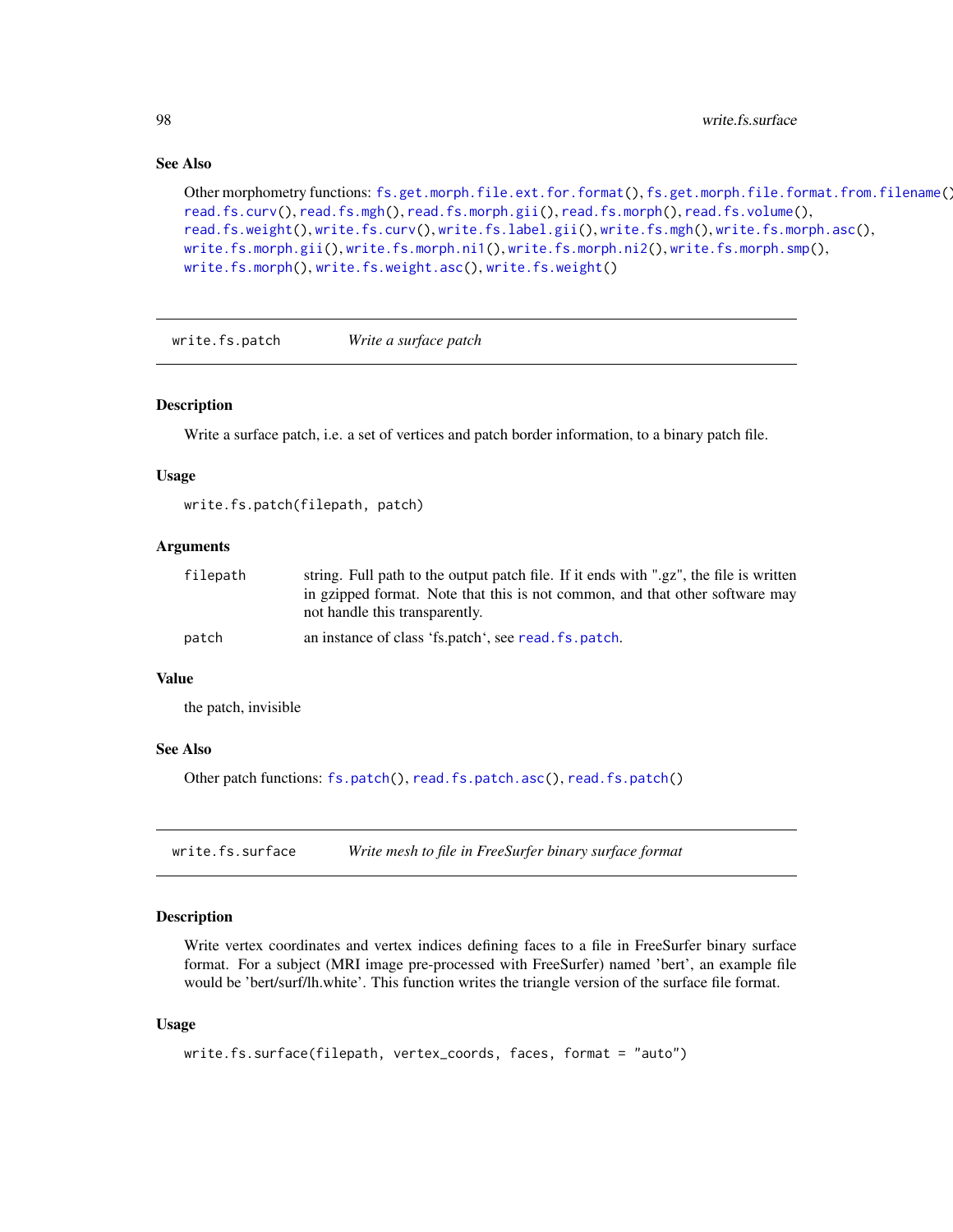# write.fs.surface 99

### **Arguments**

| filepath      | string. Full path to the output curv file. If it ends with ".gz", the file is written in<br>gzipped format. Note that this is not common, and that other software may not<br>handle this transparently.                                                                                                                                                                                                                                                                                                                                                                                                                                                                                                                       |
|---------------|-------------------------------------------------------------------------------------------------------------------------------------------------------------------------------------------------------------------------------------------------------------------------------------------------------------------------------------------------------------------------------------------------------------------------------------------------------------------------------------------------------------------------------------------------------------------------------------------------------------------------------------------------------------------------------------------------------------------------------|
| vertex_coords | n x 3 matrix of doubles. Each row defined the x,y,z coords for a vertex.                                                                                                                                                                                                                                                                                                                                                                                                                                                                                                                                                                                                                                                      |
| faces         | n x 3 matrix of integers. Each row defined the 3 vertex indices that make up the<br>face. WARNING: Vertex indices should be given in R-style, i.e., the index of<br>the first vertex is 1. However, they will be written in FreeSurfer style, i.e., all<br>indices will have 1 substracted, so that the index of the first vertex will be zero.                                                                                                                                                                                                                                                                                                                                                                               |
| format        | character string, the format to use. One of 'bin' for FreeSurfer binary surface<br>format, 'asc' for FreeSurfer ASCII format, 'vtk' for VTK ASCII legacy format,<br>'ply' for Standford PLY format, 'off' for Object File Format, 'obj' for Wavefront<br>object format, 'gii' for GIFTI format, 'mz3' for Surf-Ice MZ3 fomat, 'byu' for<br>Brigham Young University (BYU) mesh format, or 'auto' to derive the format<br>from the file extension given in parameter 'filepath'. With 'auto', a path ending<br>in '.asc' is interpreted as 'asc', a path ending in '.vtk' as vtk, and so on for the<br>other formats. Everything not matching any of these is interpreted as 'bin', i.e.,<br>FreeSurfer binary surface format. |

# Value

character string, the format that was written. One of "tris" or "quads". Currently only triangular meshes are supported, so always 'tris'.

# See Also

```
Other mesh functions: faces.quad.to.tris(), read.fs.surface.asc(), read.fs.surface.bvsrf(),
read.fs.surface.geo(read.fs.surface.gii(read.fs.surface.ico(read.fs.surface.obj(),
read.fs.surface.off(), read.fs.surface.ply(), read.fs.surface.vtk(), read.fs.surface(),
read.mesh.brainvoyager(), read_nisurfacefile(), read_nisurface(), write.fs.surface.asc(),
write.fs.surface.byu(), write.fs.surface.gii(), write.fs.surface.mz3(), write.fs.surface.vtk()
```
Other mesh export functions: [write.fs.surface.obj\(](#page-104-0)), [write.fs.surface.off.ply2\(](#page-0-0)), [write.fs.surface.off\(](#page-105-0)), [write.fs.surface.ply2\(](#page-107-0)), [write.fs.surface.ply\(](#page-106-0))

### Examples

```
# Read a surface from a file:
surface_file = system.file("extdata", "lh.tinysurface",
package = "freesurferformats", mustWork = TRUE);
mesh = read.fs.surface(surface_file);
# Now save it:
```

```
write.fs.surface(tempfile(), mesh$vertices, mesh$faces);
```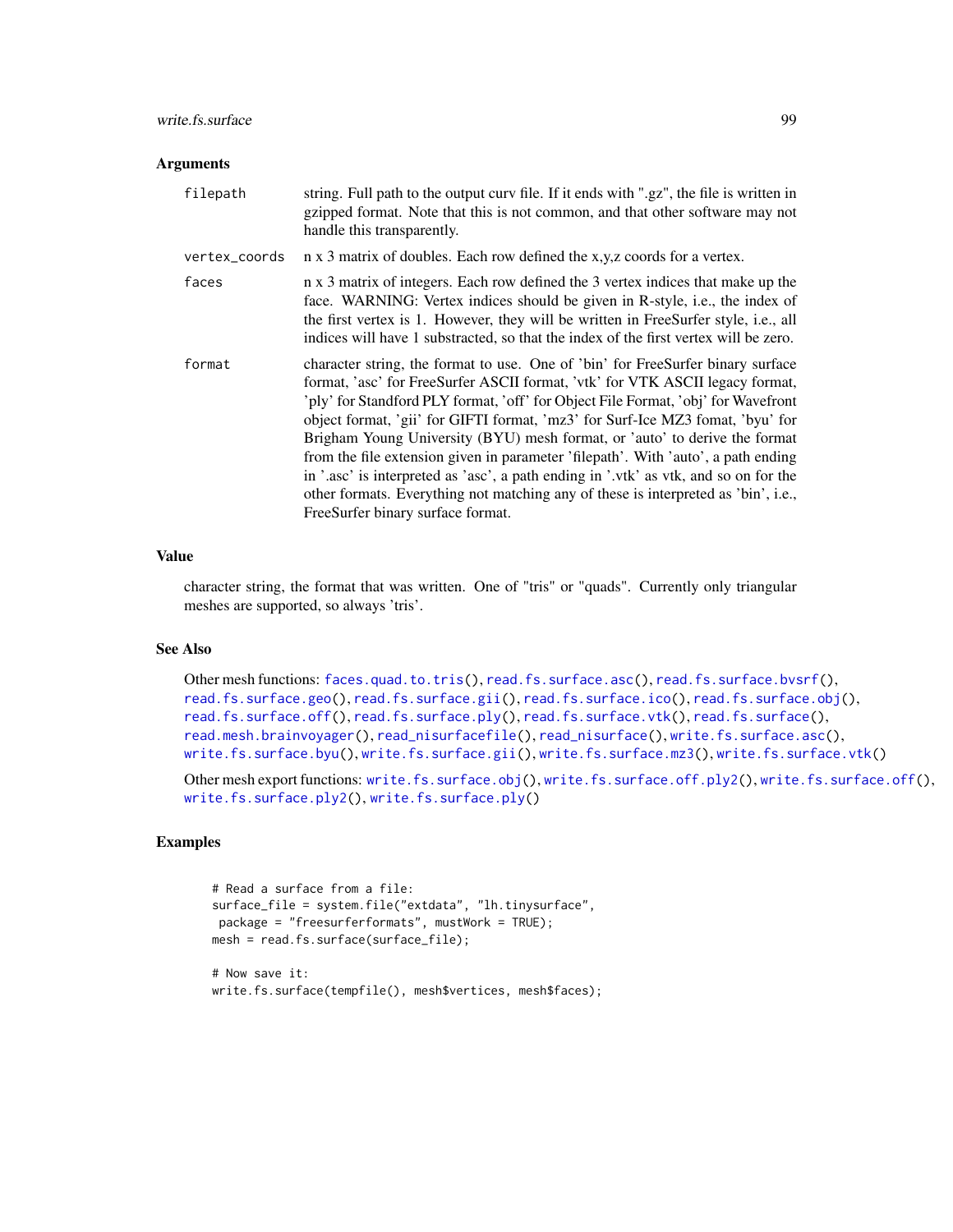<span id="page-99-0"></span>write.fs.surface.asc *Write mesh to file in FreeSurfer ASCII surface format*

#### Description

Write vertex coordinates and vertex indices defining faces to a file in FreeSurfer ASCII surface format. For a subject (MRI image pre-processed with FreeSurfer) named 'bert', an example file would be 'bert/surf/lh.white.asc'.

### Usage

```
write.fs.surface.asc(filepath, vertex_coords, faces)
```
### Arguments

| filepath | string. Full path to the output surface file, should end with '.asc', but that is not<br>enforced.                                                                                                                                                                                                                                              |
|----------|-------------------------------------------------------------------------------------------------------------------------------------------------------------------------------------------------------------------------------------------------------------------------------------------------------------------------------------------------|
|          | vertex_coords $\pi$ x 3 matrix of doubles. Each row defined the x,y,z coords for a vertex.                                                                                                                                                                                                                                                      |
| faces    | n x 3 matrix of integers. Each row defined the 3 vertex indices that make up the<br>face. WARNING: Vertex indices should be given in R-style, i.e., the index of<br>the first vertex is 1. However, they will be written in FreeSurfer style, i.e., all<br>indices will have 1 substracted, so that the index of the first vertex will be zero. |

### Value

string the format that was written. One of "tris" or "quads". Currently only triangular meshes are supported, so always 'tris'.

### See Also

```
Other mesh functions: faces.quad.to.tris(), read.fs.surface.asc(), read.fs.surface.bvsrf(),
read.fs.surface.geo(read.fs.surface.gii(read.fs.surface.ico(read.fs.surface.obj(),
read.fs.surface.off(), read.fs.surface.ply(), read.fs.surface.vtk(), read.fs.surface(),
read.mesh.brainvoyager(), read_nisurfacefile(), read_nisurface(), write.fs.surface.byu(),
write.fs.surface.gii(), write.fs.surface.mz3(), write.fs.surface.vtk(), write.fs.surface()
```
### Examples

```
# Read a surface from a file:
surface_file = system.file("extdata", "lh.tinysurface",
package = "freesurferformats", mustWork = TRUE);
mesh = read.fs.surface(surface_file);
# Now save it:
write.fs.surface.asc(tempfile(fileext=".asc"), mesh$vertices, mesh$faces);
```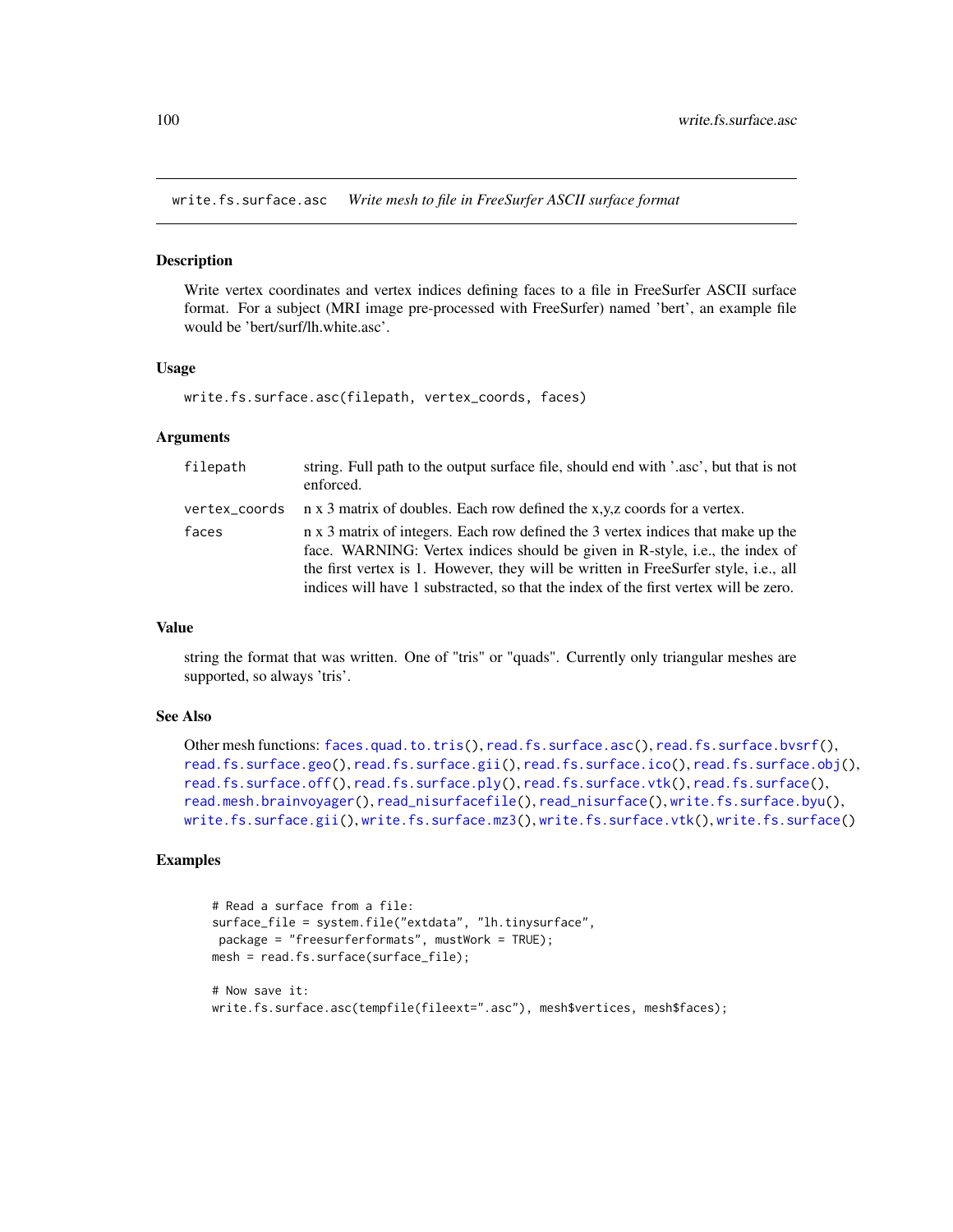write.fs.surface.bvsrf

*Write surface to Brainvoyager SRF file.*

# Description

Write surface to Brainvoyager SRF file.

# Usage

```
write.fs.surface.bvsrf(
  filepath,
  vertex_coords,
  faces,
  normals = NULL,
  neighborhoods = NULL
)
```
# Arguments

| filepath      | string. Full path to the output curv file. If it ends with ".gz", the file is written in<br>gzipped format. Note that this is not common, and that other software may not<br>handle this transparently.                                                                                                                                         |
|---------------|-------------------------------------------------------------------------------------------------------------------------------------------------------------------------------------------------------------------------------------------------------------------------------------------------------------------------------------------------|
| vertex_coords | n x 3 matrix of doubles. Each row defined the x,y,z coords for a vertex.                                                                                                                                                                                                                                                                        |
| faces         | n x 3 matrix of integers. Each row defined the 3 vertex indices that make up the<br>face. WARNING: Vertex indices should be given in R-style, i.e., the index of<br>the first vertex is 1. However, they will be written in FreeSurfer style, i.e., all<br>indices will have 1 substracted, so that the index of the first vertex will be zero. |
| normals       | matrix of $nx3$ vertex normals $(x,y,z)$                                                                                                                                                                                                                                                                                                        |
| neighborhoods | list of integer lists, the indices of the nearest neighbors for each vertex (an ad-<br>jacency list). The sub list at index n contains the indices of the vertices in the<br>1-neighborhood of vertex n. The vertex indices in the sub lists must be zero-<br>based.                                                                            |

# Note

This function is experimental. Only SRF file format version 4 is supported.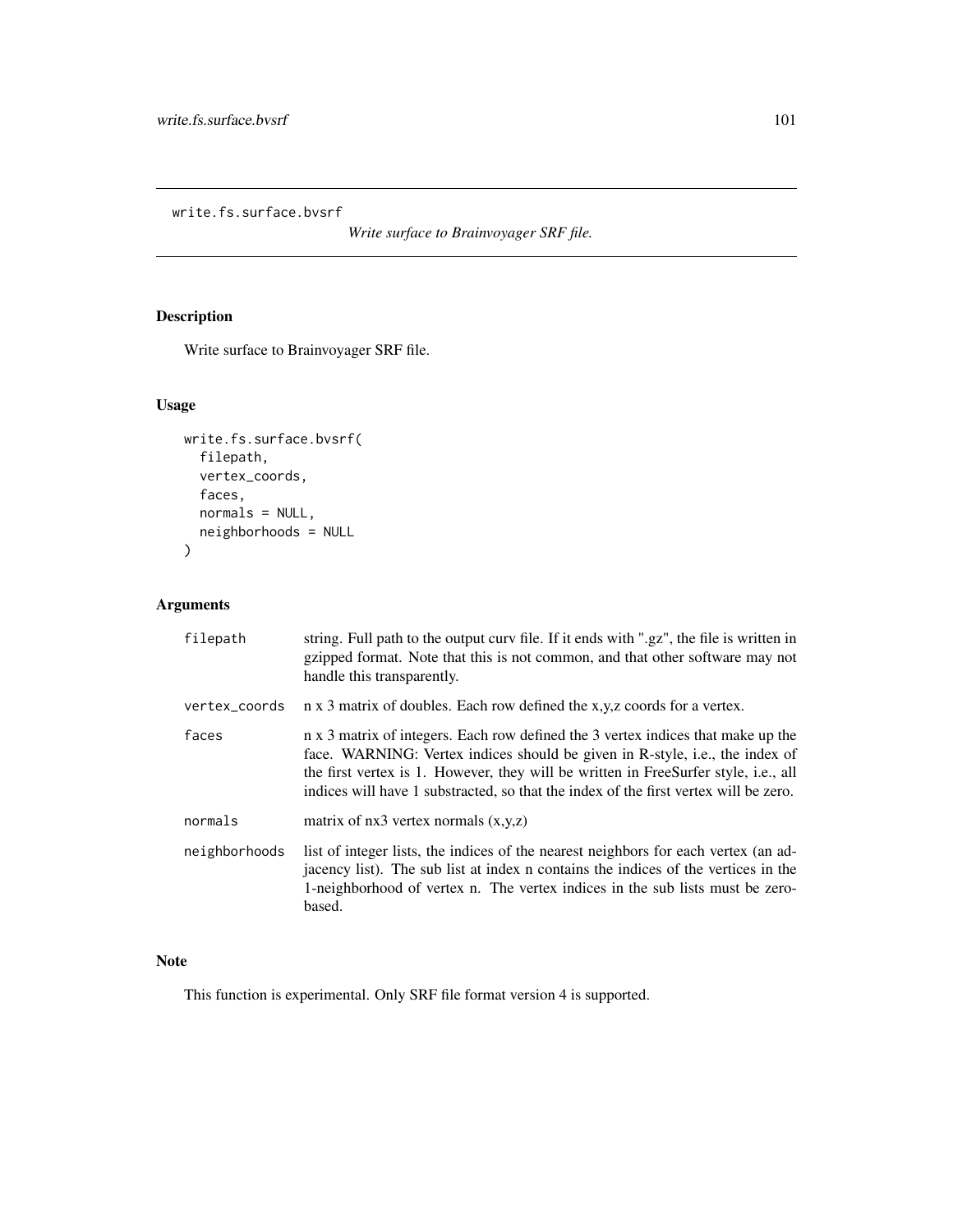<span id="page-101-0"></span>write.fs.surface.byu *Write mesh to file in BYU ASCII format.*

### Description

Write mesh to file in BYU ASCII format.

### Usage

write.fs.surface.byu(filepath, vertex\_coords, faces)

# Arguments

| filepath      | string. Full path to the output surface file, should end with '.byu', but that is not<br>enforced.                                                                                                                                                                                                                                              |
|---------------|-------------------------------------------------------------------------------------------------------------------------------------------------------------------------------------------------------------------------------------------------------------------------------------------------------------------------------------------------|
| vertex_coords | n x 3 matrix of doubles. Each row defined the x,y,z coords for a vertex.                                                                                                                                                                                                                                                                        |
| faces         | n x 3 matrix of integers. Each row defined the 3 vertex indices that make up the<br>face. WARNING: Vertex indices should be given in R-style, i.e., the index of<br>the first vertex is 1. However, they will be written in FreeSurfer style, i.e., all<br>indices will have 1 substracted, so that the index of the first vertex will be zero. |

### Value

string the format that was written. One of "tris" or "quads". Currently only triangular meshes are supported, so always 'tris'.

### Note

This is a fixed field length ASCII format. Keep in mind that the BYU format expects the coordinates to be in the cube  $-1$  to  $+1$  on all three axes.

# See Also

```
Other mesh functions: faces.quad.to.tris(), read.fs.surface.asc(), read.fs.surface.bvsrf(),
read.fs.surface.geo(read.fs.surface.gii(read.fs.surface.ico(read.fs.surface.obj(),
read.fs.surface.off(), read.fs.surface.ply(), read.fs.surface.vtk(), read.fs.surface(),
read.mesh.brainvoyager(), read_nisurfacefile(), read_nisurface(), write.fs.surface.asc(),
write.fs.surface.gii(), write.fs.surface.mz3(), write.fs.surface.vtk(), write.fs.surface()
```
## Examples

```
# Read a surface from a file:
surface_file = system.file("extdata", "lh.tinysurface",
package = "freesurferformats", mustWork = TRUE);
mesh = read.fs.surface(surface_file);
```
# Now save it: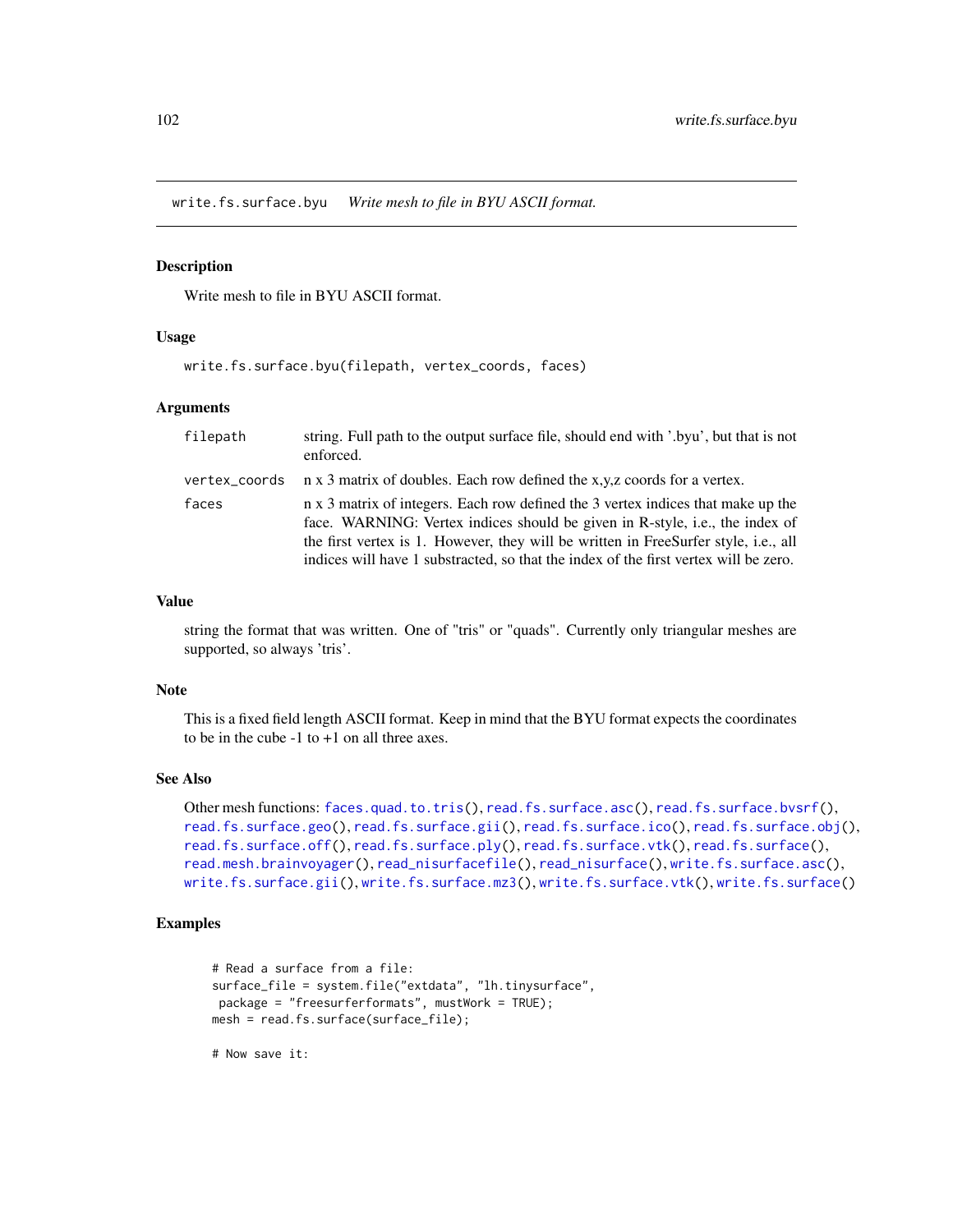write.fs.surface.byu(tempfile(fileext=".byu"), mesh\$vertices, mesh\$faces);

<span id="page-102-0"></span>write.fs.surface.gii *Write mesh to file in GIFTI surface format*

# Description

Write vertex coordinates and vertex indices defining faces to a file in GIFTI surface format. For a subject (MRI image pre-processed with FreeSurfer) named 'bert', an example file would be 'bert/surf/lh.white.asc'.

### Usage

write.fs.surface.gii(filepath, vertex\_coords, faces)

### Arguments

| filepath | string. Full path to the output surface file, should end with '.asc', but that is not<br>enforced.                                                                                                                                                                                                                                              |
|----------|-------------------------------------------------------------------------------------------------------------------------------------------------------------------------------------------------------------------------------------------------------------------------------------------------------------------------------------------------|
|          | vertex_coords $\pi$ x 3 matrix of doubles. Each row defined the x,y,z coords for a vertex.                                                                                                                                                                                                                                                      |
| faces    | n x 3 matrix of integers. Each row defined the 3 vertex indices that make up the<br>face. WARNING: Vertex indices should be given in R-style, i.e., the index of<br>the first vertex is 1. However, they will be written in FreeSurfer style, i.e., all<br>indices will have 1 substracted, so that the index of the first vertex will be zero. |

### Value

string the format that was written. One of "tris" or "quads". Currently only triangular meshes are supported, so always 'tris'.

# See Also

Other mesh functions: [faces.quad.to.tris\(](#page-7-0)), [read.fs.surface.asc\(](#page-54-0)), [read.fs.surface.bvsrf\(](#page-55-0)), [read.fs.surface.geo\(](#page-56-0)), [read.fs.surface.gii\(](#page-57-0)), [read.fs.surface.ico\(](#page-58-0)), [read.fs.surface.obj\(](#page-59-0)), [read.fs.surface.off\(](#page-60-0)), [read.fs.surface.ply\(](#page-61-0)), [read.fs.surface.vtk\(](#page-63-0)), [read.fs.surface\(](#page-53-0)), [read.mesh.brainvoyager\(](#page-72-0)), [read\\_nisurfacefile\(](#page-77-0)), [read\\_nisurface\(](#page-76-0)), [write.fs.surface.asc\(](#page-99-0)), [write.fs.surface.byu\(](#page-101-0)), [write.fs.surface.mz3\(](#page-103-0)), [write.fs.surface.vtk\(](#page-108-0)), [write.fs.surface\(](#page-97-0))

Other gifti writers: [write.fs.annot.gii\(](#page-86-0)), [write.fs.label.gii\(](#page-90-0)), [write.fs.morph.gii\(](#page-93-0))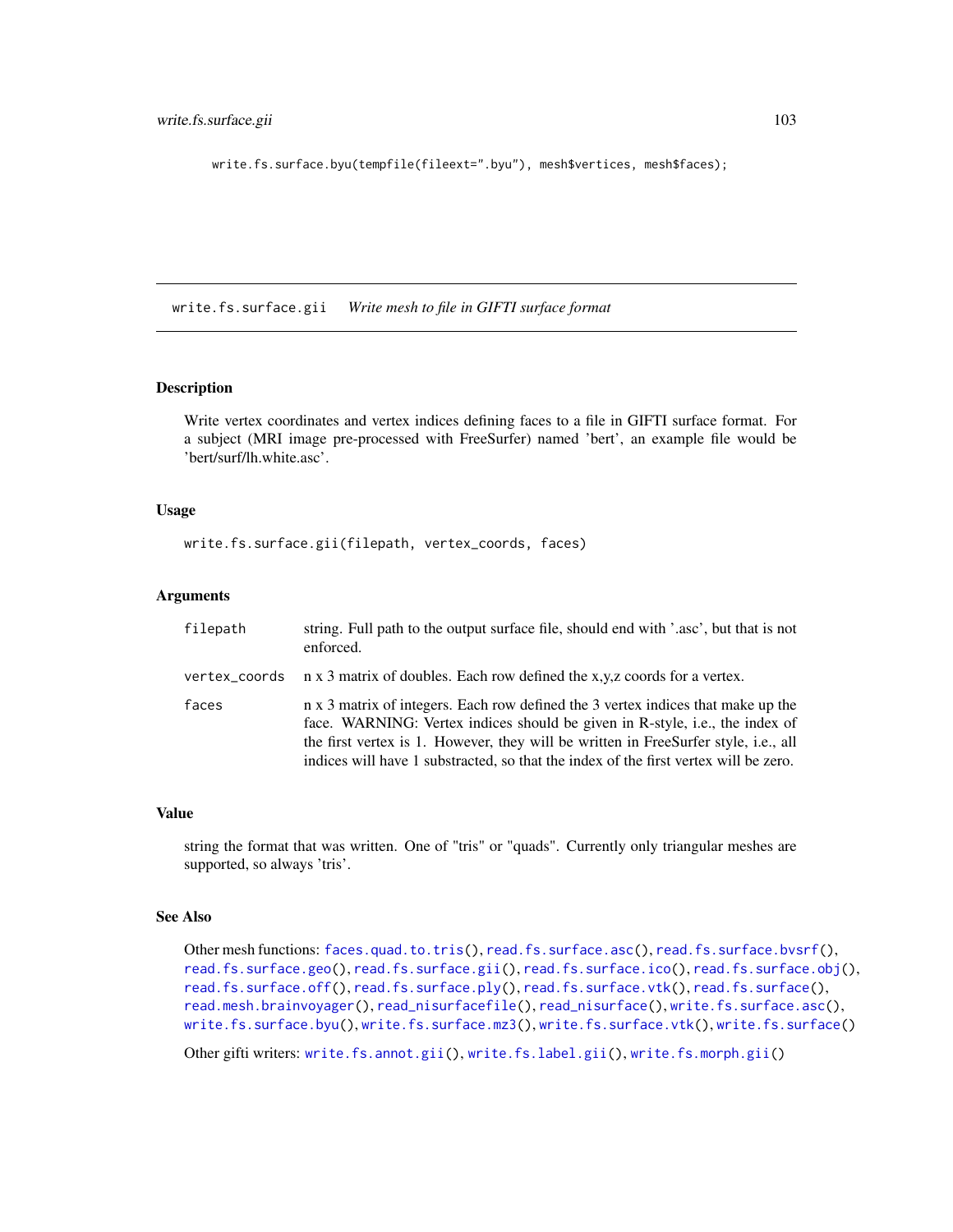# Examples

```
# Read a surface from a file:
surface_file = system.file("extdata", "lh.tinysurface",
package = "freesurferformats", mustWork = TRUE);
mesh = read.fs.surface(surface_file);
# Now save it:
write.fs.surface.gii(tempfile(fileext=".gii"), mesh$vertices, mesh$faces);
```
<span id="page-103-0"></span>write.fs.surface.mz3 *Write mesh to file in mz3 binary format.*

# Description

Write mesh to file in mz3 binary format.

# Usage

```
write.fs.surface.mz3(filepath, vertex_coords, faces, gzipped = TRUE)
```
# Arguments

| filepath      | string. Full path to the output surface file, should end with '.mz3', but that is not<br>enforced.                                                                                                                                                                                                                                              |
|---------------|-------------------------------------------------------------------------------------------------------------------------------------------------------------------------------------------------------------------------------------------------------------------------------------------------------------------------------------------------|
| vertex_coords | n x 3 matrix of doubles. Each row defined the x,y,z coords for a vertex.                                                                                                                                                                                                                                                                        |
| faces         | n x 3 matrix of integers. Each row defined the 3 vertex indices that make up the<br>face. WARNING: Vertex indices should be given in R-style, i.e., the index of<br>the first vertex is 1. However, they will be written in FreeSurfer style, i.e., all<br>indices will have 1 substracted, so that the index of the first vertex will be zero. |
| gzipped       | logical, whether to write a gzip compressed file                                                                                                                                                                                                                                                                                                |

# Value

string the format that was written. One of "tris" or "quads". Currently only triangular meshes are supported, so always 'tris'.

# Note

This format is used by the surf-ice renderer. The format spec is at https://github.com/neurolabusc/surfice/tree/master/mz3.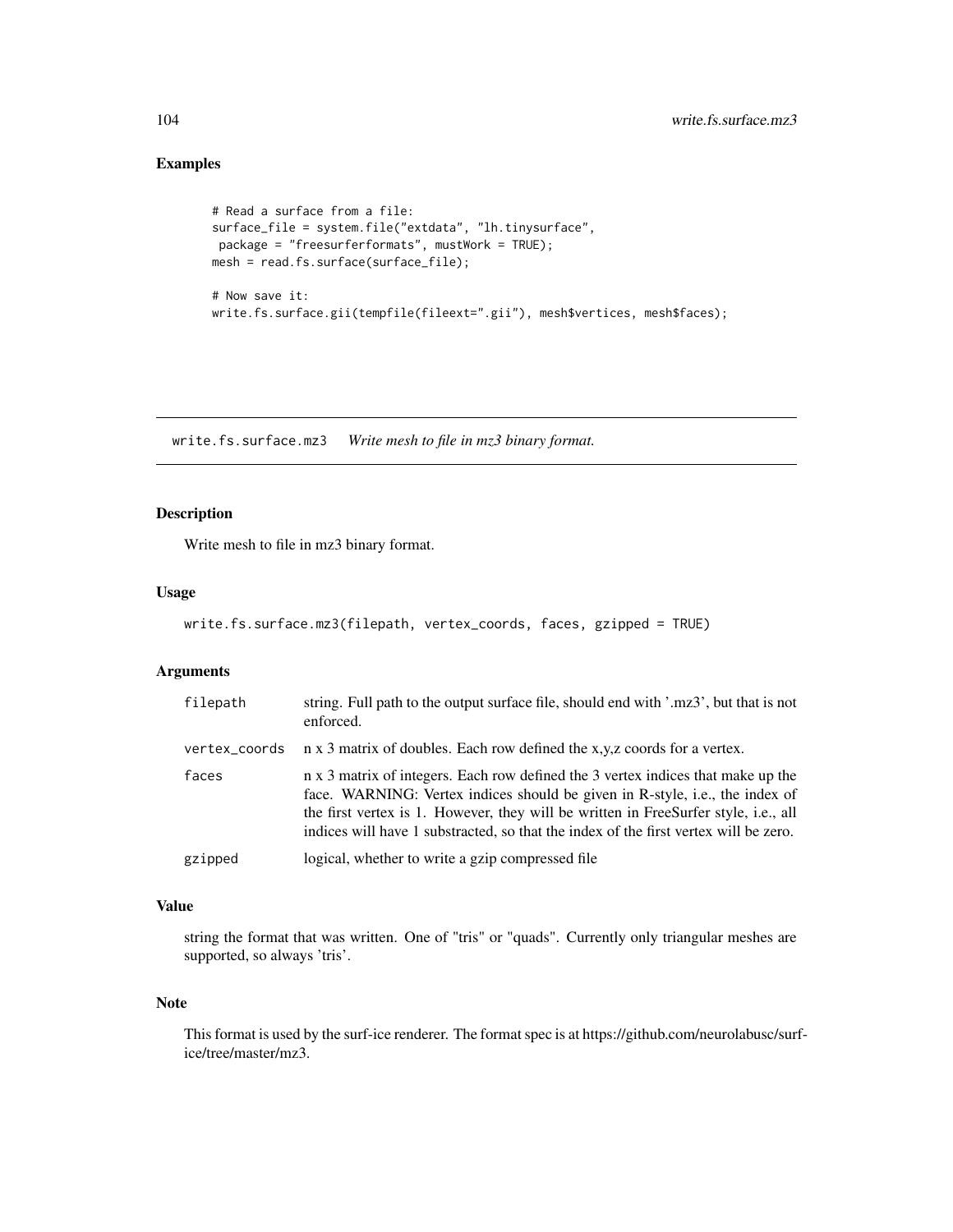write.fs.surface.obj 105

### See Also

```
Other mesh functions: faces.quad.to.tris(), read.fs.surface.asc(), read.fs.surface.bvsrf(),
read.fs.surface.geo(), read.fs.surface.gii(), read.fs.surface.ico(), read.fs.surface.obj(),
read.fs.surface.off(), read.fs.surface.ply(), read.fs.surface.vtk(), read.fs.surface(),
read.mesh.brainvoyager(), read_nisurfacefile(), read_nisurface(), write.fs.surface.asc(),
write.fs.surface.byu(), write.fs.surface.gii(), write.fs.surface.vtk(), write.fs.surface()
```
# Examples

```
# Read a surface from a file:
surface_file = system.file("extdata", "lh.tinysurface",
package = "freesurferformats", mustWork = TRUE);
mesh = read.fs.surface(surface_file);
# Now save it:
write.fs.surface.mz3(tempfile(fileext=".mz3"), mesh$vertices, mesh$faces);
```
<span id="page-104-0"></span>write.fs.surface.obj *Write mesh to file in Wavefront object (.obj) format*

### Description

The wavefront object format is a simply ASCII format for storing meshes.

#### Usage

```
write.fs.surface.obj(filepath, vertex_coords, faces, vertex_colors = NULL)
```
### Arguments

| filepath      | string. Full path to the output surface file, should end with '.vtk', but that is not<br>enforced.                                                                                                                                                                                                                                              |
|---------------|-------------------------------------------------------------------------------------------------------------------------------------------------------------------------------------------------------------------------------------------------------------------------------------------------------------------------------------------------|
| vertex_coords | n x 3 matrix of doubles. Each row defined the x,y,z coords for a vertex.                                                                                                                                                                                                                                                                        |
| faces         | n x 3 matrix of integers. Each row defined the 3 vertex indices that make up the<br>face. WARNING: Vertex indices should be given in R-style, i.e., the index of<br>the first vertex is 1. However, they will be written in FreeSurfer style, i.e., all<br>indices will have 1 substracted, so that the index of the first vertex will be zero. |
| vertex_colors | vector of vertex colors. Will be written after the x, y, z coords on vertex lines.<br>WARNING: This is NOT part of the official OBJ standard, and may not work<br>with other software and even break some parsers.                                                                                                                              |

#### Value

string the format that was written. One of "tris" or "quads". Currently only triangular meshes are supported, so always 'tris'.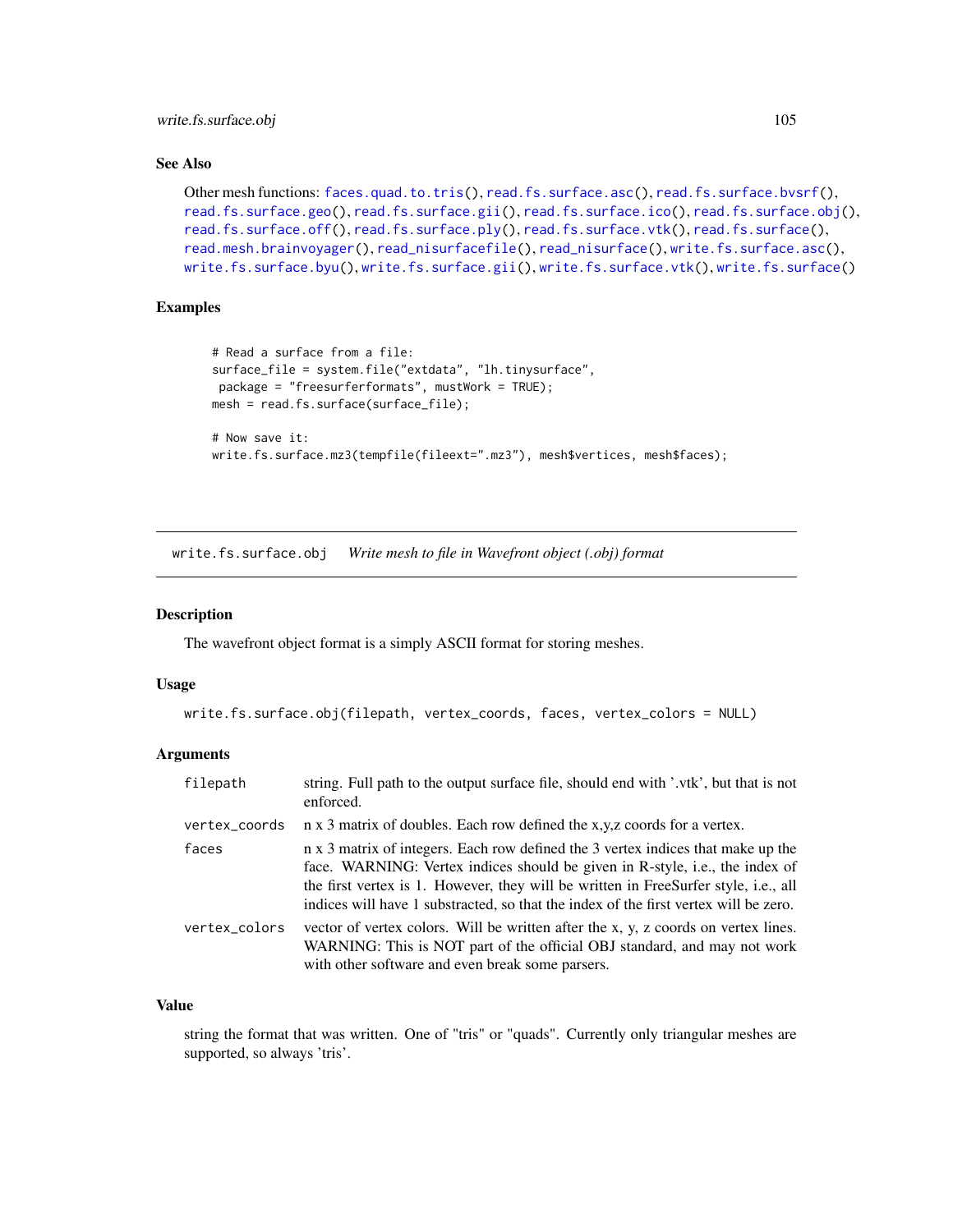# Note

Do not confuse the Wavefront object file format (.obj) with the OFF format (.off), they are not identical.

### See Also

Other mesh export functions: [write.fs.surface.off.ply2\(](#page-0-0)), [write.fs.surface.off\(](#page-105-0)), [write.fs.surface.ply2\(](#page-107-0)), [write.fs.surface.ply\(](#page-106-0)), [write.fs.surface\(](#page-97-0))

# Examples

```
# Read a surface from a file:
surface_file = system.file("extdata", "lh.tinysurface",
package = "freesurferformats", mustWork = TRUE);
mesh = read.fs.surface(surface_file);
# Now save it:
write.fs.surface.obj(tempfile(fileext=".obj"), mesh$vertices, mesh$faces);
```
<span id="page-105-0"></span>write.fs.surface.off *Write mesh to file in Object File Format (.off)*

# Description

The Object File Format is a simply ASCII format for storing meshes.

# Usage

write.fs.surface.off(filepath, vertex\_coords, faces)

# Arguments

| filepath      | string. Full path to the output surface file, should end with '.off', but that is not<br>enforced.                                                                                                                                                                                                                                              |
|---------------|-------------------------------------------------------------------------------------------------------------------------------------------------------------------------------------------------------------------------------------------------------------------------------------------------------------------------------------------------|
| vertex_coords | n x 3 matrix of doubles. Each row defined the x,y,z coords for a vertex.                                                                                                                                                                                                                                                                        |
| faces         | n x 3 matrix of integers. Each row defined the 3 vertex indices that make up the<br>face. WARNING: Vertex indices should be given in R-style, i.e., the index of<br>the first vertex is 1. However, they will be written in FreeSurfer style, i.e., all<br>indices will have 1 substracted, so that the index of the first vertex will be zero. |

#### Value

string the format that was written. One of "tris" or "quads". Currently only triangular meshes are supported, so always 'tris'.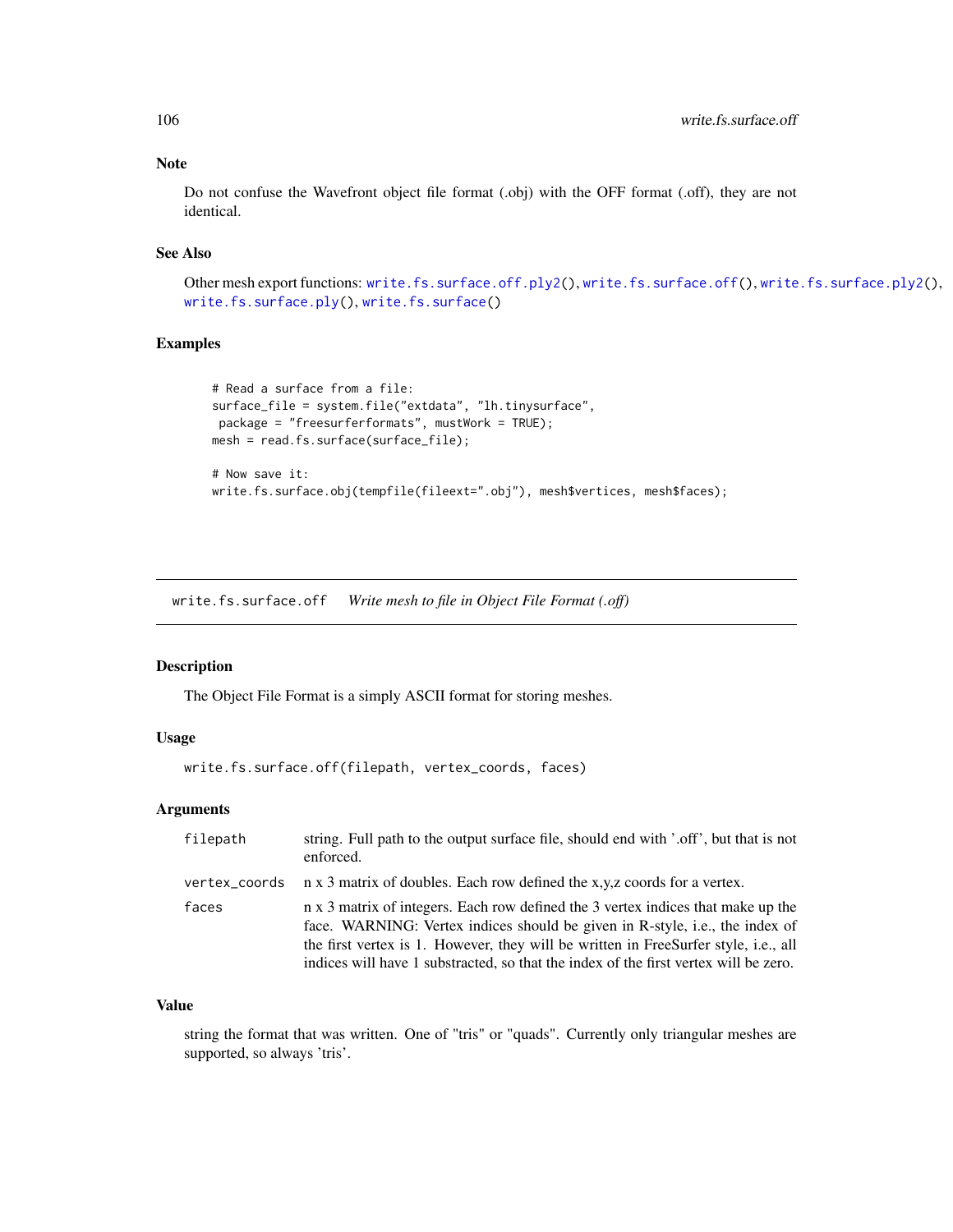write.fs.surface.ply 107

# Note

Do not confuse the OFF format (.off) with the Wavefront object file format (.obj), they are not identical.

### See Also

Other mesh export functions: [write.fs.surface.obj\(](#page-104-0)), [write.fs.surface.off.ply2\(](#page-0-0)), [write.fs.surface.ply2\(](#page-107-0)), [write.fs.surface.ply\(](#page-106-0)), [write.fs.surface\(](#page-97-0))

# Examples

```
# Read a surface from a file:
surface_file = system.file("extdata", "lh.tinysurface",
package = "freesurferformats", mustWork = TRUE);
mesh = read.fs.surface(surface_file);
# Now save it:
write.fs.surface.off(tempfile(fileext=".off"), mesh$vertices, mesh$faces);
```
<span id="page-106-0"></span>write.fs.surface.ply *Write mesh to file in PLY format (.ply)*

#### Description

The PLY format is a versatile ASCII format for storing meshes. Also known as Polygon File Format or Stanford Triangle Format.

### Usage

```
write.fs.surface.ply(filepath, vertex_coords, faces, vertex_colors = NULL)
```
### Arguments

| filepath      | string. Full path to the output surface file, should end with '.vtk', but that is not<br>enforced.                                                                                                                                                                                                                                              |
|---------------|-------------------------------------------------------------------------------------------------------------------------------------------------------------------------------------------------------------------------------------------------------------------------------------------------------------------------------------------------|
| vertex_coords | n x 3 matrix of doubles. Each row defined the x,y,z coords for a vertex.                                                                                                                                                                                                                                                                        |
| faces         | m x 3 matrix of integers. Each row defined the 3 vertex indices that make up<br>the face. WARNING: Vertex indices should be given in R-style, i.e., the index<br>of the first vertex is 1. However, they will be written in FreeSurfer style, i.e., all<br>indices will have 1 substracted, so that the index of the first vertex will be zero. |
| vertex_colors | optional, matrix of RGBA vertex colors, number of rows must be the same as<br>for vertex_coords. Color values must be integers in range 0-255. Alternatively,<br>a vector of *n* RGB color strings can be passed.                                                                                                                               |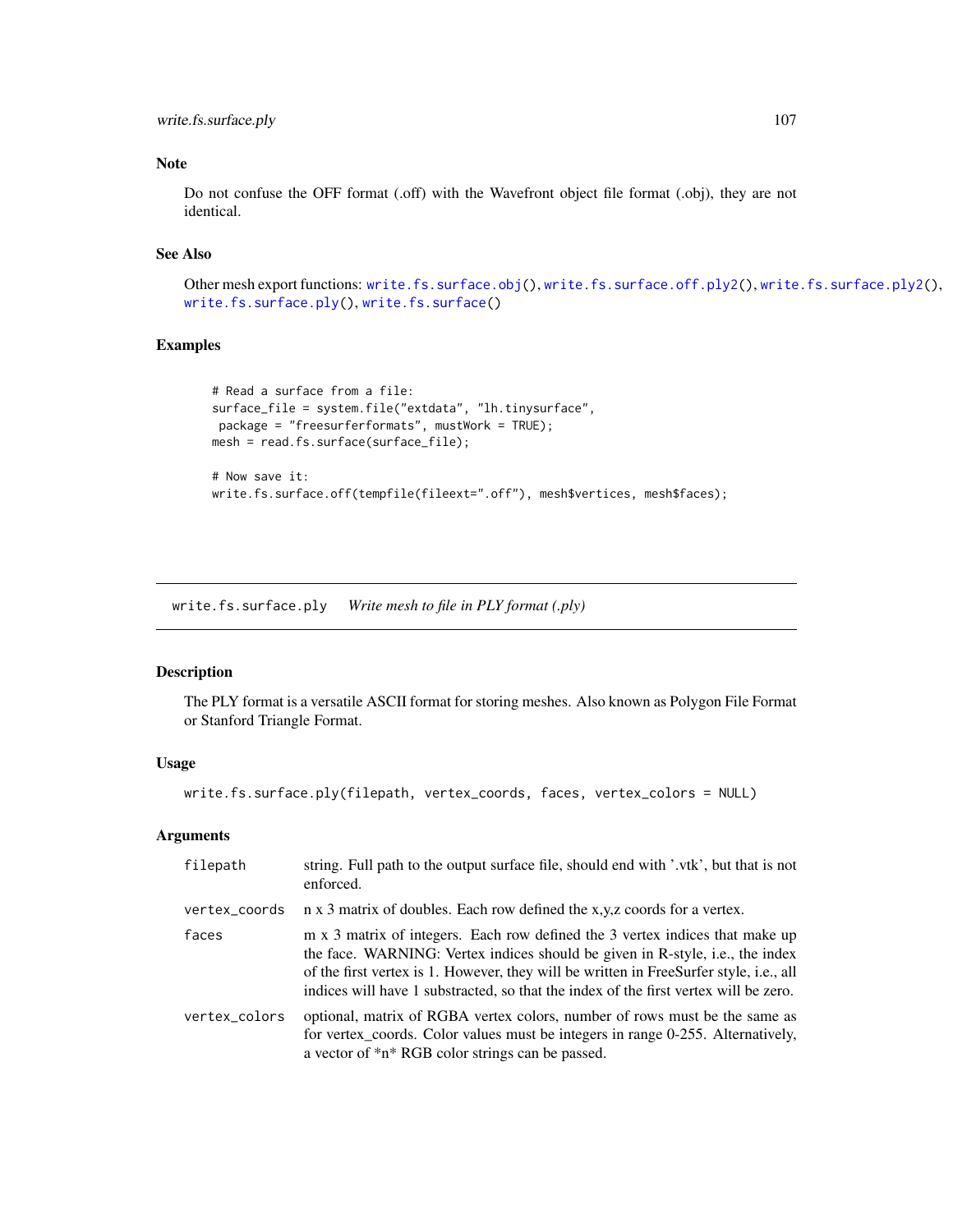### Value

string the format that was written. One of "tris" or "quads". Currently only triangular meshes are supported, so always 'tris'.

#### References

See http://paulbourke.net/dataformats/ply/ for the PLY format spec.

### See Also

Other mesh export functions: [write.fs.surface.obj\(](#page-104-0)), [write.fs.surface.off.ply2\(](#page-0-0)), [write.fs.surface.off\(](#page-105-0)), [write.fs.surface.ply2\(](#page-107-0)), [write.fs.surface\(](#page-97-0))

### Examples

```
# Read a surface from a file:
surface_file = system.file("extdata", "lh.tinysurface",
package = "freesurferformats", mustWork = TRUE);
mesh = read.fs.surface(surface_file);
# Now save it:
write.fs.surface.ply(tempfile(fileext=".ply"), mesh$vertices, mesh$faces);
# save a version with RGBA vertex colors
vertex_colors = matrix(rep(82L, 5*4), ncol=4);
write.fs.surface.ply(tempfile(fileext=".ply"), mesh$vertices,
mesh$faces, vertex_colors=vertex_colors);
```
<span id="page-107-0"></span>write.fs.surface.ply2 *Write mesh to file in PLY2 File Format (.ply2)*

# Description

The PLY2 file format is a simply ASCII format for storing meshes. It is very similar to OFF and by far not as flexible as PLY.

### Usage

write.fs.surface.ply2(filepath, vertex\_coords, faces)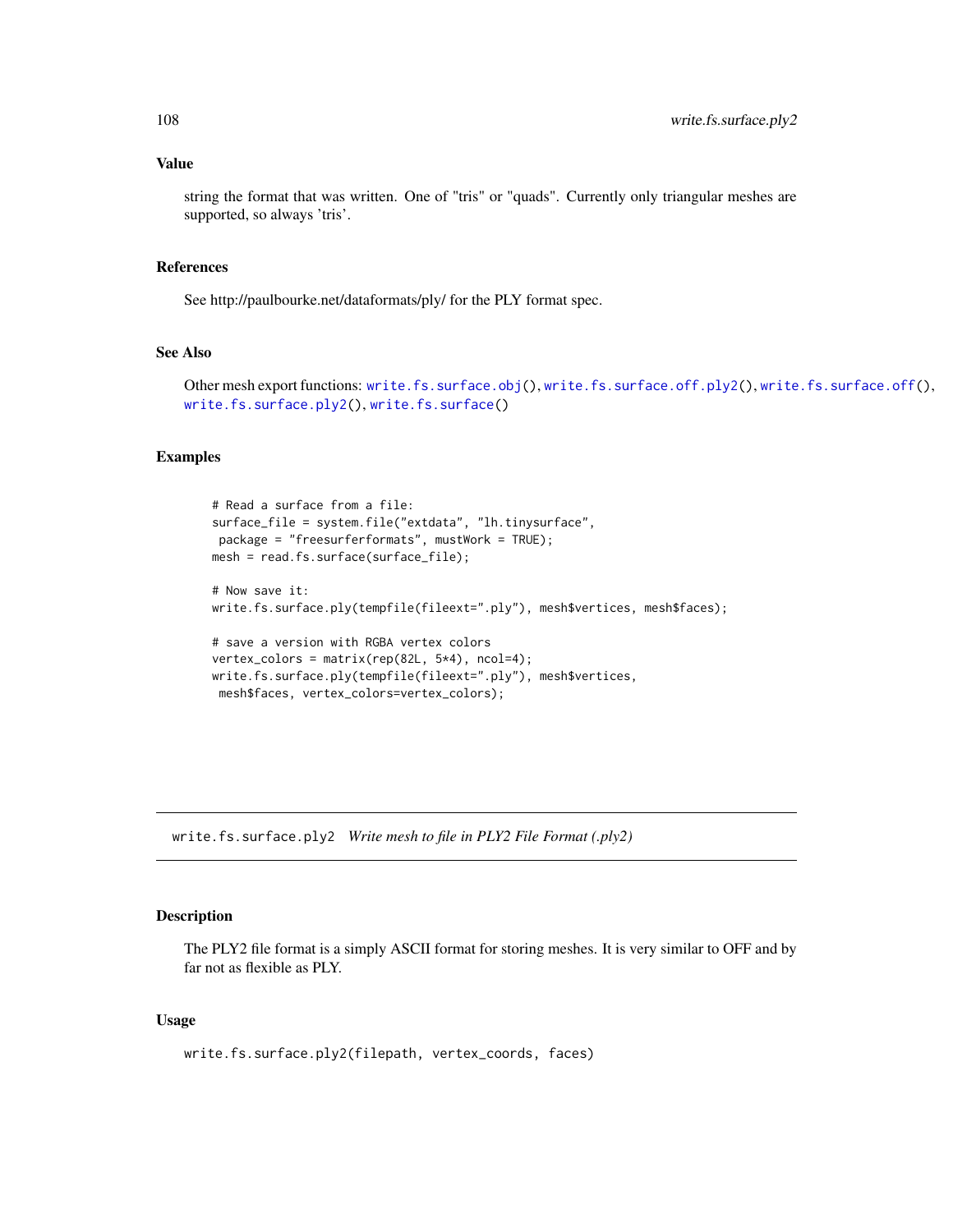<span id="page-108-0"></span>

| filepath | string. Full path to the output surface file, should end with '.off', but that is not<br>enforced.                                                                                                                                                                                                                                              |
|----------|-------------------------------------------------------------------------------------------------------------------------------------------------------------------------------------------------------------------------------------------------------------------------------------------------------------------------------------------------|
|          | vertex_coords $\pi$ x 3 matrix of doubles. Each row defined the x,y,z coords for a vertex.                                                                                                                                                                                                                                                      |
| faces    | n x 3 matrix of integers. Each row defined the 3 vertex indices that make up the<br>face. WARNING: Vertex indices should be given in R-style, i.e., the index of<br>the first vertex is 1. However, they will be written in FreeSurfer style, i.e., all<br>indices will have 1 substracted, so that the index of the first vertex will be zero. |

#### Value

string the format that was written. One of "tris" or "quads". Currently only triangular meshes are supported, so always 'tris'.

#### See Also

Other mesh export functions: [write.fs.surface.obj\(](#page-104-0)), [write.fs.surface.off.ply2\(](#page-0-0)), [write.fs.surface.off\(](#page-105-0)), [write.fs.surface.ply\(](#page-106-0)), [write.fs.surface\(](#page-97-0))

## Examples

```
# Read a surface from a file:
surface_file = system.file("extdata", "lh.tinysurface",
package = "freesurferformats", mustWork = TRUE);
mesh = read.fs.surface(surface_file);
# Now save it:
write.fs.surface.ply2(tempfile(fileext=".ply2"), mesh$vertices, mesh$faces);
```
write.fs.surface.vtk *Write mesh to file in VTK ASCII format*

## Description

Write mesh to file in VTK ASCII format

#### Usage

write.fs.surface.vtk(filepath, vertex\_coords, faces)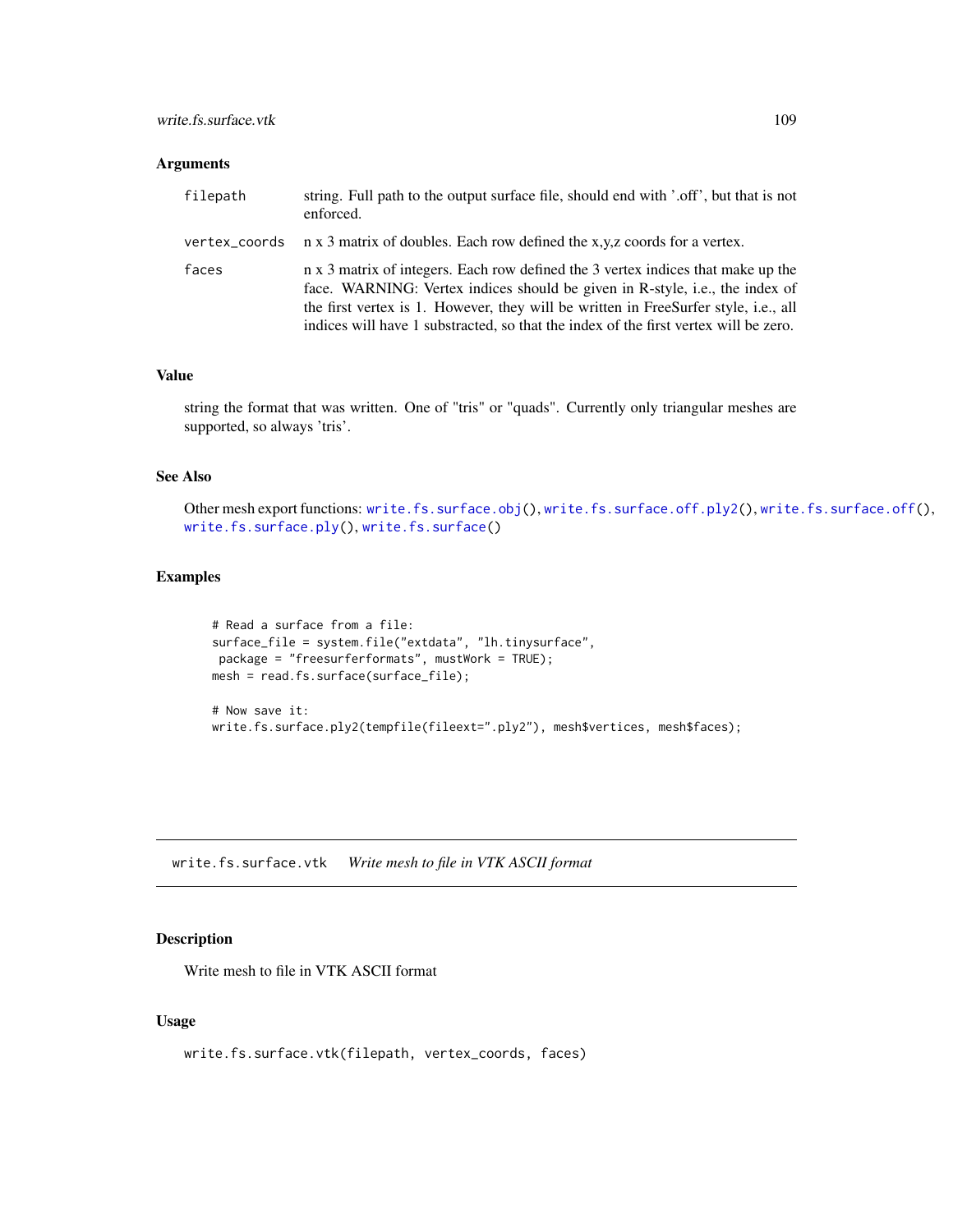<span id="page-109-1"></span>

| filepath | string. Full path to the output surface file, should end with '.vtk', but that is not<br>enforced.                                                                                                                                                                                                                                              |
|----------|-------------------------------------------------------------------------------------------------------------------------------------------------------------------------------------------------------------------------------------------------------------------------------------------------------------------------------------------------|
|          | vertex_coords $\pi$ x 3 matrix of doubles. Each row defined the x,y,z coords for a vertex.                                                                                                                                                                                                                                                      |
| faces    | n x 3 matrix of integers. Each row defined the 3 vertex indices that make up the<br>face. WARNING: Vertex indices should be given in R-style, i.e., the index of<br>the first vertex is 1. However, they will be written in FreeSurfer style, i.e., all<br>indices will have 1 substracted, so that the index of the first vertex will be zero. |

#### Value

string the format that was written. One of "tris" or "quads". Currently only triangular meshes are supported, so always 'tris'.

## See Also

```
Other mesh functions: faces.quad.to.tris(), read.fs.surface.asc(), read.fs.surface.bvsrf(),
read.fs.surface.geo(read.fs.surface.gii(read.fs.surface.ico(read.fs.surface.obj(),
read.fs.surface.off(), read.fs.surface.ply(), read.fs.surface.vtk(), read.fs.surface(),
read.mesh.brainvoyager(), read_nisurfacefile(), read_nisurface(), write.fs.surface.asc(),
write.fs.surface.byu(), write.fs.surface.gii(), write.fs.surface.mz3(), write.fs.surface()
```
## Examples

```
# Read a surface from a file:
surface_file = system.file("extdata", "lh.tinysurface",
package = "freesurferformats", mustWork = TRUE);
mesh = read.fs.surface(surface_file);
# Now save it:
```

```
write.fs.surface.vtk(tempfile(fileext=".vtk"), mesh$vertices, mesh$faces);
```
<span id="page-109-0"></span>write.fs.weight *Write file in FreeSurfer weight format*

## Description

Write vertex-wise brain data for a set of vertices to file in \*weight\* format. This format is also known as \*paint\* format or simply as \*w\* format.

#### Usage

```
write.fs.weight(filepath, vertex_indices, values, format = "bin")
```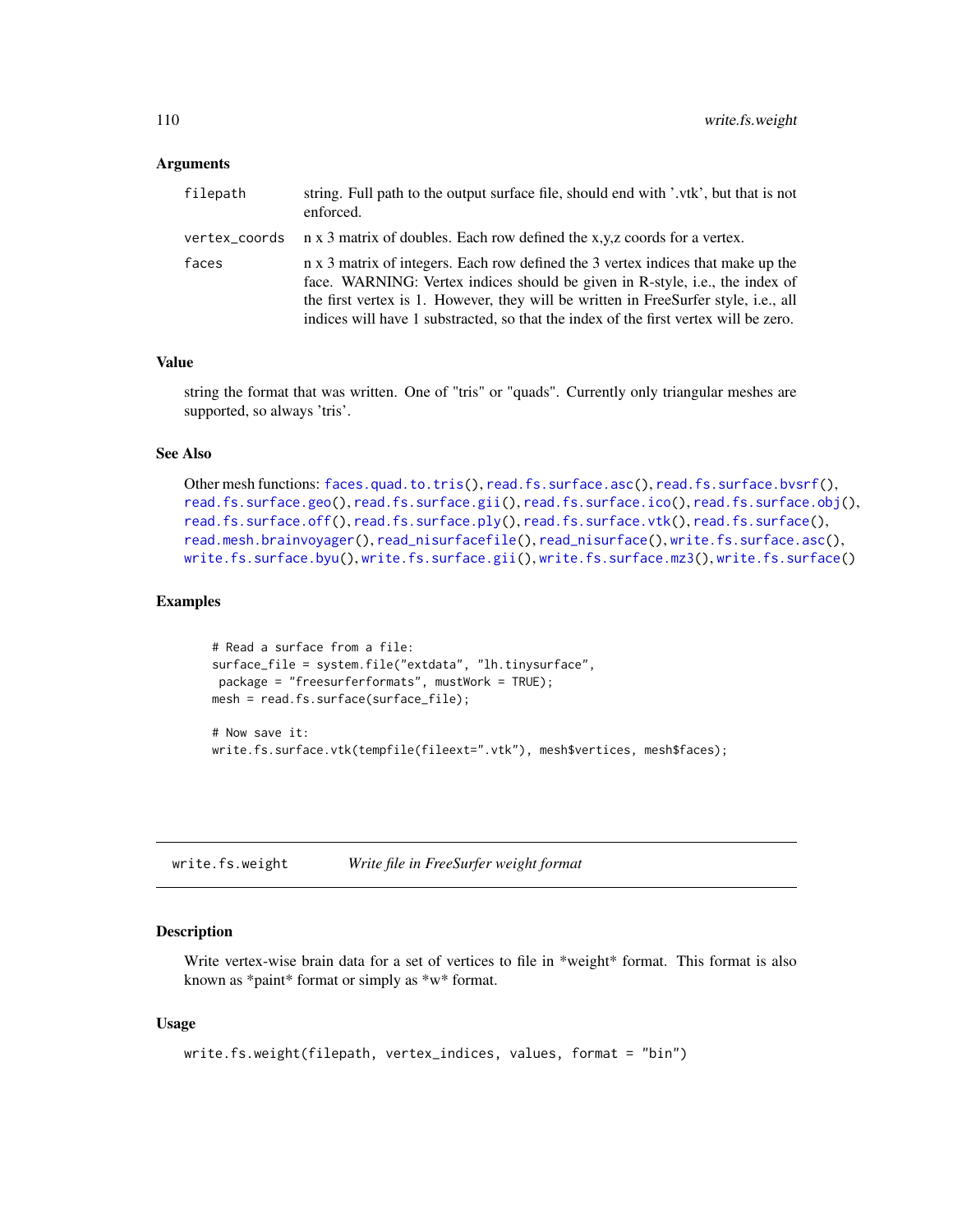<span id="page-110-1"></span>

| filepath, | string. Full path to the output weight file.                                                                                                                             |
|-----------|--------------------------------------------------------------------------------------------------------------------------------------------------------------------------|
|           | vertex_indices vector of integers, the vertex indices. Must be one-based (R-style). This function<br>will substract 1, as they need to be stored zero-based in the file. |
| values    | vector of floats. The brain morphometry data to write, one value per vertex.                                                                                             |
| format    | character string, one of 'bin' or 'asc'. The weight format type, there is a binary<br>version of the format and an ASCII version.                                        |

#### See Also

```
Other morphometry functions: fs.get.morph.file.ext.for.format(), fs.get.morph.file.format.from.filename(),
read.fs.curv(), read.fs.mgh(), read.fs.morph.gii(), read.fs.morph(), read.fs.volume(),
read.fs.weight(), write.fs.curv(), write.fs.label.gii(), write.fs.mgh(), write.fs.morph.asc(),
write.fs.morph.gii(), write.fs.morph.ni1(), write.fs.morph.ni2(), write.fs.morph.smp(),
write.fs.morph.txt(), write.fs.morph(), write.fs.weight.asc()
```
<span id="page-110-0"></span>write.fs.weight.asc *Write file in FreeSurfer weight ASCII format*

#### Description

Write vertex-wise brain data for a set of vertices to an ASCII file in \*weight\* format. This format is also known as \*paint\* format or simply as \*w\* format.

#### Usage

```
write.fs.weight.asc(filepath, vertex_indices, values)
```
#### Arguments

| filepath, | string. Full path to the output ASCII weight file.                                                                                                                       |
|-----------|--------------------------------------------------------------------------------------------------------------------------------------------------------------------------|
|           | vertex_indices vector of integers, the vertex indices. Must be one-based (R-style). This function<br>will substract 1, as they need to be stored zero-based in the file. |
| values    | vector of floats. The brain morphometry data to write, one value per vertex.                                                                                             |

## See Also

```
Other morphometry functions: fs.get.morph.file.ext.for.format(), fs.get.morph.file.format.from.filename(),
read.fs.curv(), read.fs.mgh(), read.fs.morph.gii(), read.fs.morph(), read.fs.volume(),
read.fs.weight(), write.fs.curv(), write.fs.label.gii(), write.fs.mgh(), write.fs.morph.asc(),
write.fs.morph.gii(), write.fs.morph.ni1(), write.fs.morph.ni2(), write.fs.morph.smp(),
write.fs.morph.txt(), write.fs.morph(), write.fs.weight()
```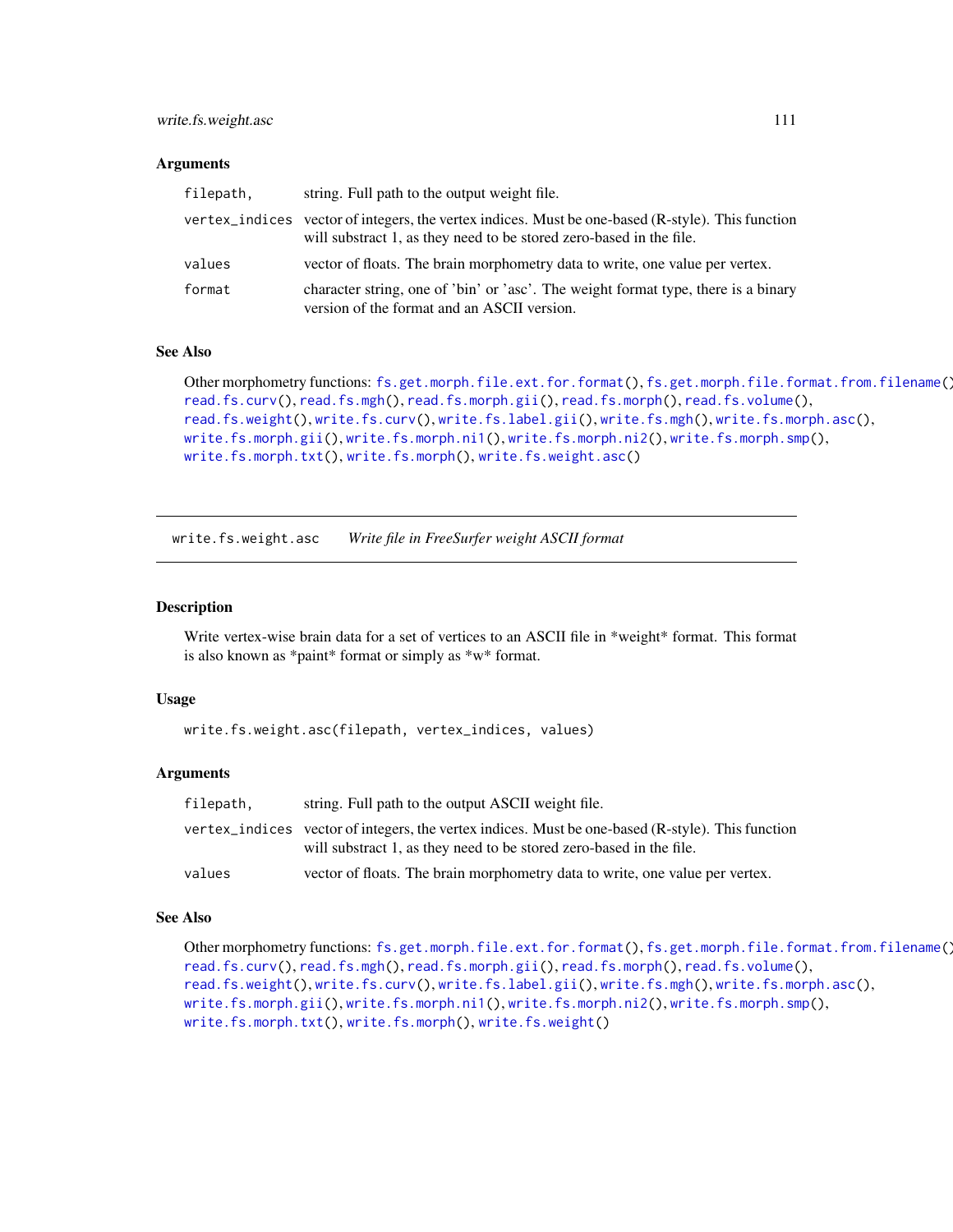<span id="page-111-0"></span>

## Description

Write header and data to a file in NIFTI v1 format.

#### Usage

write.nifti1(filepath, niidata, niiheader = NULL, ...)

## Arguments

| the file to write. The extension should be '.nii' or '.nii.gz'.                                                                                                                                                                                                                 |
|---------------------------------------------------------------------------------------------------------------------------------------------------------------------------------------------------------------------------------------------------------------------------------|
| array of numeric or integer data, with up to 7 dimensions. Will be written to<br>the file with the datatype and bitpix specified in the 'niiheader' argument. Set to<br>'NULL' and pass a 'niiheader' to write only the header, and remember to adapt<br>'magic' in the header. |
| an optional NIFTI v1 header that is suitable for the passed 'niidata'. If not given,<br>one will be generated with nilheader.for.data.                                                                                                                                          |
| additional parameters passed to ni1header, for, data. Only used if 'niiheader'<br>is 'NULL'.                                                                                                                                                                                    |
|                                                                                                                                                                                                                                                                                 |

## See Also

Other niftil writers: [write.fs.morph.ni1\(](#page-94-0))

write.nifti2 *Write header and data to a file in NIFTI v2 format.*

## Description

Write header and data to a file in NIFTI v2 format.

#### Usage

```
write.nifti2(filepath, niidata, niiheader = NULL)
```
## Arguments

| filepath  | the file to write. The extension should be '.nii' or '.nii.gz'.                                                                                                |
|-----------|----------------------------------------------------------------------------------------------------------------------------------------------------------------|
| niidata   | array of numeric or integer data, with up to 7 dimensions. Will be written to the<br>file with the data type and bitpix specified in the 'niiheader' argument. |
| niiheader | an optional NIFTI v2 header that is suitable for the passed 'niidata'. If not given,<br>one will be generated with ni2header. for data.                        |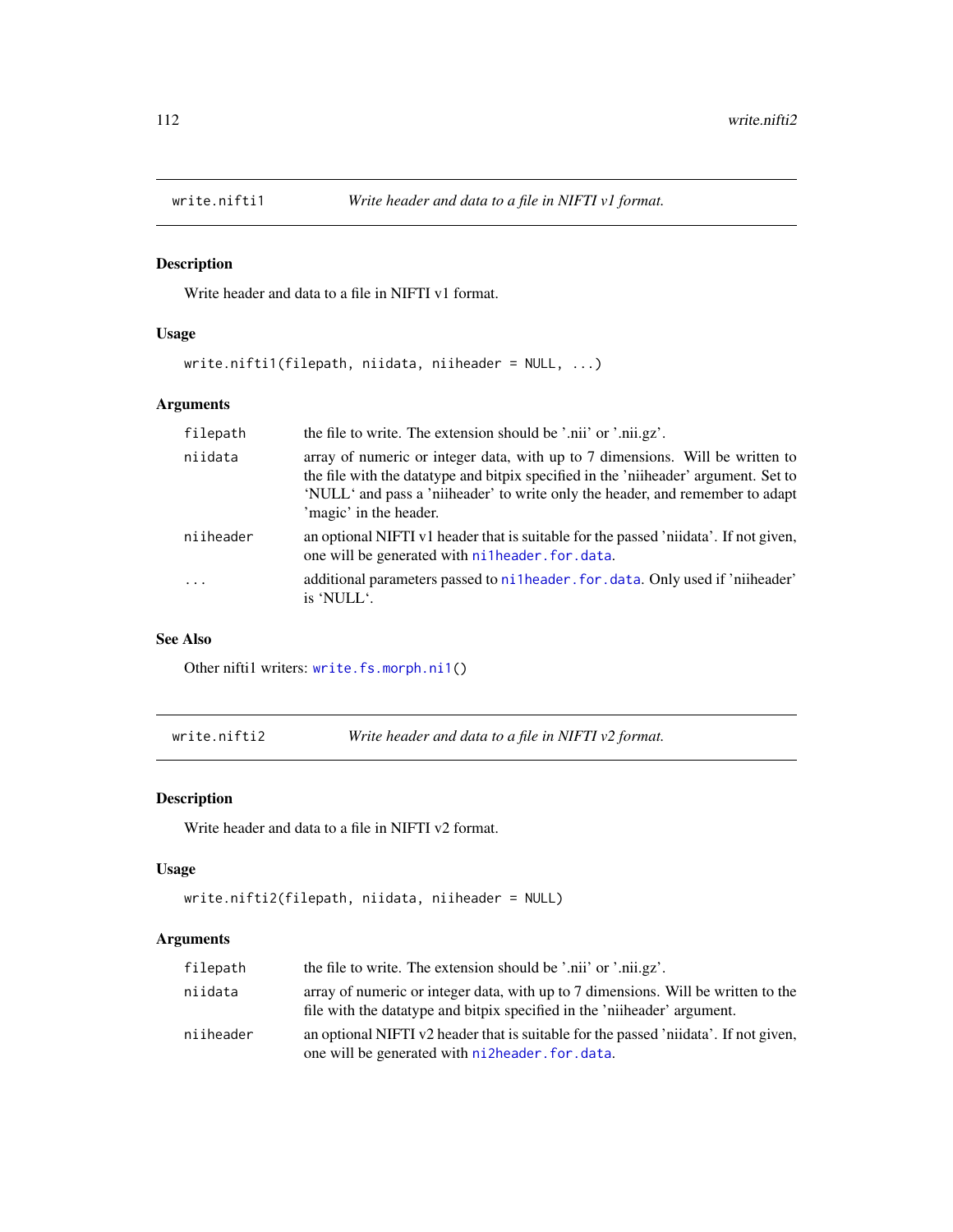<span id="page-112-0"></span>write.smp.brainvoyager 113

#### See Also

Other nifti2 writers: [write.fs.morph.ni2\(](#page-95-0))

write.smp.brainvoyager

*Write a brainvoyager SMP file.*

## Description

Write a brainvoyager SMP file, which contains one or more vertex-wise data maps (stats or morphometry data).

## Usage

```
write.smp.brainvoyager(filepath, bvsmp, smp_version = 3L)
```
## Arguments

| filepath    | character string, the output file                                                                 |
|-------------|---------------------------------------------------------------------------------------------------|
| bvsmp       | by by instance, a named list as returned by read, smp. brainvoyager.                              |
| smp_version | integer, the SMP file format version to use when writing. Only versions 2 and 3<br>are supported. |

#### See Also

[write.fs.morph.smp](#page-96-0)

xml\_node\_gifti\_coordtransform *Create XML GIFTI CoordinateSystemTransformMatrix node.*

## Description

Create XML GIFTI CoordinateSystemTransformMatrix node.

#### Usage

```
xml_node_gifti_coordtransform(
  transform_matrix,
  data_space = "NIFTI_XFORM_UNKNOWN",
  transformed_space = "NIFTI_XFORM_UNKNOWN",
  as_cdata = TRUE
\mathcal{E}
```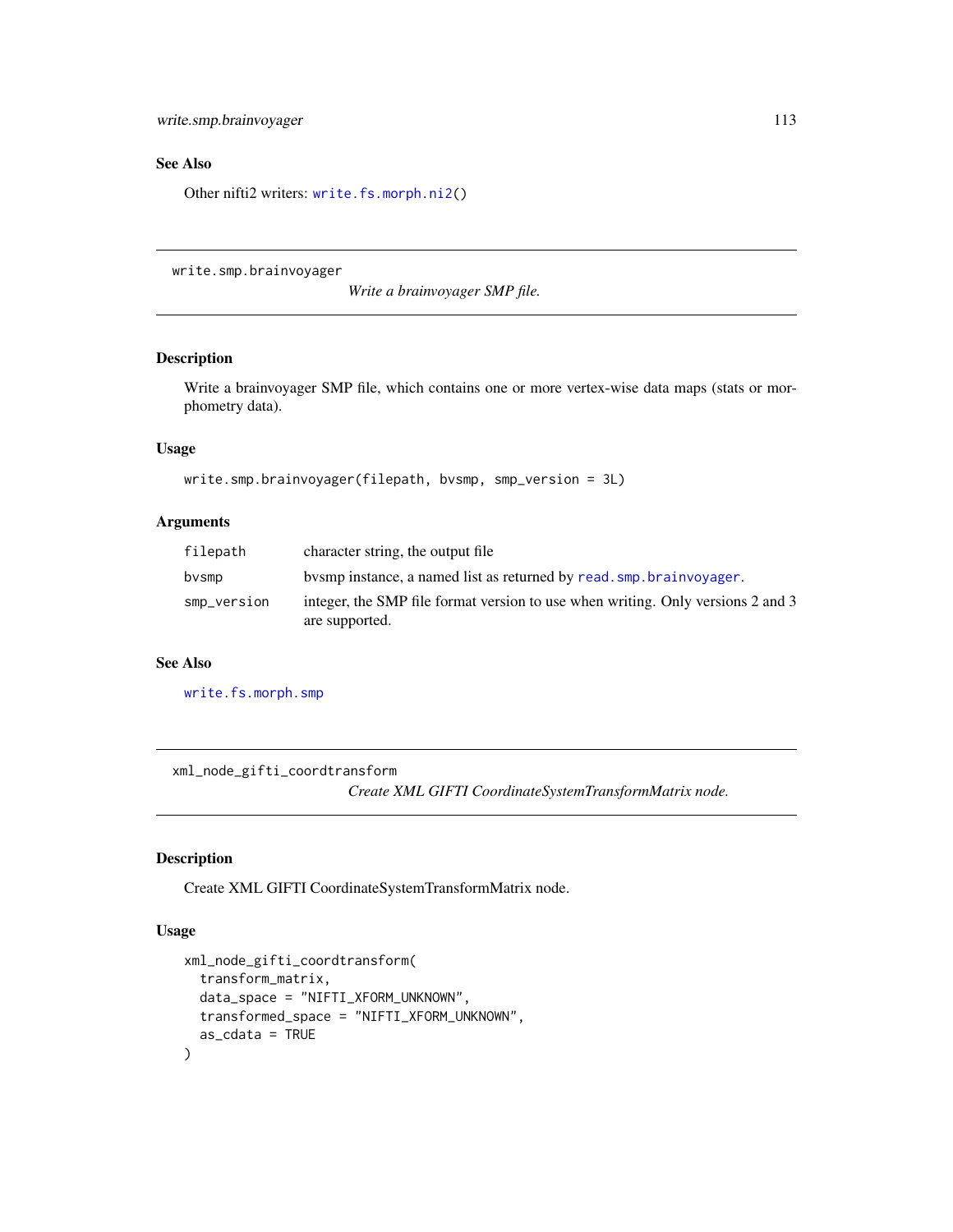| transform_matrix  |                                                                                                   |
|-------------------|---------------------------------------------------------------------------------------------------|
|                   | numerical 4x4 matrix, the transformation matrix from 'data_space' to 'trans-<br>formed space'.    |
| data_space        | character string, the space used by the data before transformation.                               |
| transformed_space |                                                                                                   |
|                   | character string, the space reached after application of the transformation matrix.               |
| as_cdata          | logical, whether to wrap text attributes ('data_space' and 'transformed_space')<br>in cdata tags. |

# Value

XML node from xml2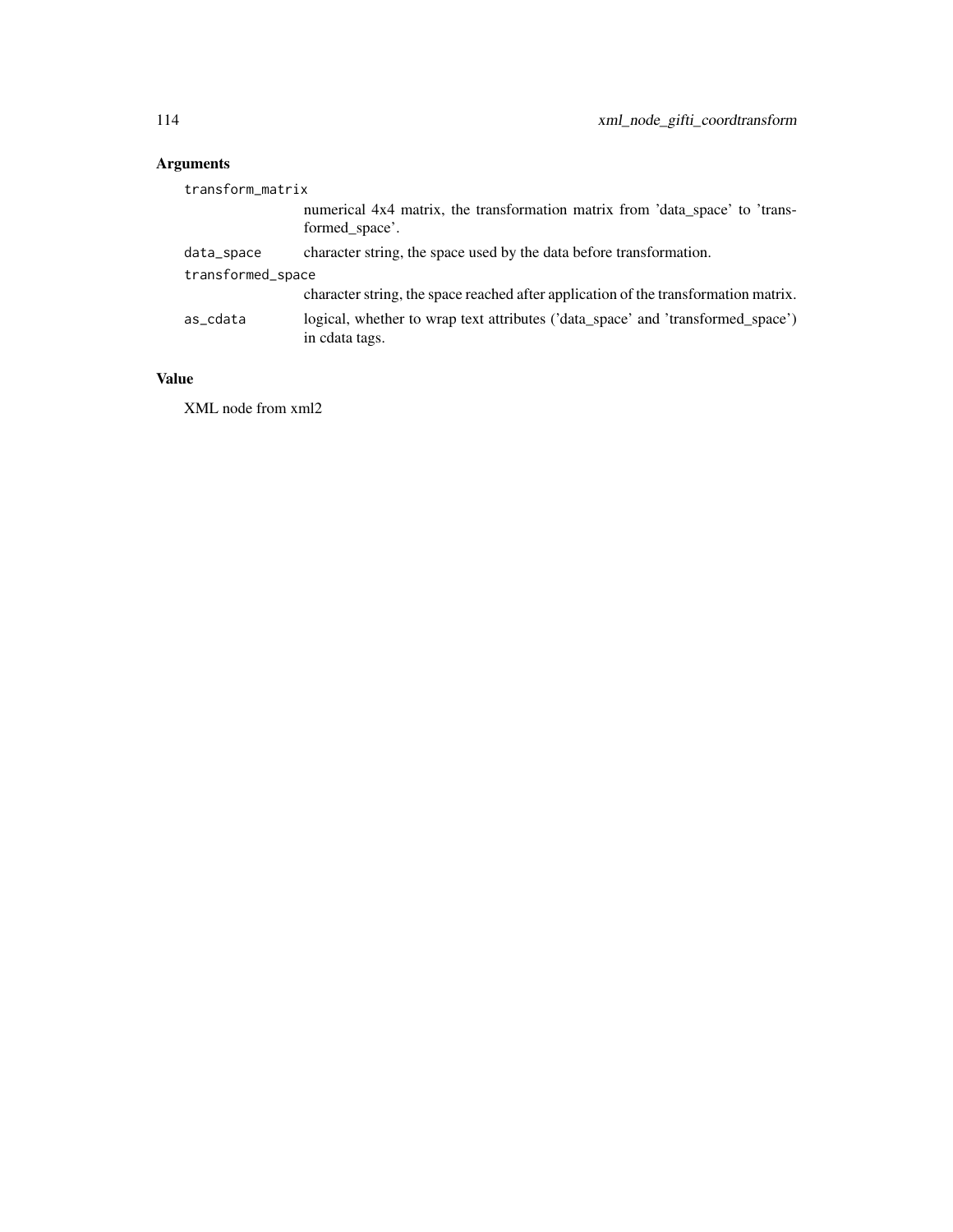# Index

```
∗ NIFTI helper functions
    nifti.datadim.from.dimfield, 30
    nifti.datadim.to.dimfield, 31
∗ atlas functions
    colortable.from.annot, 6
    read.fs.annot, 37
    read.fs.colortable, 39
    write.fs.annot, 85
    write.fs.annot.gii, 87
    write.fs.colortable, 88
∗ colorLUT functions
    colortable.from.annot, 6
    read.fs.colortable, 39
    write.fs.colortable, 88
∗ gifti readers
    read.fs.annot.gii, 38
    read.fs.label.gii, 42
    read.fs.morph.gii, 50
    read.fs.surface.gii, 58
∗ gifti writers
    write.fs.annot.gii, 87
    write.fs.label.gii, 91
    write.fs.morph.gii, 94
    write.fs.surface.gii, 103
∗ header coordinate space
    mghheader.is.ras.valid, 22
    mghheader.ras2vox, 23
    mghheader.ras2vox.tkreg, 24
    mghheader.scanner2tkreg, 24
    25
    mghheader.vox2ras, 26
    mghheader.vox2ras.tkreg, 27
    read.fs.transform, 65
    read.fs.transform.dat, 66
    read.fs.transform.lta, 67
    read.fs.transform.xfm, 68
    sm0to1, 82
    82
∗ label functions
```
read.fs.label, [42](#page-41-0) read.fs.label.gii, [42](#page-41-0) read.fs.label.native, [43](#page-42-0) write.fs.label, [89](#page-88-1) ∗ mesh export functions write.fs.surface, [98](#page-97-1) write.fs.surface.obj, [105](#page-104-1) write.fs.surface.off, [106](#page-105-1) write.fs.surface.ply, [107](#page-106-1) write.fs.surface.ply2, [108](#page-107-0) ∗ mesh functions faces.quad.to.tris, [8](#page-7-1) read.fs.surface, [54](#page-53-1) read.fs.surface.asc, [55](#page-54-1) read.fs.surface.bvsrf, [56](#page-55-1) read.fs.surface.geo, [57](#page-56-1) read.fs.surface.gii, [58](#page-57-1) read.fs.surface.ico, [59](#page-58-1) read.fs.surface.obj, [60](#page-59-1) read.fs.surface.off, [61](#page-60-1) read.fs.surface.ply, [62](#page-61-1) read.fs.surface.vtk, [64](#page-63-1) read.mesh.brainvoyager, [73](#page-72-1) read\_nisurface, [77](#page-76-1) read\_nisurfacefile, [78](#page-77-1) write.fs.surface, [98](#page-97-1) write.fs.surface.asc, [100](#page-99-1) write.fs.surface.byu, [102](#page-101-1) write.fs.surface.gii, [103](#page-102-1) write.fs.surface.mz3, [104](#page-103-1) write.fs.surface.vtk, [109](#page-108-0) ∗ morphometry functions fs.get.morph.file.ext.for.format, [10](#page-9-1) fs.get.morph.file.format.from.filename, [11](#page-10-1) read.fs.curv, [40](#page-39-1) read.fs.mgh, [44](#page-43-1) read.fs.morph, [46](#page-45-1)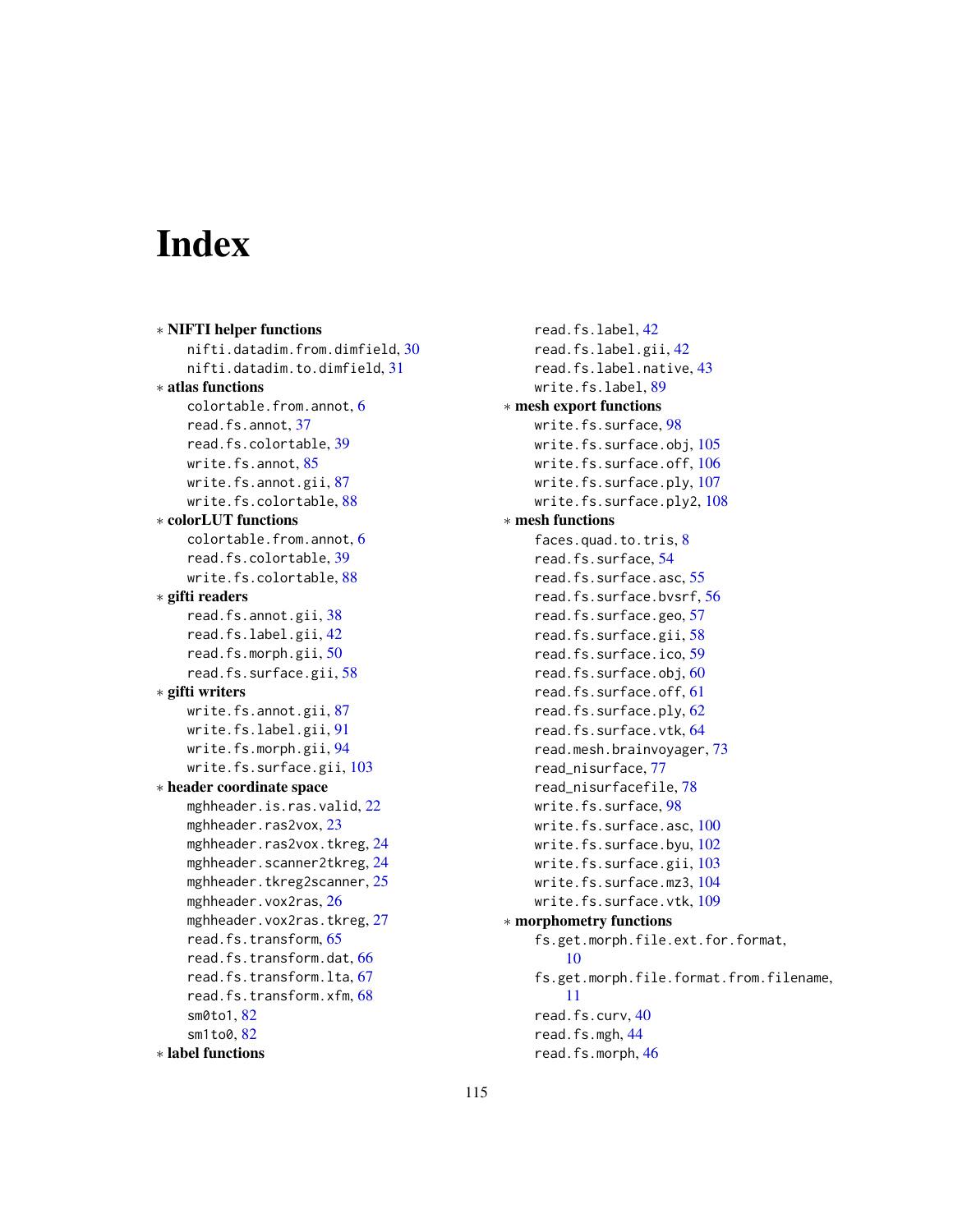```
read.fs.morph.gii, 50
    read.fs.volume, 69
    read.fs.weight, 72
    write.fs.curv, 89
    write.fs.label.gii, 91
    write.fs.mgh, 92
    write.fs.morph, 93
    write.fs.morph.asc, 94
    write.fs.morph.gii, 94
    write.fs.morph.ni1, 95
    write.fs.morph.ni2, 96
    write.fs.morph.smp, 97
    write.fs.morph.txt, 97
    write.fs.weight, 110
    write.fs.weight.asc, 111
∗ nifti1 writers
    write.fs.morph.ni1, 95
    write.nifti1, 112
∗ nifti2 writers
    write.fs.morph.ni2, 96
    write.nifti2, 112
∗ patch functions
    fs.patch, 11
    read.fs.patch, 53
    read.fs.patch.asc, 53
    write.fs.patch, 98
∗ volume math
    flip3D, 9
    rotate3D, 81
bvsmp, 5
cdata, 5
```
colortable.from.annot, [6,](#page-5-0) *[38](#page-37-0)*, *[40](#page-39-1)*, *[86–](#page-85-0)[88](#page-87-0)* convert\_endian, *[14](#page-13-0)* convert\_intent, *[14](#page-13-0)*

delete\_all\_opt\_data, [7](#page-6-0) download\_opt\_data, [7](#page-6-0)

faces.quad.to.tris, [8,](#page-7-1) *[55,](#page-54-1) [56](#page-55-1)*, *[58,](#page-57-1) [59](#page-58-1)*, *[61,](#page-60-1) [62](#page-61-1)*, *[65](#page-64-0)*, *[73](#page-72-1)*, *[78,](#page-77-1) [79](#page-78-0)*, *[99,](#page-98-0) [100](#page-99-1)*, *[102,](#page-101-1) [103](#page-102-1)*, *[105](#page-104-1)*, *[110](#page-109-1)* faces.tris.to.quad, [8](#page-7-1) flip2D, [9](#page-8-0) flip3D, [9,](#page-8-0) *[81](#page-80-0)* fs.get.morph.file.ext.for.format, [10,](#page-9-1) *[11](#page-10-1)*, *[41](#page-40-0)*, *[46,](#page-45-1) [47](#page-46-0)*, *[50](#page-49-1)*, *[70](#page-69-0)*, *[72](#page-71-1)*, *[89](#page-88-1)*, *[91](#page-90-1)*, *[93](#page-92-1)[–98](#page-97-1)*, *[111](#page-110-1)*

fs.get.morph.file.format.from.filename, *[10](#page-9-1)*, [11,](#page-10-1) *[41](#page-40-0)*, *[46,](#page-45-1) [47](#page-46-0)*, *[50](#page-49-1)*, *[70](#page-69-0)*, *[72](#page-71-1)*, *[89](#page-88-1)*, *[91](#page-90-1)*, *[93](#page-92-1)[–98](#page-97-1)*, *[111](#page-110-1)* fs.patch, [11,](#page-10-1) *[53,](#page-52-0) [54](#page-53-1)*, *[98](#page-97-1)* get\_opt\_data\_filepath, [12](#page-11-0) gifti\_writer, [13,](#page-12-0) *[15](#page-14-0)* gifti\_xml, *[13](#page-12-0)*, [14](#page-13-0) gifti\_xml\_add\_global\_metadata, [15](#page-14-0) gifti\_xml\_write, *[14,](#page-13-0) [15](#page-14-0)*, [16](#page-15-0) giftixml\_add\_labeltable\_from\_annot, [13](#page-12-0) is.bvsmp, [17](#page-16-0) is.fs.annot, [17](#page-16-0) is.fs.label, [18](#page-17-0) is.fs.surface, [18](#page-17-0) is.fs.volume, [19](#page-18-0) is.mghheader, [19](#page-18-0) list\_opt\_data, [20](#page-19-0) mghheader.centervoxelRAS.from.firstvoxelRAS, [20,](#page-19-0) *[36](#page-35-0)*, *[83,](#page-82-0) [84](#page-83-0)* mghheader.crs.orientation, [21](#page-20-0) mghheader.is.conformed, [21](#page-20-0) mghheader.is.ras.valid, [22,](#page-21-0) *[23](#page-22-0)[–27](#page-26-0)*, *[65](#page-64-0)[–68](#page-67-0)*, *[82,](#page-81-0) [83](#page-82-0)* mghheader.primary.slice.direction, [22](#page-21-0) mghheader.ras2vox, *[22](#page-21-0)*, [23,](#page-22-0) *[24](#page-23-0)[–27](#page-26-0)*, *[65](#page-64-0)[–68](#page-67-0)*, *[82,](#page-81-0) [83](#page-82-0)* mghheader.ras2vox.tkreg, *[22,](#page-21-0) [23](#page-22-0)*, [24,](#page-23-0) *[25](#page-24-0)[–27](#page-26-0)*, *[65](#page-64-0)[–68](#page-67-0)*, *[82,](#page-81-0) [83](#page-82-0)* mghheader.scanner2tkreg, *[22](#page-21-0)[–24](#page-23-0)*, [24,](#page-23-0) *[25](#page-24-0)[–27](#page-26-0)*, *[65](#page-64-0)[–68](#page-67-0)*, *[82,](#page-81-0) [83](#page-82-0)* mghheader.tkreg2scanner, *[22](#page-21-0)[–25](#page-24-0)*, [25,](#page-24-0) *[27](#page-26-0)*, *[65](#page-64-0)[–68](#page-67-0)*, *[82,](#page-81-0) [83](#page-82-0)* mghheader.update.from.vox2ras, [26](#page-25-0) mghheader.vox2ras, *[22](#page-21-0)[–26](#page-25-0)*, [26,](#page-25-0) *[27](#page-26-0)*, *[65](#page-64-0)[–68](#page-67-0)*, *[70](#page-69-0)*, *[82,](#page-81-0) [83](#page-82-0)* mghheader.vox2ras.tkreg, *[22](#page-21-0)[–27](#page-26-0)*, [27,](#page-26-0) *[45,](#page-44-0) [46](#page-45-1)*, *[65](#page-64-0)[–71](#page-70-0)*, *[82,](#page-81-0) [83](#page-82-0)* mghheader.vox2vox, [28](#page-27-1) ni1header.for.data, [28,](#page-27-1) *[29](#page-28-1)*, *[112](#page-111-0)* ni1header.template, *[29](#page-28-1)*, [29](#page-28-1) ni2header.for.data, [29,](#page-28-1) *[30](#page-29-0)*, *[112](#page-111-0)* ni2header.template, *[30](#page-29-0)*, [30](#page-29-0) nifti.datadim.from.dimfield, [30,](#page-29-0) *[31](#page-30-0)* nifti.datadim.to.dimfield, *[31](#page-30-0)*, [31](#page-30-0)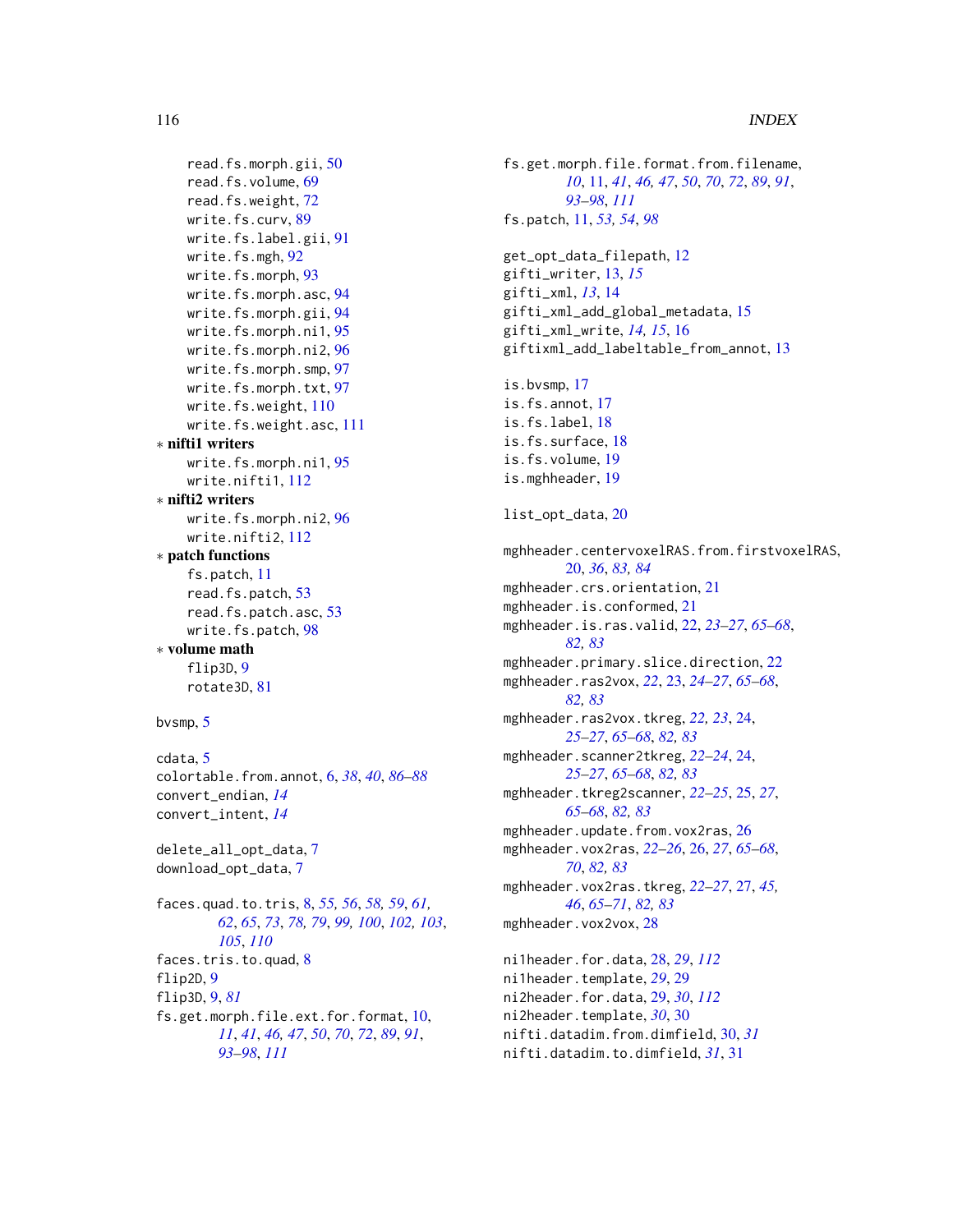#### INDEX 117

nifti.file.uses.fshack, [32](#page-31-0) nifti.file.version, *[32](#page-31-0)*, [32,](#page-31-0) *[96](#page-95-1)* nifti.header.check, [33](#page-32-0) print.fs.annot, [33](#page-32-0) print.fs.label, [34](#page-33-0) print.fs.patch, [34](#page-33-0) print.fs.surface, [35](#page-34-0) print.fs.volume, [35](#page-34-0) ras.to.surfaceras, [36](#page-35-0) ras.to.talairachras, [36](#page-35-0) read.fs.annot, *[6](#page-5-0)*, [37,](#page-36-0) *[40](#page-39-1)*, *[86–](#page-85-0)[88](#page-87-0)* read.fs.annot.gii, [38,](#page-37-0) *[43](#page-42-0)*, *[50](#page-49-1)*, *[59](#page-58-1)* read.fs.colortable, *[6](#page-5-0)*, *[38](#page-37-0)*, [39,](#page-38-0) *[86–](#page-85-0)[88](#page-87-0)* read.fs.curv, *[10,](#page-9-1) [11](#page-10-1)*, [40,](#page-39-1) *[46,](#page-45-1) [47](#page-46-0)*, *[50](#page-49-1)*, *[70](#page-69-0)*, *[72](#page-71-1)*, *[89](#page-88-1)*, *[91](#page-90-1)*, *[93](#page-92-1)[–98](#page-97-1)*, *[111](#page-110-1)* read.fs.gca, [41](#page-40-0) read.fs.label, [42,](#page-41-0) *[43,](#page-42-0) [44](#page-43-1)*, *[90](#page-89-0)* read.fs.label.gii, *[39](#page-38-0)*, *[42](#page-41-0)*, [42,](#page-41-0) *[44](#page-43-1)*, *[50](#page-49-1)*, *[59](#page-58-1)*, *[90](#page-89-0)* read.fs.label.native, *[42,](#page-41-0) [43](#page-42-0)*, [43,](#page-42-0) *[90](#page-89-0)* read.fs.mgh, *[10,](#page-9-1) [11](#page-10-1)*, *[20,](#page-19-0) [21](#page-20-0)*, *[23](#page-22-0)*, *[26](#page-25-0)*, *[41](#page-40-0)*, [44,](#page-43-1) *[47](#page-46-0)*, *[50](#page-49-1)*, *[70](#page-69-0)[–72](#page-71-1)*, *[89](#page-88-1)*, *[91](#page-90-1)*, *[93–](#page-92-1)[98](#page-97-1)*, *[111](#page-110-1)* read.fs.morph, *[10,](#page-9-1) [11](#page-10-1)*, *[41](#page-40-0)*, *[46](#page-45-1)*, [46,](#page-45-1) *[50](#page-49-1)*, *[70](#page-69-0)*, *[72](#page-71-1)*, *[89](#page-88-1)*, *[91](#page-90-1)*, *[93](#page-92-1)[–98](#page-97-1)*, *[111](#page-110-1)* read.fs.morph.asc, [47](#page-46-0) read.fs.morph.bvsmp, [48](#page-47-0) read.fs.morph.cifti, [48](#page-47-0) read.fs.morph.gii, *[10,](#page-9-1) [11](#page-10-1)*, *[39](#page-38-0)*, *[41](#page-40-0)*, *[43](#page-42-0)*, *[46,](#page-45-1) [47](#page-46-0)*, [50,](#page-49-1) *[59](#page-58-1)*, *[70](#page-69-0)*, *[72](#page-71-1)*, *[89](#page-88-1)*, *[91](#page-90-1)*, *[93](#page-92-1)[–98](#page-97-1)*, *[111](#page-110-1)* read.fs.morph.ni1, [51](#page-50-0) read.fs.morph.ni2, [51](#page-50-0) read.fs.morph.nii, [52](#page-51-0) read.fs.morph.txt, [52](#page-51-0) read.fs.patch, *[11,](#page-10-1) [12](#page-11-0)*, [53,](#page-52-0) *[54](#page-53-1)*, *[98](#page-97-1)* read.fs.patch.asc, *[11,](#page-10-1) [12](#page-11-0)*, *[53](#page-52-0)*, [53,](#page-52-0) *[98](#page-97-1)* read.fs.surface, *[8](#page-7-1)*, [54,](#page-53-1) *[56](#page-55-1)*, *[58,](#page-57-1) [59](#page-58-1)*, *[61,](#page-60-1) [62](#page-61-1)*, *[65](#page-64-0)*, *[73](#page-72-1)*, *[78](#page-77-1)[–80](#page-79-0)*, *[99,](#page-98-0) [100](#page-99-1)*, *[102,](#page-101-1) [103](#page-102-1)*, *[105](#page-104-1)*, *[110](#page-109-1)* read.fs.surface.asc, *[8](#page-7-1)*, *[55](#page-54-1)*, [55,](#page-54-1) *[56](#page-55-1)*, *[58,](#page-57-1) [59](#page-58-1)*, *[61,](#page-60-1) [62](#page-61-1)*, *[65](#page-64-0)*, *[73](#page-72-1)*, *[78,](#page-77-1) [79](#page-78-0)*, *[99,](#page-98-0) [100](#page-99-1)*, *[102,](#page-101-1) [103](#page-102-1)*, *[105](#page-104-1)*, *[110](#page-109-1)* read.fs.surface.bvsrf, *[8](#page-7-1)*, *[55,](#page-54-1) [56](#page-55-1)*, [56,](#page-55-1) *[58,](#page-57-1) [59](#page-58-1)*, *[61,](#page-60-1) [62](#page-61-1)*, *[65](#page-64-0)*, *[73](#page-72-1)*, *[78,](#page-77-1) [79](#page-78-0)*, *[99,](#page-98-0) [100](#page-99-1)*, *[102,](#page-101-1) [103](#page-102-1)*, *[105](#page-104-1)*, *[110](#page-109-1)* read.fs.surface.byu, [57](#page-56-1) read.fs.surface.geo, *[8](#page-7-1)*, *[55,](#page-54-1) [56](#page-55-1)*, [57,](#page-56-1) *[59](#page-58-1)*, *[61,](#page-60-1) [62](#page-61-1)*, *[65](#page-64-0)*, *[73](#page-72-1)*, *[78,](#page-77-1) [79](#page-78-0)*, *[99,](#page-98-0) [100](#page-99-1)*, *[102,](#page-101-1) [103](#page-102-1)*, *[105](#page-104-1)*, *[110](#page-109-1)*

read.fs.surface.gii, *[8](#page-7-1)*, *[39](#page-38-0)*, *[43](#page-42-0)*, *[50](#page-49-1)*, *[55,](#page-54-1) [56](#page-55-1)*, *[58](#page-57-1)*, [58,](#page-57-1) *[59](#page-58-1)*, *[61,](#page-60-1) [62](#page-61-1)*, *[65](#page-64-0)*, *[73](#page-72-1)*, *[78,](#page-77-1) [79](#page-78-0)*, *[99,](#page-98-0) [100](#page-99-1)*, *[102,](#page-101-1) [103](#page-102-1)*, *[105](#page-104-1)*, *[110](#page-109-1)* read.fs.surface.ico, *[8](#page-7-1)*, *[55,](#page-54-1) [56](#page-55-1)*, *[58,](#page-57-1) [59](#page-58-1)*, [59,](#page-58-1) *[61,](#page-60-1) [62](#page-61-1)*, *[65](#page-64-0)*, *[73](#page-72-1)*, *[78,](#page-77-1) [79](#page-78-0)*, *[99,](#page-98-0) [100](#page-99-1)*, *[102,](#page-101-1) [103](#page-102-1)*, *[105](#page-104-1)*, *[110](#page-109-1)* read.fs.surface.mz3, [60](#page-59-1) read.fs.surface.obj, *[8](#page-7-1)*, *[55,](#page-54-1) [56](#page-55-1)*, *[58,](#page-57-1) [59](#page-58-1)*, [60,](#page-59-1) *[62](#page-61-1)*, *[65](#page-64-0)*, *[73](#page-72-1)*, *[78,](#page-77-1) [79](#page-78-0)*, *[99,](#page-98-0) [100](#page-99-1)*, *[102,](#page-101-1) [103](#page-102-1)*, *[105](#page-104-1)*, *[110](#page-109-1)* read.fs.surface.off, *[8](#page-7-1)*, *[55,](#page-54-1) [56](#page-55-1)*, *[58,](#page-57-1) [59](#page-58-1)*, *[61](#page-60-1)*, [61,](#page-60-1) *[62](#page-61-1)*, *[65](#page-64-0)*, *[73](#page-72-1)*, *[78,](#page-77-1) [79](#page-78-0)*, *[99,](#page-98-0) [100](#page-99-1)*, *[102,](#page-101-1) [103](#page-102-1)*, *[105](#page-104-1)*, *[110](#page-109-1)* read.fs.surface.ply, *[8](#page-7-1)*, *[55,](#page-54-1) [56](#page-55-1)*, *[58,](#page-57-1) [59](#page-58-1)*, *[61,](#page-60-1) [62](#page-61-1)*, [62,](#page-61-1) *[65](#page-64-0)*, *[73](#page-72-1)*, *[78,](#page-77-1) [79](#page-78-0)*, *[99,](#page-98-0) [100](#page-99-1)*, *[102,](#page-101-1) [103](#page-102-1)*, *[105](#page-104-1)*, *[110](#page-109-1)* read.fs.surface.stl, [63](#page-62-0) read.fs.surface.stl.bin, [63](#page-62-0) read.fs.surface.vtk, *[8](#page-7-1)*, *[55,](#page-54-1) [56](#page-55-1)*, *[58,](#page-57-1) [59](#page-58-1)*, *[61,](#page-60-1) [62](#page-61-1)*, [64,](#page-63-1) *[73](#page-72-1)*, *[78,](#page-77-1) [79](#page-78-0)*, *[99,](#page-98-0) [100](#page-99-1)*, *[102,](#page-101-1) [103](#page-102-1)*, *[105](#page-104-1)*, *[110](#page-109-1)* read.fs.transform, *[22](#page-21-0)[–27](#page-26-0)*, [65,](#page-64-0) *[66](#page-65-0)[–68](#page-67-0)*, *[82,](#page-81-0) [83](#page-82-0)* read.fs.transform.dat, *[22](#page-21-0)[–27](#page-26-0)*, *[65](#page-64-0)*, [66,](#page-65-0) *[67,](#page-66-0) [68](#page-67-0)*, *[82,](#page-81-0) [83](#page-82-0)* read.fs.transform.lta, *[22](#page-21-0)[–27](#page-26-0)*, *[65,](#page-64-0) [66](#page-65-0)*, [67,](#page-66-0) *[68](#page-67-0)*, *[82,](#page-81-0) [83](#page-82-0)* read.fs.transform.xfm, *[22](#page-21-0)[–27](#page-26-0)*, *[65](#page-64-0)[–67](#page-66-0)*, [68,](#page-67-0) *[82,](#page-81-0) [83](#page-82-0)* read.fs.volume, *[10,](#page-9-1) [11](#page-10-1)*, *[41](#page-40-0)*, *[46,](#page-45-1) [47](#page-46-0)*, *[50](#page-49-1)*, [69,](#page-68-1) *[72](#page-71-1)*, *[89](#page-88-1)*, *[91](#page-90-1)*, *[93](#page-92-1)[–98](#page-97-1)*, *[111](#page-110-1)* read.fs.volume.nii, [70](#page-69-0) read.fs.weight, *[10,](#page-9-1) [11](#page-10-1)*, *[41](#page-40-0)*, *[46,](#page-45-1) [47](#page-46-0)*, *[50](#page-49-1)*, *[70](#page-69-0)*, [72,](#page-71-1) *[89](#page-88-1)*, *[91](#page-90-1)*, *[93](#page-92-1)[–98](#page-97-1)*, *[111](#page-110-1)* read.mesh.brainvoyager, *[8](#page-7-1)*, *[55,](#page-54-1) [56](#page-55-1)*, *[58,](#page-57-1) [59](#page-58-1)*, *[61,](#page-60-1) [62](#page-61-1)*, *[65](#page-64-0)*, [73,](#page-72-1) *[78,](#page-77-1) [79](#page-78-0)*, *[99,](#page-98-0) [100](#page-99-1)*, *[102,](#page-101-1) [103](#page-102-1)*, *[105](#page-104-1)*, *[110](#page-109-1)* read.nifti1.data, *[51,](#page-50-0) [52](#page-51-0)*, [73](#page-72-1) read.nifti1.header, *[31,](#page-30-0) [32](#page-31-0)*, *[74](#page-73-0)*, [74](#page-73-0) read.nifti2.data, *[51,](#page-50-0) [52](#page-51-0)*, [75](#page-74-0) read.nifti2.header, *[31](#page-30-0)*, *[75](#page-74-0)*, [75](#page-74-0) read.smp.brainvoyager, *[48](#page-47-0)*, [76,](#page-75-1) *[113](#page-112-0)* read\_nisurface, *[8](#page-7-1)*, *[50](#page-49-1)*, *[55,](#page-54-1) [56](#page-55-1)*, *[58,](#page-57-1) [59](#page-58-1)*, *[61,](#page-60-1) [62](#page-61-1)*, *[65](#page-64-0)*, *[73](#page-72-1)*, [77,](#page-76-1) *[79](#page-78-0)*, *[99,](#page-98-0) [100](#page-99-1)*, *[102,](#page-101-1) [103](#page-102-1)*, *[105](#page-104-1)*, *[110](#page-109-1)* read\_nisurfacefile, *[8](#page-7-1)*, *[55,](#page-54-1) [56](#page-55-1)*, *[58,](#page-57-1) [59](#page-58-1)*, *[61,](#page-60-1) [62](#page-61-1)*, *[65](#page-64-0)*, *[73](#page-72-1)*, *[77,](#page-76-1) [78](#page-77-1)*, [78,](#page-77-1) *[99,](#page-98-0) [100](#page-99-1)*, *[102,](#page-101-1) [103](#page-102-1)*, *[105](#page-104-1)*, *[110](#page-109-1)*